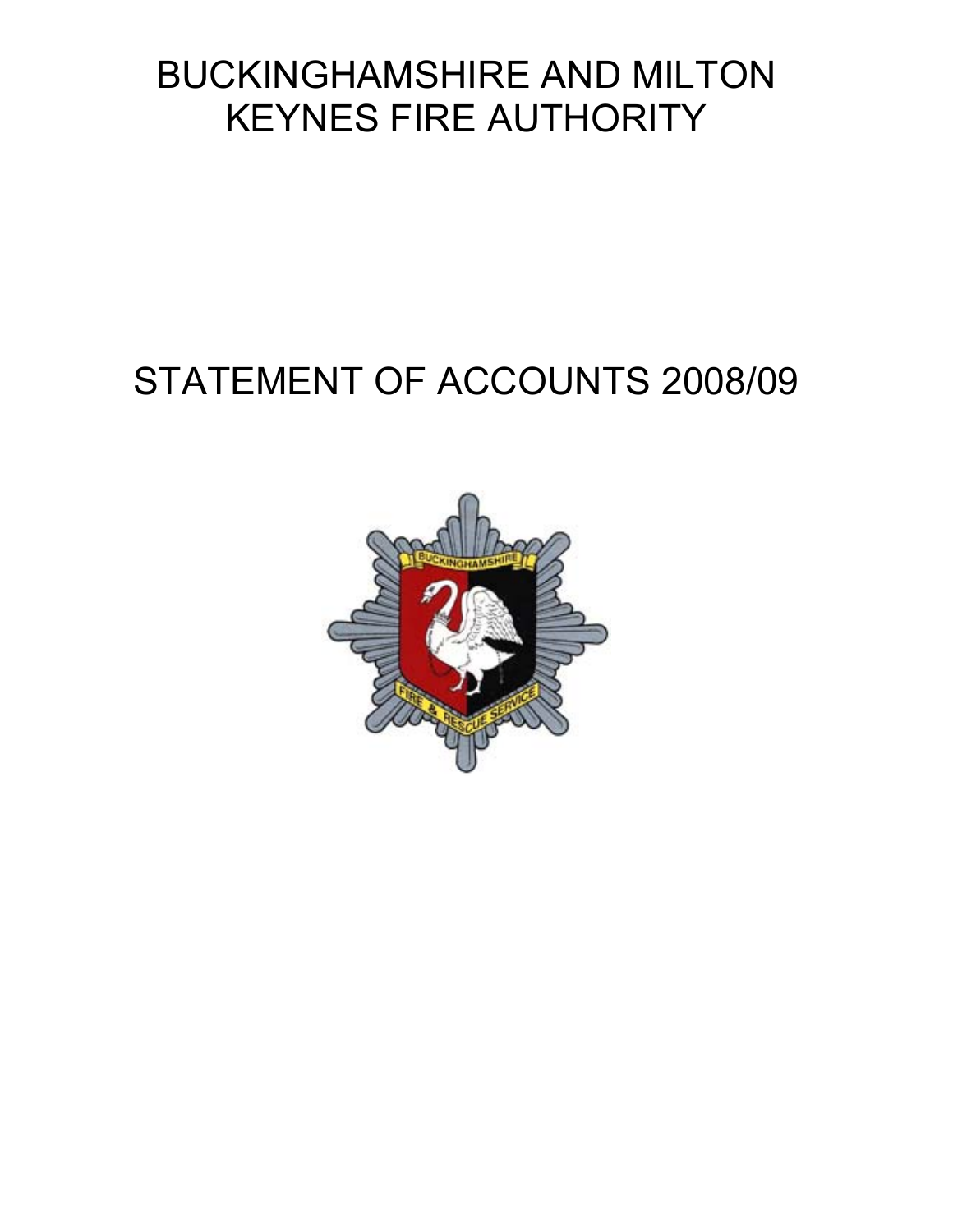# Table of Contents

|                                                                    | Page   |
|--------------------------------------------------------------------|--------|
| <b>Table of Contents</b>                                           | $-2-$  |
| Introduction                                                       | $-3-$  |
| <b>Explanatory Foreword</b>                                        | $-4-$  |
| Statement of Responsibilities for The Statement Of Accounts - 12 - |        |
| The Annual Governance Statement                                    | - 13 - |
| Auditor's Report                                                   | $-27-$ |
| <b>Statement of Accounting Policies</b>                            | $-30-$ |
| Income and Expenditure Account                                     | $-37-$ |
| Statement of Movement on The General Fund Balance                  | $39 -$ |
| Statement of Total Recognised Gains and Losses                     | $-40-$ |
| <b>Balance Sheet</b>                                               | $-41-$ |
| <b>Cash Flow Statement</b>                                         | $-42-$ |
| Notes to The Core Financial Statements                             | $-43-$ |
| Firefighters' Pension Fund Account                                 | $-72-$ |
| Firefighters' Pension Fund Net Assets Statement                    | $-73-$ |
| Notes to the Firefighters' Pension Fund Accounts                   | $-74-$ |
| <b>Glossary of Terms</b>                                           | - 75 - |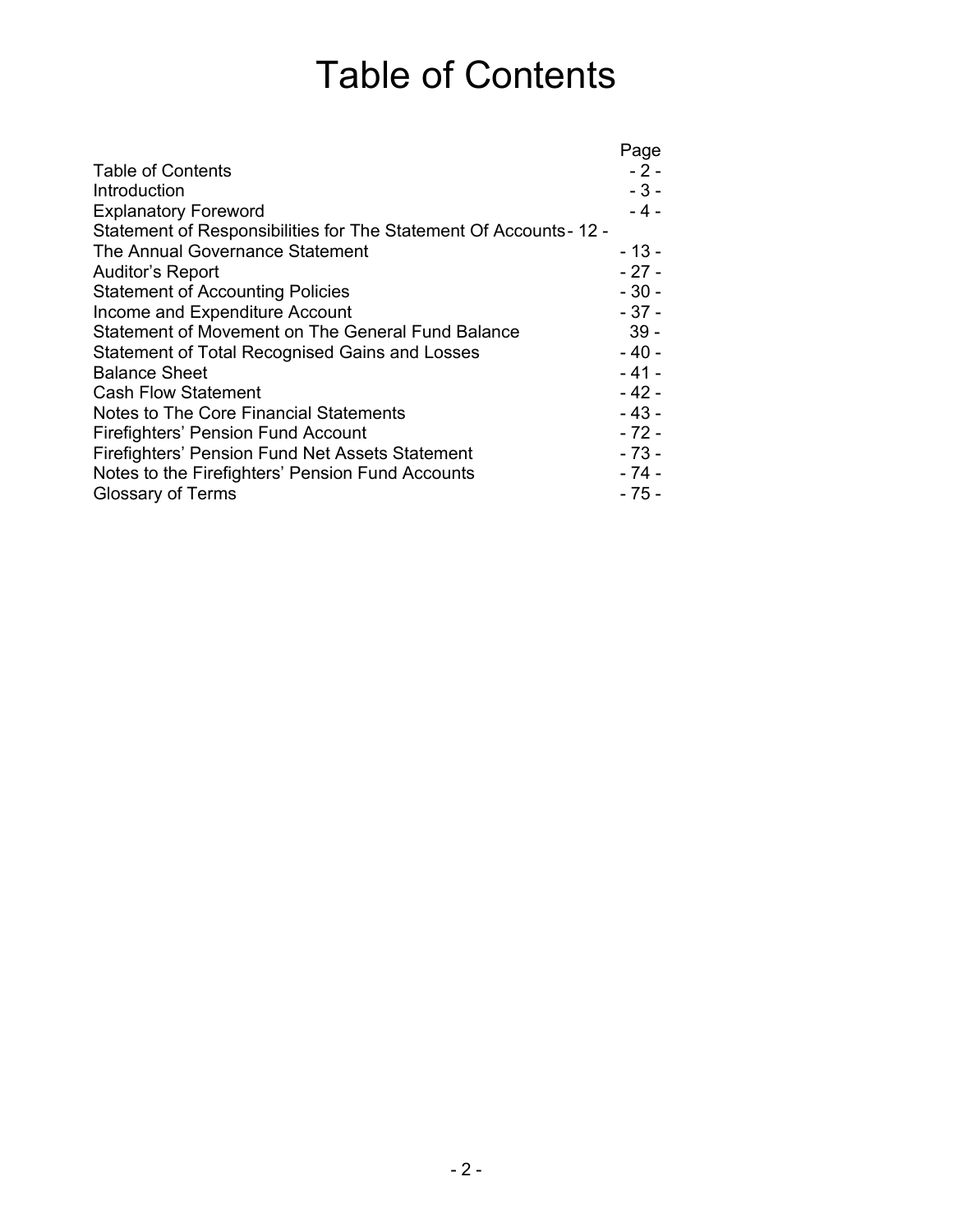# **Introduction**

# **Welcome to our Statement of Accounts**

This document sets out the financial activities of the Buckinghamshire and Milton Keynes Fire Authority for the year ended 31 March 2009. It shows the financial detail of the services we have provided together with explanatory notes, the resources consumed and the financial position at the end of the year compared with the previous year.

The Authority is in the first year of the government's three year spending review (CSR07) and faces significant financial pressures. The National Framework for the Fire Service and the Audit Commission's report, *Rising to the Challenge,* set the Fire Service nationally a major change agenda. Buckinghamshire Fire and Rescue Service is a relatively small fire authority with limited resources both financially and in terms of numbers of personnel, but is constantly seeking to improve its services to the public, its performance and the value for money it delivers to the tax payers.

The increase in the numbers of houses planned across Buckinghamshire and Milton Keynes over the next 20 years, has been somewhat delayed by the economic crisis that hit the country during 2008, but this has not reduced the planning required. Indeed, it has brought into stark reality the financial pressures faced by this Authority and, as explained in the Explanatory Foreword, you will see from the adjustments made in the capital programme during 2008/09, the conscious and sustained effort that we are obliged to pursue to ensure that our financial resources match our operational requirements. The Authority fully recognises that there is every likelihood that financial constraints will become tighter over the next few years and we are already planning for that eventuality.

The Audit Commission reported in 2008 and deemed BFRS to be "improving well" – its latest report referring to the 2007/08 performance.

Further details about the Authority and of the progress made in achieving our aims and targets are set out in the Annual Report which is available on our website: www.bucksfire.gov.uk/publications/documentsavailablefordownload

………………………………………. David Rowlands Chairman

………………………………………. Cynthia Changer B.A. (Hons) C.P.F.A. **Treasurer**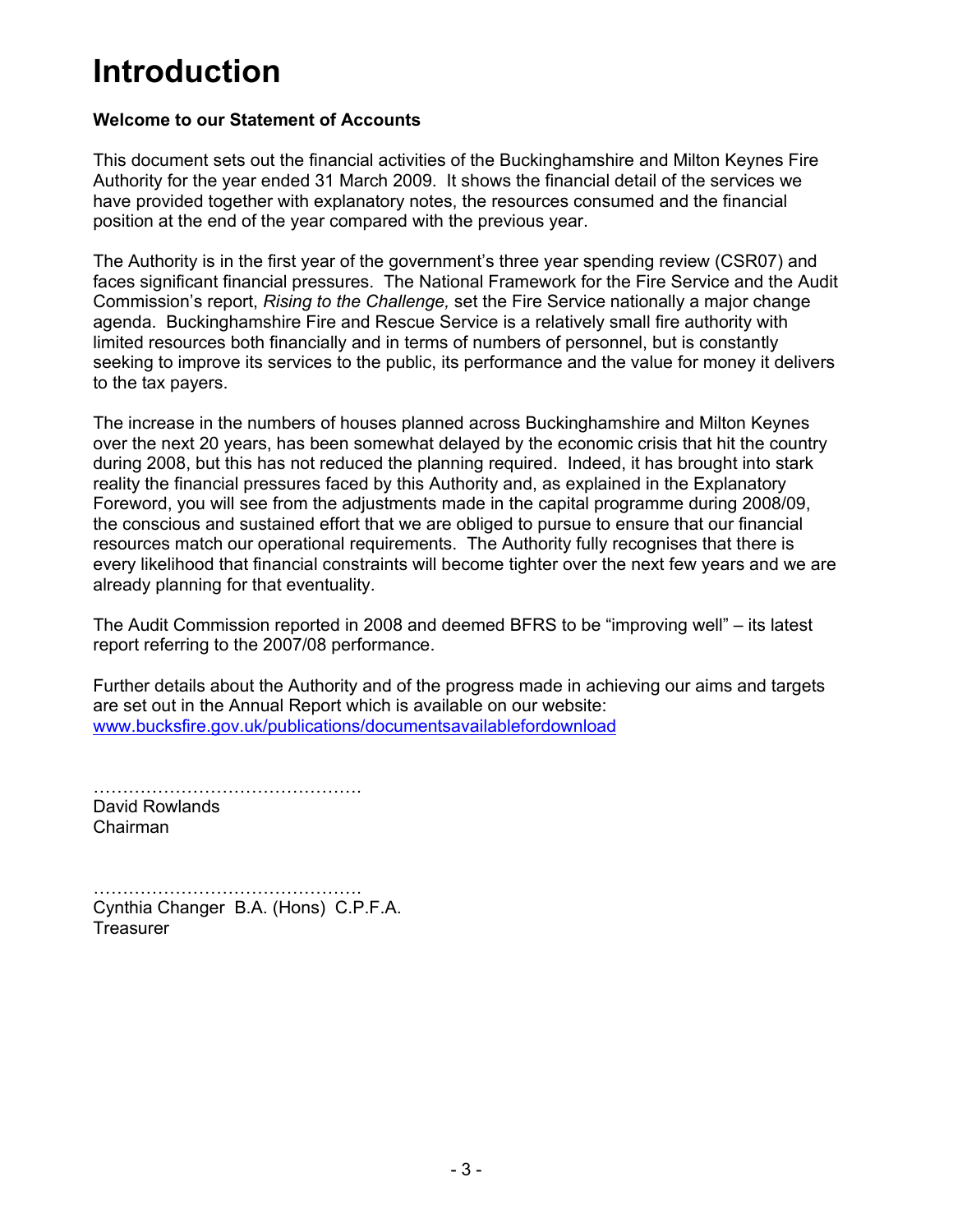# **Explanatory Foreword**

In compiling these accounts we have followed the Chartered Institute of Public Finance and Accountancy's Code of Practice on Local Authority Accounting in the United Kingdom 2008: A Statement of Recommended Practice.

The accounts are drawn up in accordance with the accounting policies set out in detail beginning on page 30.

The responsibility for the proper administration of the Authority's financial affairs is vested in the statutory officer (referred to as the Section 151 officer) who is required by law to confirm that the Authority's system of internal controls can be relied upon to produce an accurate statement of accounts. The statement of assurance (the Annual Governance Statement) appears on page 13 - 26.

The main statements included in the accounts are listed below together with an explanation of their purpose. The Statement of Accounts 2008-09 is not significantly different from the 2007- 08 accounts other than meeting additional disclosure requirements in accordance with the SORP.

# **The Income and Expenditure Account**

This account shows the costs for all the Authority's functions and demonstrates how these costs have been funded with government grants, business rates and council tax. The Account is set out on page 37.

# **The Statement of Movement on the General Fund Balance**

This statement (page 39) shows how the surplus or deficit on the Income and Expenditure Account is adjusted for statutory and non-statutory items to show the effect on the General Fund. The General Fund is the total budgetary requirement and thus the amount to be raised from council tax payers having taken account of the amounts received from the government. Any surplus or deficit year on year is transferred into general reserves.

This statement follows the Income and Expenditure account. They are supported by additional notes from page 43.

# **The Statement of the Total Recognised Gains and Losses**

This is set out on page 40 and shows the movement in the balance sheet between closing the 2007-08 accounts and the 2008-09 accounts. The statement brings together all the gains and losses for the year including the gain or loss from the Income and Expenditure account with notes beginning on page 37.

# **The Balance Sheet**

This shows the financial position of the Authority on the 31st March 2009. It shows all our assets and liabilities together with all the balances and reserves that are held by the Authority at that date.

The Balance Sheet (page 41) and supporting notes are from page 49.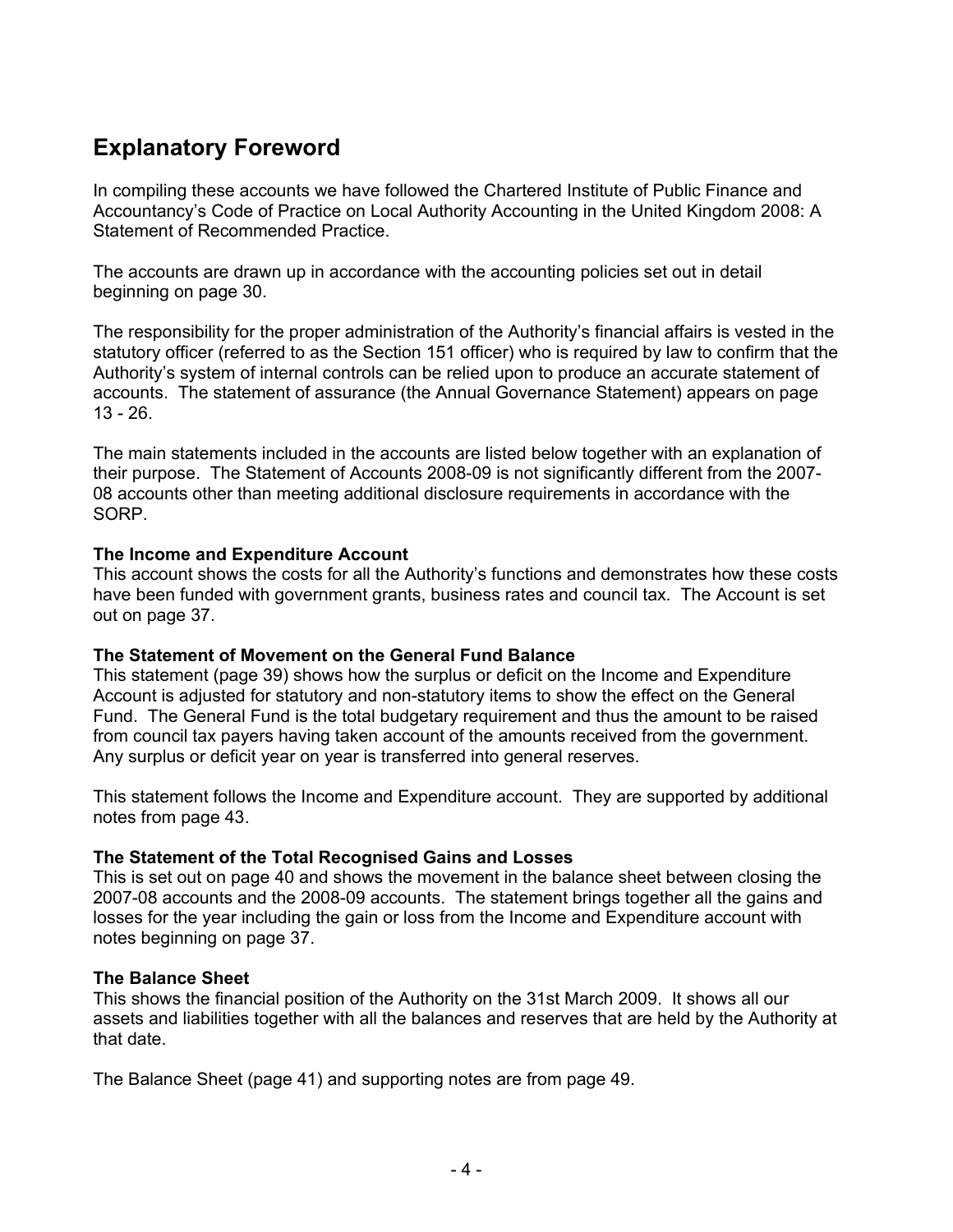# **The Cash Flow Statement**

This statement summarises the total cash movements during the year for capital and revenue purposes. This is on page 42 with supporting notes on pages 70-71.

#### **Service expenditure 2008/09**

In setting the budget for 2008/09 the Authority raised the amount required from the council tax payers of Buckinghamshire by 5.0%. The levy on council tax band D properties for 2008/09 was set at £54.95 based on the number of Band D properties totalling 289,614. This provides the Authority with 58% of its funding (£15,913k). This was still one of the lowest Fire Authority precepts in the country. The balance of funding is provided by central government (£11,540k). In setting the budget for 2008/09, the principal additional items allowed for were: the pay award (effective from 1 July 2008), the provision for debt repayment, additional Audit Commission fees, provision for additional retained fire fighters, inflation and the revenue effects of the capital programme.

Savings totalling £929k were taken out of the base budget, £568k of which were efficiency savings, the balance being reductions in budgets.

The following table shows revenue expenditure and income against the budget for 2008-09 as a whole:

| 2007/08                        |           |                                   | 2008/09       |                  |
|--------------------------------|-----------|-----------------------------------|---------------|------------------|
| <b>Budget</b><br><b>Actual</b> |           |                                   | <b>Actual</b> | <b>Budget</b>    |
| £000s                          | £000s     |                                   | £000s         | £000s            |
| 22,928                         | 23,023    | <b>Employees</b>                  | 22,630        | 23,442           |
| 1,037                          | 995       | Premises                          | 1,121         | 1,122            |
| 2,057                          | 2,329     | <b>Transport</b>                  | 1,632         | 1,715            |
| 2,426                          | 2,792     | <b>Running Costs</b>              | 4,081         | 3,185            |
| 452                            | 398       | <b>Capital Charges</b>            | 1,606         | 942              |
| 28,900                         | 29,537    | <b>Expenditure</b>                | 31,070        | 30,406           |
| $-2,835$                       | $-3,174$  | Income                            | $-3,022$      | $-2,954$         |
| $-14,973$                      | $-14,973$ | Precepts                          | $-15,974$     | $-15,914$        |
| $-1,613$                       | $-1,613$  | <b>General Government Grants</b>  | $-1,385$      | $-1,385$         |
| $-9,612$                       | $-9,613$  | Non-domestic rates redistribution | $-9,952$      | $-9,952$         |
| $-164$                         | $-164$    | <b>Transitional Funding</b>       |               |                  |
|                                |           | <b>Contribution from Reserves</b> | $\Omega$      | $-201$           |
| $-29,197$                      | $-29,537$ | <b>Income</b>                     | $-30,333$     | $-30,406$        |
| $-297$                         |           | <b>TOTAL</b> under(-)/overspend   | 736           | $\boldsymbol{0}$ |

# **Income and Expenditure 2008/09**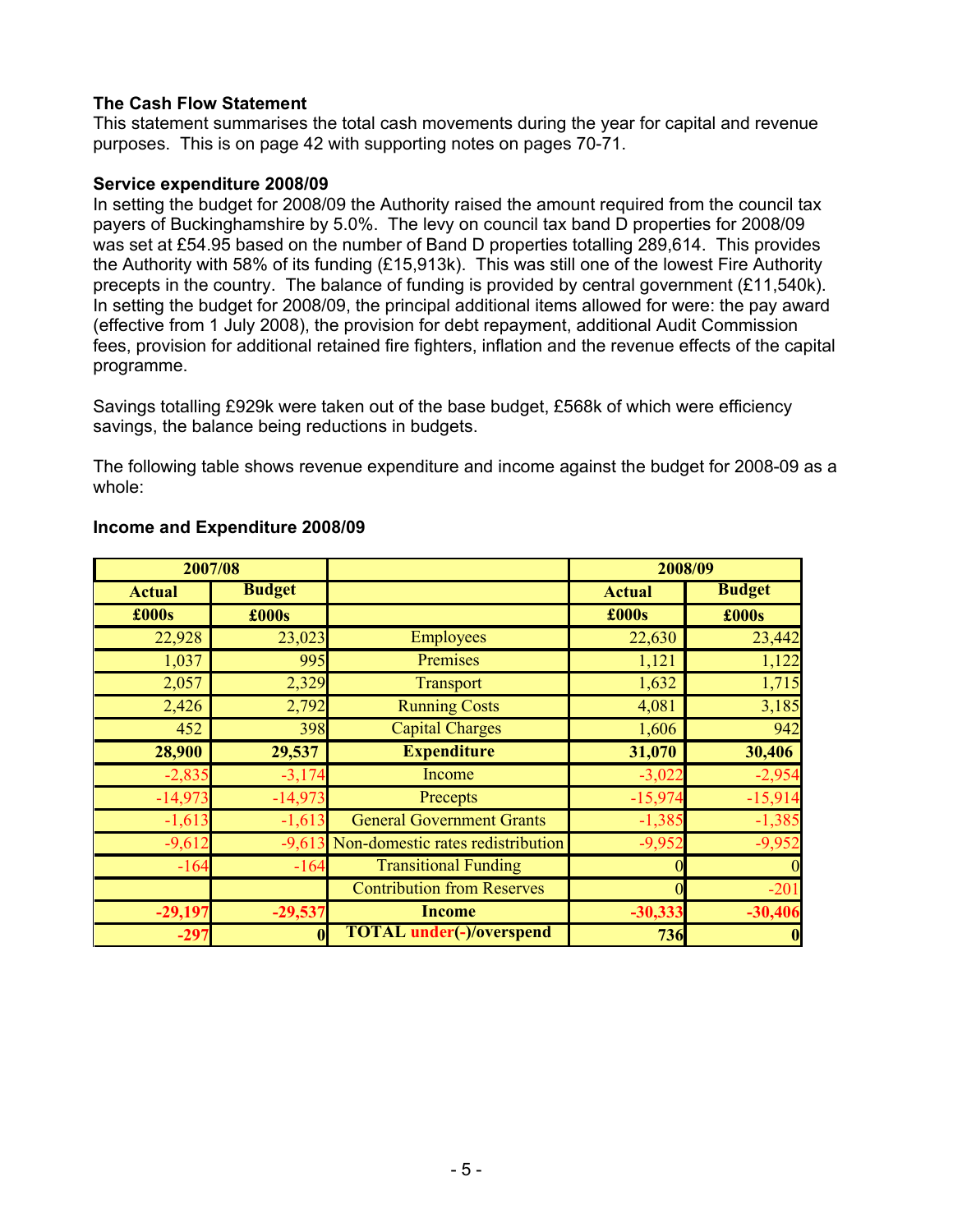

Gross expenditure in 2008/09 was £31.07m and gross income in 20008/09 was £30.333m. There was a net deficit in year of £736k which transfers to the General Fund balance and has a negative effect on the general reserves of the Authority. This deficit has arisen as a result of the write-off of expenditure incurred in prior years in developing the building plans for locating the Beaconsfield fire station and the Urban Search and Rescue team and equipment at a new location near the M40 at Pyebush, Beaconsfield. Due to difficulties with planning approval, the escalation of costs and the funding challenges arising, a decision was made in October 2007 to locate the USAR team and equipment centrally at Aylesbury. During 2008, the Authority reevaluated its options for the redevelopment or re-provision of the Beaconsfield fire station and it was agreed to refurbish the current station and abandon our planning application at Pyebush. As there was no resulting asset to capitalise, the Authority had no option but to transfer the expenditure from capital to revenue, thereby incurring an unbudgeted overspend in the revenue budget.

Before the Pyebush expenditure, the underspend on the revenue budget was £1,650k. This arose due to a number of factors: the pay award came in lower than expected, the Audit Commission revised its fee levels down, surplus council tax was collected from District Councils for prior years, interest rates were higher than planned for the beginning of the financial year resulting in a surplus of interest and the revised capital programme meant that no borrowing was required in 2008/09 thus reducing the budgeted borrowing costs, retained fire fighter numbers reduced over the course of the year as did the whole time fire fighter numbers thereby making significant savings in the employee staffing budgets.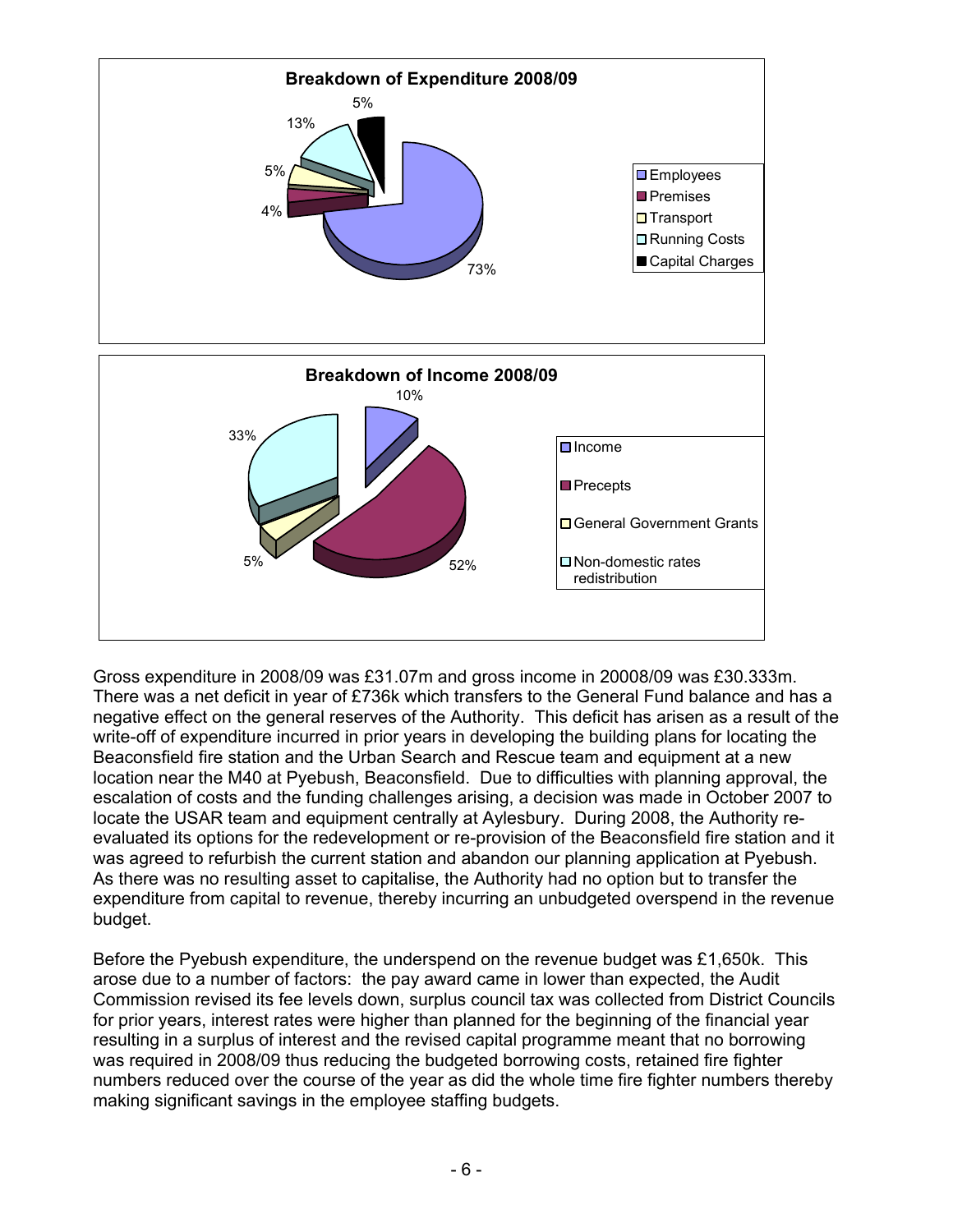A number of other departments managed with a small number of vacancies, the budget was supplemented with £321k of underspend carried forward to 2008/09 for one off projects, the ill health budget provision was not required at all, and because there were no recruits in 2008/09 there was an underspend in the training budgets. There was also a significant underspend in the overtime budget provision. The sum of all the variances resulted in an overall underspend of £1,650.

# **Treatment of the Underspend:**

| <b>Item</b>                                                     | £'000    |
|-----------------------------------------------------------------|----------|
| Revenue outturn before adjustments, but not including budgeted  | $-1.650$ |
| £201k contribution from reserves                                |          |
| Revenue contributions to the capital programme for 2009/10      | 646      |
| Set up Transformation Reserve                                   | 400      |
| Voluntary Contribution to the debt repayment reserve            | 450      |
| Write off of expenditure on the development of a new station at | 890      |
| Pyebush Lane, Beaconsfield                                      |          |
| Net charge to the General Fund Balance (general reserve)        | '36      |

The revenue contributions to the capital programme are to fund capital commitments brought forward to 2009/10 which are as yet unfunded. The revenue contribution will enable the Authority to avoid borrowing and repayment costs.

The Transformation Reserve is to be used to fund the Authority's contribution to the OJEU phase of the Bucks Pathfinder Support Services project. This project is looking to create a joint venture company between the private sector, the County Council, three district councils and BMKFRA to provide support services (Finance, HR, ICT and FM and Property) to the partners and potentially other public sector bodies. The project has reached the OJEU procurement phase and the Fire Authority's share of expenditure has now been agreed. This agreement was reached after setting the budgets for 2009/10 and is not included in the budgets for 2009/10.

The Transformation Reserve will also be required to fund some interim senior management arrangements and the cost of appointing a Chief and Deputy Chief Fire Officer in 2009/10 following the retirement of the current Chief in June 2009 and the current Deputy Chief Fire Officer vacancy.

The voluntary contribution to the debt repayment reserve helps to make provision for debts due to be repaid within the next 3 years and thus reduce the impact of those repayments on resources when they are due. The balance of the underspend (£154k) helps reduce the impact on the reserves of the cost of the Pyebush write-off.

The Fire Authority did not suffer any loss through the banking demises of 2008/09. Although interest rates fell significantly during 2008/09, the Authority still managed to achieve of surplus of interest earned against the budgeted amount. The very low interest rates which applied towards the end of the financial year, have reduced income earned from balances significantly, and have affected the budgeted earned income for 2009/10. The Authority continues to monitor the market and take advice, and is aware of its responsibilities to protect the reserves.

The Income and Expenditure Account shows the authority's actual financial performance for the year, measured in terms of the resources consumed and generated over the last 12 months.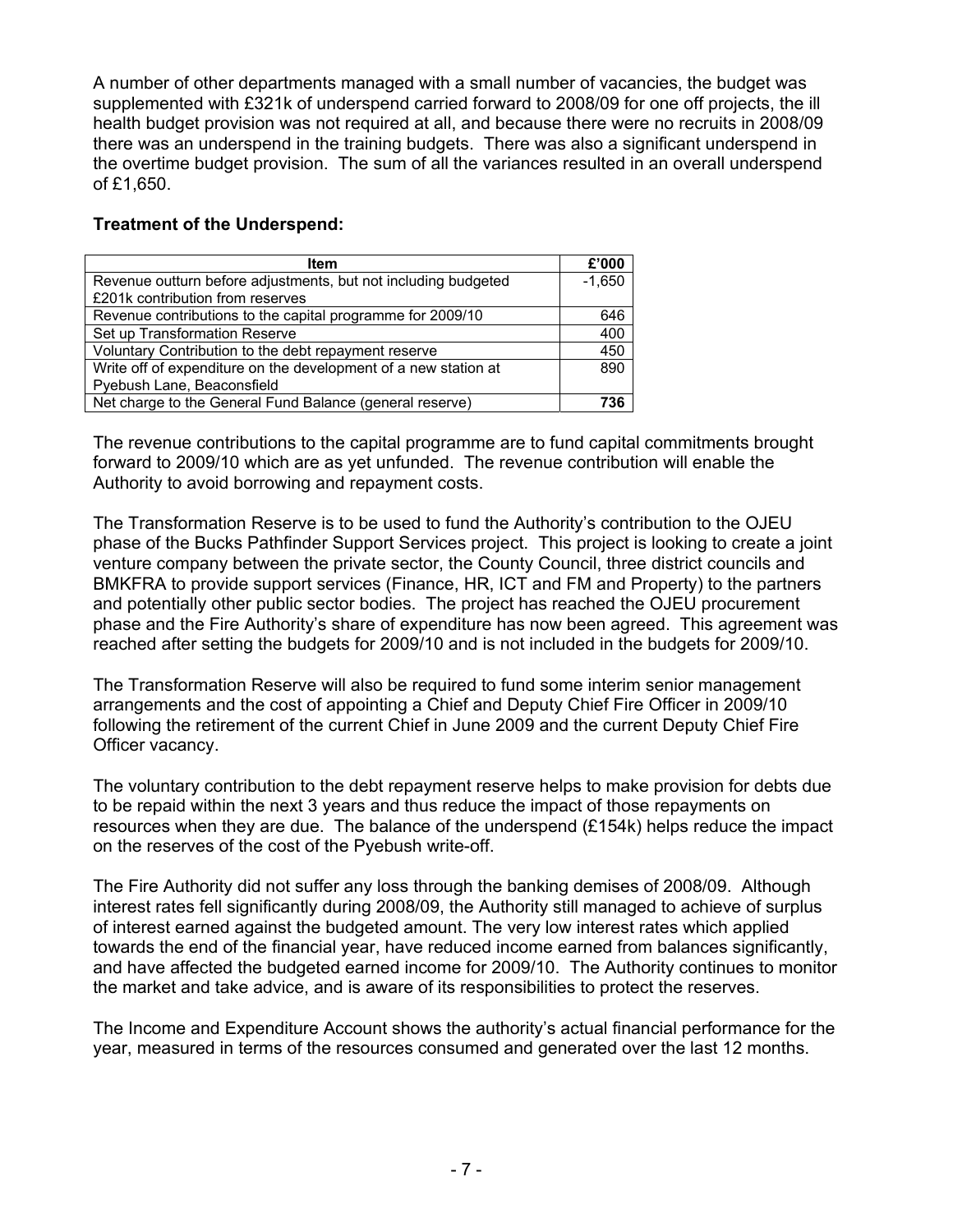However, the authority is required to raise council tax on a different accounting basis, the main differences being:

- Capital investment is accounted for as it is financed, rather than when the fixed assets are consumed.
- Retirement benefits are charged as amounts become payable to pension funds and pensioners, rather than as future benefits are earned.

Further details and supporting explanatory notes on the Income and Expenditure account are on pages 43 - 48.

The General Fund Balance compares the authority's spending against the council tax that it raised for the year, taking into account the use of reserves built up in the past and contributions to reserves earmarked for future expenditure. The Statement of Movement on the General Fund Balance (SMGFB) is a reconciliation statement that summarises the differences between the outturn on the Income and Expenditure Account and the General Fund Balance.

As required by the SORP changes to accounting policies for the valuation of assets held in the Local Government Pension Scheme from mid-market value to bid price required by legislation have required us to restate the opening balance on the Pension Fund liability by an additional £77k increasing the liability from £133,650k to £133,727k.

The Firefighters pension fund has seen an increase in the value of pensions paid out and in lump sums following the revision to the commutation factor calculations. The increase in the number of retirements from the service as seen in the number of vacancies over 2008/09 has also resulted in increased costs from the Firefighters Pension Fund. The employer's contribution is set nationally based on actuarial valuations from the Government Actuary's Department. Any surplus or deficit as has happened in 2008/09 is recovered from grant from the Department of Communities and Local Government CLG).

| <b>2007/08 Numbers</b>      | <b>Activity</b>                           | <b>2008/09 Numbers</b>      |
|-----------------------------|-------------------------------------------|-----------------------------|
|                             | <b>Response</b>                           |                             |
| 18,327                      | Calls to the Control Room                 | 17,243                      |
| 8,687                       | <b>Turnouts</b>                           | 7.958                       |
| 3,139 (of which 1,850)      | <b>Fires attended</b>                     | 2,918 (of which 1,332       |
| deliberate)                 |                                           | deliberate)                 |
| 620                         | Road Accidents attended                   | 545                         |
| 5,406 (of which 3,719 false | Other incidents attended                  | 4,495 (of which 3,473 false |
| alarms)                     |                                           | alarms)                     |
| 52 from fires               | Lives saved                               | 25 from fires               |
| 184 from RTC's              |                                           | 170 from RTC's              |
| 15                          | <b>Major incidents</b>                    | 9                           |
|                             | <b>Community Safety</b>                   |                             |
| 3,896                       | <b>Home Fire Risk Checks</b>              | 4,525                       |
| 1,012                       | <b>Smoke Alarms fitted for vulnerable</b> | 2,720                       |
|                             | people                                    |                             |
| 203                         | <b>Arson investigations</b>               | 210                         |
| 207 (16,881 children)       | <b>School Safety Courses</b>              | 224 (20,060 children)       |
| 307 visits (9,627 children) | Other Youth initiatives (i.e.             | 309 visits (8,149 children) |
|                             | <b>Firesetters and Youth diversion</b>    |                             |
|                             | courses)                                  |                             |
| 20,589 (429 schools)        | Visits to the Milton Keynes Safety        | 19,377 (418 schools)        |
|                             | Centre                                    |                             |

The following table summarises some of the main activities carried out during the year: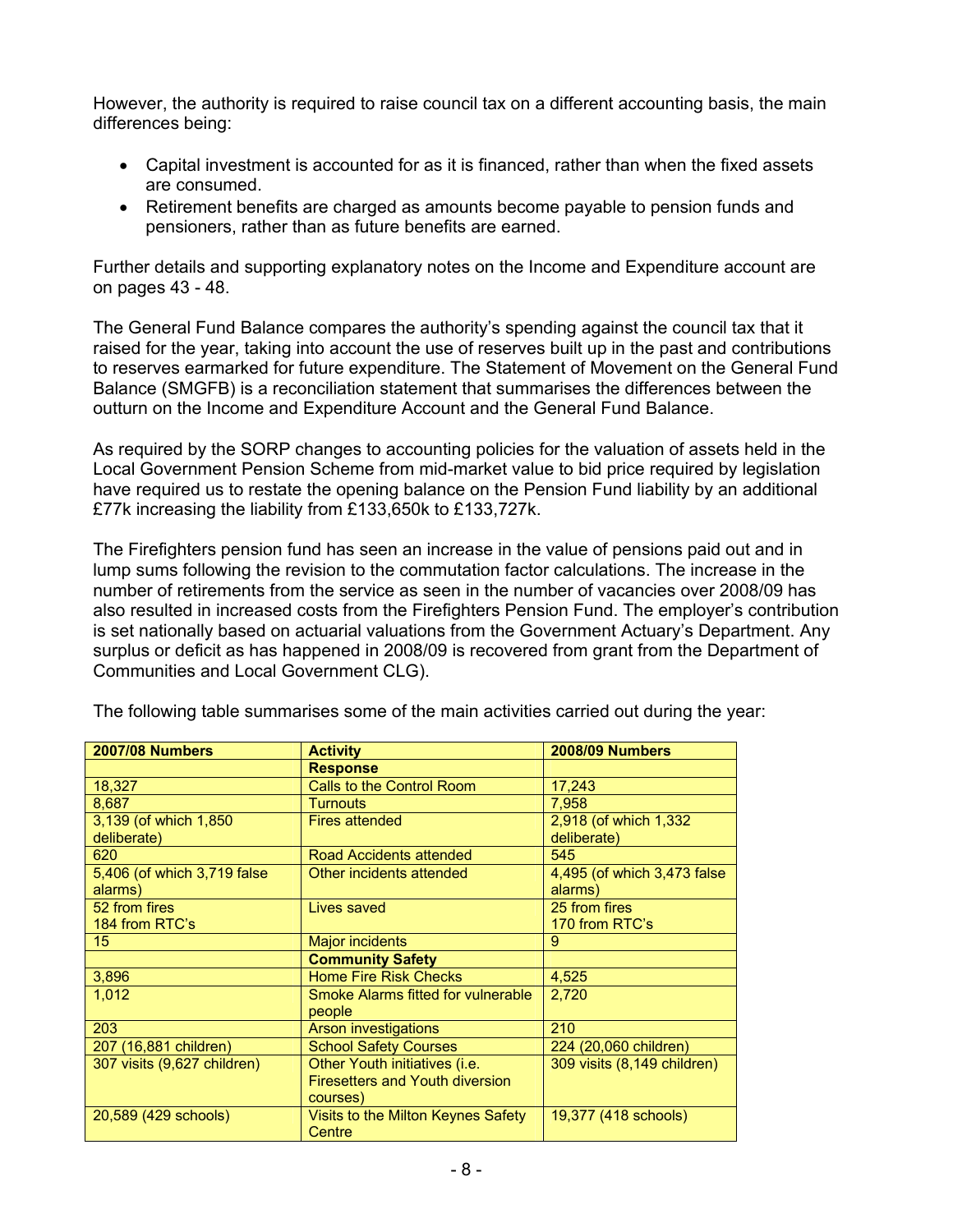# **Operations**

We have attended nine major incidents in 2008/09 including a number of major factory fires and fires in domestic premises such as one at Turweston Manor.

# **Prevention**

Our prevention activity has become more inclusive and wider ranging.

We have introduced a new a new localised planning system so fire stations can concentrate on their priority neighbourhoods. Each fire station is now able to identify which areas present the highest risk. Coupled with this are new ways of identifying the highest risk individuals. This is achieved primarily through the multi-agency house safety check scheme. We are doubling our efforts to promote the service as it is now active in all areas. The emphasis on holistic risk reduction and community wellbeing is also reflected in our contributions to the local area agreements. We are contributing to cross-cutting themes and specific targets in a number of blocks.

Our schemes and assistance to other agencies extend to children and young people, older people, those suffering ill health, the economy, and road safety. Our partnership working activity has been reviewed, and is being consolidated in existing areas. The IRMP accommodates the member vision for community safety as well as addressing government imperatives. Flexibility and responsiveness in our approach is required to maintain the recent progress.

# **Equality and Diversity**

Our first Single Equality Scheme has now been published following extensive internal and external consultation. This scheme marks our corporate commitment to Equality and Diversity. We achieved level 2 of the Equality Standard for Local Government by the end of the financial year. This is part of the National Framework and Member Vision.

In the area of Community Cohesion, an integral part of the broader Equality and Diversity area we have written a Community Cohesion Strategy and have sent this out for consultation. This Strategy will have a toolkit to help staff to engage with all sections of our community.

# **The Capital Account Summary**

Capital expenditure is not shown in the Income and Expenditure account but is budgeted for and reported separately.

The approved capital expenditure budget for 2008/09 was £2,994,500. In addition certain capital underspends were brought forward for projects spanning a number of financial years totalling planned expenditure of approximately £4m.

A total of £2,039,507 was spent on capital schemes and equipment as follows:

| Land & Building | Plant, Vehicles and | Total |
|-----------------|---------------------|-------|
|                 | Equipment           |       |
| £000s           | £000s               | £000s |
| 1.188           | 851                 | 2.039 |

Further detail of the expenditure is shown in Note 13ai) to the Core Financial Statements on page 51.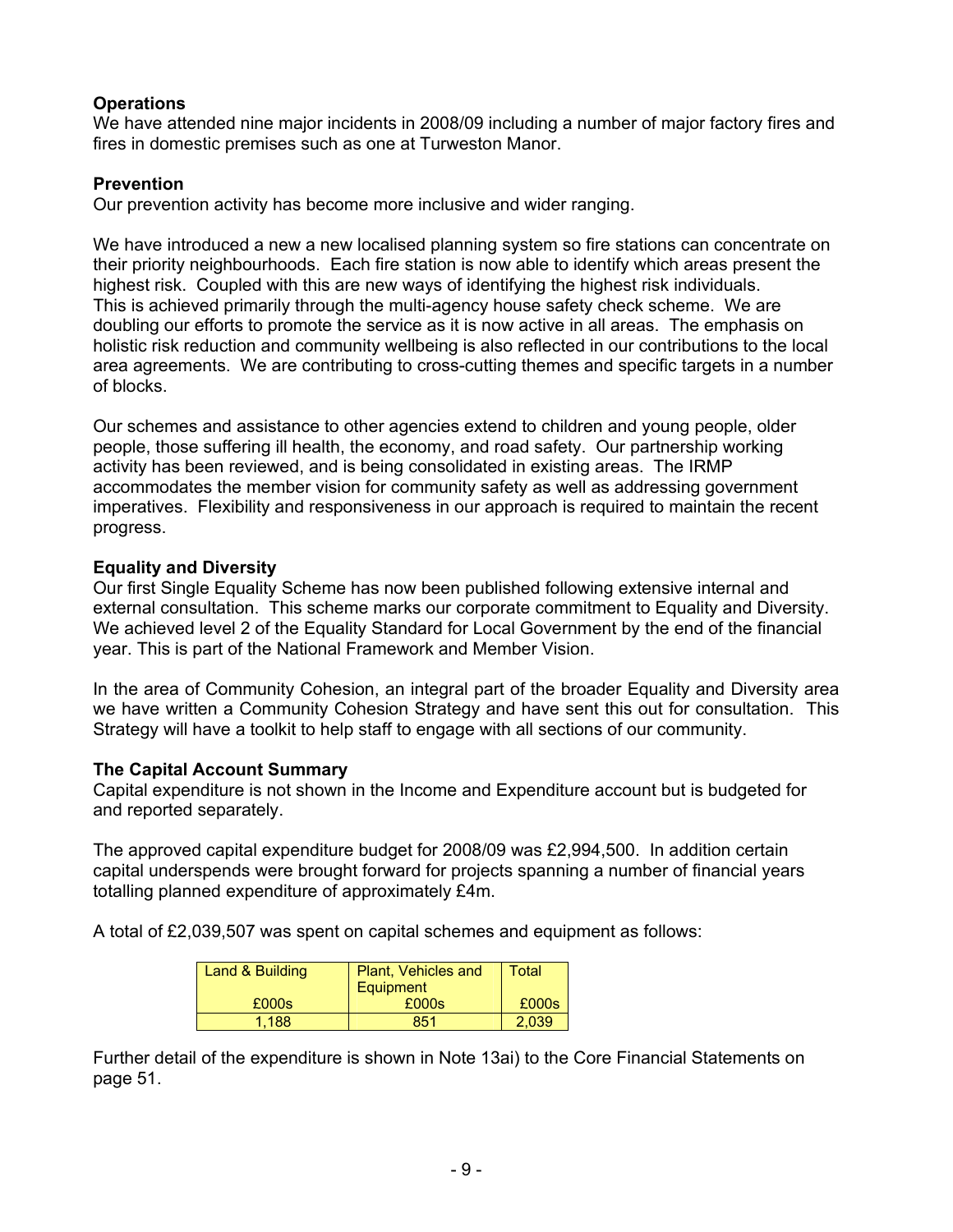The significant variance reflects the on-going review of our property programme as the Authority seeks to contain and control the capital expenditure in recognition of the revenue effects of the borrowing costs and the burden of debt repayment facing the Authority.

In agreeing the property plans for 2008/09 the options for a fire station at Beaconsfield were still unclear and the funding was notionally allocated for a new fire station at Pyebush, should that prove to be the best option. During the course of the year, further work was done and a decision made to refurbish the current site at Holtspur (Executive Committee 12 September 2008). This resulted in a considerable saving for the capital programme and work to refurbish.

The refurbishment of Amersham Fire station was completed which together with the move to Unit 7 of the USAR team from Beaconsfield and Finance/PPT from BHQ were the major areas of spend during 2008/09.

Maintenance and refurbishment spend at Broughton, Bletchley and Great Holm were completed from a maintenance spend programme of just over £400,000.

Wycombe Fire Station has been at the centre of discussions with Wycombe District Council for a number of years. The District Council is redeveloping the town centre and has proposed a relocation of the fire station.

At the time of agreeing the capital programme the Authority was looking at a possible new site in Desborough Road and funding was allocated towards a fire station at this new site. However, following extensive modelling work undertaken in 2008/09, the Authority concluded that any relocation would have a detrimental effect on the turn out and attendance times for appliances, thereby resulting in a higher risk for the community in the area and response times for road traffic accidents on the M40. Discussions have taken place between the Fire Authority and Wycombe District Council and work is now underway to redevelop the current site to meet both the Authority's needs and the redevelopment aims for the town centre. This depends on the availability of funding since the Council are looking for commercial development funding for this project. The Fire Authority has therefore adjusted its proposals for the Wycombe fire station and is planning some refurbishment work in the short term.

Two new Fire appliances have been delivered this year with the necessary operational equipment to run them and the IT department also has a capital allocation for implementing new systems, replacing PCs and other office equipment.

The Authority's current loans are borrowed from the Public Works Loan Board. During 2008/09 the Authority took no further loans with the PWLB. The Authority's total borrowing for capital purposes stands at £6,452,000. Whilst we did have approval from members to borrow we managed to complete all the capital expenditure by judicial revenue contributions, sales of equipment and the reversal of the capitalised expenditure on the Pyebush site.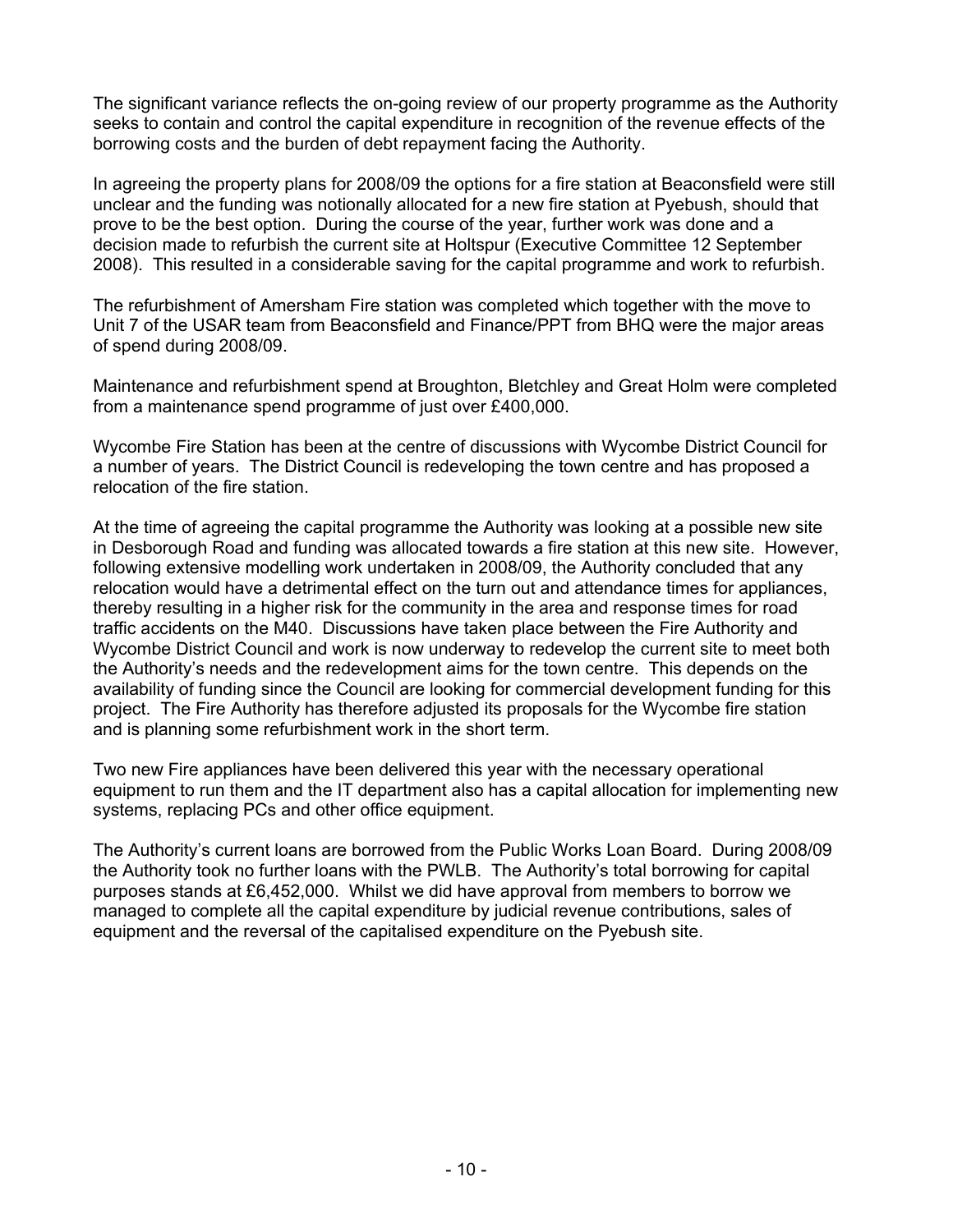# **Reserves and balances**

The Treasurer has confirmed to members at the Combined Fire Authority 13 February 2009 that reserves are adequate. The list of reserves is set out in Note 12 to the Core Financial Statements on page 49. There is a mixture of earmarked and general reserves. The revenue reserves are as follows at 31 March 2009:

| 31.03.2008<br>£000s |                                               | 31.03.2009<br>£000s |
|---------------------|-----------------------------------------------|---------------------|
| $-3.919$            | Non-Earmarked Reserves (General Fund Balance) | $-2,515$            |
| $-335$              | <b>Debt Repayment Reserve</b>                 | $-785$              |
| $-50$               | <b>Earmarked Reserve- Unforeseen Events</b>   | $-50$               |
| $-100$              | Earmarked Reserve - Invest to Save            | $-329$              |
| 0                   | <b>Transformation Reserve</b>                 | $-400$              |
| $-4.404$            |                                               | $-4.079$            |

# **Contingent liability**

On the 11<sup>th</sup> March 2008 the Fire and Rescue Service National Employers issued a circular on the findings of the court case taken by retained firefighters that has been running for several years and referred back from the House of Lords to the Employment Tribunal that declares broadly in the Claimants favour. Further guidance is due to be issued by the National Employers and a further stay has been granted since the judgement. Until the detailed guidance is produced then the Authority cannot quantify what the liability may be. This position has not changed in 2008/09 as national negotiations are still ongoing. We are hopeful that a resolution will be determined in 2009/10. Members approved the creation of a specific reserve of £250k to provide for the settlement. This reserve will be created from the non ear marked reserves, thus reducing that from the figure shown above to £2,265k.

# **Audit and Inspection**

The Authority was inspected by the Audit Commission and assessed on three criteria: its Operational Assessment and Service Delivery, its Use of Resources and its Direction of Travel.

The main messages for the Authority from the Annual Audit and Inspection letter are:

The Authority is providing better fire and rescue services; it is improving well.

- *It has continued to make good progress in improving its key priority areas and in delivering wider community outcomes.*
- *It is responding effectively to emergency incidents and is achieving better levels of service performance.*
- *Overall costs compare well with other authorities and are well-managed.*
- *The Authority continues to build on its strong base of previous success in working with partners in the community and other fire authorities.*
- *The Authority continues to ensure that it is fit for purpose to meet both current priorities and future community needs.*

# **Direction of Travel**

*"Buckinghamshire and Milton Keynes Fire Authority has improved its operational performance well over the last year. It is among the highest ranking improvers in the country and is reducing the number of injuries from accidental house fires. It makes a significant contribution towards wider community outcomes and focuses on people and areas vulnerable because of their circumstances. Value for money is improving*."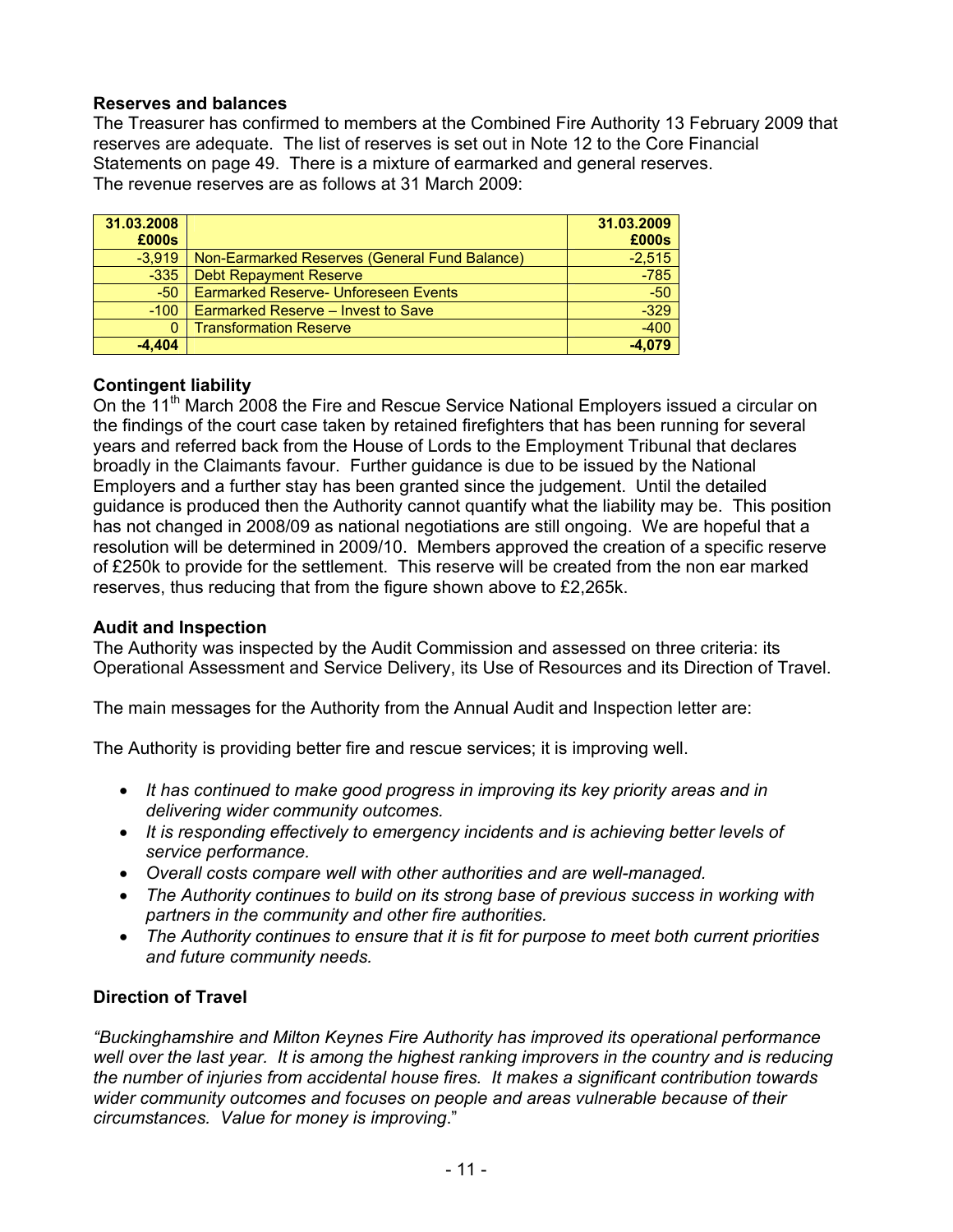# **Statement of Responsibilities for The Statement of Accounts**

# **The Authority's Responsibilities**

The Authority is required:

- To make arrangements for the proper administration of its financial affairs and to secure that one of its officers has the responsibility for the administration of those affairs. In this Authority, that officer is the Treasurer;
- To manage its affairs to secure economic, efficient and effective use of resources and safeguard its assets;
- To approve the Statement of Accounts.

# **The Responsibilities of the Treasurer**

The Treasurer is responsible for the preparation of the Authority's Statement of Accounts, in accordance with proper practices as set out in the CIPFA/LASAAC Code of Practice on Local Authority Accounting in the United Kingdom ('the Code of Practice').

In preparing this Statement of Accounts, the Treasurer has:

- Selected suitable accounting policies and then applied them consistently;
- Made judgements and estimates that were reasonable and prudent;
- Complied with the Code.

The Treasurer has also:

- Kept proper accounting records which were up to date;
- Taken reasonable steps for the prevention and detection of fraud and other irregularities.

# **Certificate of the Treasurer**

I hereby certify that this Statement of Accounts presents fairly the financial position of the authority as at 31 March 2009 and its income and expenditure for the financial year 2008-09.

Cynthia Changer B.A. (Hons) C.P.F.A. Treasurer **Date:** Date:

Approval of the Statement of Accounts

I hereby confirm that this Statement of Accounts has been approved by the Combined Fire Authority at its meeting held on the 25 June 2009.

David Rowlands Chairman Date: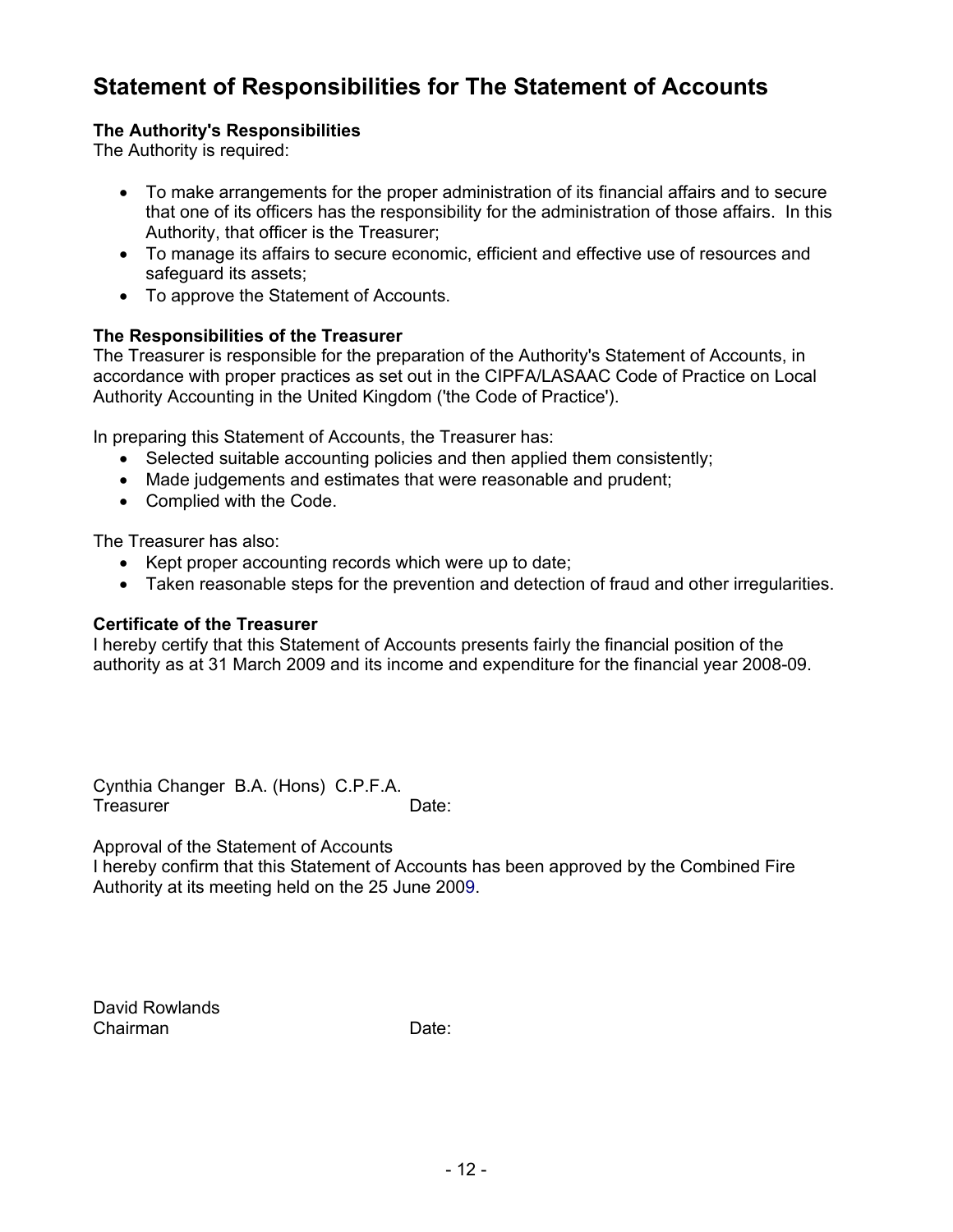# **The Annual Governance Statement**

# **Scope of Responsibility**

The Buckinghamshire & Milton Keynes Fire Authority is responsible for ensuring that its business is conducted in accordance with the law and proper standards, and that public money is safeguarded and properly accounted for, and used economically, efficiently and effectively. The Buckinghamshire & Milton Keynes Fire Authority also has a duty under the Local Government Act 1999 to make arrangements to secure continuous improvement in the way in which its functions are exercised, having regard to a combination of economy, efficiency and effectiveness.

In discharging this overall responsibility, the Buckinghamshire & Milton Keynes Fire Authority is responsible for putting in place proper arrangements for the governance of its affairs, facilitating the effective exercise of its functions, and which includes arrangements for the management of risk.

The Buckinghamshire & Milton Keynes Fire Authority has approved and adopted a code of corporate governance, which is consistent with the principles of the CIPFA/SOLACE Framework Delivering Good Governance in Local Government. This statement explains how The Buckinghamshire & Milton Keynes Fire Authority has complied with the code and also meets the requirements of regulation 4(2) of the Accounts and Audit Regulations 2003 as amended by the Accounts and Audit (Amendment) (England) Regulations 2006 in relation to the publication of a statement on internal control.

# **The purpose of the governance framework**

The governance framework comprises the systems and processes, and culture and values, by which the authority is directed and controlled and its activities through which it accounts to, engages with and leads the community. It enables the authority to monitor the achievement of its strategic objectives and to consider whether those objectives have led to the delivery of appropriate, cost-effective services.

The system of internal control is a significant part of that framework and is designed to manage risk to a reasonable level. It cannot eliminate all risk of failure to achieve policies, aims and objectives and can therefore only provide reasonable and not absolute assurance of effectiveness. The system of internal control is based on an ongoing process designed to identify and prioritise the risks to the achievement of the Buckinghamshire & Milton Keynes Fire Authority's policies, aims and objectives, to evaluate the likelihood of those risks being realised and the impact should they be realised, and to manage them efficiently, effectively and economically.

The governance framework has been in place at the Buckinghamshire & Milton Keynes Fire Authority for the year ended 31 March 2009 and up to the date of approval of the Statement of Accounts.

The governance framework derives from six core principles of good governance set out in the CIPFA / SOLACE guidance which was updated in 2007.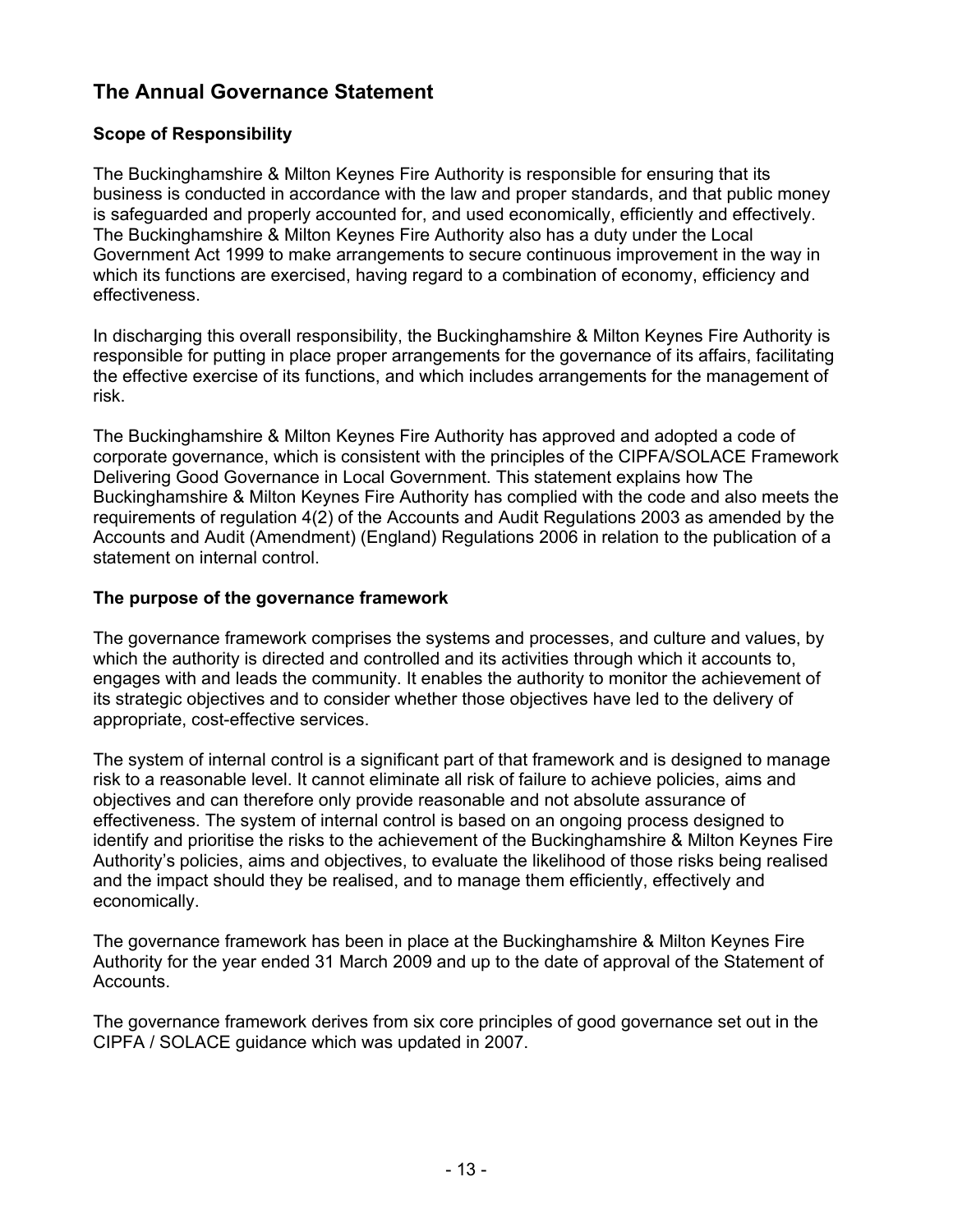The six core principles which underpin good governance are:

- 1. focusing on the purpose of the authority and on outcomes for the community and creating and implementing a vision for the local area;
- 2. members and officers working together to achieve a common purpose with clearly defined functions and roles;
- 3. promoting values for the authority and demonstrating the values of good governance through upholding high standards of conduct and behaviour;
- 4. taking informed and transparent decisions which are subject to effective scrutiny and managing risk;
- 5. developing the capacity and capability of members and officers to be effective;
- 6. engaging with local people and other stakeholders to ensure robust public accountability.

Buckinghamshire and Milton Keynes Fire Authority addresses these principles in the following ways. These are set out in our Corporate Governance Statement which is available as a publication on our website. We recognise this is out of date but we are in the process of updating it.

http://www.bucksfire.gov.uk/NR/rdonlyres/90507501-30D7-4655-8F81- 928A01F53F6E/0/CODEOFCORPORATEGOVERNANCEPDFdoc.pdf

#### **Focusing on the purpose of the authority and on outcomes for the community and creating and implementing a vision for the local area**

Our vision, mission and objectives are reviewed on a regular basis as part of our annual integrated risk management planning process. The vision "Making You Safer – Preventing, Protecting, Responding" underpins all our objectives. It also informs the development of our community safety strategy, our arrangements with our strategic partners and our involvement in Local Area Agreements and Strategic Partnerships.

We conduct an annual review of partnership working to ensure that we are working effectively to achieve common aims with partners.

During 2008 we commissioned an internal audit of our partnership governance arrangements. Areas for improvement were identified, these were:-

- Defining what a significant partnership was;
- The need to develop systems for managing performance;
- Better accounting of monies received through partnership activity;
- A record keeping system that includes all memorandums of understanding;

An action plan is being developed to reconcile outstanding points from the audit. This includes a follow-up audit , and a widening of our own internal partnership register.

We publish an annual report each year which is our report to the community and our stakeholders on our activities and achievements during the past year. We also use feedback from the public and from surveys conducted by ourselves or our agents to check the satisfaction level of our services with the public.

We have an established Complaints Procedure for internal and external complaints and these are dealt with in accordance with the policy.

Our Overview, Performance and Audit Committee reviews performance, risk management reports and scrutinises audit reports on a quarterly basis.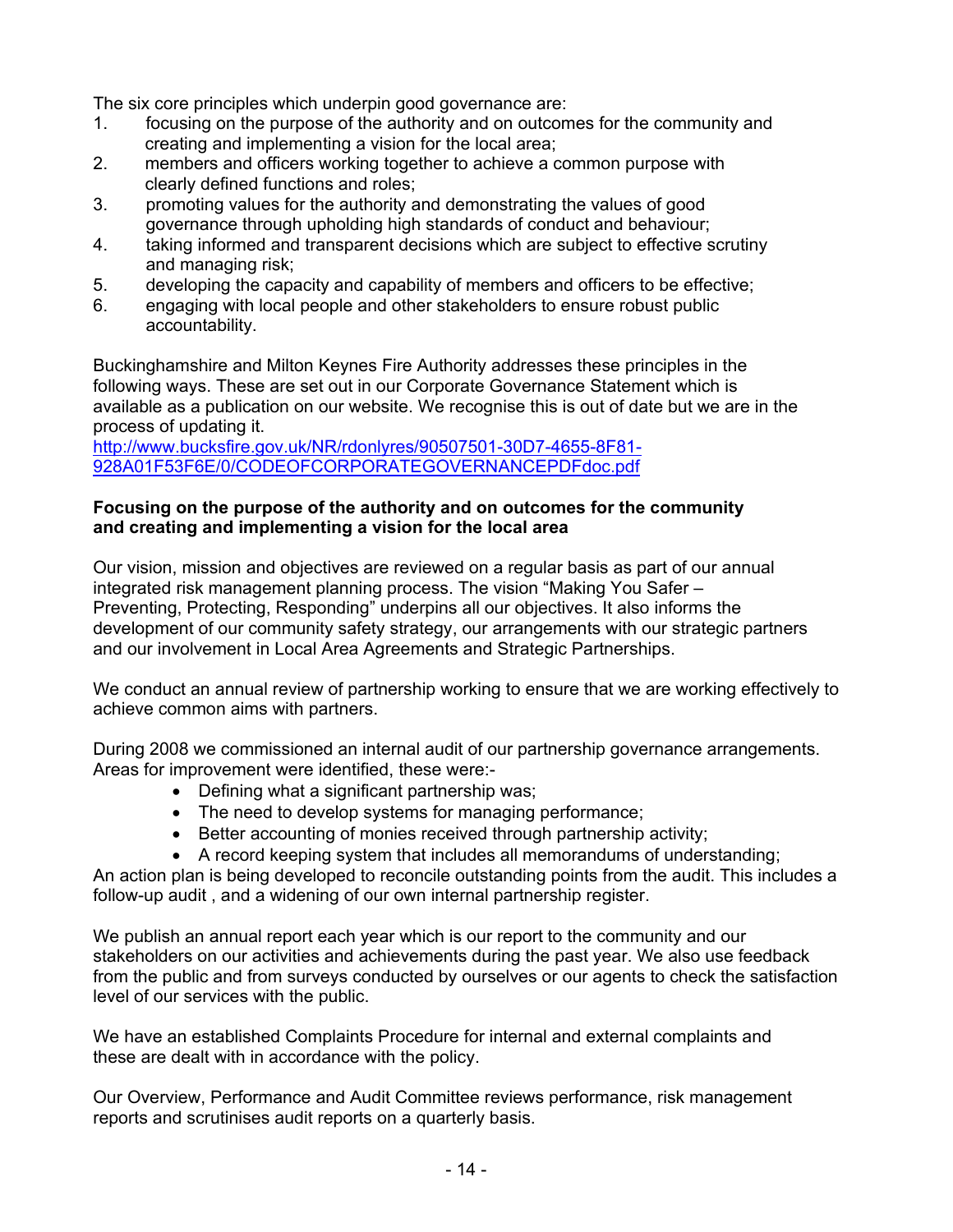We actively engage in benchmarking and review our costs against other comparable authorities. During 2008/09 the Fire and Rescue Service commissioned a report from IPF Ltd, along with all the South East Fire and Rescue Authorities on benchmarking costs.

It demonstrates that whilst Buckinghamshire Fire and Rescue Service is still a low spending service delivering good value for money, there are a number of key issues for the authority to address. In particular, out of all the Fire and Rescue Authorities in the South East the level of capital borrowing for this authority is the highest. This has a direct effect on the revenue budget and has led the authority to consider how it might limit its capital programme and borrowing needs in setting future budgets. Members have been made aware of this in setting the MTFP for 2009/10 onwards and have limited borrowing requirements to £2m in 2009/10 and 2010/11 and £1.5m thereafter. We are one of the lowest cost council tax fire authorities in the country. Through regular best value reviews we constantly seek to deliver value for money. We manage any major new investment or change programme through a project management system and a Project Board, and acceptable business cases must be submitted prior to commencement of work.

Regular monitoring of financial information and budget monitoring for revenue and capital budgets are reported monthly to the management team and regularly to the Executive Committee. The Authority submits an Annual Efficiency Statement to the Department of Communities and Local Government in accordance with requirements. In the light of the Government's Comprehensive Spending Review (CSR) in 2007 the authority is targeting £1.2million savings over 2008/09, 2009/10 and 2010/11. Members were engaged from July 2008 until the budget was agreed in February 2009 with workshops and consultations looking at delivery options and the potential impact of these. These were incorporated into the IRMP for consultation and costed in to the MTFP.

# **Members and Officers working together to achieve a common purpose with clearly defined functions**

The respective roles and responsibilities for members and officers are set out in the Combination Order (the statutory instrument that formed the Fire Authority in 1997). There are six committees: the Combined Fire Authority, the Executive Committee, the Overview Performance and Audit Committee, the Standards Committee, the Safety Panel, and the recently established Appointments Sub-Committee. There are terms of reference for each committee and the role of the members.

Members of the Fire Authority are also members of either Buckinghamshire County Council or Milton Keynes Council. Where issues could create a conflict of interest, members are required to declare such interest prior to discussions at Committee. Some members would also be members of District Councils with which we may be working, or voluntary agencies. Members are reminded of their responsibility to declare an interest in such cases at each meeting.

There is a scheme of delegation between members and officers and also the Chief Fire Officer's scheme of delegation to officers. Job descriptions for all staff make clear their responsibilities. The Chief Fire Officer is also the Chief Executive of the Authority.

The IDeA member development programme has enabled members to review their roles and their relationships with staff. The lead member role has developed considerably during 2008/09 and lead members meet with the CFO on a monthly basis to discuss priority issues. Members were keen to develop their own "vision" for the organisation which has been included in the latest IRMP. Further work is envisaged with the IDeA and members in 2009/10.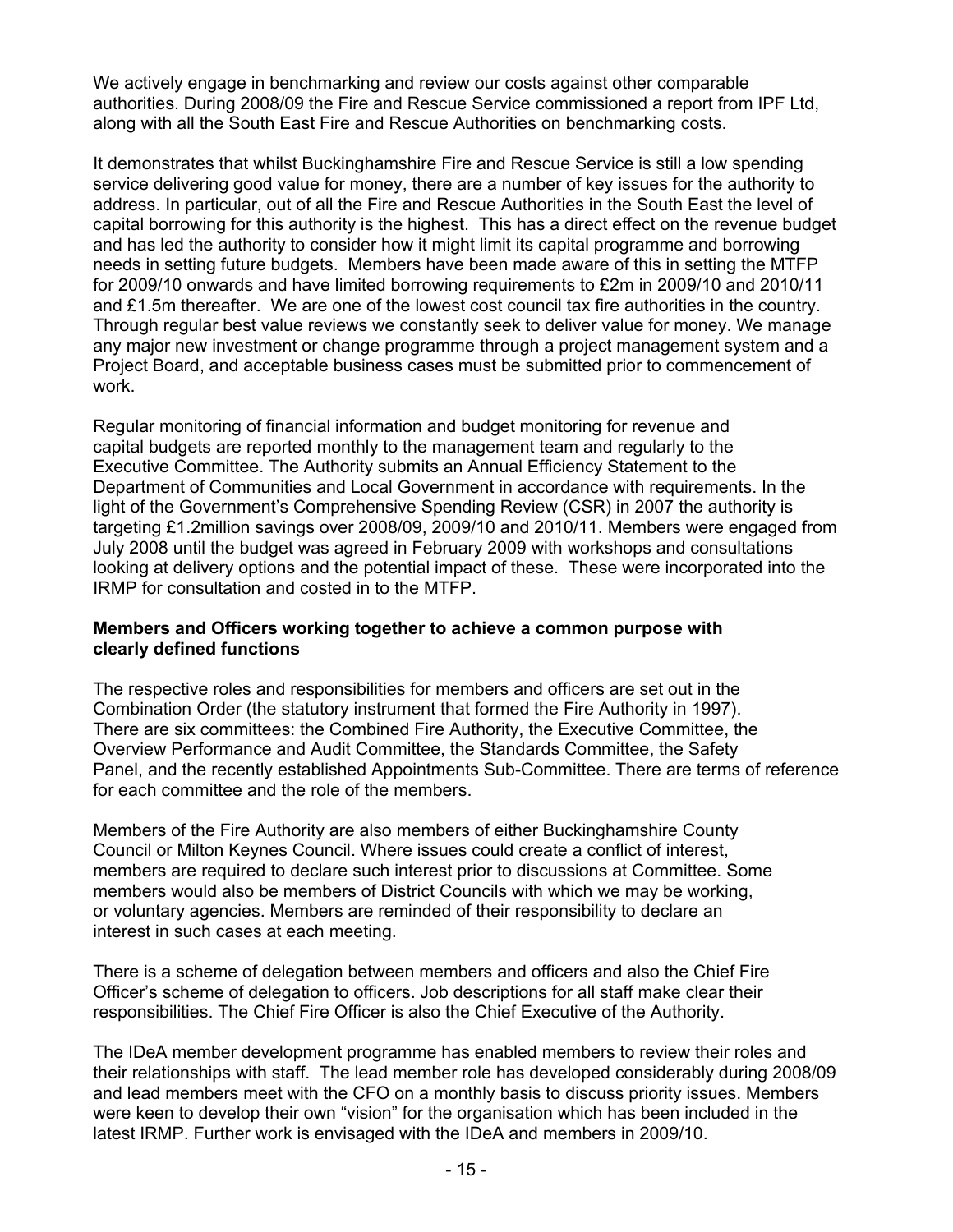The Authority has its own statutory financial officer (s151 officer) and has made significant progress in improving it's financial management and financial record keeping in the last three years.

The Monitoring Officer, secured under a service level agreement with Buckinghamshire County Council, attends the Chief Officers' Forum and works at the Fire Authority Headquarters at least 2 days a week, thus ensuring good access to legal advice. The Monitoring Officer has responsibility of the Standards Committee which addresses standards and procedures applicable to the conduct of members and officers. In 2007/08 additional members were appointed to the authority and they took up their appointments during 2008/09, taking the total number of members to 21.

The terms and conditions for remuneration of staff are managed through the human resource function. The operational staff conditions are mandated by the terms and conditions of the "Grey Book" which are national pay rates. Non-operational staff broadly follow the "Green Book" terms and conditions. New post pay rates are determined through the Hay evaluation process and allocated to the appropriate pay scale. Senior officer pay is determined by a newly appointed sub committee.

We have a number of service level agreements which are underpinned with formal agreements (3 years) and these are monitored.

We are members of the Local Strategic Partnerships in Buckinghamshire and Milton Keynes. These are governed by a vision statement and common themes and objectives. Each have resources available, and receive contributions from Partners.

The majority of the LSP's have recently undertaken structural changes to comply with new guidance. This has offered us an opportunity in places to join LSP executives, which are effective forums for promoting target status for National Indicator 49 (Number of primary fires and related fatalities and non-fatal casualties, excluding precautionary checks) in Bucks and Milton Keynes, is a positive outcome for the service and its vision.

As part of Members' and Officers' responsibility to ensure value for money we have engaged with the "Pathfinder" project to provide more efficient back office support services and improve service quality. The services covered initially are Finance, Human Resources, ICT and Property and Facilities Management.

# **Promoting values for the Authority and demonstrating the values of good governance through upholding high standards of conduct and behaviour**

The members and officers both have codes of conduct which are regularly reviewed in the light of any legislative changes. There is also a complaints procedure, an anti-fraud and corruption policy and a whistle-blowing policy. These apply for internal use as well as for the public wishing to make complaints or highlight issues. They are available on the website as well as our internal common documents. During 2008/09 there have been no complaints. This has been fed back in the quarterly returns to the Standards Board for England.

In 2009/10 the Monitoring Officer and the Clerk to the Fire Authority will be carrying out a strategic review of the governance structure and arrangements to include

- Committee structures
- Terms of reference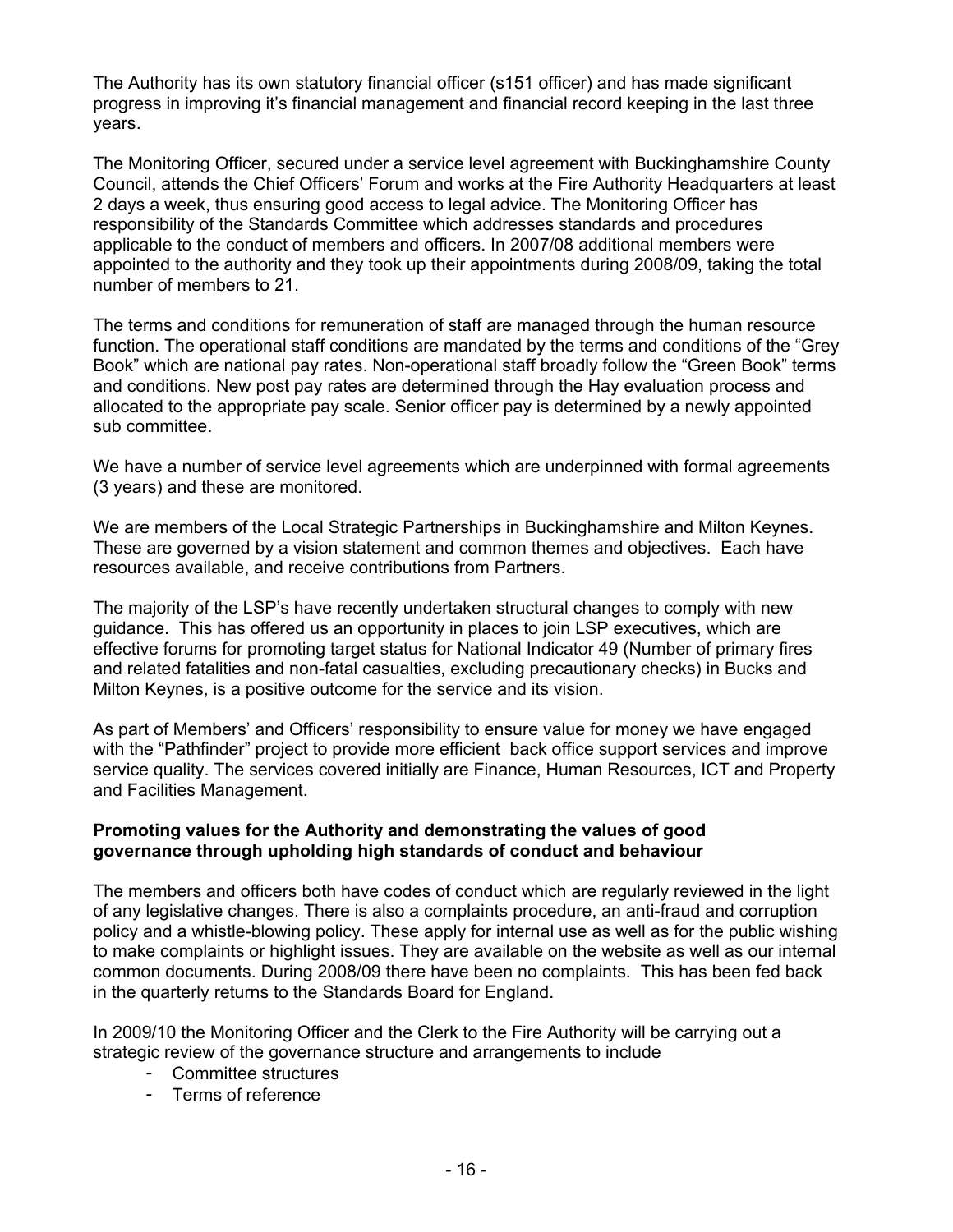Scheme of delegation from members to officers.

Standing orders and financial regulations and instructions are in place. They have been reviewed in 2008/09 and a number of updates are in hand to reflect changing circumstances and will be part of a strategic review of governance structure and arrangements.

Audit reports are presented to the Overview Performance and Audit committee which has the powers to make recommendations to the Executive Committee and officers. The Internal Audit function is retained through a service level agreement with Buckinghamshire County Council and is available for advice and investigation of any irregularities. The Internal Audit team also provides an assurance function to the Authority and to the Treasurer as to the adequacy of the Authority's financial and operational systems. The Internal Audit team are compliant with the CIPFA Code of Practice for Internal Audit and the Annual Internal Audit Report for 2008/09 concluded that the Combined Fire Authority had an effective Internal Audit system.

The Standards Committee forms an integral part in upholding the values of good governance and high standards of conduct and behaviour. It meets on a quarterly basis to address all such issues. The 3 new independent members of the Standards Committee received an afternoon's training from the Head of Legal Services (reflected in the Standards Committee minutes). The Chairman of the Authority, the Chairman of the Standards Committee and an independent member also attended training on ethical standards delivered by a national expert in local government law specialising in governance and ethical standards. In house training supplements any training provided by their appointing councils and any received by district council members.

# **Taking informed and transparent decisions which are subject to effective scrutiny and managing risk**

There are weekly meetings of the Chief Officers Forum (COF) There are formal COF meetings held every 3 weeks which are minuted. Decisions must be supported by papers and evidenced.

All Committee papers and decisions are available on the website and are retained for inspection for at least six years

The Authority maintains and updates a corporate risk register which is regularly reviewed and reported on to the Overview Performance and Audit Committee. During 2008/09 work has commenced on a refresh of the Risk Register. The register is held on our "common documents" folder on the networked system.

Where applicable, legal and professional advice is sought to safeguard the Authority. As to be expected, there is a significant emphasis on health and safety at work procedures and training is given to staff at all levels. All incidents, especially where operational staff are involved in an accident or a 'near miss' are recorded and reported to the internal Health and Safety Panel where a review of practice and procedures can be acted upon. All insurance claims are dealt with on a similar basis. As a result of our good claims history our insurance renewal premium reduced significantly in 08/09. Monitoring of accidents and injuries to our staff as well as to the public is one of our key performance indicators. In 2008/09 we commissioned an external audit by Bureau Veritas looking at the service's management and control of health and safety. An action plan was produced to address all of the issues raised by this audit report. The progress against this action plan is monitored by Overview, Performance and Audit committee.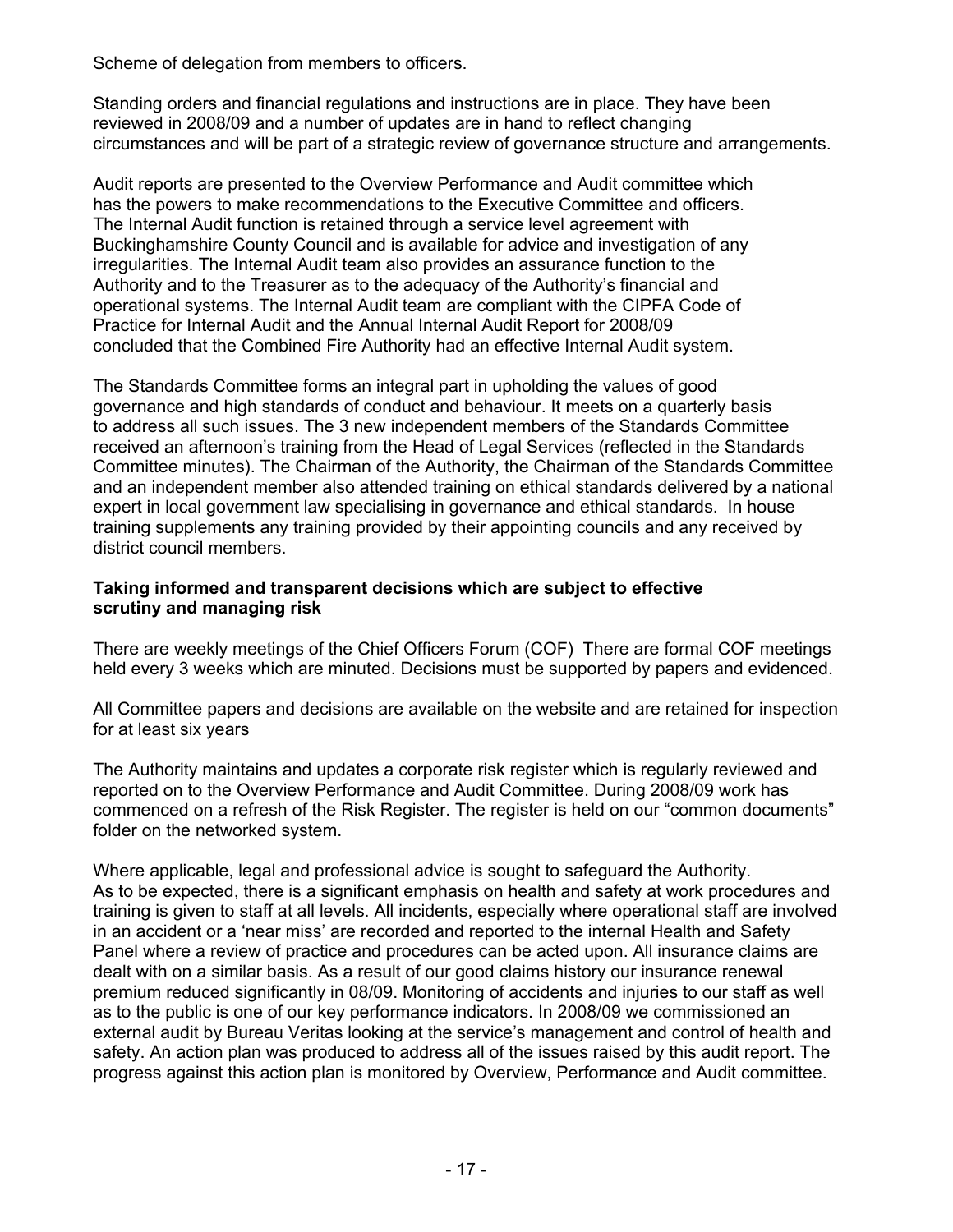The lawful activity of the Authority is monitored by the Monitoring Officer and the financial activity by the s151 Officer. Officers and members are mindful of the wider "place shaping" role of the Fire and Rescue Service and we participate in a number of community activities to promote community cohesion and a safer environment. As part of our wider engagement work we have developed a community cohesion and engagement strategy. The work is lead by the BFRS Equality and Diversity Officer. The extended remit for the E&D team has required the internal transfer of resources from Operations, Human Resources and Statutory Fire Safety. Work in hand includes the aforementioned community cohesion mapping, and successful engagement with communities previously out of reach. An effective Internal Audit function also facilitates compliance with lawful activity.

We have been rewarded, along with other authorities, for achieving targets in the Local Public Service Agreement (LPSA) II. The reward has, at the discretion of elected Members, been reinvested into further risk reduction strategies. This re-investment is to support the Members vision and statement "making you safer".

The Head of Internal Audit publishes an annual report on the Fire Authority's internal control environment. His report and conclusion for 2008/09 was:

*"*In my opinion the Bucks & Milton Keynes Fire Authority's system of internal control and risk management facilitates the **effective** exercise of the Authority's functions. This provides **reasonable** assurance regarding the effective, efficient and economic exercise of the Authority's functions.*"* 

"This is a positive opinion as our work over the year has demonstrated continued improvement in the financial management and governance processes adopted by the Fire Authority. Members should take some assurance in the direction of travel although there is still work to be completed and some degree of risk will remain in the short term". (The full report is available on request).

New legislative requirements, responses to consultations from central government and changing financial reporting requirements are managed through the relevant responsible officers. Continual professional development is an established practice for the service as a whole.

# **Developing the capacity and capability of members and officers to be effective**

Due to the Deputy Chief Fire officer leaving and an Assistant Chief Officer being seconded to the Chief Fire and Rescue Advisers Unit we have seen a number of temporary appointments in 2008/09.

Induction programmes exist for all staff and members and are regularly reviewed for effectiveness. Training and development needs for staff are part of the annual appraisal process and budgets are available to support training and development programmes. For operational staff the national Integrated Personal Development Scheme has been implemented in the Fire and Rescue Service and all operational staff are obliged to participate in the programme. Financial training programmes have been developed for all cost centre managers and budget holders, as has training in project management skills for relevant staff.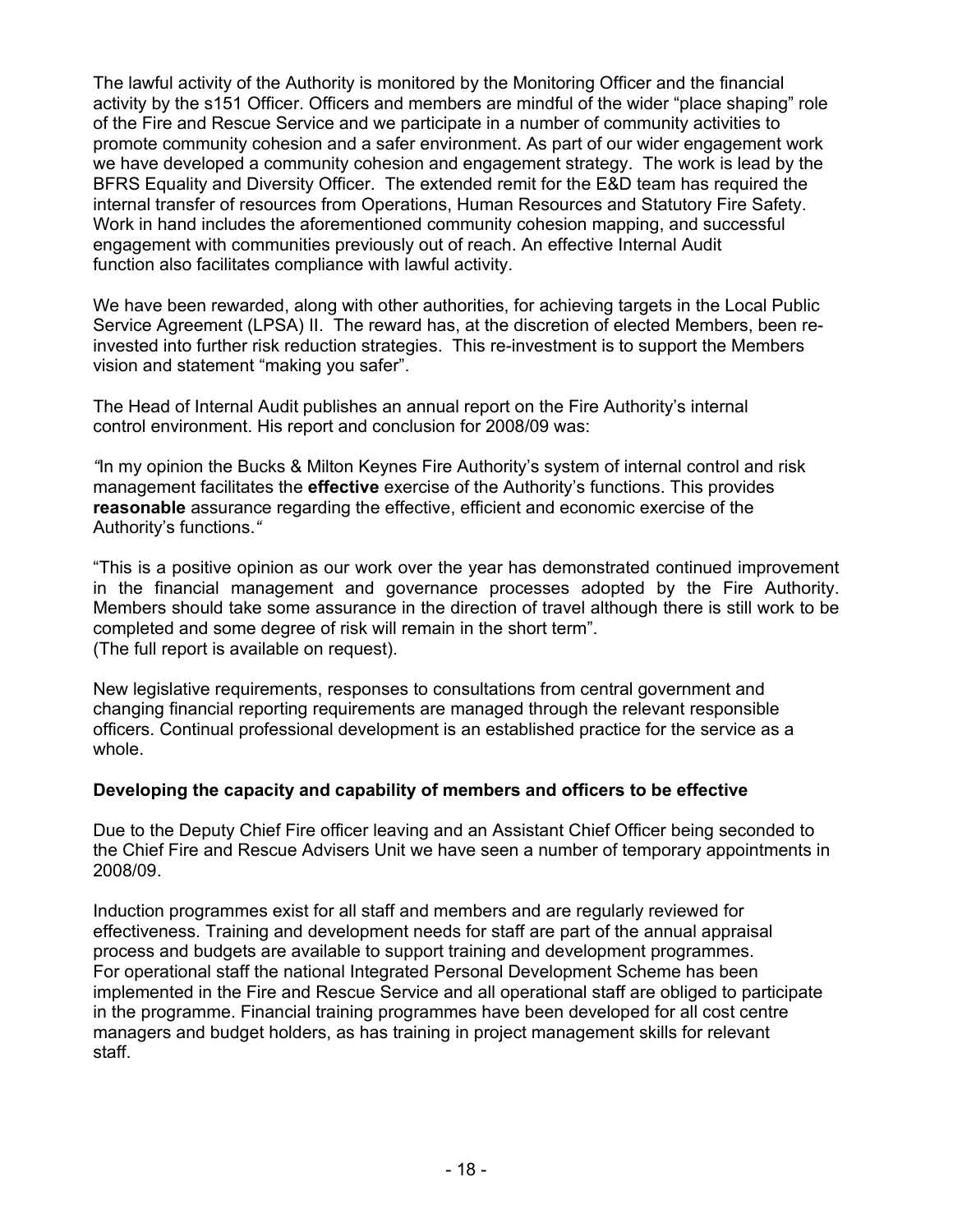During 2008/09 there was a focus on developing our Equality and Diversity work stream and awareness.

With lead member involvement, officers attended a number of national conferences, employed an Equality and Diversity Manager and seconded an operational officer on a fixed term contract. Workshops have been run for staff and the Single Equality Scheme was approved by members at the Executive Committee 20 March 2009.

The service has recently introduced an Equality and Diversity course run through Abingdon & Witney College, all officers at Station manager role and above have to complete the course. On successful completion of the course officers receive a level 2 in Equality and Diversity award.

Member induction has been recognised as an area for development. Members have formed a cross party group, supported by the IDeA to develop an induction programme for new members. This will be tested following elections in June 2009. Members who have recently joined will also have the opportunity to participate in the programme. Members have been invited to attend finance training courses and one member attended the CIPFA Better Governance Forum course for scrutiny of the Annual Governance Statement and the Statement of Accounts in May 2008. In his capacity as a Peer Member of the IDeA, the Chairman has been involved in the fire authority member development for the Isle of Wight. All members have received training from the IDeA on the Comprehensive Area Assessment process.

The effectiveness of the senior management team was subject to review by the Audit Commission in 2007/08 and the results published in the Annual Audit and Inspection letter (available on the website). As a result, a development programme was undertaken by the Chief Officers team facilitated by an external consultant. This has continued into 2008/09. One officer has been attending the Executive Leadership Program (ELP), a course run by the Fire Service College, and a further two officers securing places on this course in 2009.

Succession planning is considered in all departments and operational staff are developed according to the IPDS programme. We are in the process of introducing an Individual Performance Review (IPR) for all staff in 2008/09. Assessment centre procedures ensures that staff are assessed and held in a "pool" pending appropriate vacancies arising. In some cases, operational staff wishing to transfer to the Brigade are also held in a pool. We conduct Assessment Development Centres (ADC) in partnership with neighbouring brigades. These are modelled on national prescription and guidelines. The current national ADC process is due for a comprehensive review and as part of this we will look to determine our own direction either regionally or locally.

To deliver the Members vision for equalities and diversity, structural changes to support departments have been made. This includes the formation of an Equality and Diversity function within the Community Safety department. This will increase capacity and flexibility at a service delivery and strategic level.

# **Engaging with local people and other stakeholders to ensure robust public Accountability**

During 2008/09 we prepared a new Integrated Risk Management Plan (IRMP) covering the period 2009/10 – 2011/12, our fundamental planning document. The IRMP was subjected to formal public and stakeholder consultation using an independent research agency as part of our ongoing efforts to improve the ways in which to engage with local people and other stakeholders. Effective engagement and the formation of Local Strategic Partnerships is a requirement for the Local Area Agreements and will be assessed as part of the Comprehensive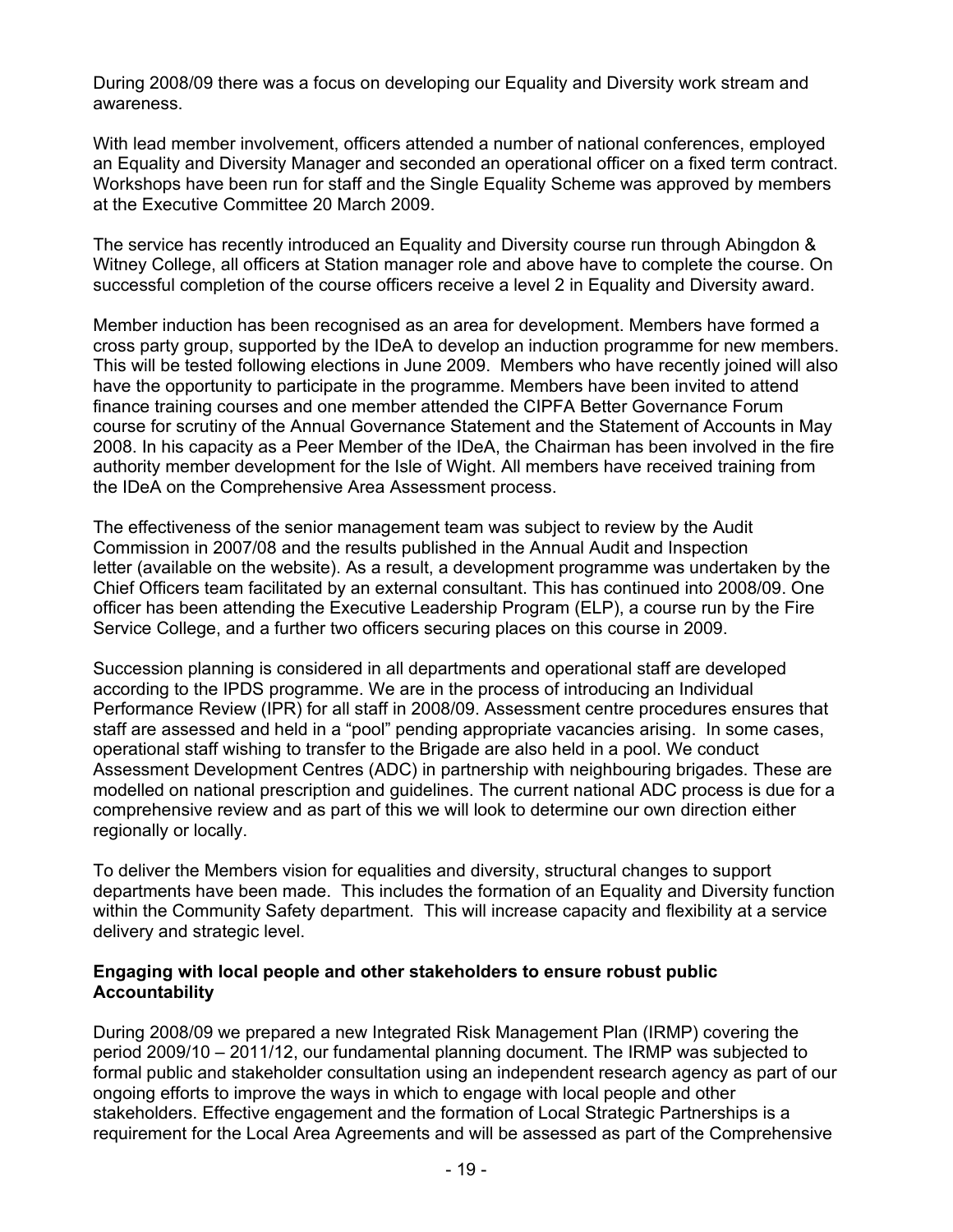Area Assessment process during 2009. Our partners regard us as a "good partner". Through our partnership evaluation work, noted above, we hope this will be evidenced in 2009/10.

The Community Safety strategy targets the hard to reach and vulnerable communities and resource is concentrated on effective engagement with these groups through partnership working and special innovative programmes. As part of the LSP we engage with all groups through the Neighbourhood Action Groups (NAGs). The service has developed a vulnerable localities index (V.L.I) which is being used to illustrate which areas have the highest concentration of deprivation, risk and inequalities. This provides a reckoner of community well being, which can be monitored and used as a measure of partnership success, the financial viability of community projects can be attributed to a specific area, and a cost benefit analysis given to the investment.

We send out 'After The Fire Questionnaires' to all members of the public who are unfortunate enough to have a fire and require the services of the Authority. This information is used to measure our performance.

Our Committee meetings are accessible to the public and the dates are published on the website as are the agendas and committee papers, minutes and decisions.

The financial data for the authority, the budgets and finance reports are available on a discrete link and all budget monitoring reports are available as reported to the Executive Committee on a regular basis throughout the year. Reports are available in a variety of languages, Braille, large print and audio tape on request.

There is a policy for staff consultation and negotiation to enable staff to be involved with decision making which is currently under review.

# **Review of effectiveness**

The Buckinghamshire and Milton Keynes Fire Authority has responsibility for conducting, at least annually, a review of the effectiveness of its governance framework including the system of internal control. The review of effectiveness is informed by the work of the executive managers within the authority who have responsibility for the development and maintenance of the governance environment, the Chief Internal Auditor's annual report, and also by comments made by the external auditors (the Audit Commission) and other review agencies and inspectorates, the Overview, Performance and Audit Committee, and the Standards Committee. During 2008/09 a number of enhancements have been made to the governance arrangements:

- In 2008 the services intranet "i:drive" went live. It has been introduced to improve the internal communications.
- Members have taken part in several workshops supported by the IDeA, including a visit to Hampshire Fire and Rescue Service to enable interaction and exchange of views between members and officers from the two counties on issues of governance.
- The award of Local Public Service Agreement (LPSA) reward monies has seen the expansion of the Prevention department. This has been complemented by the transfer of the Equality and Diversion function from Human Resources to Prevention.
- E&D has been further improved by the employment of an Equality and Diversity Manager and an operational officer has been seconded on a fixed term contract. Workshops have been run for staff and the Single Equality Scheme was approved by members at the Executive Committee 20 March 2009.
- As part of our wider engagement work we have developed a community cohesion and engagement strategy. The work is lead by the BFRS Equality and Diversity Officer. The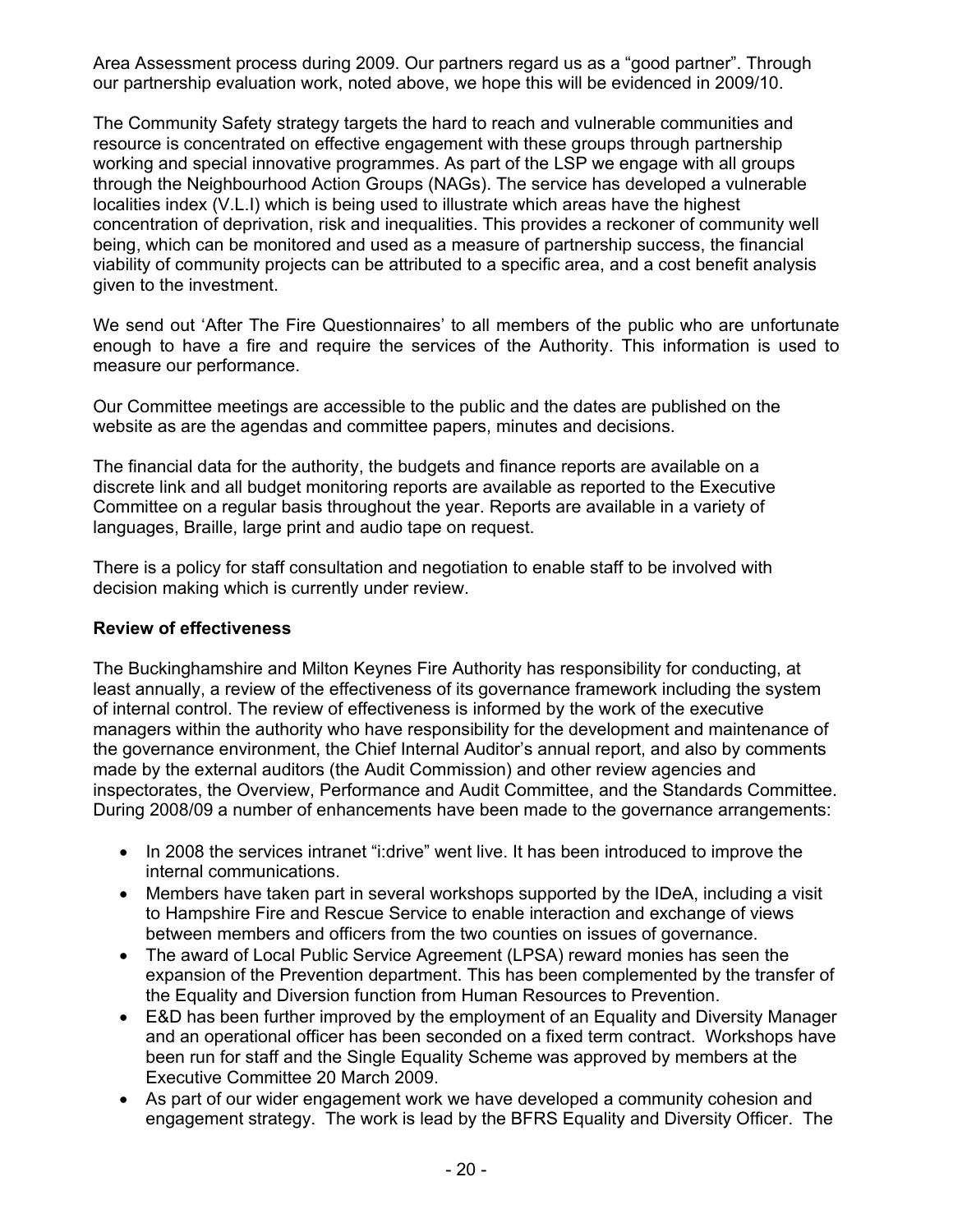extended remit for the E&D team has required the internal transfer of resources from Operations, Human Resources and Statutory Fire Safety.

- Work in hand includes the aforementioned community cohesion mapping, and successful engagement with communities previously out of reach.
- In 2008 we engaged consultancy support to determine any gaps in our information governance processes, and following the consultants findings, appointed a Business Support Manager to lead on the development and implementation of a strategic action plan from 2009/10 and beyond.
- We implemented an Incident Recording System (IRS) which gives us better data to input into our performance management system.

Internal audit reports undertaken in 2008/09 were:

| Corporate governance of our<br>partnerships | limited    |
|---------------------------------------------|------------|
| <b>Core Financial controls</b>              | reasonable |
| Project management                          | reasonable |
| Asset management                            | limited    |
| Fuel management                             | limited    |

Each of the internal audits have action plans which will be maintained by the Overview, Performance and Audit committee and by officers through performance monitoring.

The Annual Audit and Inspection Letter 2007/08 covered the Audit of the Statement of Accounts, the Whole Government Accounts return, the Best Value Performance Plan, the Use of Resources assessment, the Direction of Travel and Operation Assessment. The overall assessment was two out of four with the authority 'Improving well'. The key actions arising from the Audit Commission's reports were:

- address areas of weaker performance, including operational performance as measured by the service assessment, sickness absence and diversity of the workforce;
- Increase the number of performance indicators in the top 25 per cent;
- ensure that the service has the right structure to run the business and to meet future demands and community needs;
- ensure that the accounts are prepared in accordance with the forthcoming changes in the Statement of Recommended Practice; and
- continue to improve financial and risk management procedures. (from the Annual Audit and Inspection letter from the 2007/08 audits and presented to the Authority in March 2009.

We have included in 'Appendix A' the updated action plan from 2007/08. 'Appendix B' is the action plan for 2009/10 arising from the AGS for 2008/09.

As a result of the work undertaken by the management team, the Chief Internal Auditor, the External Auditors and our own Overview Performance and Audit Committee a plan is in place to address the weaknesses identified and ensure continuous improvement of the governance system is in place.

We propose over the coming year to take steps to address the above matters to further enhance our governance arrangements.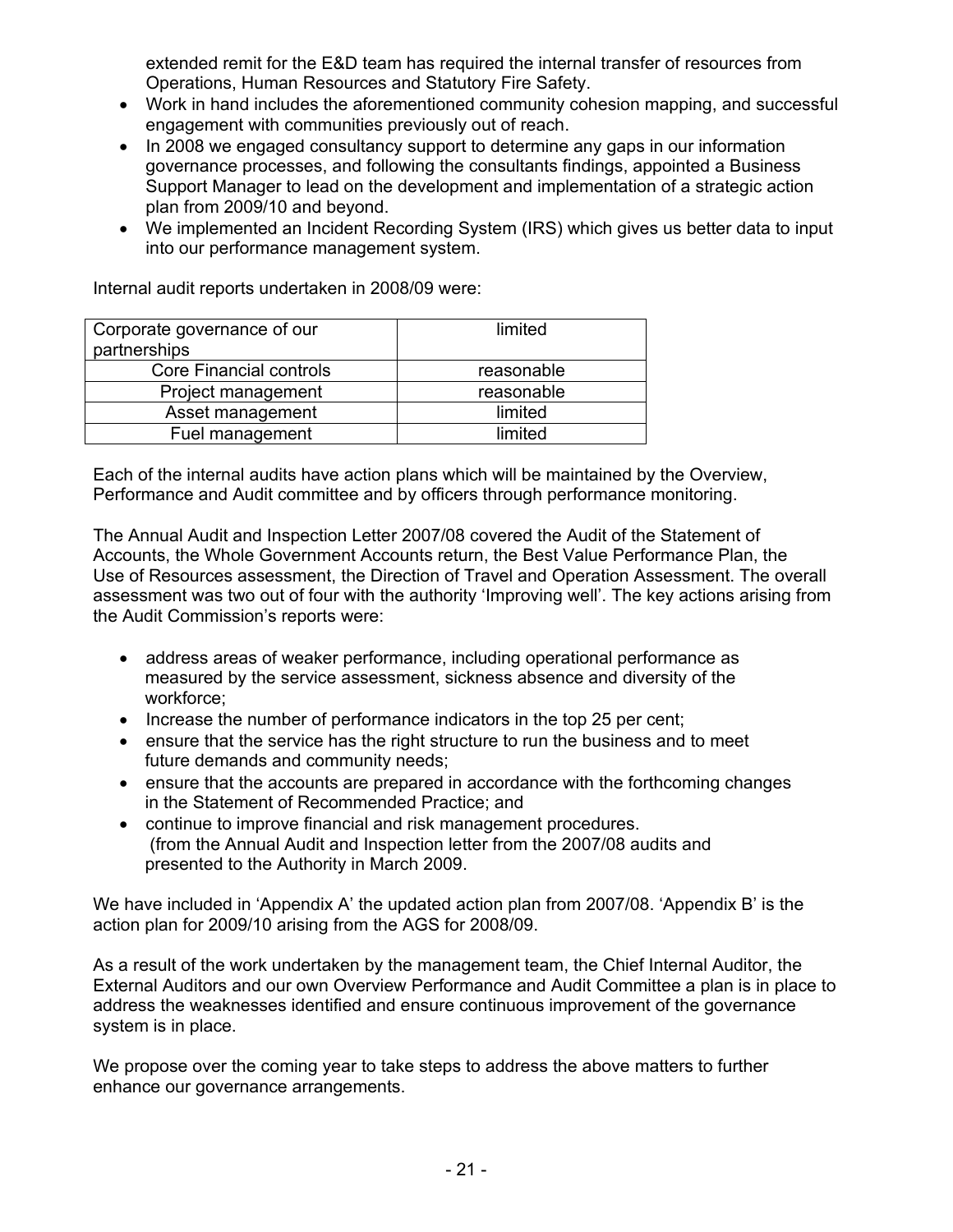We are satisfied that these steps will address the need for improvements that were identified in our review of effectiveness and will monitor their implementation and operation as part of our next annual review.

Signed:…………………………………………………………. David Rowlands Chairman of the Buckinghamshire and Milton Keynes Fire Authority Date:

Signed: …………………………………………………………... Sean Ruth Deputy Chief Fire Officer of the Buckinghamshire and Milton Keynes Fire Authority Date: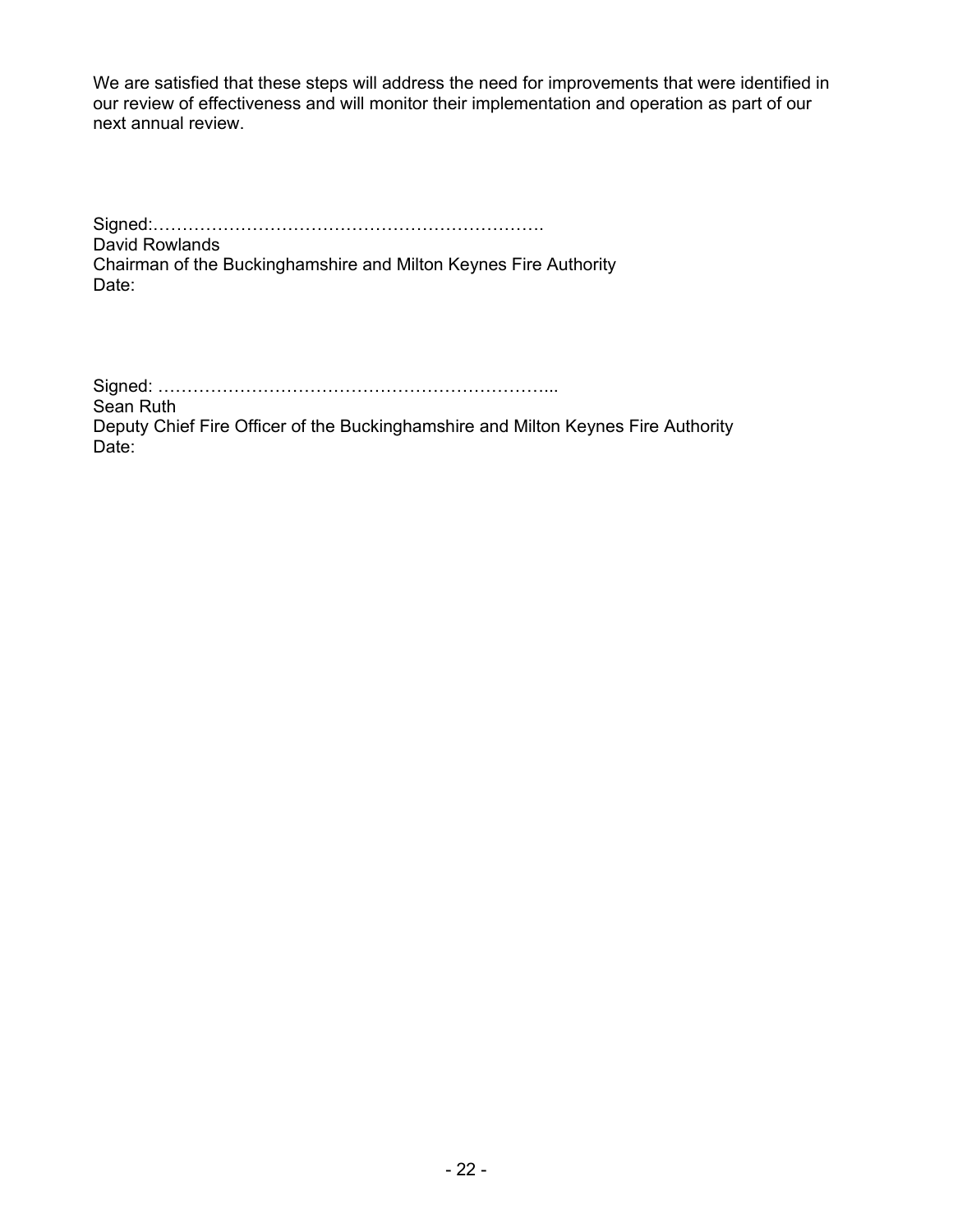#### **Significant Governance Issues – 2007/08 Action Plan update Appendix A**

|                | <b>Issue</b>                                                                                                                                                                                                      | Action                                                                                                                                                                                                                                                   | Lead Officer &<br>Member                   | Update                                                                                                                    |
|----------------|-------------------------------------------------------------------------------------------------------------------------------------------------------------------------------------------------------------------|----------------------------------------------------------------------------------------------------------------------------------------------------------------------------------------------------------------------------------------------------------|--------------------------------------------|---------------------------------------------------------------------------------------------------------------------------|
|                | Senior management team leadership effectiveness deemed<br>weak.                                                                                                                                                   | Review of effectiveness of Senior<br>Management team following<br>reorganisation in January 2008                                                                                                                                                         | <b>Chief Fire</b><br>Officer &<br>Chairman | See comments<br>in the AGS                                                                                                |
| $\overline{2}$ | Internal communications effectiveness following weaknesses<br>identified during 2007/08. Could lead to key messages being<br>missed by staff and poor feedback mechanisms from staff to<br>senior management team | Implementation of intranet, new<br>briefing strategies and visits by<br>senior management team to<br>stations.<br>Review effectiveness by<br>doing an organisational health<br>check and report in the autumn.                                           | Deputy Chief<br>Fire Officer &<br>Chairman | See comments<br>in the AGS<br>Effectiveness of<br>communications<br>subject to<br>continual review<br>and<br>improvement. |
| 3              | Lead Member programme to help lead members understand<br>their role and develop as a team, their leadership and<br>working relationships with officers                                                            | Supported by the IDeA - a number<br>of workshops have been established<br>as part of an on-going development<br>programme                                                                                                                                | <b>Chief Fire</b><br>Officer &<br>Chairman | This is<br>continuing into<br>2009/10. (see<br>comments in<br>AGS)                                                        |
| 4              | Best value review of HR functions, systems, processes and<br>cost effectiveness                                                                                                                                   | Part of programme of best value<br>reviews and following review by<br>Audit Commission and internal<br>audit during 2007/08                                                                                                                              | ACO Risk &<br><b>Cllr Baldwin</b>          | Part of the<br>Pathfinder<br>project.                                                                                     |
| 5              | Medium Term Financial Plan update: detailed review                                                                                                                                                                | Due to the severity of the financial<br>settlement for the Authority for 2007/08 to<br>2010/11 and the savings required, detailed<br>work to take place to ensure sound, robust<br>and achievable plans are in place to deliver<br>the savings required. | Treasurer &<br><b>Cllr Dransfield</b>      | The MTFP has<br>been approved<br>and it supports<br>the IRMP 2009-<br>12                                                  |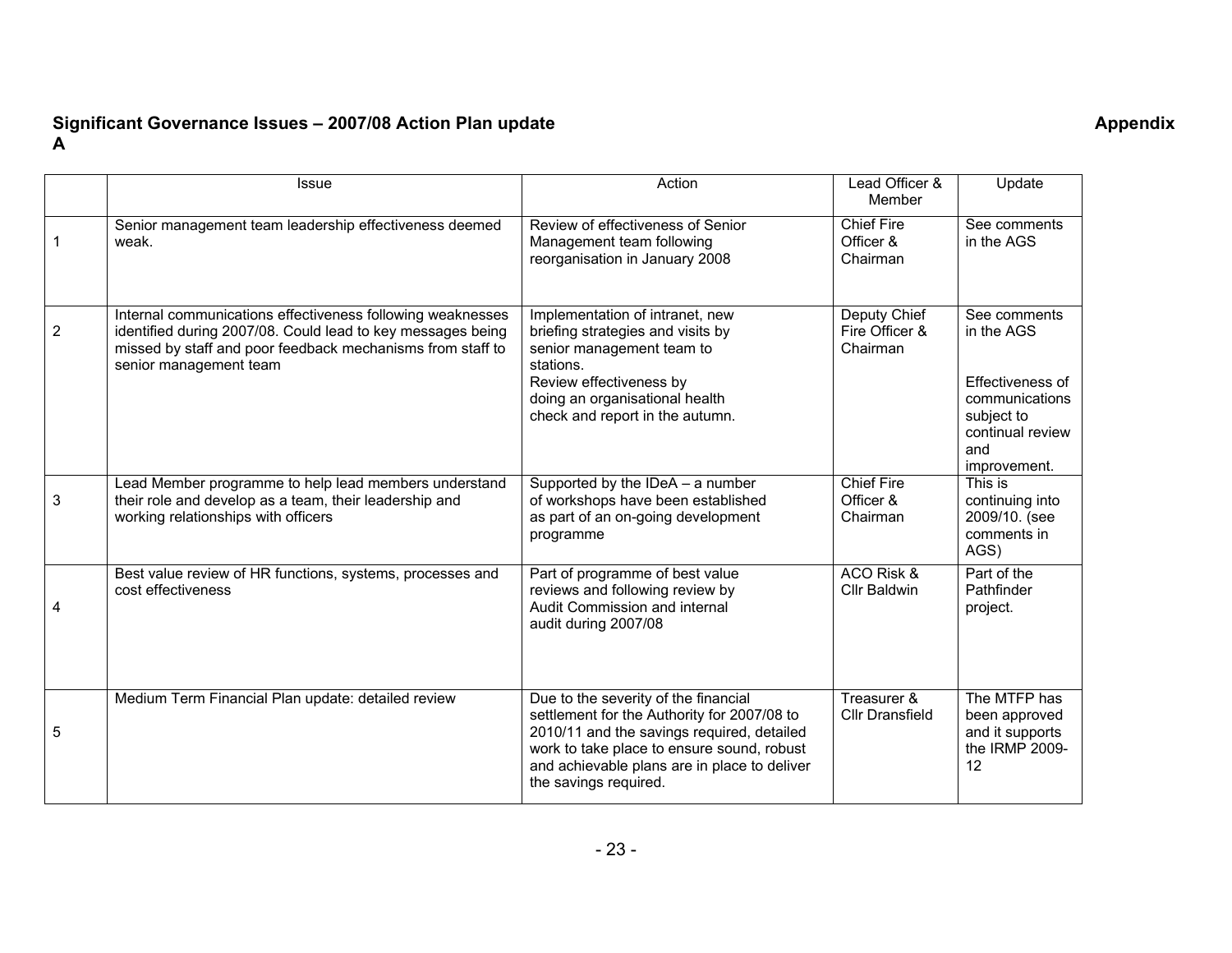| 6 | Review the induction programmes for new members and new<br>staff | Ensure that all key governance information<br>and policies are<br>included in the induction<br>programme, including Codes of<br>Conduct, Financial Regulations and<br>Instructions and other relevant<br>training as required | Deputy Chief<br>Fire Officer &<br>Cllr Baldwin                                       | Cross party<br>working group<br>reviewing this.<br>See comments<br>in AGS and<br>action plan<br>2009/10 |
|---|------------------------------------------------------------------|-------------------------------------------------------------------------------------------------------------------------------------------------------------------------------------------------------------------------------|--------------------------------------------------------------------------------------|---------------------------------------------------------------------------------------------------------|
|   | Embed governance culture and knowledge and review<br>processes   | Review current arrangements for<br>training on governance issues and<br>ensure inclusion in the Effective<br>Manager Training programme.<br>Review processes for checking<br>effectiveness                                    | Deputy Chief<br>Fire Officer &<br>Cllr Adams<br>Treasurer &<br>Monitoring<br>Officer | See action plan<br>for 2009/10                                                                          |
| 8 | Code of Corporate Governance needs to be reviewed                | Due for renewal June 2007                                                                                                                                                                                                     | Monitoring<br>Officer                                                                | See action plan<br>for 2009/10                                                                          |
| 9 | Consultation                                                     | The Consultation Strategy needs to<br>be adopted and implemented                                                                                                                                                              | <b>Chief Fire</b><br>Officer                                                         | The document is<br>being consulted<br>on and will be<br>available soon.                                 |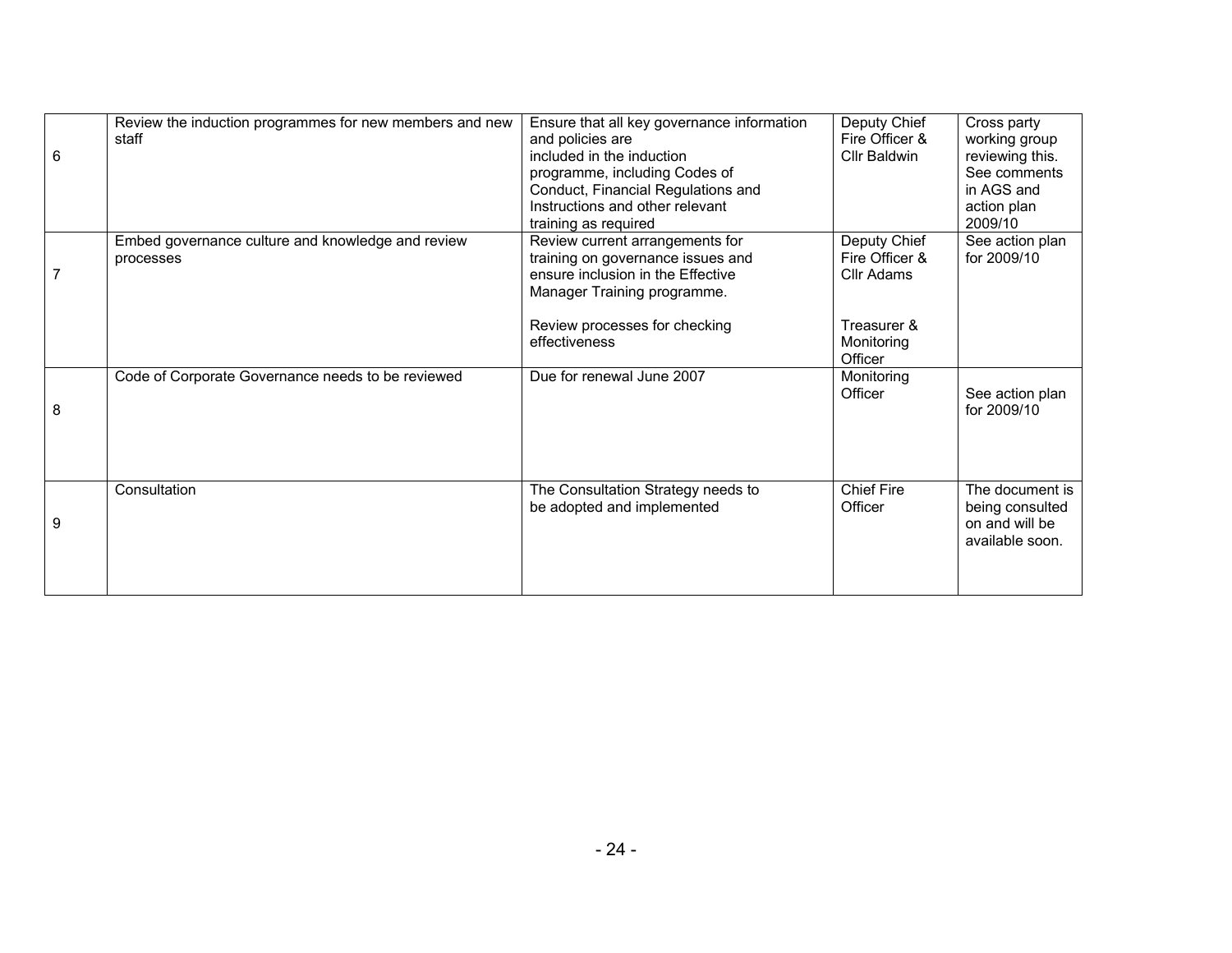# **Significant Governance Issues** Appendix B **Appendix B Appendix B Appendix B**

The table below sets out the plan to address governance issues identified during 2008/09:

|   | <b>Issue</b>                                                                                                                                                         | Action                                                                                                                                                                                | Lead Officer &<br>Member<br>Lead members<br>will be assigned | By When                   |
|---|----------------------------------------------------------------------------------------------------------------------------------------------------------------------|---------------------------------------------------------------------------------------------------------------------------------------------------------------------------------------|--------------------------------------------------------------|---------------------------|
|   |                                                                                                                                                                      |                                                                                                                                                                                       | to each work<br>stream                                       |                           |
| 1 | Address areas of weaker performance, including operational<br>performance as measured by the service assessment,<br>sickness absence and diversity of the workforce; | To be addressed by a service improvement<br>register which will be monitored by OP&A                                                                                                  | <b>DCFO</b>                                                  | OP&A<br>September 2009    |
| 2 | Increase the number of performance indicators in the top 25<br>per cent;                                                                                             | Integration of the performance plus software<br>for monitoring and publication. Internal review<br>of the information and application of it to<br>improve our performance management. | <b>DCFO</b>                                                  | Ongoing review<br>process |
| 3 | Ensure that the service has the right structure to run the<br>business and to meet future demands and community needs;                                               | To develop a structure to meet our financial<br>and organisational profiles.                                                                                                          | CFO/Chairman                                                 | December 2009             |
| 4 | Ensure that the accounts are prepared in accordance with<br>the forthcoming changes in the Statement of Recommended<br>Practice;                                     | This needs a rigorous quality control process<br>to be implemented.                                                                                                                   | Treasurer                                                    | June 2009                 |
| 5 | Continue to improve financial and risk management<br>procedures.                                                                                                     | Review and action plan to be created for<br>internal and OP&A monitoring.                                                                                                             | Treasurer and<br><b>CFO</b>                                  | September 2009            |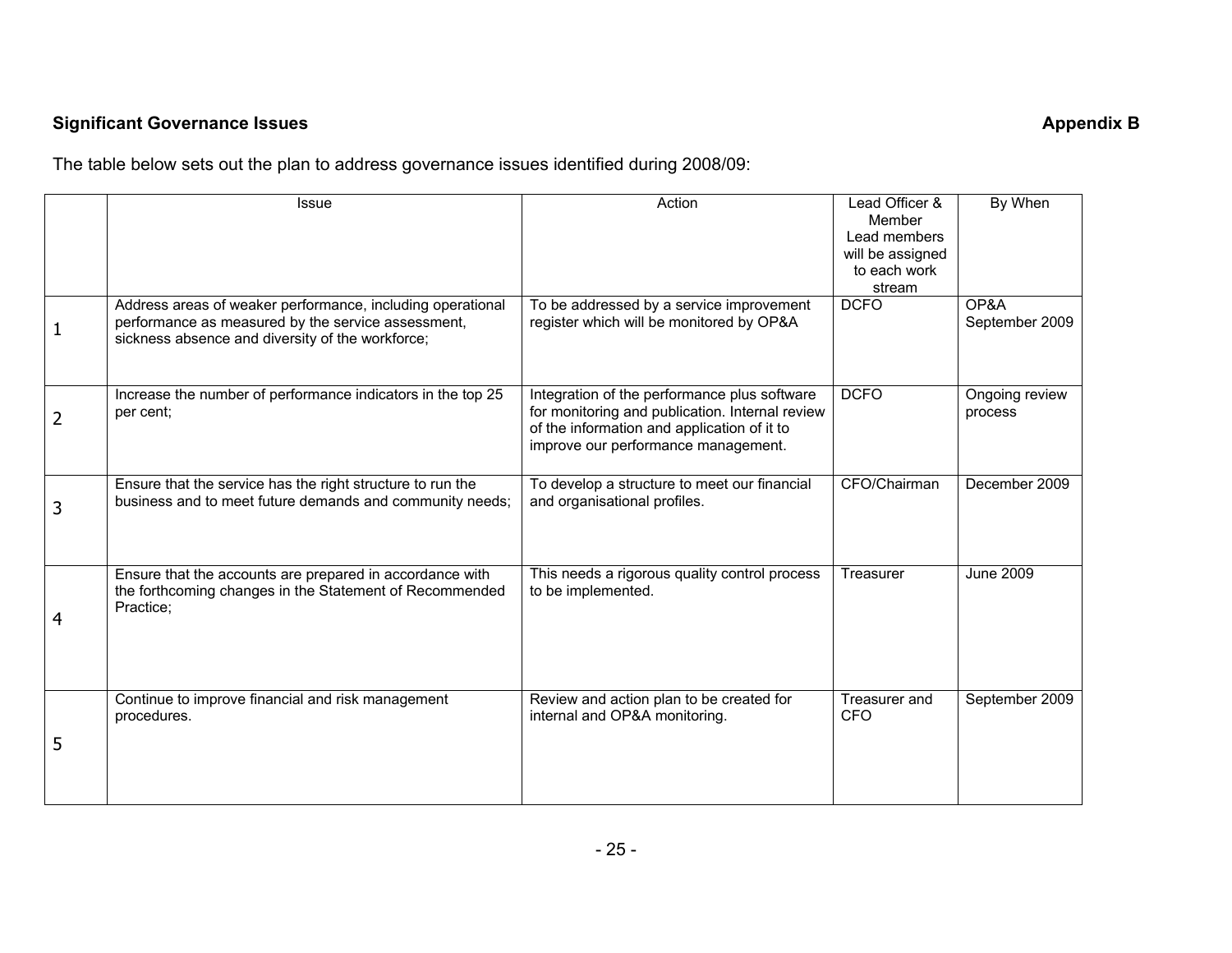| 6  | Address points in action plans arising from internal and<br>external audits and AGS.                               | OP&A to monitor quarterly reports against all<br>action plans.                                                                                                                                                                                                                                                                | <b>DCFO</b>                                                  | Ongoing<br>reported to<br>OP&A |
|----|--------------------------------------------------------------------------------------------------------------------|-------------------------------------------------------------------------------------------------------------------------------------------------------------------------------------------------------------------------------------------------------------------------------------------------------------------------------|--------------------------------------------------------------|--------------------------------|
| 7  | Embed governance culture and knowledge and review<br>processes                                                     | Monitoring Officer and the Clerk to the Fire<br>Authority will be carrying out a strategic<br>review of the governance structure and<br>arrangements to include<br>- Committee structures<br>- Terms of reference<br>- Scheme of delegation from members to<br>officers<br>- Scheme of delegation from CFO to<br>organisation | <b>CFO/Monitoring</b><br>officer                             | March 2010                     |
| 8  | Review the induction programmes for all members and new<br>staff.                                                  | Updated and improved Induction<br>programmes for all staff and members                                                                                                                                                                                                                                                        | <b>DCFO</b>                                                  | <b>June 2009</b>               |
| 9  | The management of H.R. and organisational information<br>resources harmonisation and improvement.                  | Decide on appropriate requirements and<br>implement changes as necessary during<br>2009/10.                                                                                                                                                                                                                                   | <b>ACFO</b><br>Communities<br>and Support<br><b>Services</b> | <b>July 2009</b>               |
| 10 | Corporate health and performance monitoring                                                                        | Address performance issues around<br>balanced scorecard and performance<br>monitoring.                                                                                                                                                                                                                                        | <b>DCFO</b>                                                  | March 2010                     |
|    | Weakness within the purchase order and commitment<br>processes, identified by both internal and external auditors. | Must be addressed through more rigorous<br>processes and training.                                                                                                                                                                                                                                                            | Treasurer                                                    | October 2009                   |
| 11 |                                                                                                                    |                                                                                                                                                                                                                                                                                                                               |                                                              |                                |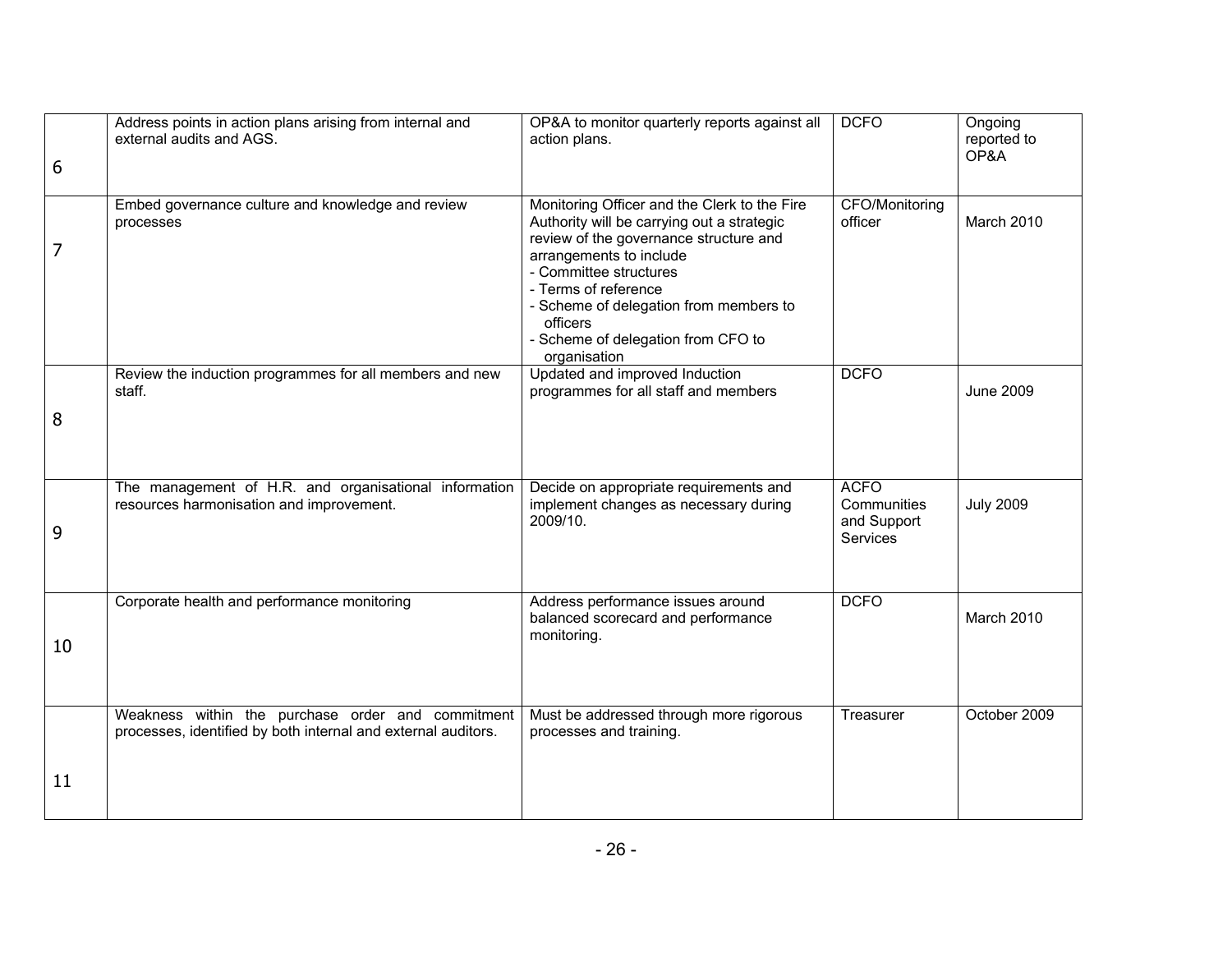# **Auditor's Report**

# **Independent auditor's report to Members of Buckinghamshire and Milton Keynes Fire & Rescue Authority**

# **Opinion on the financial statements**

I have audited the accounting statements, the firefighters' pension fund accounting statements and related notes of Buckinghamshire and Milton Keynes Fire and Rescue Authority for the year ended 31 March 2009 under the Audit Commission Act 1998. The accounting statements comprise the Income and Expenditure Account, Statement of Movement on the General Fund Balance, Balance Sheet, Statement of Total Recognised Gains and Losses, Cash Flow Statement, and the related notes. The firefighters' pension fund accounting statements comprise the Fund Account, the Net Assets Statement and the related notes. The financial statements and firefighters' pension fund accounting statements have been prepared under the accounting policies set out within them.

This report is made solely to the members of Buckinghamshire and Milton Keynes Fire and Rescue Authority in accordance with Part II of the Audit Commission Act 1998 and for no other purpose, as set out in paragraph 49 of the Statement of Responsibilities of Auditors and of Audited Bodies prepared by the Audit Commission.

# **Respective responsibilities of the Treasurer and auditor**

The Treasurer's responsibilities for preparing the financial statements, including the firefighters' pension fund accounting statements, in accordance with applicable laws and regulations and the Code of Practice on Local Authority Accounting in the United Kingdom 2008 are set out in the Statement of Responsibilities.

My responsibility is to audit the accounting statements in accordance with relevant legal and regulatory requirements and International Standards on Auditing (UK and Ireland).

I report to you my opinion as to whether the accounting statements, the firefighters' pension fund accounting statements and related notes present fairly, in accordance with applicable laws and regulations and the Code of Practice on Local Authority Accounting in the United Kingdom 2008:

- the financial position of the Authority and its income and expenditure for the year; and
- the financial transactions of its firefighters' pension fund during the year and the amount and disposition of the fund's assets and liabilities, other than liabilities to pay pensions and other benefits after the end of the scheme year.

I review whether the governance statement reflects compliance with 'Delivering Good Governance in Local Government: A Framework' published by CIPFA/SOLACE in June 2007. I report if it does not comply with proper practices specified by CIPFA/SOLACE or if the statement is misleading or inconsistent with other information I am aware of from my audit of the financial statements. I am not required to consider, nor have I considered, whether the governance statement covers all risks and controls. Neither am I required to form an opinion on the effectiveness of the Authority's corporate governance procedures or its risk and control procedures.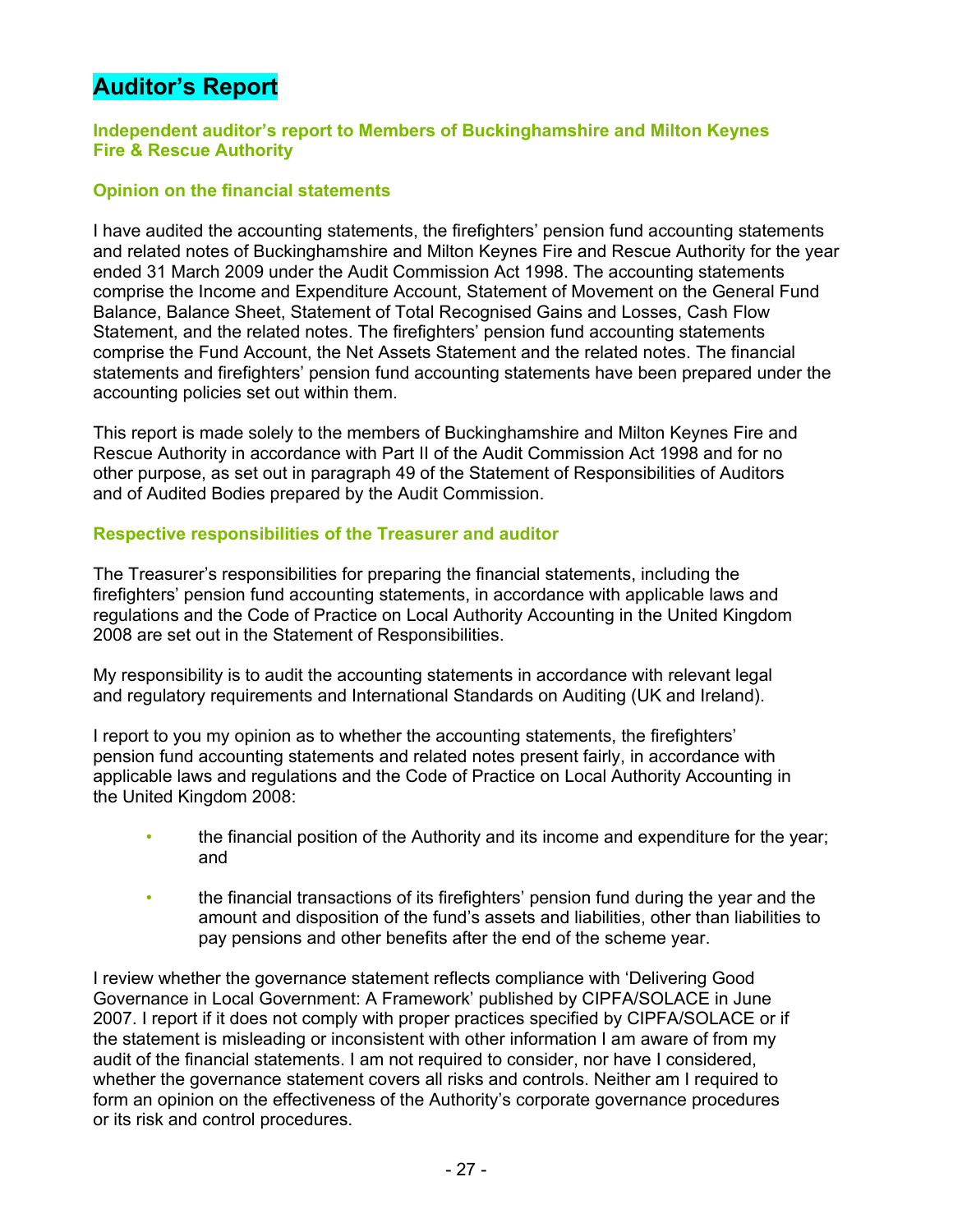I read other information published with the accounting statements, the firefighters' pension fund accounting statements and related notes and consider whether it is consistent with the audited accounting statements, the firefighters' pension fund accounting statements and related notes. This other information comprises the Explanatory Foreword. I consider the implications for my report if I become aware of any apparent misstatements or material inconsistencies with the accounting statements, the firefighters' pension fund accounting statements and related notes. My responsibilities do not extend to any other information.

# **Basis of audit opinion**

I conducted my audit in accordance with the Audit Commission Act 1998, the Code of Audit Practice issued by the Audit Commission and International Standards on Auditing (UK and Ireland) issued by the Auditing Practices Board. An audit includes examination, on a test basis, of evidence relevant to the amounts and disclosures in the accounting statements, the firefighters' pension fund accounting statements and related notes. It also includes an assessment of the significant estimates and judgments made by the Authority in the preparation of the accounting statements, the firefighters' pension fund accounting statements and related notes, and of whether the accounting policies are appropriate to the Authority's circumstances, consistently applied and adequately disclosed.

I planned and performed my audit so as to obtain all the information and explanations which I considered necessary in order to provide me with sufficient evidence to give reasonable assurance that the accounting statements, the firefighters' pension fund accounting statements and related notes are free from material misstatement, whether caused by fraud or other irregularity or error. In forming my opinion I also evaluated the overall adequacy of the presentation of information in the accounting statements, the firefighters' pension fund accounting statements and related notes.

# **Opinion**

In my opinion:

- The accounting statements and related notes present fairly, in accordance with applicable laws and regulations and the Code of Practice on Local Authority Accounting in the United Kingdom 2008, the financial position of the Authority as at 31 March 2009 and its income and expenditure for the year then ended; and
- The firefighters' pension fund accounting statements present fairly, in accordance with the Statement of Recommended Practice on Local Authority Accounting in the United Kingdom 2007, the financial transactions of the firefighters' pension fund during the year ended 31 March 2009 and the amount and disposition of the fund's assets and liabilities as at 31 March 2009, other than liabilities to pay pensions and other benefits after the end of the scheme year.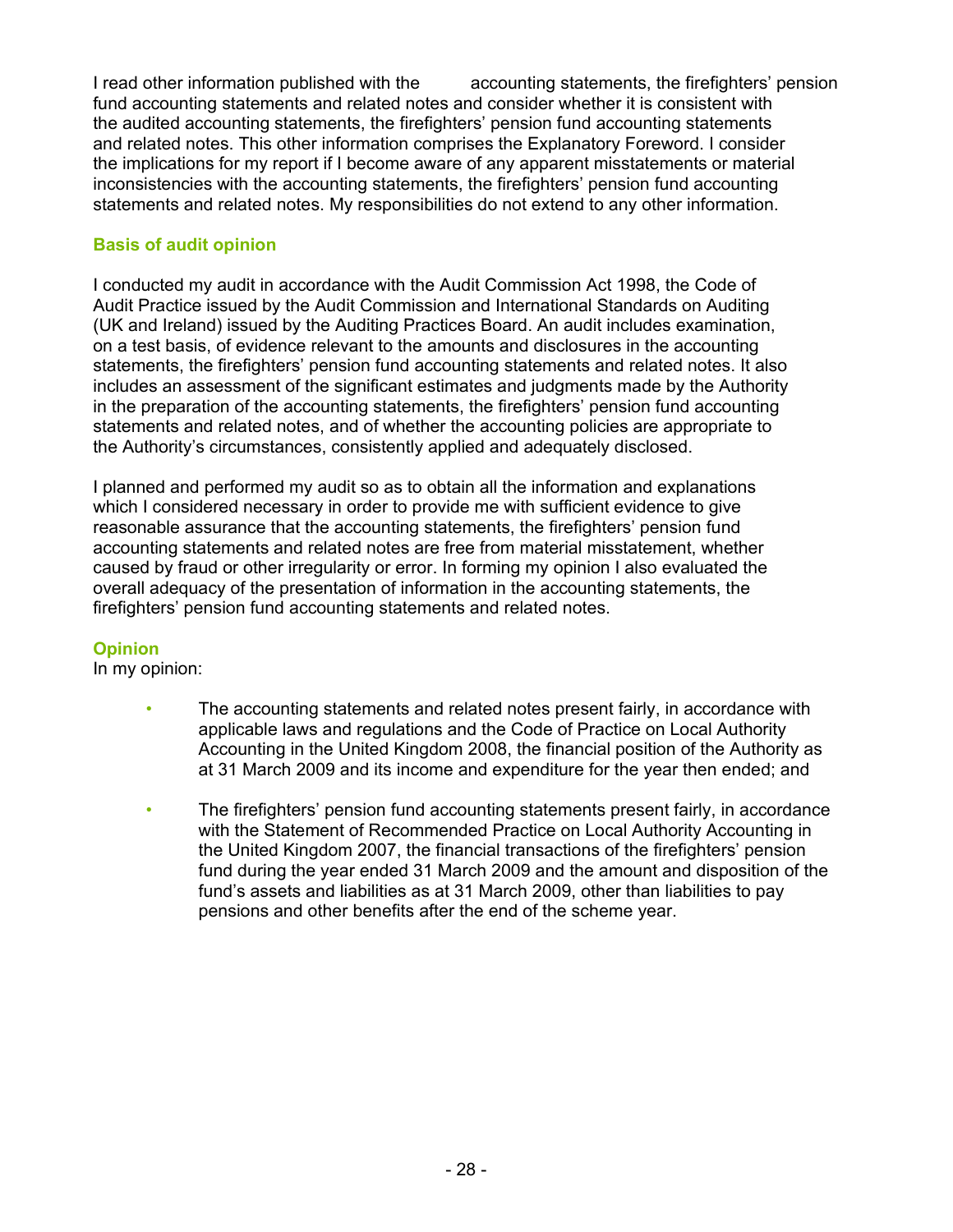#### **Conclusion on arrangements for securing economy, efficiency and effectiveness in the use of resources**

# **Authority's Responsibilities**

The Authority is responsible for putting in place proper arrangements to secure economy, efficiency and effectiveness in its use of resources, to ensure proper stewardship and governance and regularly to review the adequacy and effectiveness of these arrangements.

#### **Auditor's Responsibilities**

I am required by the Audit Commission Act 1998 to be satisfied that proper arrangements have been made by the Authority for securing economy, efficiency and effectiveness in its use of resources. The Code of Audit Practice issued by the Audit Commission requires me to report to you my conclusion in relation to proper arrangements, having regard to relevant criteria specified by the Audit Commission for fire and rescue authorities. I report if significant matters have come to my attention which prevent me from concluding that the Authority has made such proper arrangements. I am not required to consider, nor have I considered, whether all aspects of the Authority's arrangements for securing economy, efficiency and effectiveness in its use of resources are operating effectively.

#### **Conclusion**

I have undertaken my audit in accordance with the Code of Audit Practice and having regard to the criteria for fire and rescue authorities specified by the Audit Commission and published in May 2008 and updated in February 2009, and the supporting guidance, I am satisfied that, in all significant respects, Buckinghamshire and Milton Keynes Fire and Rescue Authority made proper arrangements to secure economy, efficiency and effectiveness in its use of resources for the year ending 31 March 2009.

#### **Certificate**

I certify that I have completed the audit of the accounts in accordance with the requirements of the Audit Commission Act 1998 and the Code of Audit Practice issued by the Audit Commission.

Phil Sharman CPFA, District Auditor Audit Commission, Unit 5, Isis Business Centre, Horspath Road, Cowley, Oxford OX4 2RD 25 September 2009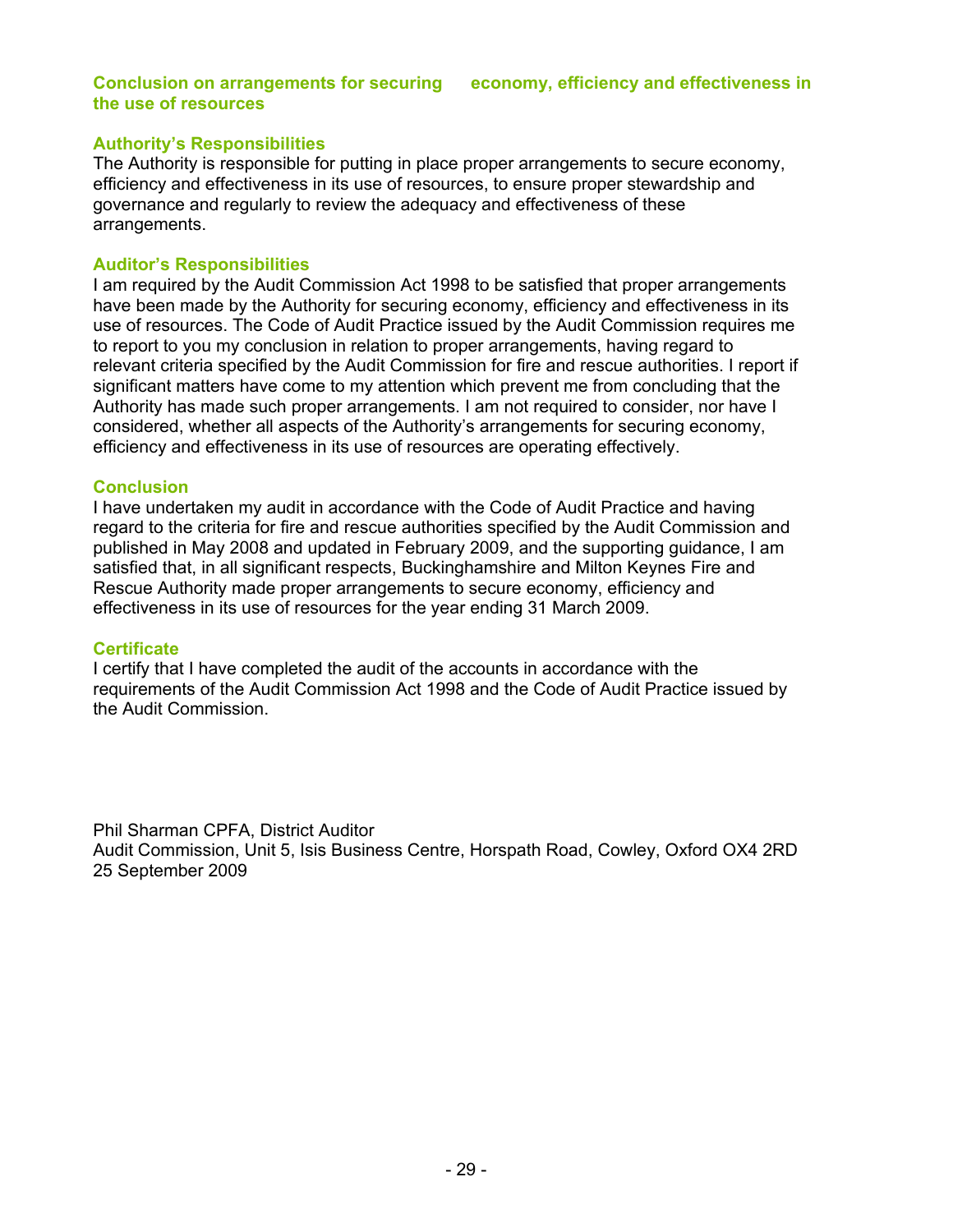# **Statement Of Accounting Policies**

# GENERAL PRINCIPLES AND ACCOUNTING POLICIES

The accounts have been prepared in accordance with the Code of Practice on Local Authority Accounting, in the United Kingdom – A Statement of Recommended Practice 2007 (the SORP) and also with guidance notes issued by CIPFA on the application of Financial Reporting Standards. The accounts are also prepared on the principle of Total Cost as defined in the Best Value Accounting Code of Practice (BVACOP). Total cost of a service includes all costs which relate to the provision of the service (directly or bought in) including employee costs, expenditure relating to premises and transport, supplies and services, third party payments, support services and capital charges. Net total cost is total cost less income other than grants.

The fundamental accounting principles followed are:

- Relevance
- Reliability
- Comparability
- Understandability
- Materiality

# ACCRUALS OF INCOME AND EXPENDITURE

Activity is accounted for in the year that it takes place, not simply when cash payments are made or received. This does not apply to the Cash Flow Statement.

# GOING CONCERN

The accounts are prepared on the assumption that the Authority will continue its operations for the foreseeable future. This means in particular that the Income and Expenditure Account and Balance Sheet assume no intention to curtail significantly the scale of the operation.

# PRIMACY OF LEGISLATIVE REQUIREMENTS

The Authority derives its powers from statute and its financial and accounting framework is closely controlled by primary and secondary legislation. Where legislative requirements and accounting principles conflict, legislative requirements take precedence. The requirement of the Statement of Recommended Practice used to dictate the format and methodology to follow in preparing this Statement of Accounts shows the position of accounting concepts in the Income and Expenditure Account and shows the effect of the legislative requirements in the Statement of Movement on the General Fund Balance.

# TANGIBLE FIXED ASSETS

Tangible fixed assets are assets that have physical substance and are held for use in the provision of services or for administrative purposes on a continuing basis. These are land and buildings, vehicles, plant and machinery.

# **Recognition:**

All expenditure on the acquisition, creation or enhancement of fixed assets is capitalised on an accruals basis in the accounts. Expenditure on fixed assets is capitalised, provided that the fixed asset yields benefits to the Authority and the services it provides for a period of more than one year. Expenditure that secures but does not extend the previously assessed standards of performance of the asset (i.e. routine maintenance) is charged to revenue as it is incurred. Assets in the course of construction have been included in the Balance Sheet at historical cost and classified as being non-operational in accordance with accounting regulations.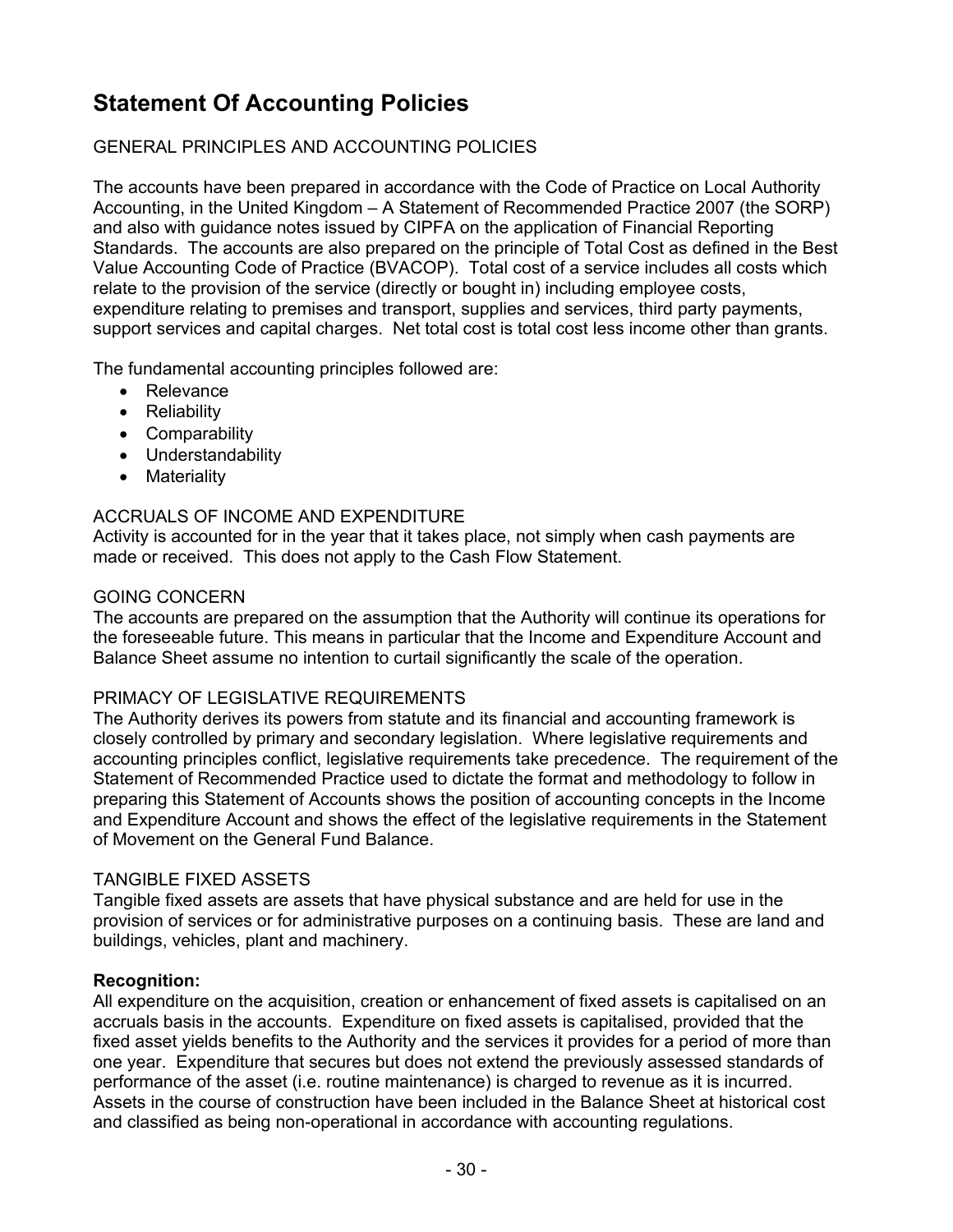# **Measurement:**

The freehold and leasehold properties which comprise the Authority's property portfolio have been classified as operational assets and valued as at 1 April 2007 by Ken Oldknow RICS of Buckinghamshire County Council through a Service Level Agreement on the basis set out below and in accordance with the Statements of Asset Valuation Practice and Guidance Notes of The Royal Institute of Chartered Surveyors (RICS). The assets are initially measured at cost, comprising all expenditure that is directly attributable to bringing the asset into working condition for its intended use. Major items of plant and machinery and furniture and equipment are included in the valuation of the buildings. Assets are then carried in the balance sheet using the following measurement bases:

Buildings regarded by the authority as operational are valued on the basis of depreciated replacement cost for existing use in accordance with SORP requirements. Properties regarded by the authority as having a potential commercial use value have been valued on the basis of open market commercial value. Vehicles plant and equipment is valued at net book value based on historic cost.

Land and buildings are revalued on a three year rolling programme. If a building is revalued upwards the increase in the carrying amount is credited to the Statement of Recognised Gains and Losses and taken to the Revaluation Reserve. If it reverses previous revaluation losses on the same asset that were previously taken to the Income and Expenditure Account they are recognized in the Income and Expenditure Account.

Revaluations where there has been a decrease in the carrying amount means that an impairment loss has occurred. If the loss has been caused by a clear consumption of economic benefit then the loss is recognised in the Income and Expenditure Account. Decreases in value not associated with a clear consumption of economic benefit such as a temporary fall in valuation are recognised in the Statement of Total Recognised Gains and Losses until such a point that the carrying value of the asset reaches its depreciated historical cost and taken to the Revaluation Reserve, and thereafter to the Income and Expenditure Account.

# **Impairment:**

The value of each fixed asset is reviewed at the end of each financial year, and where there is reason to believe that its value has changed materially in the period, the valuation is adjusted accordingly.

Where an impairment loss on an asset occurs the loss is recognised, if it is caused by a clear consumption of economic benefits the loss is charged to the relevant service revenue account, otherwise it is written off against the Capital Adjustment Account.

There are large impairment issues to consider in 2008-09 due to a general fall in prices for land and buildings values in the current economic climate.

# **Disposals:**

When an asset is disposed of the value of the asset in the balance sheet is written off to the Income and Expenditure Account as part of the gain or loss on disposal. Receipts from disposals are credited to the Income and Expenditure Account as part of the gain or loss on disposal (i.e. netted off against the carrying value of the asset at the time of the disposal). The balance of the receipts is required to be credited to the Usable Capital Receipts reserve until such time as it is allocated to finance other capital expenditure or set aside to reduce the authority's need to borrow.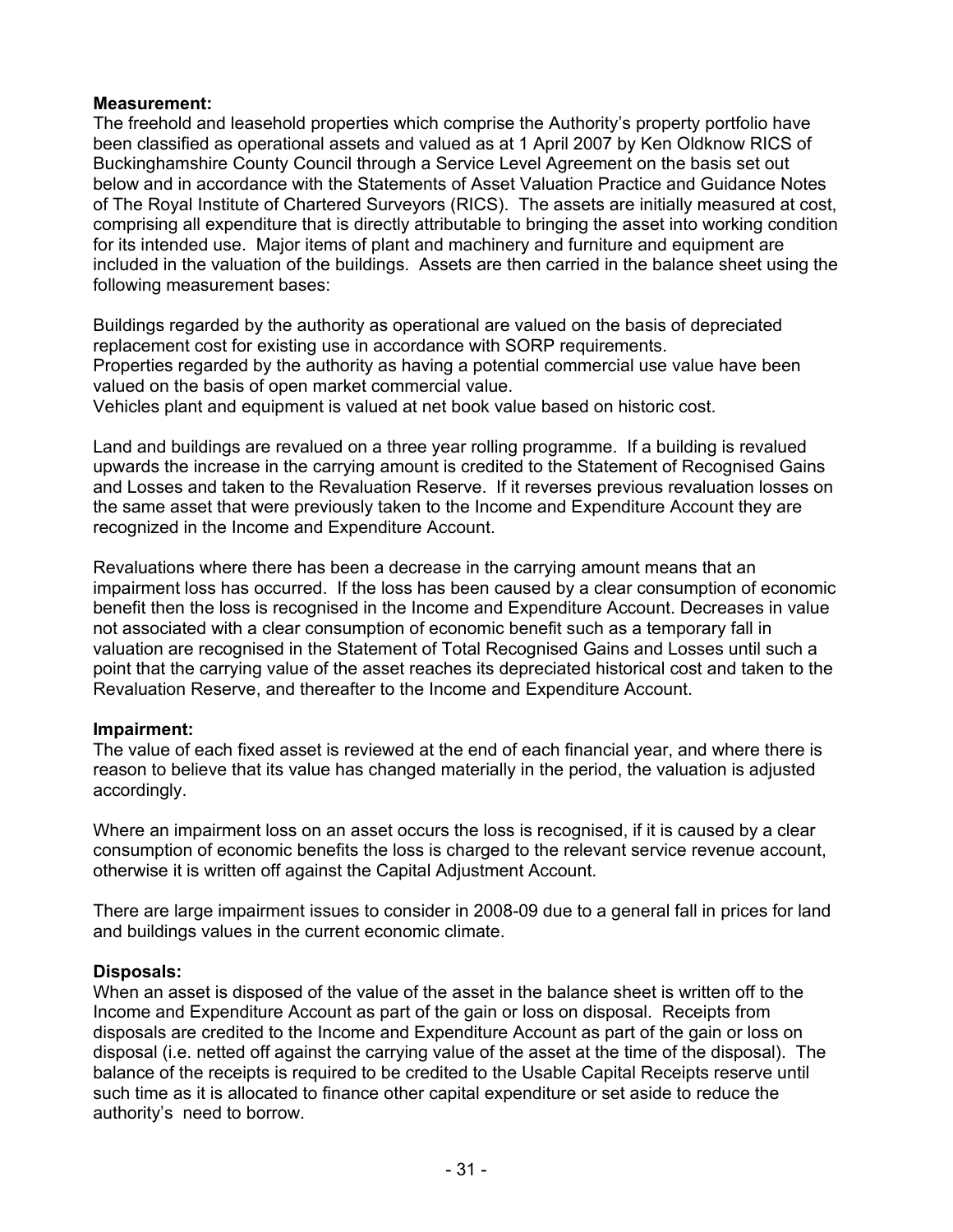Receipts are appropriated to the Reserve from the Statement of Movement on the General Fund Balance.

The written-off value of disposals is not a charge against council tax, as the cost of fixed assets is fully provided for under separate arrangements for capital financing. Amounts are appropriated to the Capital Adjustment Account from the Statement of Movement on the General Fund Balance.

# **Depreciation:**

Depreciation is provided for on all assets with a determinable finite life by allocating the value of the asset in the balance sheet over the period expected to benefit from their use. Assets are not depreciated in the year of acquisition, but depreciation is charged in the year of disposals.

Financial Reporting Standard 15 – Tangible Fixed Assets requires all tangible assets to be depreciated based on the remaining useful life; assets are depreciated over the following expected lifespans.

| <b>Class of Asset</b>       | Lifespan      |
|-----------------------------|---------------|
| <b>Red Fleet Vehicles</b>   | 1 to 12 Years |
| <b>White Fleet Vehicles</b> | 1 to 3 Years  |
| Plant & Equipment           | 2 to 15 Years |
| <b>Buildings</b>            | 1 to 60 Years |
| <b>Intangibles</b>          | 3 to 10 Years |

Depreciation is calculated on the following basis:

- Dwellings and other buildings are a straight line allocation over the life of the property as estimated by the valuer;
- Land is not depreciated;
- Vehicles and Operational Equipment lives are determined at the time of purchase, and vary according to type;
- Where an asset has major components with different estimated useful lives, these are depreciated separately;
- Assets Under Construction are not depreciated;
- Intangible Assets are depreciated over the "life" of the "asset".

Grants and contributions: where grants and contributions are received that are identifiable to fixed assets with a finite useful life, the amounts are credited to the Government Grants Deferred Account. The balance is then written down to revenue to offset depreciation charges made for the relevant assets to the relevant service revenue account, in line with the depreciation policy applied to them.

# CHARGES TO REVENUE FOR USE OF FIXED ASSETS

Service revenue accounts and support services are debited with the following amounts to record the real cost of holding fixed assets during the year:

Depreciation attributable to the assets used by the relevant service

Impairment losses attributable to the clear consumption of economic benefits on tangible fixed assets used by the service

Amortisation of intangible fixed assets attributable to the service.

The Authority is not required to raise council tax to cover depreciation, impairment losses or amortisation.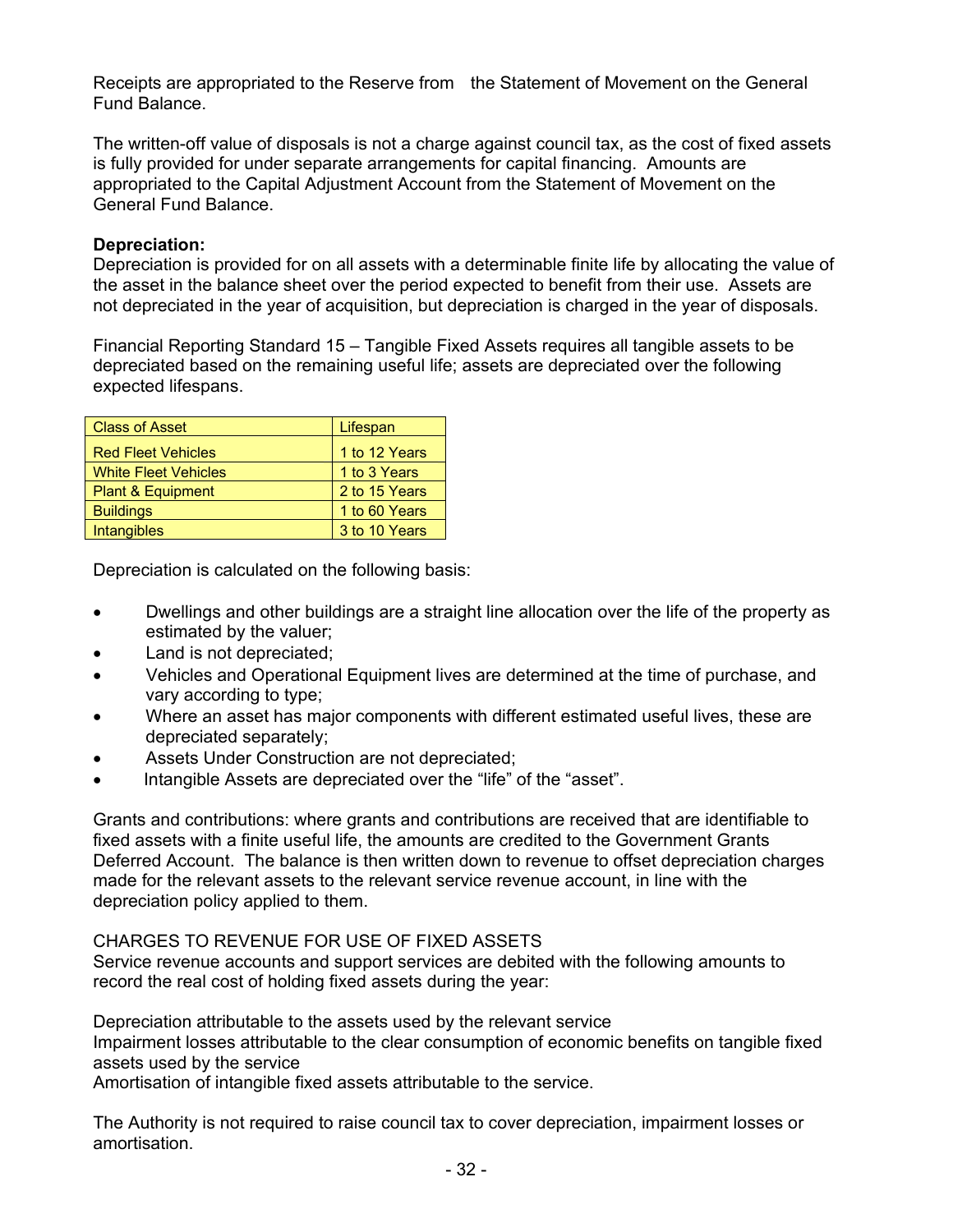However, it is required to make an annual provision from revenue to contribute to the reduction in its overall borrowing requirements (equal to at least 4% of the underlying amount measured by the adjusted Capital Financing Requirement).

Depreciation, impairment losses and amortisation are therefore replaced by revenue provision in the Statement of Movement on the General Fund Balance, by way of an adjusting transaction with the Capital Adjustment Account for the difference between the two.

# INTANGIBLE ASSETS

Intangible fixed assets are defined in FRS10 as "non-financial fixed assets that do not have physical substance but are identifiable and are controlled by the entity through custody or legal rights".

An example would be software licences and programmes.

# BASIS OF PROVISION FOR REDEMPTION OF DEBT

Loans raised by the Authority are repaid from the Capital Adjustment Account, which receives a statutory annual revenue contribution for that purpose (Minimum Revenue Provision). Authorities are able to make additional voluntary contributions to provide for the redemption of debt. Interest payable on these loans is charged to the Income and Expenditure Account. The current debt is all funds borrowed from the PWLB on an interest only basis with no repayment until the maturity date of the loan.

# INTEREST ON BALANCES

The interest earned on the day-to-day management of the Authority's surplus cash balances is credited directly to the Income and Expenditure account.

# BASIS OF VALUATION OF STOCKS

Stocks are included in the balance sheet at the lower of cost and net realisable value.

# BASIS ON WHICH DEBTORS AND CREDITORS AT THE YEAR END ARE INCLUDED IN THE ACCOUNTS

Sums due to the Authority are brought into account at the time they are due; amounts which have not been received at the year end appear in the balance sheet as debtors. Purchases made during the relevant accounting period but not paid until the first weeks of the following year are converted to expenditure in the revenue account and included in the Balance Sheet as creditors.

This treatment complies with the accruals concept set out in FRS 18 and referred to above. Existing debts are considered for recoverability and the provision for Bad Debt is considered for adequacy to ensure any doubtful debts are covered.

# RETIREMENT BENEFITS

As part of the terms and conditions of employment of its officers and other employees, the Authority offers retirement benefits. Although these benefits will not actually be payable until employees retire, the Authority has a responsibility to make the payments which needs to be disclosed at the time that employees earn their future entitlement.

The Combined Fire Authority participates in three different pension schemes, which meet the needs of employees in particular services. All the schemes provide members with defined benefits related to pay and service. The schemes are as follows: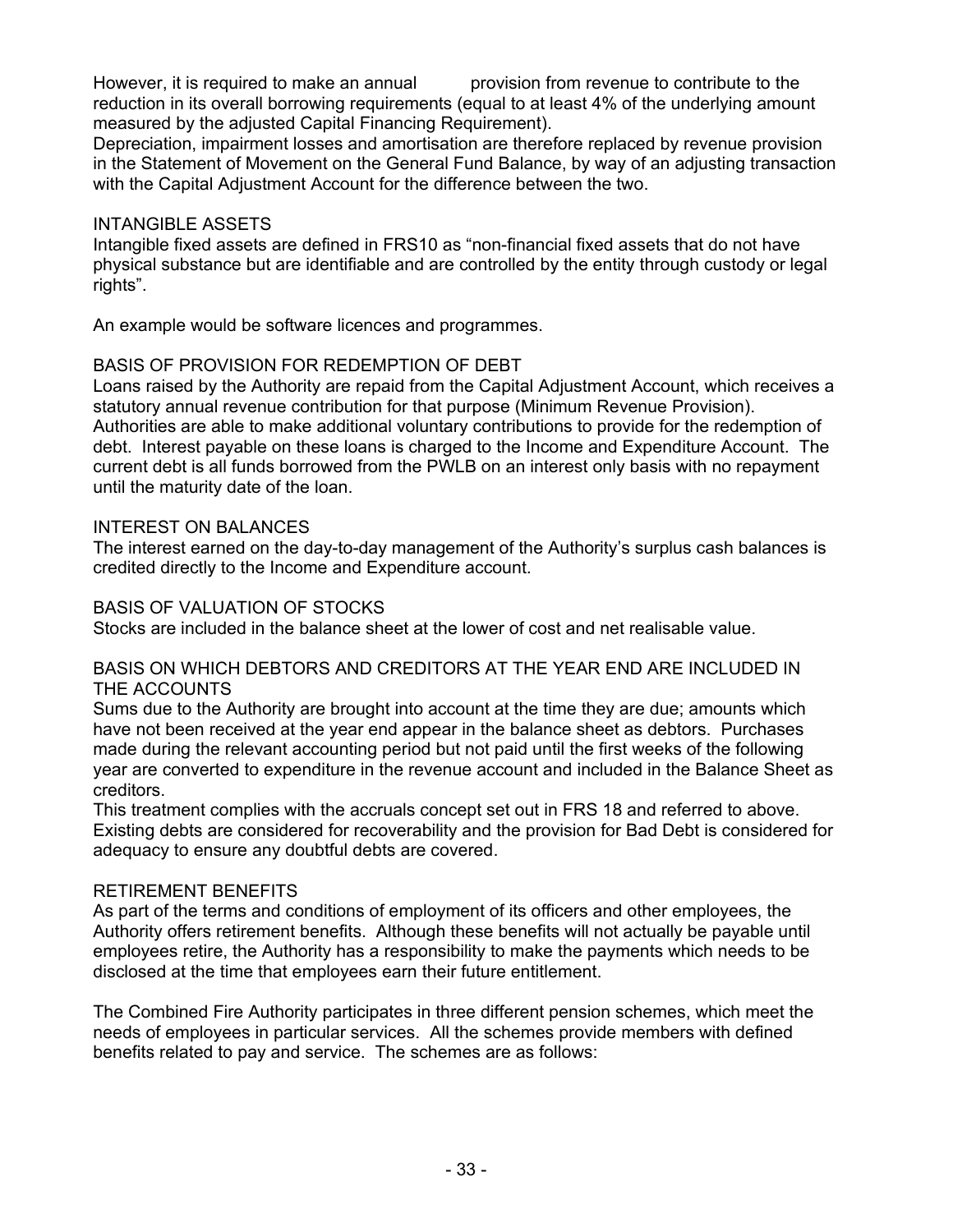# Uniformed Fire-fighters

1992 Pension Scheme (Old Scheme) and the New Fire-fighters' Pension Scheme

The funding arrangements for the firefighters' pension scheme in England changed by statute with effect from 1 April 2006. Before 1 April 2006 the 1992 Scheme did not have a percentage of pensionable pay type of employer's contribution: rather each fire authority was responsible for paying the pensions of its own former employees on a pay-as-you-go basis. Under the new funding arrangements the schemes remain unfunded but will no longer be on a pay-as-you-go basis as far as the individual fire authority is concerned.

Authorities no longer meet the pension outgo directly: instead they pay an employer's pension contribution based on a percentage of pay into the Pension Fund and the amounts that must be paid into and paid out of the Pension Fund are specified by regulation.

Subject to scrutiny and approval by the Secretary of State and Parliament, under the new arrangements the Pension Fund will be balanced to nil at the end of the year by either paying over to the DCLG the amount by which the amounts receivable by the Fund for the year exceed the amounts payable, or by receiving cash in the form of a pension top-up grant from the DCLG equal to the amount by which the amount payable from the pension fund for the year exceeded the amount receivable.

The New Scheme offers defined retirement benefits to all whole time and retained fire-fighters joining the service after 1 April 2006.

All whole time fire-fighters who were part of the pension scheme prior to the 1 April 2006 were given the option to transfer to the new scheme on preferential terms up to 31 March 2007. any new employees must join the new scheme.

# Local Government Pension Scheme

Other employees, subject to certain qualifying criteria, are eligible to join the Local Government Pension Scheme.

The pension costs that are charged to the Authority's accounts in respect of employees both for the Fire-fighters' Pension schemes and the LGPS are equal to the contributions paid to the funded pension scheme for employees.

FRS17 has been fully adopted in the accounts. FRS17 is based on the principle that an organisation should account for retirement benefits when it is committed to give them, even if the actual giving will be many years into the future.

Change in Accounting Policy:

• Under the 2008 SORP the authority has adopted the amendment to FRS17, Retirement Benefits. As a result, quoted securities held as assets in the defined benefit pension scheme are now valued at bid price rather then mid-market value. The effect of this change is that the value of scheme assets at  $31<sup>st</sup>$  March 2008 has been restated resulting in an increased liability of £133,727k from £133,650k, an increase of £77k. This has resulted in an increase of the pension deficit of £77k. Current and prior year surplus have been unaffected by this change.

The net liability of all three schemes is shown in the Balance Sheet on an actuarial basis using the projected unit method- i.e. an assessment of the future payments that will be made in relation to retirement benefits earned to date by employees, based on assumptions about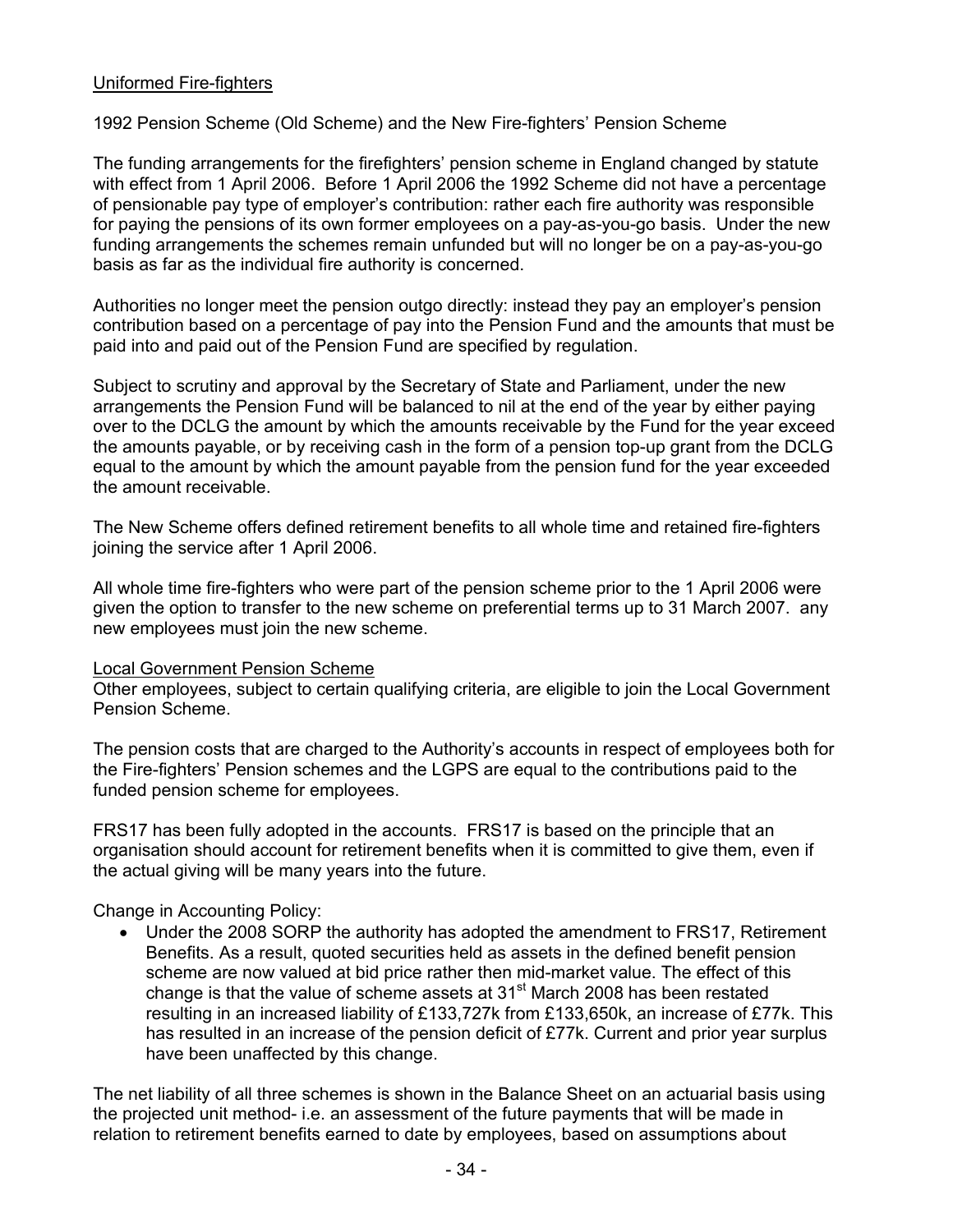mortality rates, employee turnover rates and projections of projected earnings for current employees.

Statutory provisions limit the authority to raising council tax to cover the amounts payable by the authority to the pension fund in the year.

In the Statement of Movement on the General Fund Balance this means that there are appropriations to and from the Pensions Reserve to remove the notional debits and credits for retirement benefits and replace them with debits for the cash paid to the pension fund and any amounts payable to the fund but unpaid at the year-end.

#### Discretionary Benefits:

The authority has restricted powers to make discretionary awards of retirement benefits in the event of early retirements.

Any liabilities estimated to arise as a result of an award to any member of staff are accrued in the year of the decision to make the award and accounted for using the same policies as are applied to the Local Government Pension Scheme.

#### RESERVES

The authority sets aside specific amounts as reserves for future policy purposes or to cover contingencies. Reserves are created by appropriating amounts in the Statement of Movement on the General Fund Balance. When expenditure to be financed from a reserve is incurred, it is charged to the appropriate revenue account in that year to score against the Net Cost of Services in the Income and Expenditure Account. The reserve is then appropriated back into the General Fund Balance statement after Net Operating Expenditure so that there is no net charge against council tax for the expenditure.

The non earmarked reserves as at the 31st March 2009 represent 9.16% of the 2008/09 net revenue budget (14.7% in 2007/08). Section 25 of the Local Government Act 2003 requires the Treasurer to report to the Full Authority on the robustness of estimates and adequacy of reserves allowed for in the budget proposals. The Authority will consider this each February as part of the budget setting process.

The Fire Authority has a number of reserves, details of which appear in notes 12 and 24 - 27, to the Core Financial Statements (pages 48 and 54 - 56).

The Summary of Movements in Reserves is on page 49 and shows the annual movement of revenue reserves, capital reserves and pension fund reserves.

# CONTINGENT LIABILITIES

The Authority is required to disclose any potential obligation, which may require payment or a transfer of economic benefit which may arise from a past event. See note 29 to the Core Financial Statements on page 57 - 58.

# GOVERNMENT GRANTS

Whether paid on account, by instalments or in arrears, government grants are recognised as income at the date that the authority satisfies the conditions of entitlement to the grant, there is reasonable assurance that the monies will be received and the expenditure for which the grant is given has been incurred. Revenue grants are matched in service revenue accounts with the expenditure to which they relate. Grants to cover general expenditure (e.g. Revenue Support Grant) are credited to the foot of the Income and Expenditure Account after Net Operating Expenditure. Where there are cases of Government Grants being received and the project has not gone ahead until the following year due to project time lapses, the grant is transferred to a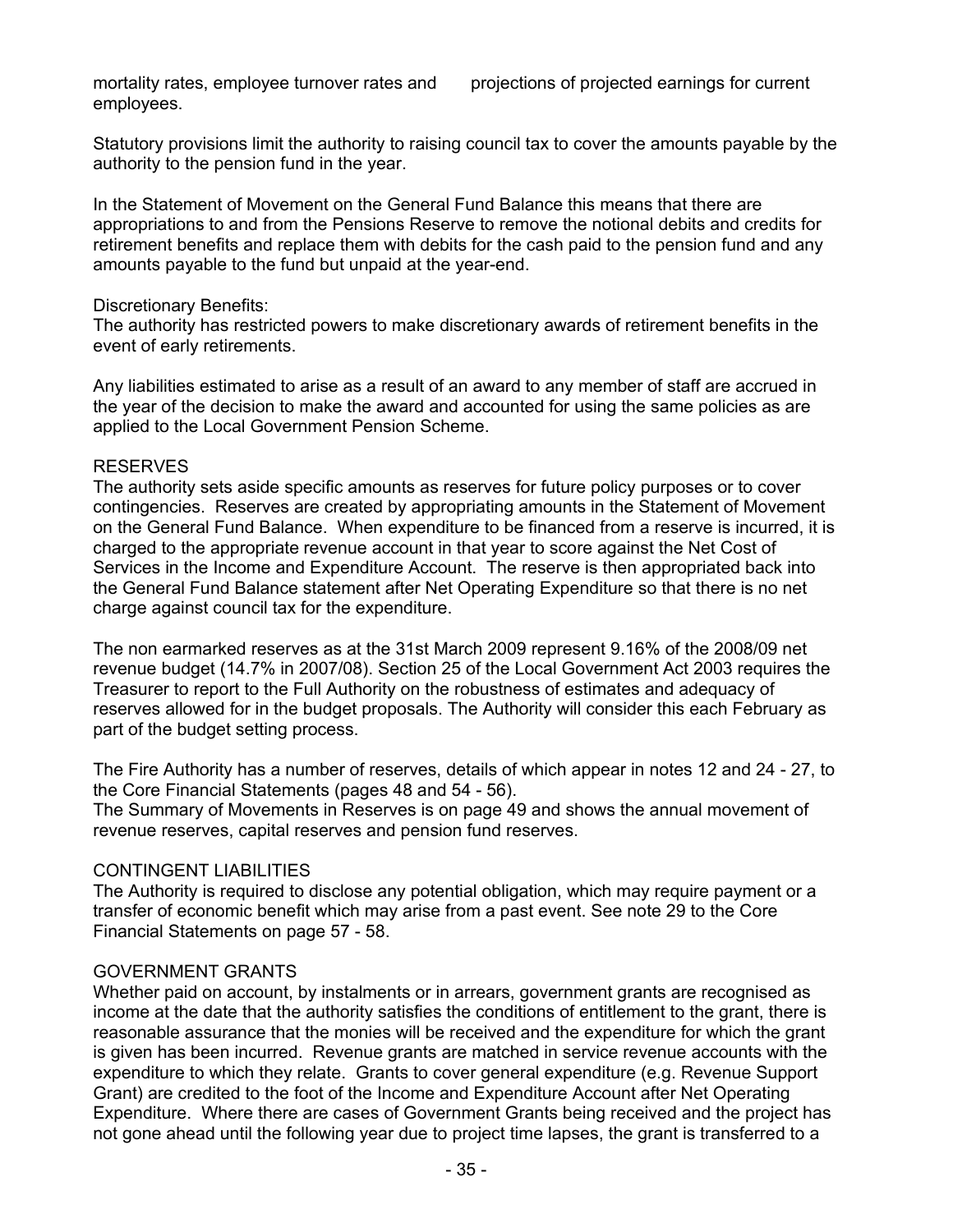# TREATMENT OF OVERHEADS

The costs of overheads and support services are charged to those that benefit from the supply or service in accordance with the costing principles of the CIPFA Best Value Accounting Code of Practice 2008.

The total absorption costing principle is used – the full cost of overheads and support services are shared between users in proportion to the benefits received, with the exception of:

Corporate and Democratic Core – costs relating to the authority's status as a multi-functional democratic organisation.

Non Distributed Costs – the cost of discretionary benefits awarded to employees retiring early. These two cost categories are accounted for as separate headings in the Income and Expenditure Account as part of Net Cost of Service.

# LEASES

Finance leases are defined as such when the risks and rewards of ownership are transferred to the lessee. If a lease has not been defined as a finance lease then it will be classified as an operating lease and accounted for in accordance with SSAP 21.

# CONTINGENT ASSETS

The Authority is required to disclose any potential benefit, which may require receipt or a transfer of economic benefit which may arise from a past event. Contingent Assets are not recognised in the Income and Expenditure Account, The Movement on the General Fund Balance or the Balance sheet due to taking the prudent view that the gain may never be realised.

# VAT

Income and expenditure excludes any amounts relating to VAT as all that is collected is payable to HMRC and all that is paid is recoverable from them in accordance with VAT regulation requirements.

# ACCOUNTS AUTHORISATION PROCESS

The accounts are authorised to comply with statutory deadlines and the accounts are formally adopted by the Authority by the end of September.

# FINANCIAL ASSETS

Financial Assets are classified into two types:

- $\circ$  Loans and receivables- assets that have fixed or determinable payments but are not quoted in active market
- $\circ$  Available for sale assets assets that have a quoted market price/or do not have fixed or determinable payments

# LOANS and RECEIVABLES

Loans and receivables are initially measured at fair value and carried at their amortised cost. Annual credits to the Income and Expenditure Account for interest receivable are based on the carrying amount of the asset multiplied by the effective rate of interest for the instrument. For most of the loans that the Authority has made, this means that the amount presented in the Balance Sheet is the outstanding principle receivable and interest credited to the Income and Expenditure Account is the amount receivable for the year in the loan agreement.

The Authority does not have any assets that are categorized as Available for Sale Assets.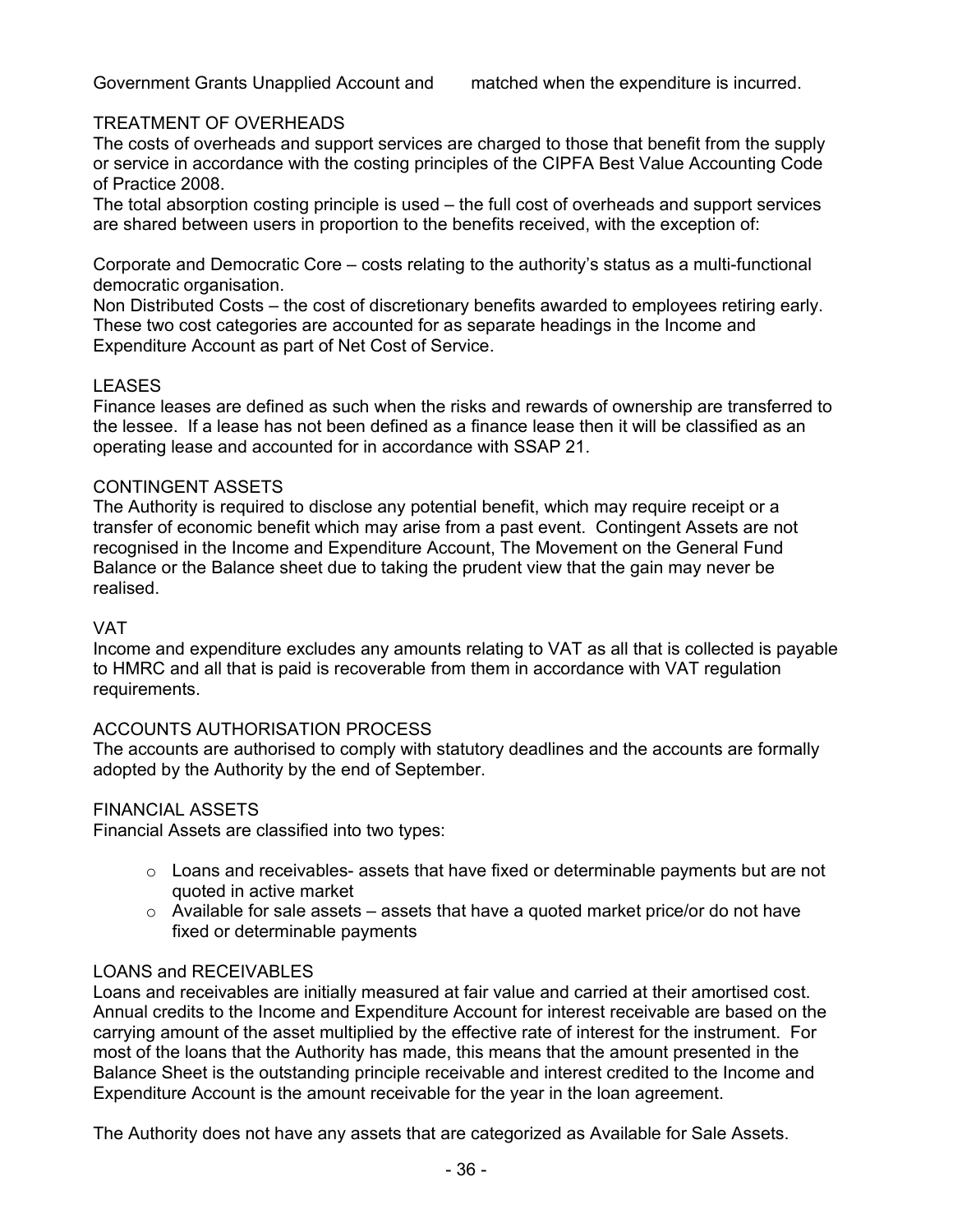#### FINANCIAL LIABILITIES

Financial liabilities are initially measured at fair value and carried at their amortised cost. Annual charges to the Income and Expenditure Account for interest payable are based on the carrying amount of the liability multiplied by the effective rate of interest for the instrument.

For most of the borrowings that the Authority has, this means that the amount presented in the Balance Sheet is the outstanding principle repayable and interest charged to the Income and Expenditure Account is the amount payable for the year in the loan agreement.

| 2007/08            |                                                                            |                    | 2008/09      |                          |                   |
|--------------------|----------------------------------------------------------------------------|--------------------|--------------|--------------------------|-------------------|
| <b>Net</b>         |                                                                            | <b>Gross</b>       | <b>Gross</b> | <b>Net</b>               |                   |
| <b>Expenditure</b> |                                                                            | <b>Expenditure</b> | Income       | <b>Expenditure Notes</b> |                   |
| £000s              |                                                                            | £000s              | £000s        | £000s                    |                   |
| 2,851              | <b>Community Fire Safety</b>                                               | 3,261              | $-143$       |                          | 3,118 Note 1 (b)  |
|                    | 25,590 Fire Fighting & Rescue Operations                                   | 26,972             | $-1,593$     |                          | 25,379 Note 1 (c) |
|                    | 898 Corporate & Democratic Core                                            | 2,278              | $-1,175$     |                          | 1,103 Note 1 (a)  |
|                    | 273 Non distributed costs                                                  | 70                 | $\mathbf{0}$ |                          | 70 Note 1 (a)     |
|                    | Exceptional item - Settlement of<br>abortive capital costs at Beaconsfield | 890                |              |                          | 890 Note 1 (d)    |
|                    | 29,612 Net Cost of Services                                                | 33,471             | $-2,911$     | 30,560                   |                   |
|                    |                                                                            |                    |              |                          |                   |
|                    | -18 Profit on disposal of Fixed Assets                                     |                    |              | -9                       |                   |
|                    | Loss on disposal of fixed assets                                           |                    |              |                          |                   |
|                    | 293 Interest payable and Similar charges                                   |                    |              | 292                      |                   |
|                    | 0 Investment losses                                                        |                    |              |                          |                   |
|                    | -546 Interest and Investment Income                                        |                    |              | $-310$                   |                   |
|                    | Pensions interest cost and expected<br>7,178 return on pensions assets     |                    |              | 8,864                    | Note 30 b         |
|                    | Gain in relation to government grant                                       |                    |              |                          |                   |
|                    | payable to the Pension Fund on the                                         |                    |              |                          |                   |
|                    | authority's behalf                                                         |                    |              | $-706$                   |                   |
|                    | 36,519 Net Operating Expenditure                                           |                    |              | 38,691                   |                   |
|                    |                                                                            |                    |              |                          |                   |
|                    | $-14,973$ Precepts                                                         |                    |              | $-15,974$ Note 10        |                   |
|                    | -1,613 General Government Grants                                           |                    |              |                          | $-1,385$ Note 10  |
|                    | -9,612 Non-domestic rates redistribution                                   |                    |              | $-9,952$                 | Note 10           |
|                    | -164 Transitional Funding                                                  |                    |              | $\Omega$                 |                   |
|                    | 10,157 Deficit for the Year                                                |                    |              | 11,380                   |                   |

# **Income and Expenditure Account**

This statement has been prepared in accordance with CIPFA's Code of Practice on Best Value Accounting to comply with the relevant legislation.

The table above shows a high level view of our expenditure on our Services. Detailed notes can be found on pages 43 - 48.

The Income and Expenditure Account shows the authority's actual financial performance for the year, measured in terms of the resources consumed and generated over the last 12 months. However, the Authority is required to raise council tax on a different accounting basis, the main differences being: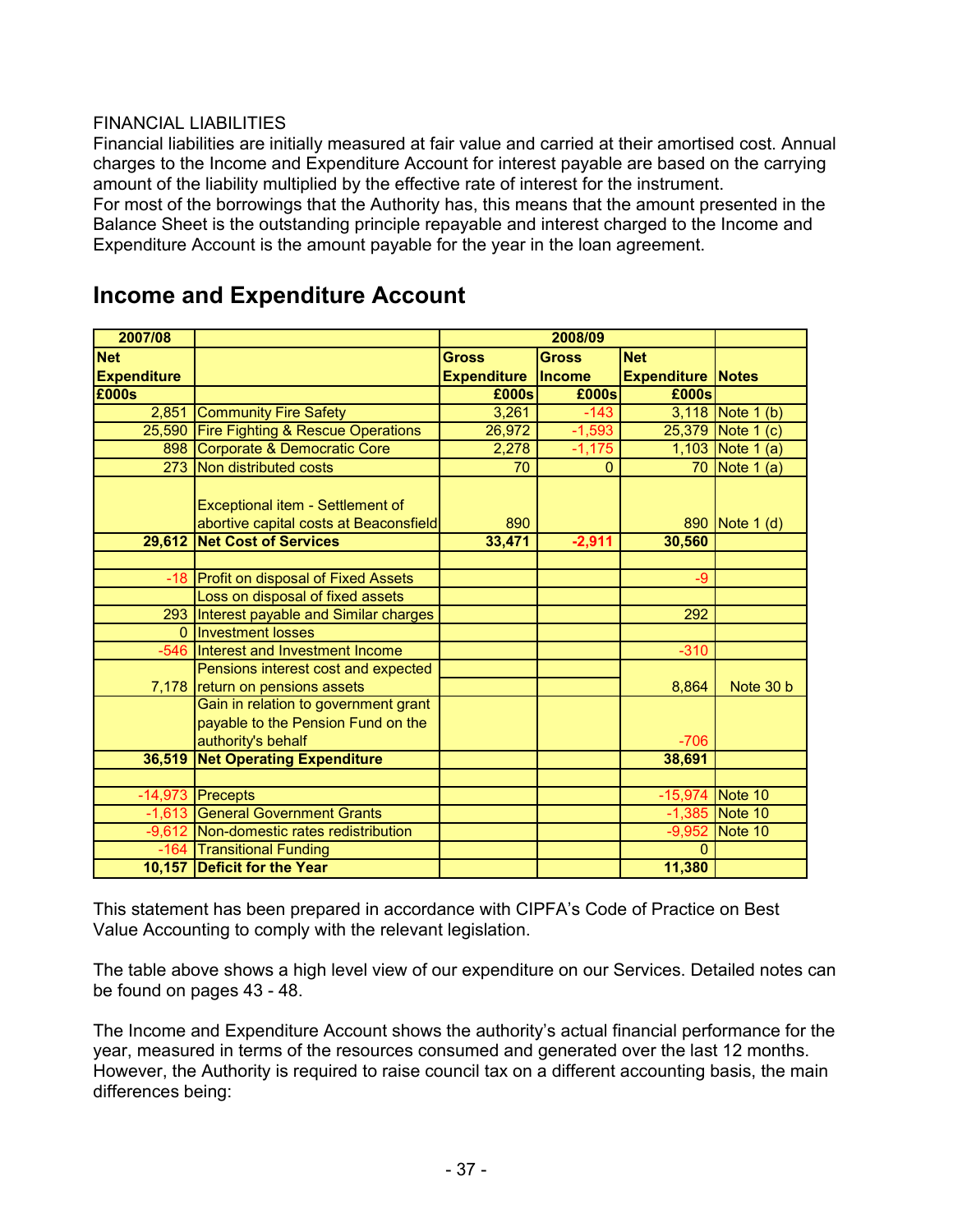- Capital investment is accounted for as it is financed, rather than when the fixed assets are consumed.
- Retirement benefits are charged as amounts become payable to pension funds and pensioners, rather than as future benefits are earned.

The General Fund Balance compares the Authority's spending against the council tax that it raised for the year, taking into account the use or reserves built up in the past and contributions to reserves earmarked for future expenditure.

The Statement of Movement on the General Fund Balance (SMGFB) is a reconciliation statement that summarises the differences between the outturn on the Income and Expenditure Account and the General Fund Balance.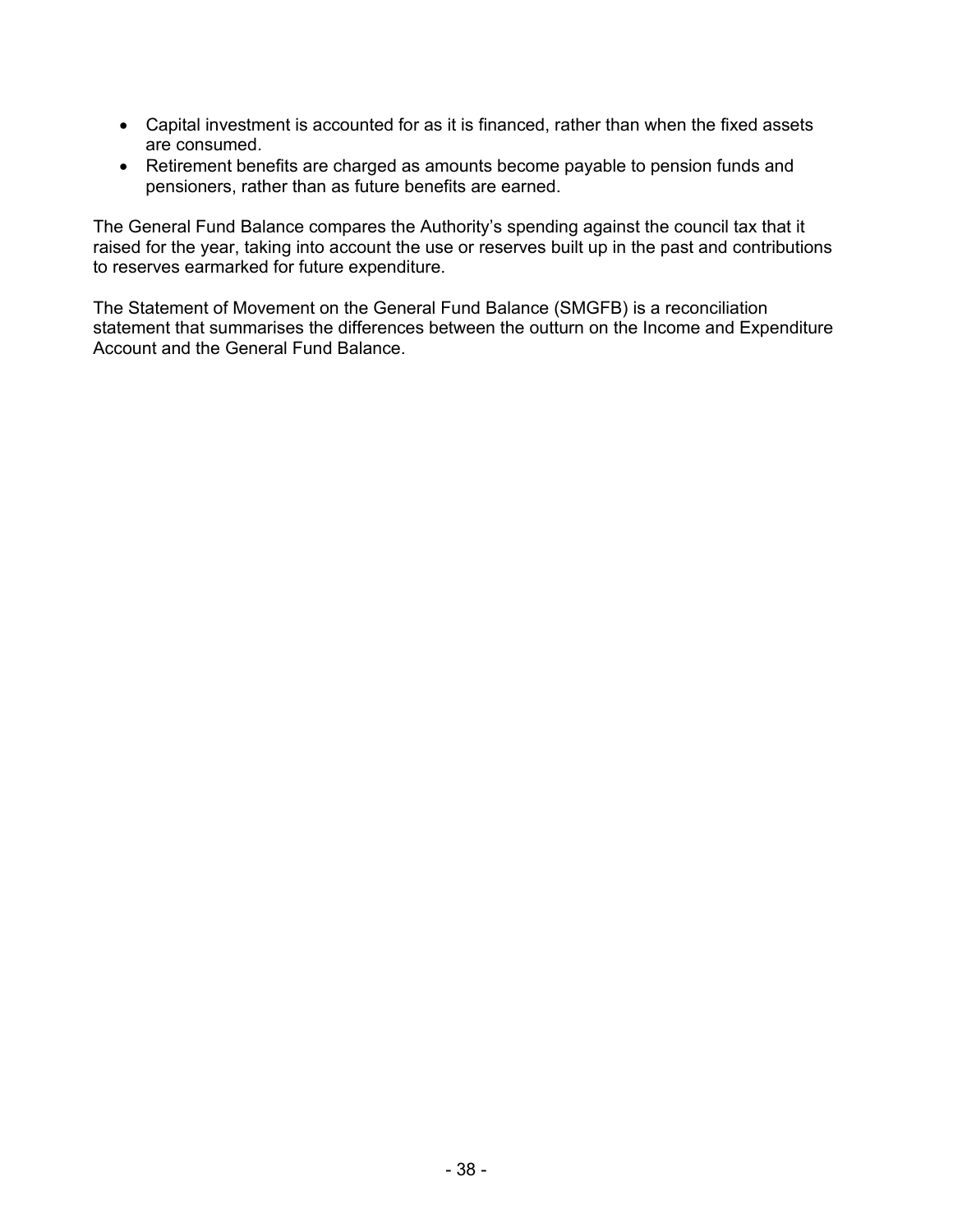| 2007/08 | <b>Statement of Movement on the General Fund Balance</b>                                                                                                            | 2008/09          |
|---------|---------------------------------------------------------------------------------------------------------------------------------------------------------------------|------------------|
| £ 000's |                                                                                                                                                                     | £ 000's          |
|         |                                                                                                                                                                     |                  |
|         | 10,157 Surplus (-) / Deficit (+) for the year on the I & E                                                                                                          | 11,380           |
|         | Net additional amount required by statute and non-statutory proper practices<br>-10,454 to be debited or credited to the General Fund Balance for the year          | $-10,644$        |
|         | -297 Increase in General Fund Balance for the Year                                                                                                                  | 736              |
|         | -1,928 Transfer of Time Served Retirement Reserve                                                                                                                   | $\Omega$         |
|         | <b>Transfer to Invest to Save reserve</b>                                                                                                                           | 400              |
|         | 316 Transfer to I&E<br>-2,010 General Fund Balance Brought Forward                                                                                                  | 268<br>$-3,919$  |
|         | -3,919 General Fund Balance carried forward                                                                                                                         | -2.515           |
|         | Note of reconciling items for the Movement on the General Fund Balance                                                                                              |                  |
|         | Amounts included in the I & E but required by statute to be excluded when                                                                                           |                  |
|         | determining the Movement on the General Fund Balance for the year.                                                                                                  |                  |
|         |                                                                                                                                                                     |                  |
|         | -9 Amortisation of Intangible Fixed Assets                                                                                                                          | $-13$            |
|         | -1,150 Depreciation and impairment of fixed assets                                                                                                                  | $-2,848$         |
|         | -4 Government Grants Deferred Amortisation                                                                                                                          | $-5$             |
|         | 0 Net loss on Sale of fixed assets                                                                                                                                  | $\boldsymbol{0}$ |
|         | 18 Net gain on Sale of fixed assets                                                                                                                                 | 9                |
|         | -12,732 Net charges made for retirement benefits in accordance with FRS17                                                                                           | $-13,510$        |
|         | Gain in relation to Government grant payable to the Pension Fund on the                                                                                             |                  |
|         | authority's behalf<br>$-13,877$ TOTAL                                                                                                                               | 706<br>$-15,661$ |
|         |                                                                                                                                                                     |                  |
|         | Amounts not included in the I & E but required to be included by statute when<br>determining the Movement on the General Fund Balance for the year.                 |                  |
|         | 160 Minimum Revenue Provision for capital financing                                                                                                                 | 218              |
|         | 192 Capital expenditure charged in-year to the General Fund Balance                                                                                                 | 1,143            |
|         | Employers contributions payable to the Pensions Account and retirement                                                                                              |                  |
|         | 3,287 benefits payable direct to pensioners                                                                                                                         | 3,074            |
|         | 3,639 TOTAL                                                                                                                                                         | 4,435            |
|         |                                                                                                                                                                     |                  |
|         | Transfers to or from the General Fund Balance that are required to be taken into<br>account when determining the movement on the General Fund Balance for the year. |                  |
|         | 0 Voluntary Revenue Provision for Capital financing                                                                                                                 | 450              |
|         | -216 Net transfer to or from earmarked reserves                                                                                                                     | 132              |
|         | -216 TOTAL                                                                                                                                                          | 582              |
|         |                                                                                                                                                                     |                  |
|         | Net additional amount required to be credited or debited to the General<br>-10,454 Fund Balance for the year.                                                       | $-10,644$        |
|         |                                                                                                                                                                     |                  |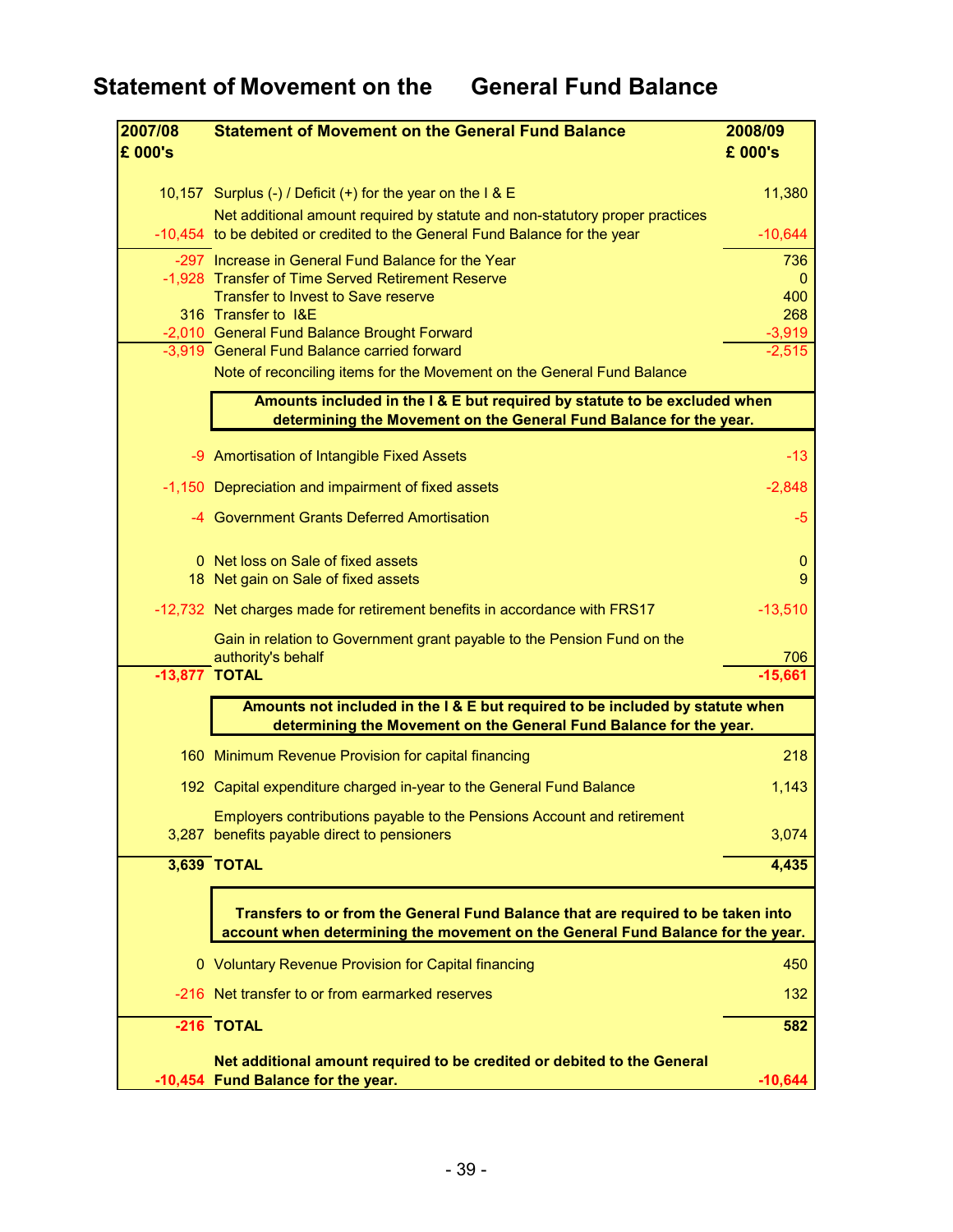# **Statement of Total Recognised Gains And Losses**

The Statement represents the movement in the net worth of the authority and reflects changes in the accounts listed below from one year to the next in terms of gain or loss. These are both actual and notional gains or losses.

| 2007/08 | <b>Statement of Total Recognised Gains/Losses for the year</b>            | 2008/09         |
|---------|---------------------------------------------------------------------------|-----------------|
|         |                                                                           |                 |
|         | -10,157 Surplus $(+)$ / Deficit $(-)$ on year in Income & Expenditure a/c | $-11,380$       |
|         | -77 Surplus arising on Revaluation of Fixed Assets                        | 179             |
|         | 7,729 Actuarial Gains (+) /Losses (-) on Pension Fund Assets/Liabilities  | 17,404          |
|         | 170 Any other gains and Losses:                                           | 32 <sup>2</sup> |
|         |                                                                           |                 |
|         | -2,335 Total Recognised Gains/Losses for the year                         | 6,235           |
|         | 0 Prior Year adjustments                                                  | 0               |
|         | -2,335 Total Recognised Gains/Losses Since the last annual report         | 6.235           |

Deficit in year in the Income and Expenditure Account see Income and Expenditure Account (page 37).

The Surplus arising on Revaluation of Fixed assets is described in detail below.

The actuarial gain on the Pension Fund Assets/Liabilities is detailed in Page 60, note 30c.

Surplus arising on Revaluation of fixed assets see Note 24 page 58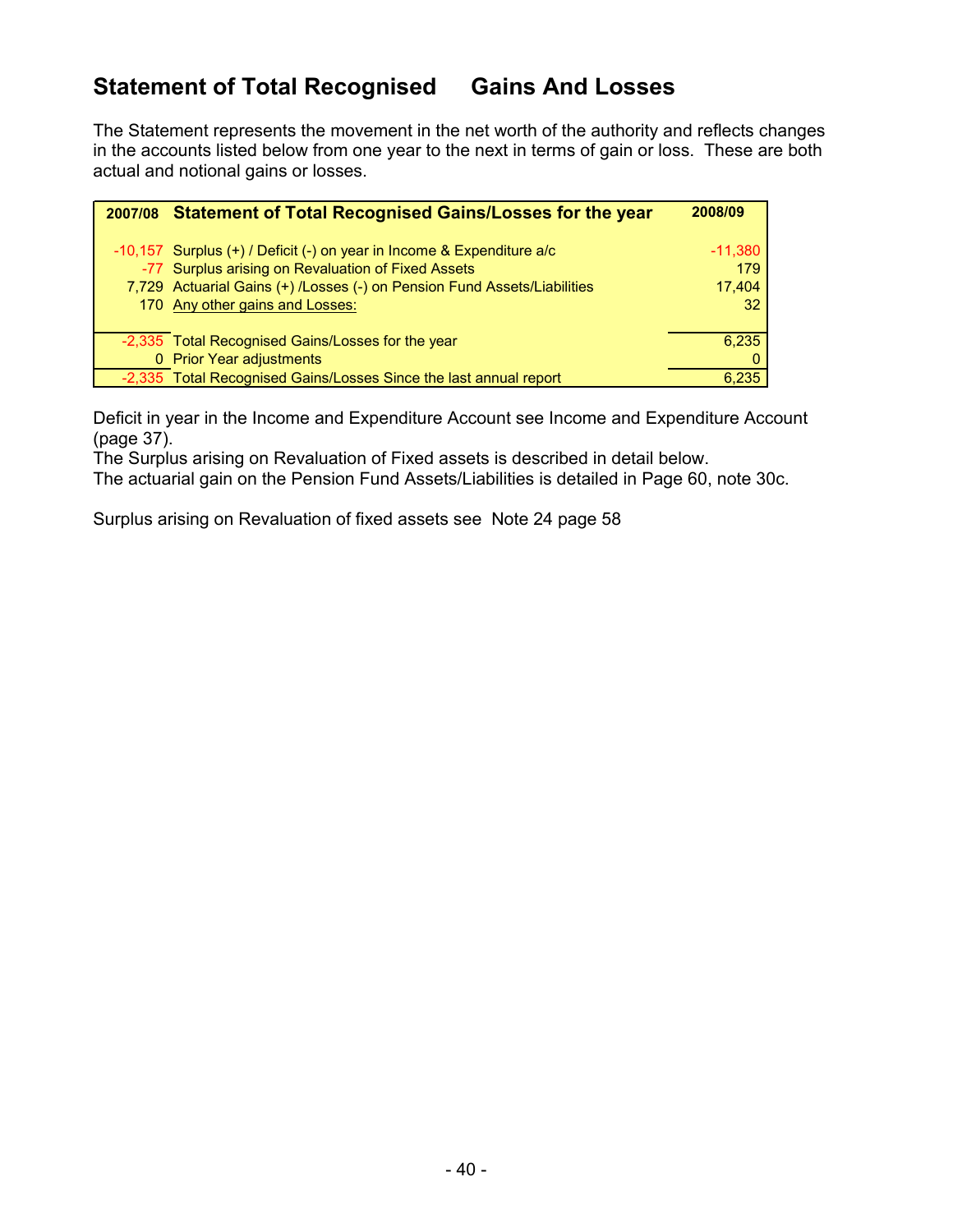# **Balance Sheet**

| 2007/08        |                            |                                                                                  | 2008/09      | <b>Notes</b>    |
|----------------|----------------------------|----------------------------------------------------------------------------------|--------------|-----------------|
| £000s          |                            |                                                                                  | £000s        |                 |
| restated       |                            |                                                                                  |              |                 |
| figures        | <b>FIXED ASSETS</b>        |                                                                                  |              |                 |
| 74             |                            | <b>Intangible Fixed Assets</b>                                                   | 180          | 13a             |
|                |                            | <b>Tangible Fixed Assets - Operational:</b>                                      |              |                 |
| 28,704         |                            | <b>Land &amp; Buildings</b>                                                      | 27,958       | 13a             |
| 3,344          |                            | Vehicles, Plant & Equipment                                                      | 3,547        | 13a             |
| 1,283          |                            | Tangible Fixed Assets - Non-Operational:                                         | 211          | 13a             |
| 33,405         | <b>TOTAL FIXED ASSETS</b>  |                                                                                  | 31,896       |                 |
|                |                            | <b>LONG-TERM ASSETS</b>                                                          |              |                 |
|                |                            | Long term investments                                                            |              |                 |
|                |                            | Long-term debtors                                                                |              |                 |
| 0              |                            | <b>TOTAL LONG-TERM ASSETS</b>                                                    | $\bf{0}$     |                 |
|                | <b>CURRENT ASSETS</b>      |                                                                                  |              |                 |
| 186            |                            | <b>Stock &amp; Works in Progress</b>                                             | 186          | 14              |
| 426            |                            | <b>Debtors</b>                                                                   | 413          | 15              |
| 7,608          |                            | Investments                                                                      | 7,211        | $\overline{16}$ |
| 10             |                            | <b>Payments in Advance</b>                                                       | 154          | $\overline{15}$ |
| 319            |                            | <b>Cash at Bank</b>                                                              | 336          | $\overline{18}$ |
| $\mathbf{Q}$   |                            | Cash in Hand                                                                     | 9            | 18              |
|                | 8,558 TOTAL CURRENT ASSETS |                                                                                  | 8,309        |                 |
|                | 41,963 TOTAL ASSETS        |                                                                                  | 40,205       |                 |
|                |                            | <b>CURRENT LIABILITIES</b>                                                       |              |                 |
|                |                            | Short-term borrowing                                                             | $-335$       |                 |
| $-2,156$       |                            | <b>Creditors</b>                                                                 | $-2,222$     | 17              |
| $-967$         |                            | <b>Receipts in Advance</b>                                                       | $-698$       | $\overline{17}$ |
| $\mathbf{0}$   |                            | <b>Bank overdraft</b>                                                            | $\mathbf{0}$ |                 |
| $\mathbf 0$    |                            | <b>Transitional Grant Repayment</b>                                              | $\mathbf{0}$ | 20              |
| $-3,123$       |                            | <b>TOTAL CURRENT LIABILITIES</b><br><b>TOTAL ASSETS LESS CURRENT LIABILITIES</b> | $-3,255$     |                 |
| 38,840         |                            | <b>LONG-TERM LIABILITIES</b>                                                     | 36,950       |                 |
| $-6,524$       |                            | <b>Long-term Borrowing</b>                                                       | $-6, 117$    | 19              |
|                |                            | <b>Provisions</b>                                                                |              |                 |
| $-223$         |                            | Government grants deferred                                                       | $-218$       | 23              |
| $-2,155$       |                            | <b>Finance Lease</b>                                                             | $-2,108$     | 21              |
|                |                            | <b>Deferred liabilities</b>                                                      |              |                 |
| $-133,727$     |                            | Liability related to defined benefit pension scheme                              | $-126,061$   | 27e             |
| $-142,629$     |                            | <b>TOTAL LONG-TERM LIABILITIES</b>                                               | $-134,504$   |                 |
|                |                            | -103,789   TOTAL ASSETS LESS LIABILITES                                          | $-97,554$    |                 |
|                |                            | Financed by:                                                                     |              |                 |
| $-25,481$      |                            | <b>Capital Adjustment Account</b>                                                | $-24,204$    | 22              |
| $-53$          |                            | <b>Revaluation Reserve</b>                                                       | $-224$       | 24              |
| $\overline{0}$ |                            | <b>Usable Capital Receipts Reserve</b>                                           | $\mathbf{0}$ | 25 <sub>2</sub> |
| $-3,919$       |                            | <b>General Fund Balance</b>                                                      | $-2,515$     | 27a             |
| $-335$         |                            | Earmarked (Debt Repayment) Reserves                                              | $-785$       | 27 <sub>b</sub> |
| $-100$         |                            | <b>Earmarked Invest to Save Reserve</b>                                          | $-329$       | 27d             |
| $-50$          |                            | <b>Earmarked Control Room Reserve</b>                                            | $-50$        | 27c             |
|                |                            | <b>Earmarked Transformation Reserve</b>                                          | $-400$       | 27f             |
| 133,727        |                            | <b>Pensions Reserve</b>                                                          | 126,061      | 27e             |
|                | 103,789 TOTAL NET WORTH    |                                                                                  | 97,554       |                 |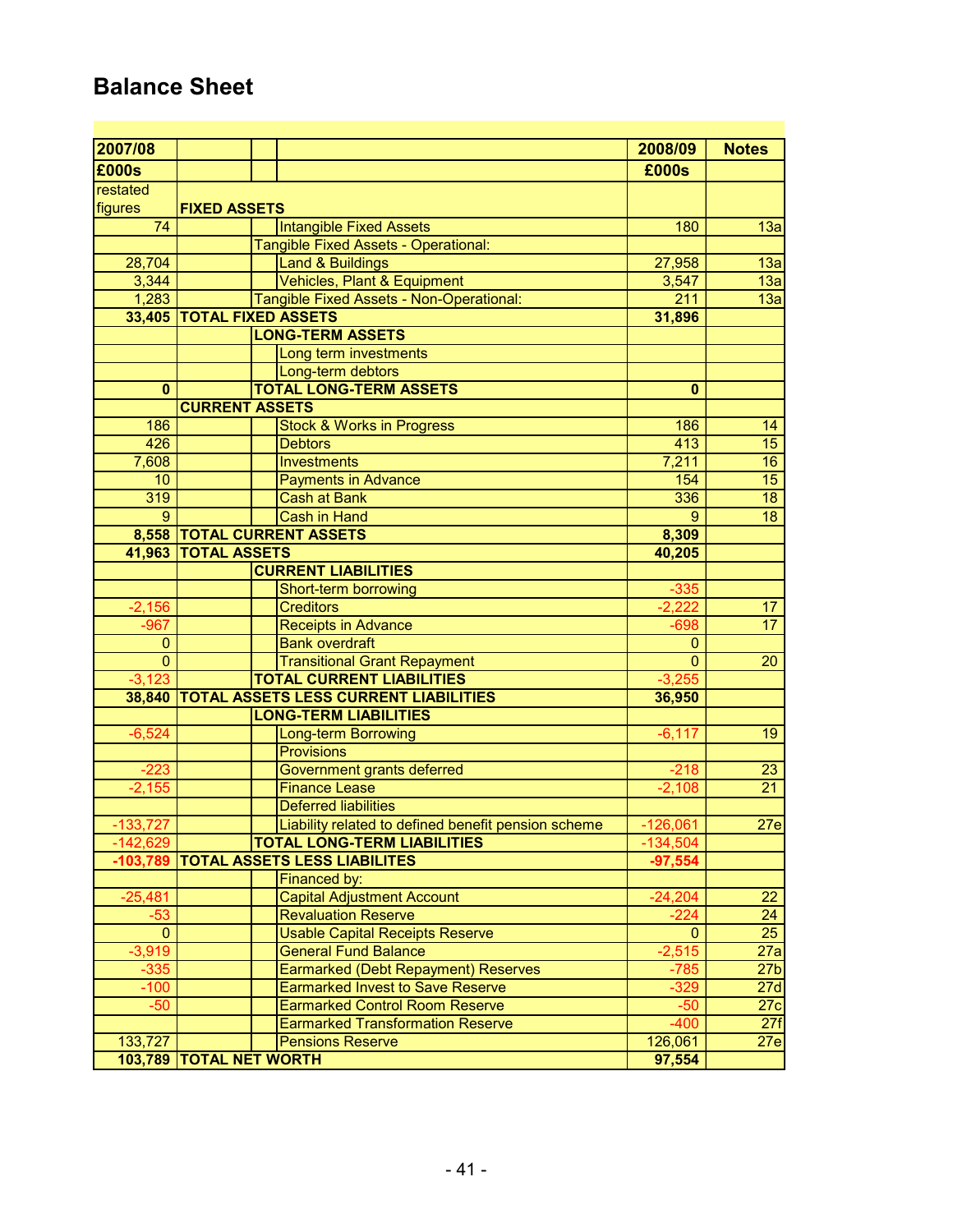# **Cash Flow Statement**

| 31.03.2008       |                                                        |            |          |
|------------------|--------------------------------------------------------|------------|----------|
|                  |                                                        | 31.03.2009 |          |
| £000s            |                                                        | £000s      | £000s    |
|                  |                                                        |            |          |
|                  | <b>Revenue activities</b>                              |            |          |
|                  |                                                        |            |          |
|                  | <b>Expenditure</b>                                     |            |          |
| 21,800           | Cash paid to and on behalf of employees                | 21,891     |          |
| 6,556            | Other operating costs                                  | 6,571      |          |
| 28,356           |                                                        | 28,462     |          |
|                  | Income                                                 |            |          |
| $-1,613$         | Revenue Support Grant                                  | $-1,385$   |          |
| $-9,612$         | <b>National Non Domestic Rates</b>                     | $-9,952$   |          |
| $-14,973$        | <b>Precepts</b>                                        | $-15,974$  |          |
| $-1,123$         | Other government grants and reimbursements             | $-1,047$   |          |
| $-3,395$         | Cash received for goods and services                   | $-1,694$   |          |
| $-30,716$        |                                                        | $-30,052$  |          |
| $-2,360$         | Revenue activities net cash inflow $(-)$ – (note 33 i) |            | $-1,590$ |
|                  | <b>Servicing of Finance</b>                            |            |          |
|                  | <b>Expenditure</b>                                     |            |          |
| 294              | <b>Interest</b>                                        | 292        |          |
|                  |                                                        |            |          |
|                  | Income                                                 |            |          |
| $-550$           | Interest received                                      | $-310$     |          |
| $-256$           |                                                        |            | $-18$    |
| $-2,616$         |                                                        |            | $-1,608$ |
|                  | <b>Capital activities</b>                              |            |          |
|                  | <b>Expenditure</b>                                     |            |          |
| 1,821            | <b>Purchase of fixed assets</b>                        | 2,039      |          |
|                  | <b>Purchase on Intangible Fixed Assets</b>             |            |          |
| $-795$           |                                                        |            |          |
|                  | Income                                                 |            |          |
| $-18$            | Sale of fixed assets                                   | $-17$      |          |
| $-210$           | <b>Capital grants</b>                                  | 0          |          |
| $-228$           |                                                        | $-17$      |          |
| $-1,023$         | Net cash inflow (-) /outflow before financing          |            | 414      |
|                  | Financing                                              |            |          |
| 0                | Loans taken out                                        | 0          |          |
| $-1,023$         |                                                        | $\bf{0}$   |          |
|                  | <b>Liquid Resources</b>                                |            |          |
| 211              | <b>Temporary Investments</b>                           | $-397$     |          |
| $\overline{211}$ | <b>Temporary Loans</b>                                 |            |          |
| $-812$           | Increase (-)/decrease in cash - (note 33 ii)           |            | 17       |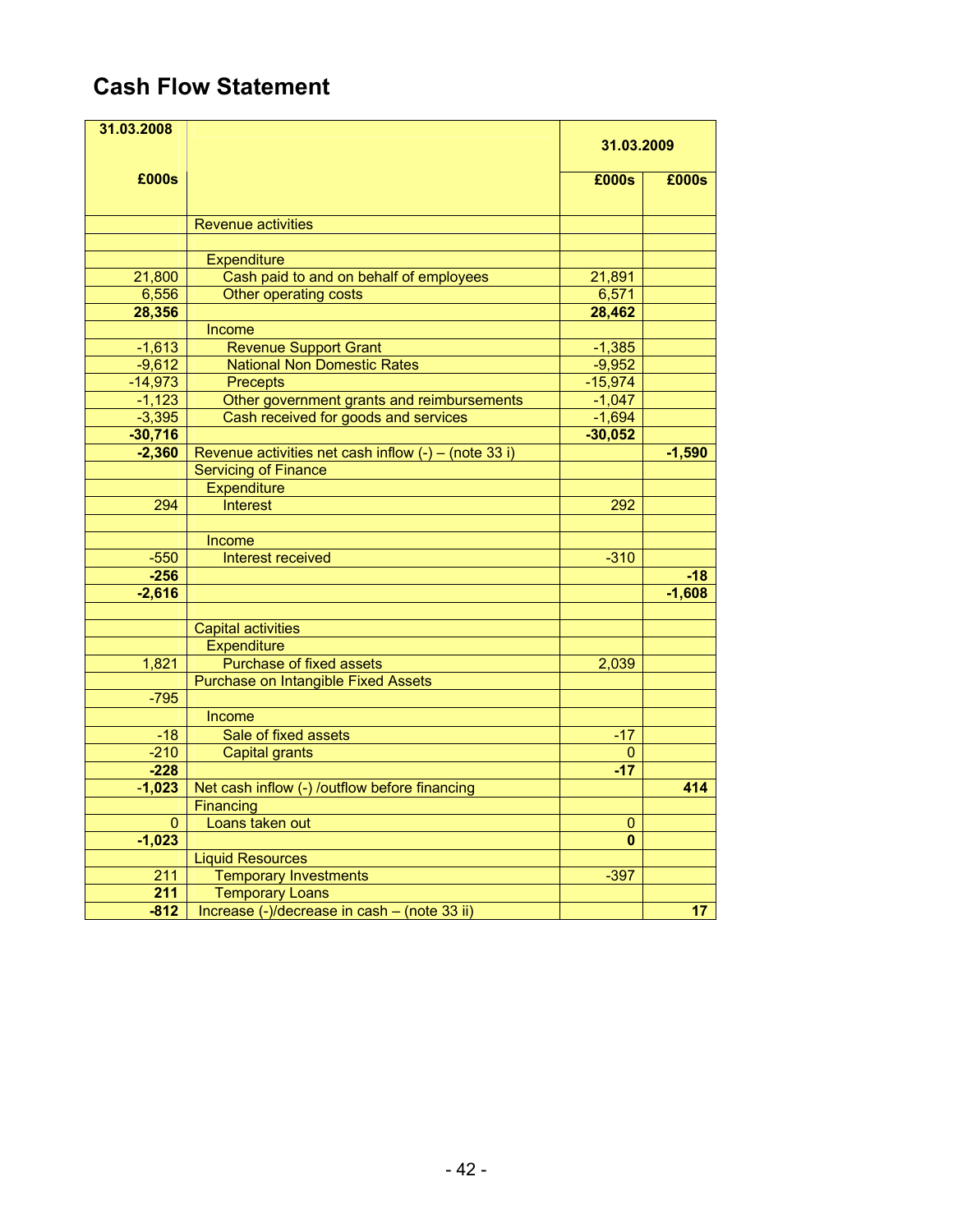#### 1. **Further Analysis of Service Expenditure Headings as set out in the Income and Expenditure Account**

Service expenditure is analysed between the main operational Divisions of Service and the Corporate and Democratic Core. Service expenditure includes charges for statutory obligations under FRS17 and the apportionment of Central Services relevant to that Division. The following tables provide further information on the net expenditure within each of the service headings in the main Income and Expenditure account.

a) Central Services

| 2007/08<br><b>Net Exp</b> | <b>Central Services</b>      | 2008/09<br><b>Net Exp</b> |
|---------------------------|------------------------------|---------------------------|
| £000s                     |                              | £000s                     |
| 898                       | Corporate & Democratic Core  | 1.103                     |
| 273                       | <b>Non Distributed Costs</b> |                           |
| 1.171                     |                              | 1.173                     |

Corporate and Democratic Core expenditure was limited to expenditure allowed in the guidance and Non-Distributed costs refer to charges based on FRS17 principles for past service costs of pensions and pension strain. All other expenditure has been distributed across the two operational service heads below (Community Fire Safety and Fire Fighting and Rescue Operations) using appropriate basis for apportionment.

The increase in the costs of the Corporate and Democratic Core arise from taking account of increased officer time that can be attributed to these areas based on the guidance and one off legal costs concerning governance and employment issues. Non Distributed costs have reduced as a result of a reduction in pension costs arising from retirement decisions made by the Authority.

b) Community Fire Safety

| 2007/08<br><b>Net Exp</b><br>£000s | <b>Community Fire Safety</b>                    | 2008/09<br><b>Net Exp</b><br>£000s |
|------------------------------------|-------------------------------------------------|------------------------------------|
| 1.445                              | <b>Statutory Inspection &amp; Certification</b> | 1, 305                             |
| 1.406                              | <b>Prevention and Education</b>                 | 1.813                              |
| 2.851                              |                                                 | 3.118                              |

There has been an increase in Community Fire Safety work as we have re-aligned our resources to reflect changing priorities and risks and new posts assigned to Community Safety have been filled. Community Safety work undertaken by operational response crews has been directly apportioned to Prevention and Education to take account of Home Fire Risk checks and other Community Safety work carried out. There have been a number of vacancies within the Statutory Inspection and Certification team and staff redeployments to cover secondments in other sections this year. It is hoped that these will be filled next year.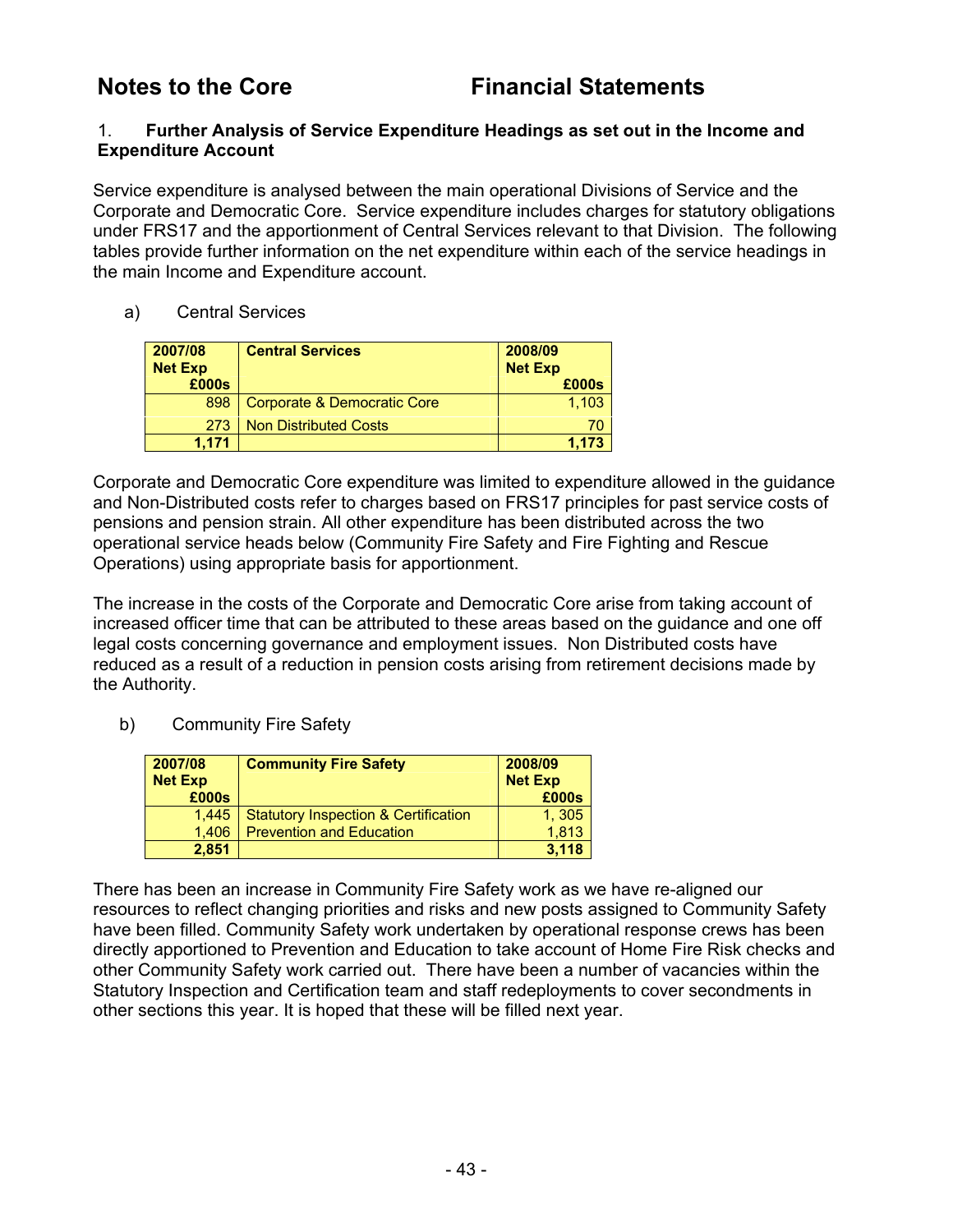## c) Fire Fighting and Rescue Operations

| 2007/08<br><b>Net Exp</b><br>£000s | <b>Fire Fighting &amp; Rescue Operations</b> | 2008/09<br><b>Net Exp</b><br>£000s |
|------------------------------------|----------------------------------------------|------------------------------------|
| 23,745                             | <b>Operational Responses</b>                 | 23,923                             |
| 1.670                              | <b>Communications and Mobilising</b>         | 1,264                              |
| 175                                | <b>Securing Water Supplies</b>               | 192                                |
| 25,590                             |                                              | 25,379                             |

The main variances between years arise as a result of a large number of operational vacancies (-£454k), an increase in the use of central government grant funded activity for both the Urban Search and Rescue and Fire Control teams (-£514), vacancies and reductions in staff training associated with the large number of vacant posts (-£252) and reduced spend within Technical services (-£67k). This has been offset by a charge for impairment (£1,818K) see Note 13. This is as a result of the general economic downturn affecting the value of assets such as land and buildings that help to deliver an operational response. More staff time than in previous years has been allocated to Community Safety prevention activity (-£500k). The statutory accounting charges for pensions based on information supplied by the actuary have also contributed to the reduction.

d) Exceptional item (Settlement of abortive capital costs at Beaconsfield)

The settlement of costs associated with the feasibility and detailed design and planning stages of the proposed new combined Fire Station and Urban Search and Rescue facility based at Pyebush Lane, Beaconsfield have to be written off to day to day running expenses following the decision of the Authority at its Executive meeting of 22<sup>nd</sup> October 2007 to cease the scheme for the development of an Urban Search and Rescue Facility and its consequent decision on 12<sup>th</sup> September 2008 to stop all works at Pyebush and to refurbish the existing Holtspur site. Since the inception of the project work had been progressing but increasingly difficult negotiations around funding arrangements and planning acceptance led to the decisions set out above to cease any further work. In accordance with the Regulations of the Authority and the Statement of Recommended Practice these items will be charged through the Income and Expenditure Account to the General Fund Balance which is a non-earmarked reserve.

2. Officers' Remuneration

The number of employees, who were paid a remuneration of £50,000 (excluding pensions contributions) or more, are shown below in bands of £10,000. The remuneration amounts include benefits in kind such as the provision of cars and private healthcare.

| 2007/08      |                    | <b>Remuneration</b> | 2008/09      |
|--------------|--------------------|---------------------|--------------|
| <b>Total</b> | <b>Retirements</b> | <b>Band</b>         | <b>Total</b> |
| 13           |                    | £50,000-59,999      | 12           |
|              |                    | £60,000-69,999      |              |
|              |                    | £70,000-79,999      |              |
|              |                    | £80,000-89,999      |              |
|              |                    | £90,000-99,999      |              |
|              |                    | £100,000-109,999    |              |
|              |                    | £110,000-119,999    |              |
|              |                    | £120,000-129,999    |              |
| 23           |                    | Total               | ን·           |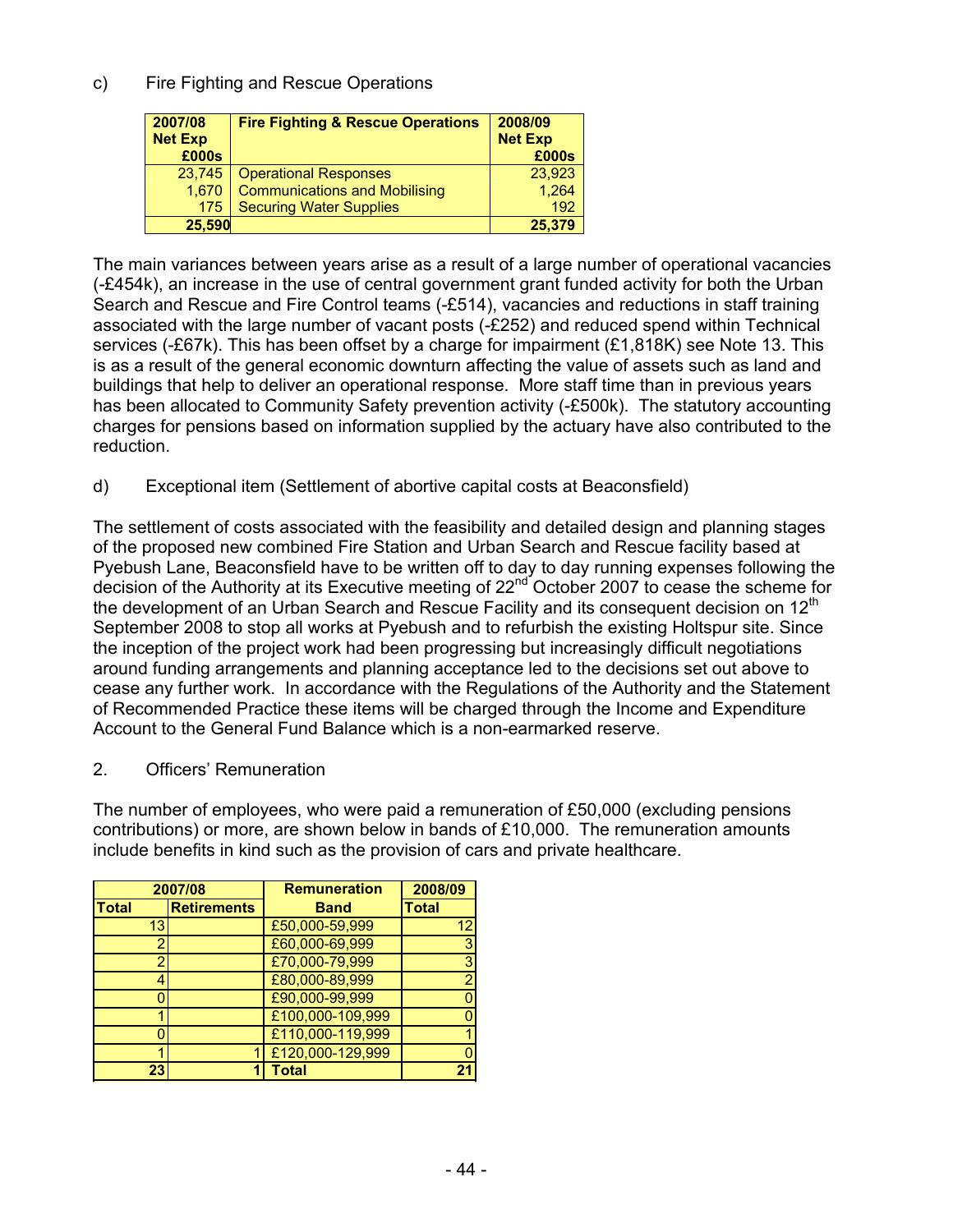### 3. Provision for doubtful debts

There has been only one write off of £125 during the year.

The provision for doubtful debts now stands at £36,523 at 31 March 2009. This is considered a prudent level to hold against debts that may not be recovered. All existing debts have been considered for recoverability and the provision is adequate to ensure any doubtful debts could be covered. All debts written off in the year have been done in accordance with the Authority's Debt Management Policy.

#### 4. Leases

The operating leases held by the Fire Authority apply to lease vehicles and radio communications equipment. The lease rentals paid during the year amounted to £518,337 (£491,903 in 2007/08)

The estimated undischarged obligations under the operational lease agreements at 31st March 2009 amounted to £658,919 (£965,009 as at 31 March 2008), details are as below.

| <b>Years of Lease</b><br>remaining | £000s |
|------------------------------------|-------|
| $0 - 1$                            | 201   |
| $2 - 5$                            | 458   |
| 6- onwards                         |       |
| Total                              |       |

The finance lease held by the Authority is for the sale and leaseback of the Gerrards Cross houses with London Quadrant (previously Opus Housing). The Authority, in accordance with the SORP has included the finance lease as a long term liability. The finance lease is detailed in note 21 to the Core Financial Statements on page - 54 -.

5. Minimum Revenue Provision (MRP)

The Minimum Revenue Provision is the minimum amount that the Authority is required to set aside for the repayment of external debt. This is a technical accounting adjustment. It is calculated at 4% of the Authority's Capital Financing Requirement. The minimum amount is statutorily calculated, and was £218,451 (£160,470 for 2007/08).

| 2007/08  |                                                                       | 2008/09  |
|----------|-----------------------------------------------------------------------|----------|
| £000s    |                                                                       | £000s    |
| 6,410    | <b>Opening Capital Financing Requirement</b>                          | 7,859    |
| $-2,398$ | Less 'A-Factor'                                                       | $-2,398$ |
| 4,012    | <b>Adjusted Capital Financing Requirement</b>                         | 5,461    |
| 160      | Minimum Revenue Provision at 4% of adjusted CFR                       | 218      |
| 1.046    | Amount charged as Depreciation                                        | 995      |
| $-886$   | Depreciation / Principal Loan Repayment adjustment to Revenue Account | $-777$   |
|          |                                                                       |          |
| 160      | <b>Minimum Revenue Provision</b>                                      | 218      |

### 6. Section 5 of the Local Government Act 1986

**Section 5 of the Local Government Act 1986** requires expenditure on certain types of publicity to be disclosed. Publicity is defined as ".any communications, in whatever form, addressed to the public at large or to a section of the public".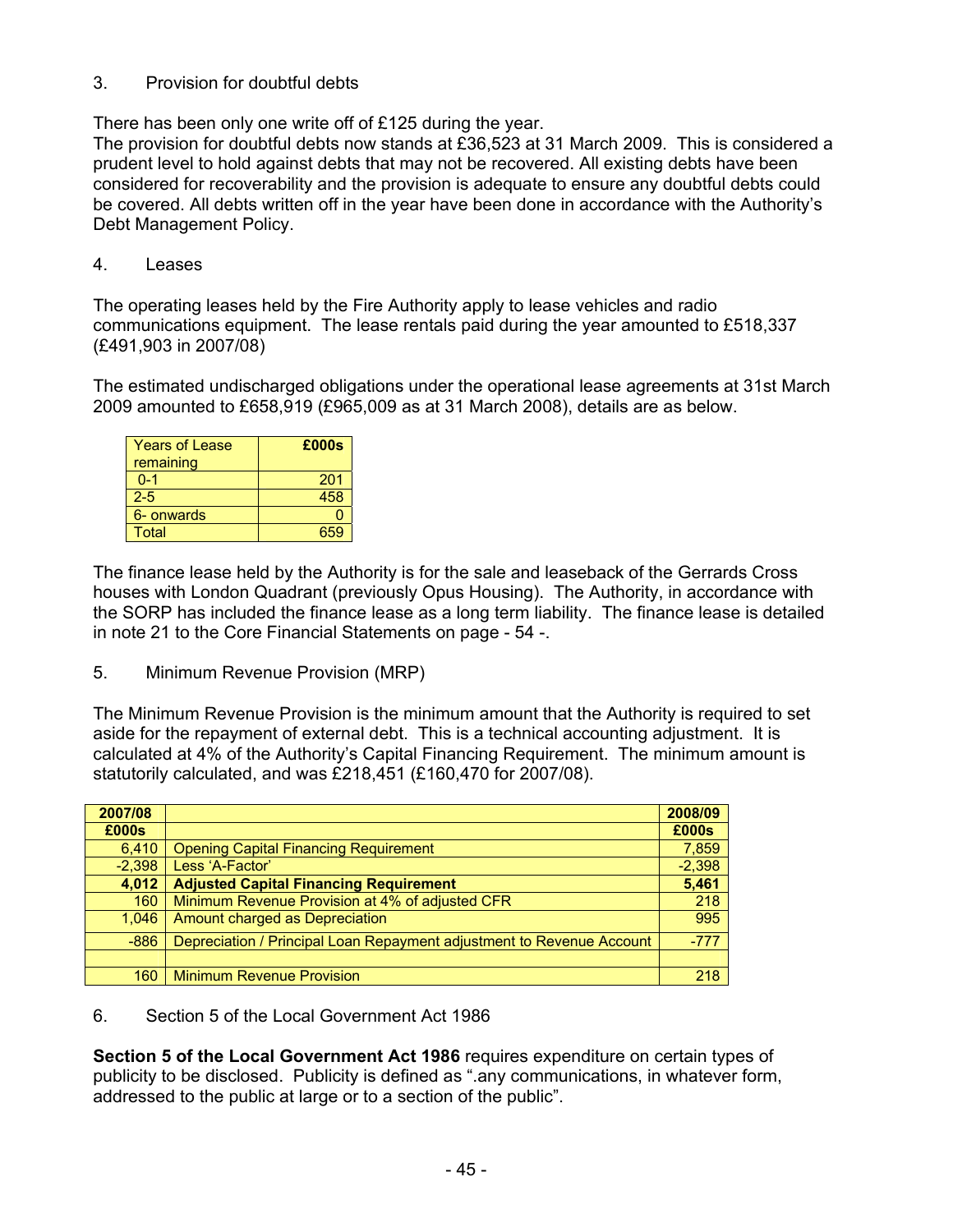This is detailed below:

| 2007/08<br>£000s |                                | 2008/09<br>£000s |
|------------------|--------------------------------|------------------|
|                  | <b>Other Publicity</b>         |                  |
| 28               | <b>Recruitment Advertising</b> |                  |
| 32               | Total                          | 55               |

The increase in Other Publicity is a result of the consultation with the community for the Integrated Risk Management Plan (IRMP 2009/10 – 2011/12).

#### 7. Members Allowances

Total allowances paid in 2008/09 to 21 members amounted to £50, 950. (2007/08 amounted to £39,048 to 17 members). Detailed information on individual allowances is available on request.

#### 8. Audit Fees

Fees paid during the year to the Audit Commission, the Authority's external auditor, for work on external audit and inspection are set out below:

| 2007/08<br>£000s |                                | 2008/09<br>£000s |
|------------------|--------------------------------|------------------|
| 65               | <b>External Audit Services</b> | 75               |
| 0                | Inspection                     |                  |
| 65               | Total                          | 75               |

The fees paid to the Audit Commission have increased as a result of an increased inspection of financial aspects of the authority following national changes to accounting regulations and the introduction of greater degrees of disclosure required for Financial Instruments.

#### 9. Grants

Section 31 grants received from the DCLG by the Authority are detailed below. The grants are not ring-fenced but are given for specific streams of work. The figures are the net figures after unapplied grant has been carried forward to 2009/10:

| 2007/08<br>£000s | <b>Revenue Grants</b>       |                                    | 2008/09<br>£000s |
|------------------|-----------------------------|------------------------------------|------------------|
|                  |                             |                                    |                  |
| $-564$           | <b>DCLG</b>                 | Urban Search & Rescue              | $-1,149$         |
|                  |                             |                                    |                  |
| 6                | <b>DCLG</b>                 | <b>New Burdens</b>                 | $-133$           |
| $-136$           | <b>DCLG</b>                 | <b>Community Safety</b>            |                  |
|                  |                             |                                    |                  |
| $-35$            | <b>DCLG</b>                 | Training                           | $-36$            |
|                  |                             |                                    |                  |
| $-2$             | <b>DCLG</b>                 | <b>Capacity Building work</b>      | -1               |
| $\Omega$         | <b>DCLG</b>                 | Council tax efficiency information | $-1$             |
| $-731$           | <b>Total Revenue Grants</b> |                                    | $-1,320$         |

The increased grant funding has been as a result of the use of grant carried forward from previous year as we have increased the size of the Urban Search and Rescue team and fully trained up new team members and provided them with accommodation for staff and vehicles at Aylesbury Fire Station.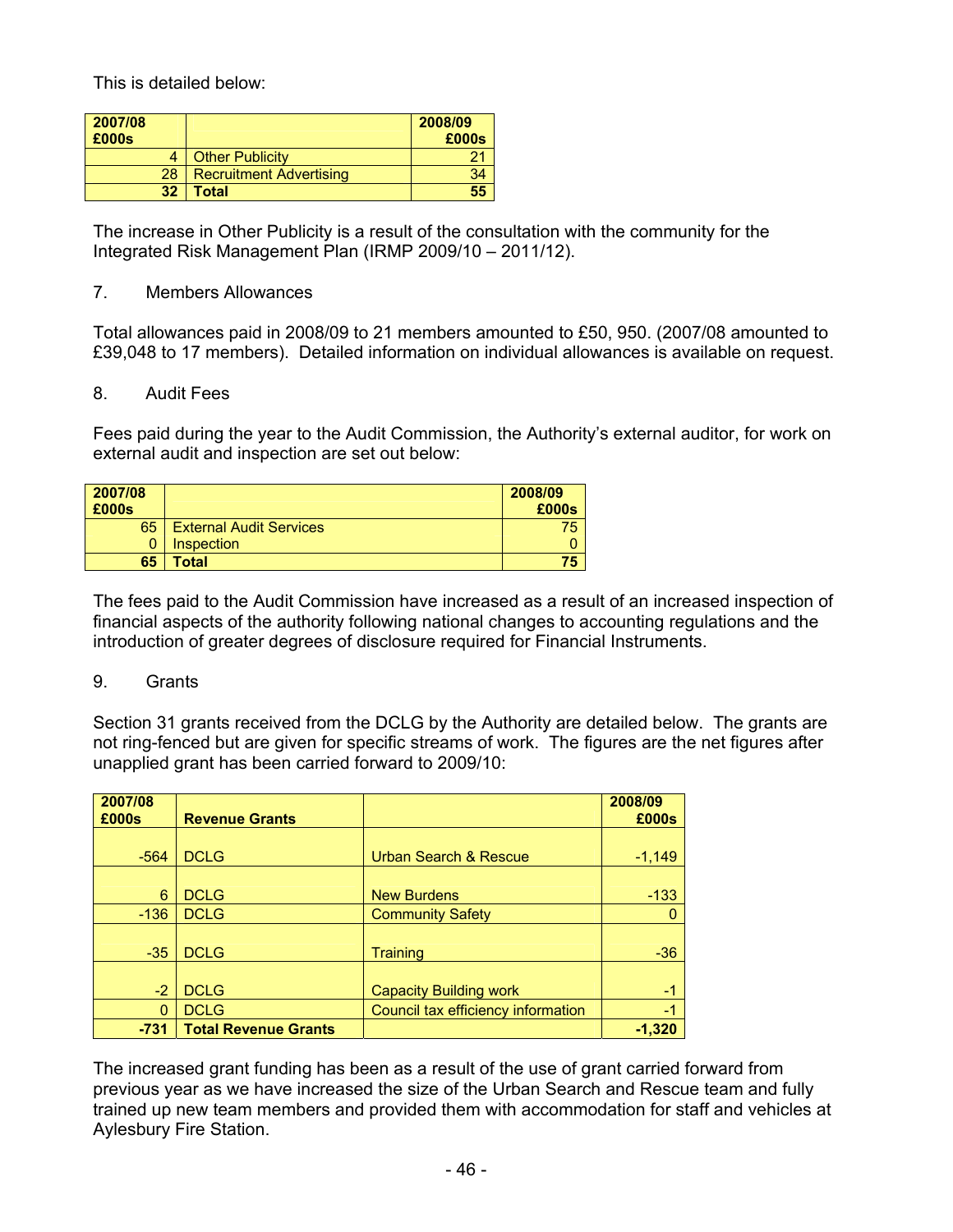#### 10. Funding

The Fire Authority's net revenue expenditure is funded by general government grants and local authority precepts which are broken down below to show the amounts paid by precepting authorities.

In 2008/09 there were 289,614 Band D properties and in 2007/08 there were 285,181 Band D properties. The differences between contributing authorities reflects the variance in Band D property calculations.

|                                        | 2007/08   | 2008/09   |
|----------------------------------------|-----------|-----------|
|                                        | £000s     | £000s     |
| <b>Government Grants:</b>              |           |           |
| <b>RSG</b>                             | $-1,613$  | $-1,385$  |
| <b>NNDR</b>                            | $-9,612$  | $-9.952$  |
| <b>Transitional Funding</b>            | $-164$    |           |
| <b>Government Grants Total</b>         | $-11.389$ | $-11.337$ |
| <b>Precepts:</b>                       |           |           |
| <b>Aylesbury Vale District Council</b> | $-3,454$  | $-3,652$  |
| <b>Chiltern District Council</b>       | $-2,295$  | $-2,425$  |
| <b>Milton Keynes Council</b>           | $-4,083$  | $-4,389$  |
| <b>South Bucks District Council</b>    | $-1,617$  | $-1,769$  |
| <b>Wycombe District Council</b>        | $-3.524$  | $-3,739$  |
| <b>Precept Total</b>                   | $-14,973$ | $-15,974$ |
| <b>Grand Total</b>                     | $-26.362$ | $-27,311$ |

#### 11. Related Parties

The Authority is required to disclose material transactions with related parties – bodies or individuals that have the potential to control or influence the Authority, or to be controlled or influenced by the Authority. Disclosure of these transactions allows readers to assess the extent to which the Authority might have been constrained in its ability to operate independently, or might have secured the ability to limit another party's ability to bargain freely with the Authority.

**Central Government** has effective control over the general operations of the Authority – it is responsible for providing the statutory framework within which the Authority operates and prescribes the terms of many of the transactions that the Authority has with other parties. It also provided direct financial support to the Authority in 2008/09.

**Other Public Bodies**. Buckinghamshire County Council provides Internal Audit Services, Treasury Management, SAP Systems Support, the Monitoring Officer and Legal Services for the Authority. Milton Keynes Council provide clerking services. This is undertaken on a commercial basis and will therefore not have a controlling influence on either body.

The Authority has entered into local **public service agreements** with all six councils within its geographic boundaries. The Authority is using these agreements to build capacity within its Community Fire Safety department so that it can contribute along with its partners to the shared vision of creating a safer Buckinghamshire and Milton Keynes.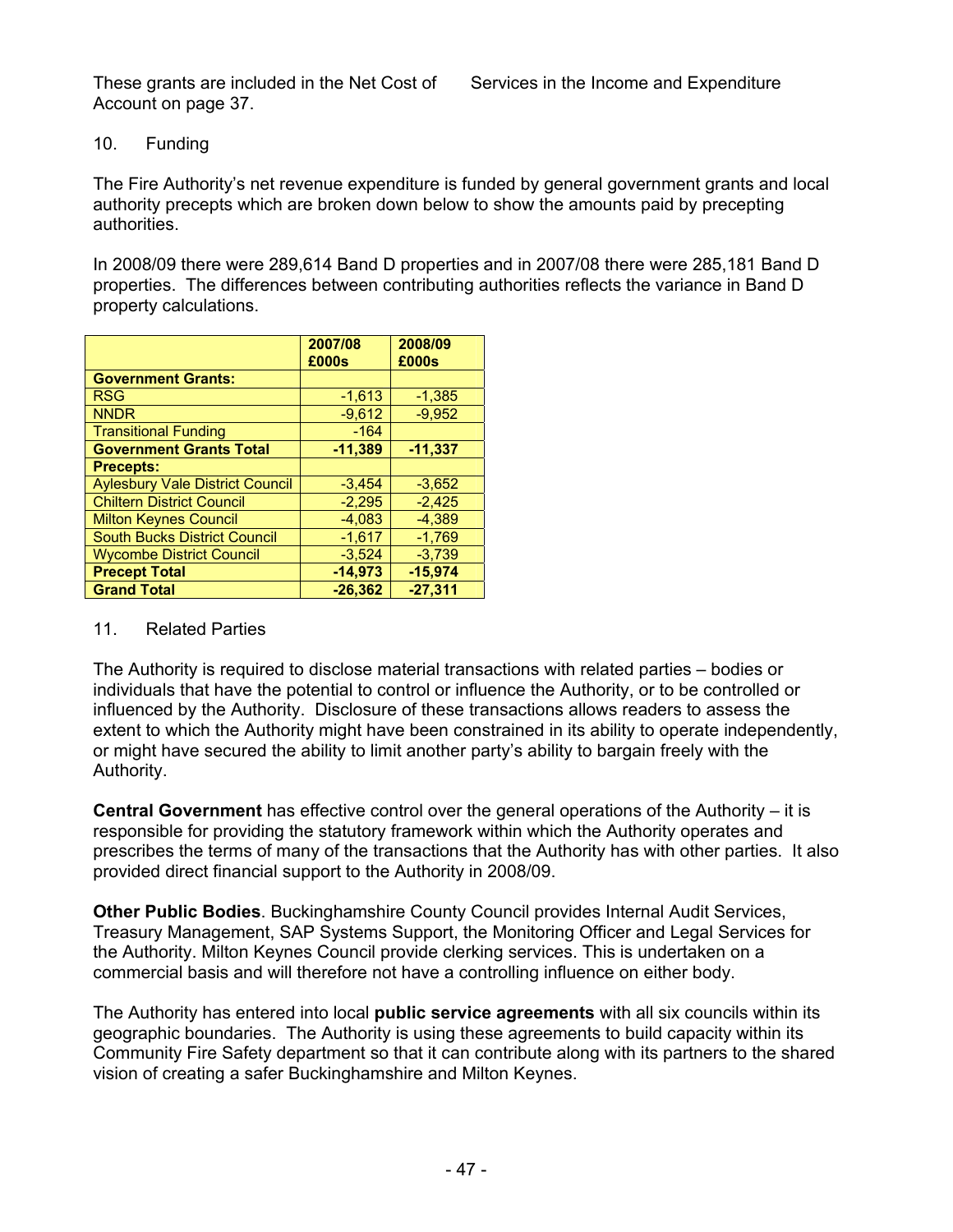**Members of the Authority** have direct control over the Authority's financial and operational policies.

However, any contracts entered into are in full compliance with the Authority's standing orders and any decisions are made with proper consideration of declarations of interest. Details of any material interests are recorded in the Register of Members' Interests, which is open to public inspection.

**Senior Officers** of the Authority have control over the day-to-day management of the Authority.

**All Members and Senior Officers** have been asked to declare any related party transactions. From the replies provided there are no such transactions to be declared.

**Assisted organisations.** The Authority does not provide any significant financial assistance to outside bodies that are outside of its normal contractual arrangements.

**Companies and joint ventures.** The Authority does not have any interests in companies outside of its normal contractual arrangements.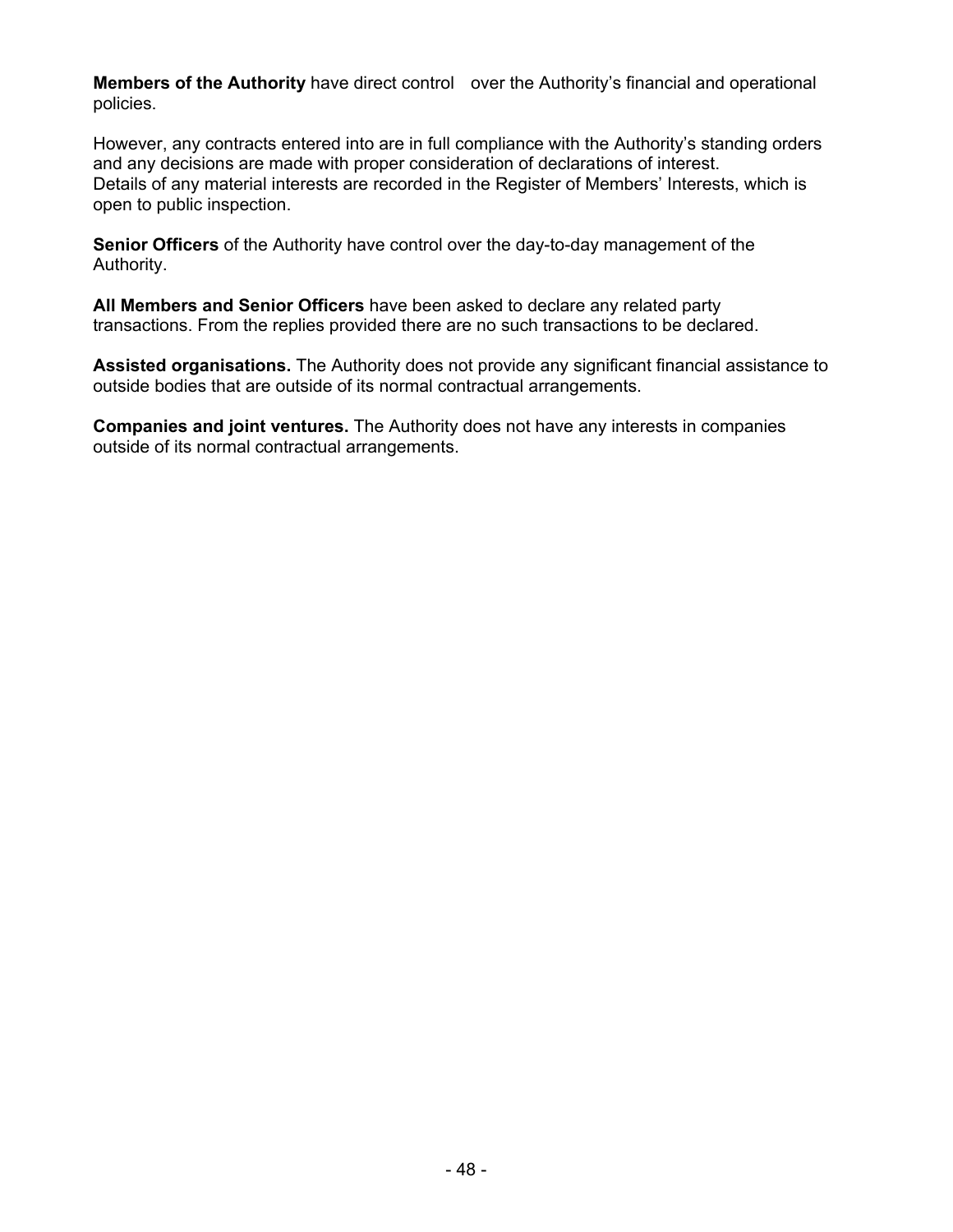## 12. Summary of Movements on Reserves

The Authority keeps a number of reserves in the Balance Sheet. Some are required to be held for statutory reasons, some are needed to comply with proper accounting practice, and others have been set up voluntarily to earmark resources for future spending plans

|                                            | <b>Balance as</b><br>at 1/4/08 | <b>Net</b><br><b>Movement</b><br>lin Year | <b>Balance as</b><br>at 31/3/09 |                                                                                                                                                                                  |
|--------------------------------------------|--------------------------------|-------------------------------------------|---------------------------------|----------------------------------------------------------------------------------------------------------------------------------------------------------------------------------|
| <b>Reserve</b>                             | £000s                          | £000s                                     | £000s                           | <b>Purpose of Reserve</b>                                                                                                                                                        |
| <b>Capital Adjustment Account</b>          | $-25,481$                      | 1,277                                     | $-24,204$                       | Provides a balancing mechanism between the<br>different rates at which assets are depreciated<br>under the SORP and are financed through the<br>capital controls system.         |
| <b>Revaluation Reserve</b>                 | $-53$                          | $-171$                                    |                                 | Records unrealised revaluation gains arising<br>-224 (since 1/4/08) from holding fixed assets.                                                                                   |
| <b>Usable Capital Receipts</b><br>Reserve  | $\overline{0}$                 | $\mathbf{0}$                              |                                 | Proceeds of fixed asset sales available to<br>meet future capital investments                                                                                                    |
| <b>General Fund Balance</b>                | $-3,919$                       | 1,404                                     |                                 | Resources available to meet future costs of<br>-2,515  running the Service                                                                                                       |
| <b>Debt Repayment</b>                      | $-335$                         | $-450$                                    | $-785$                          | Resources available to meet borrowing costs<br>already committed to.                                                                                                             |
| <b>Earmarked Invest to Save</b><br>Reserve | $-100$                         | $-229$                                    | $-329$                          | Resources available to invest in projects that<br>will generate long term savings for the brigade.                                                                               |
| <b>Control Room</b>                        | $-50$                          | $\overline{0}$                            | $-50$                           | unforeseen<br><b>The</b><br>events<br>reserve<br>was<br>committee approval<br>established with<br>in<br>2004/05 to assist with issues relating<br>tol<br>Regional Control rooms. |
|                                            |                                |                                           |                                 | To fund the Pathfinder Support Services<br>phase<br>interim<br>procurement<br>and<br>senior                                                                                      |
| <b>Transformation Reserve</b>              | $\mathbf 0$                    | $-400$                                    | $-400$                          | management arrangements                                                                                                                                                          |
| Pensions                                   | 133,727                        | $-7,666$                                  | 126,061                         | Balancing Account to allow inclusion of<br>Pensions Liability in the Balance Sheet                                                                                               |
| <b>TOTAL</b>                               | 103,789                        | $-6,235$                                  | 97,554                          |                                                                                                                                                                                  |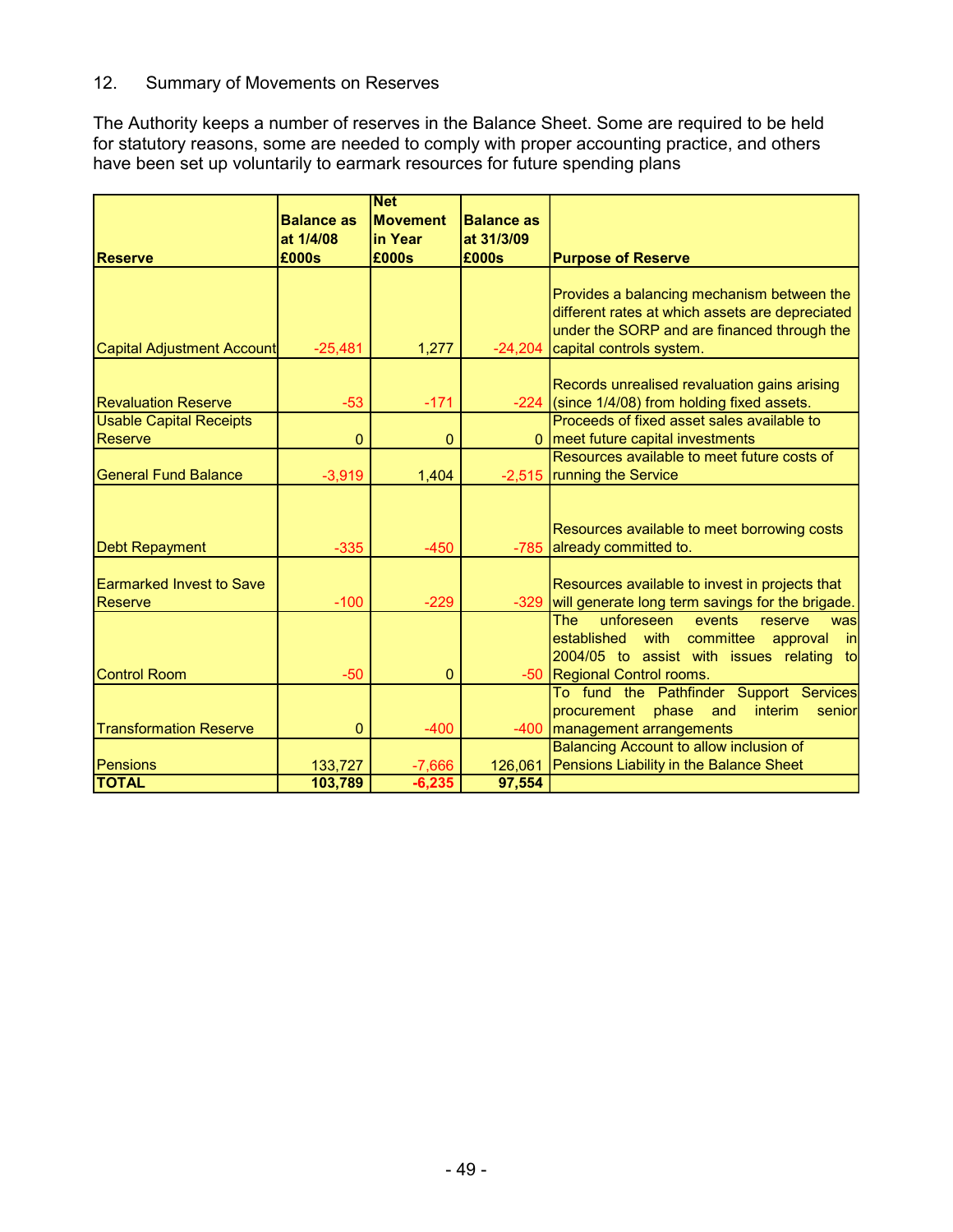#### 13. Net Fixed Assets

#### a) Movement of Fixed Assets

|                                                  | Land &<br><b>Buildings</b> | <b>Vehicles</b><br>Plant &<br><b>Equipment</b> | <b>AUC</b>     | <b>Intangible</b><br><b>Assets</b> | <b>Total</b> |
|--------------------------------------------------|----------------------------|------------------------------------------------|----------------|------------------------------------|--------------|
|                                                  | £000s                      | £000s                                          | £000s          | £000s                              | £000s        |
| <b>Gross Book Value at</b>                       |                            |                                                |                |                                    |              |
| 31.03.2008                                       | 29,226                     | 3,859                                          | 1,283          | 83                                 | 34,451       |
| <b>Additions</b>                                 | 1,188                      | 734                                            | 71             | 46                                 | 2,039        |
| Disposals/write offs                             | $-81$                      | $-30$                                          | $-809$         | $\Omega$                           | $-920$       |
| <b>Reclassifications</b>                         | 261                        | 6                                              | $-334$         | 73                                 | 6            |
| <b>Revaluations</b>                              | 160                        | 19                                             |                |                                    | 179          |
| <b>Impairments</b>                               | $-1,809$                   | -9                                             |                |                                    | $-1,818$     |
| <b>Gross Book Value at</b><br>31.03.2009         | 28,945                     | 4579                                           | 211            | 202                                | 33,937       |
| Depreciation B/F                                 | $-522$                     | $-515$                                         | $\overline{0}$ | -9                                 | $-1,046$     |
| Depreciation for the<br>Year                     | $-465$                     | $-517$                                         | $\overline{0}$ | $-13$                              | $-995$       |
| Depreciation on<br><b>Disposal</b>               |                            |                                                |                |                                    |              |
| <b>Depreciation C/F</b>                          | $-987$                     | $-1032$                                        | $\overline{0}$ | $-22$                              | $-2041$      |
| Net Book Value at<br>31 <sup>st</sup> March 2009 | 27,958                     | 3,547                                          | 211            | 180                                | 31,896       |

Property Revaluations are now undertaken on a 3 year cycle, upward valuations are charged to a Revaluation Reserve, decreases in value called Impairments are charged to the Income and Expenditure Account as a loss. The revaluations are as a result of a general increase in property and land values and also taking account of sale proceeds to gain a market value for vehicles disposed of in year.

 Impairments are due to a decrease in value on some specific properties following the triennial valuation by our valuer as set out below. This year owing to the current economic situation the Valuer has written down Land & Buildings by £1,809k owing to the large reductions from the peak of the property cycle, the other Impairment is the write down in the value of a vehicle which was sold.

The disposal/write off figure includes the write off of Pyebush and the write off of Operational Equipment and vehicles.

Reclassifications are where Assets which were previously under construction are now completed and are reclassified under their appropriate asset heading.

Operational buildings of a specialised nature, for which there is no market and therefore no evidence of value, have been valued at depreciated replacement cost, where the value has been based on the cost of replacing the existing building with a simple substitute building which may not be similar to the one actually on site. The valuation of operational properties of a non specialised nature was based on open market value for existing use, having regard to evidence of transactions on similar premises.

The properties were valued by Ken Oldknow (RICS) of Buckinghamshire County Council Property Department with whom the Fire Authority has a Service Level Agreement.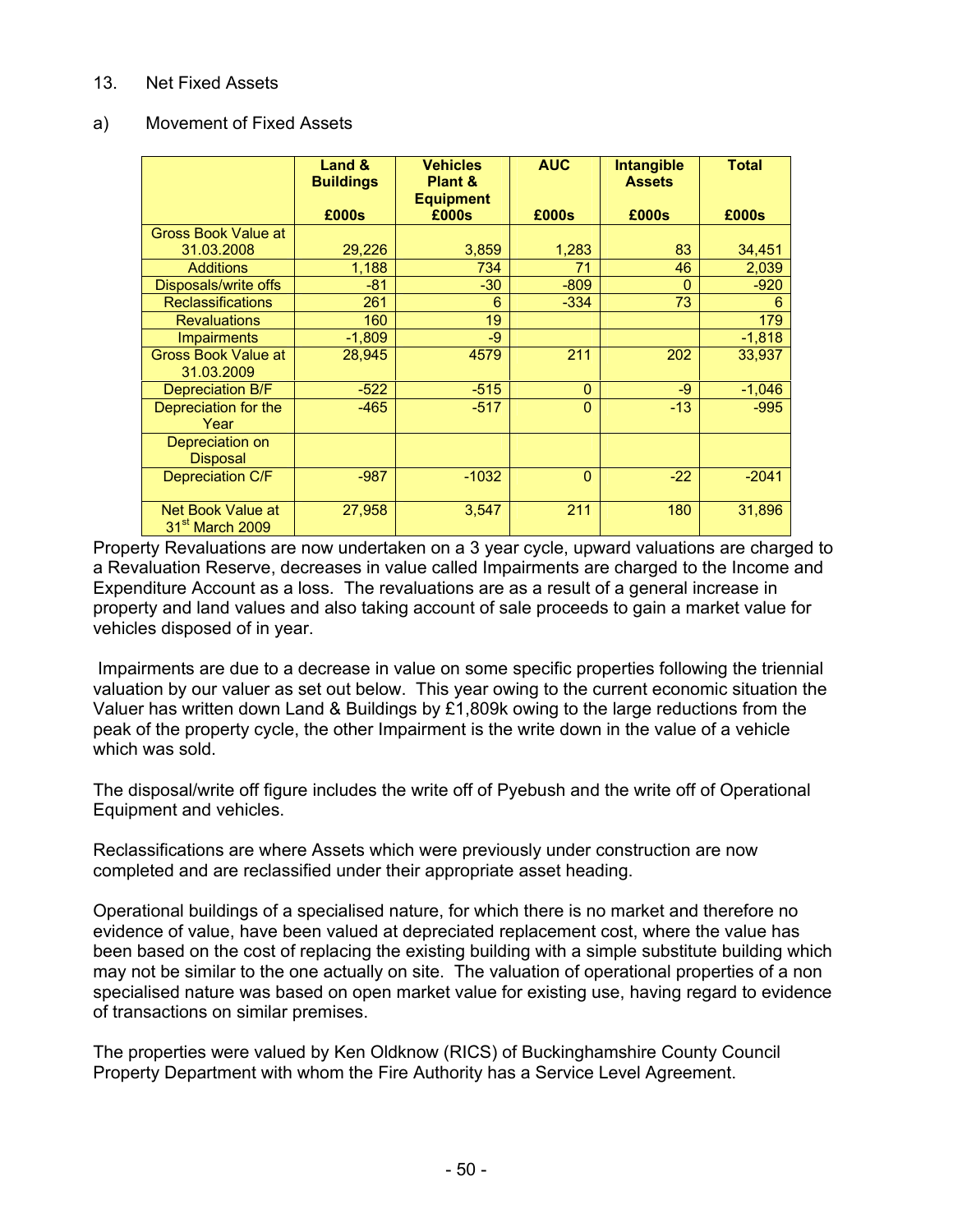### Depreciation Lives

The authority has a policy of depreciating assets over their useful lives as per the table below:

| <b>Red Fleet Vehicles</b>    | 1 to 12 Years |
|------------------------------|---------------|
| <b>White Fleet</b>           |               |
| <b>Vehicles</b>              | 1 to 3 Years  |
| <b>Plant &amp; Equipment</b> | 2 to 15 Years |
| <b>Buildings</b>             | 1 to 60 Years |
| Intangibles                  | 3 to 10 Years |

Intangible Assets are recognised as "non- financial fixed assets that do not have physical substance but are identifiable and are controlled by the entity through custody or legal rights". These represent the purchase of computer software and licences and other software systems and are amortised to the Income and Expenditure Account on the basis of the cost and estimated life.

i) Capital Account Expenditure 2008/09

|                                                            | <b>Land &amp; Buildings</b><br>£000s | <b>Plant &amp; Vehicles</b><br>£000s | <b>Total</b><br>£000s |
|------------------------------------------------------------|--------------------------------------|--------------------------------------|-----------------------|
| <b>Unit 7 Building</b>                                     | 462                                  | 33                                   | 495                   |
| <b>Beaconsfield Fire Station -</b><br><b>Existing Site</b> | 18                                   |                                      | 18                    |
| <b>Beaconsfield Fire Station -</b><br><b>Pyebush Site</b>  | 63                                   |                                      | 63                    |
| <b>Asset Management System</b>                             |                                      | 27                                   | 27                    |
| <b>Amersham Fire Station</b>                               | 267                                  |                                      | 267                   |
| <b>Vision Fx</b>                                           |                                      | 23                                   | 23                    |
| <b>Planned Preventative</b><br><b>Maintenance</b>          | 400                                  |                                      | 400                   |
| <b>PPR Integrated Database</b>                             |                                      | 31                                   | 31                    |
| Fire Appliances & Equipment                                |                                      | 480                                  | 480                   |
| <b>IT Projects</b>                                         |                                      | 65                                   | 65                    |
| <b>Intranet Project</b>                                    |                                      | 15                                   | 15                    |
| <b>Operational Equipment</b>                               |                                      | 155                                  | 155                   |
| <b>TOTAL SPEND 2008/09</b>                                 | 1.210                                | 829                                  | 2.039                 |

ii) Capital Expenditure Financing 2008/09

| <b>Source of Funding</b>         | £000s |
|----------------------------------|-------|
| <b>Capital funding Brought</b>   | 543   |
| Forward                          |       |
| <b>Capital Receipts</b>          | 17    |
| <b>Revenue contributions</b>     | 1,143 |
| Invest to save                   | 171   |
| <b>Unapplied Capital grants</b>  | 210   |
| Pyebush - reverse of entries     | 890   |
| <b>Total Funding</b>             | 2,974 |
| <b>Capital Programme 2008/09</b> | 2,039 |
| <b>Brought Forward Funding</b>   |       |
|                                  | 935   |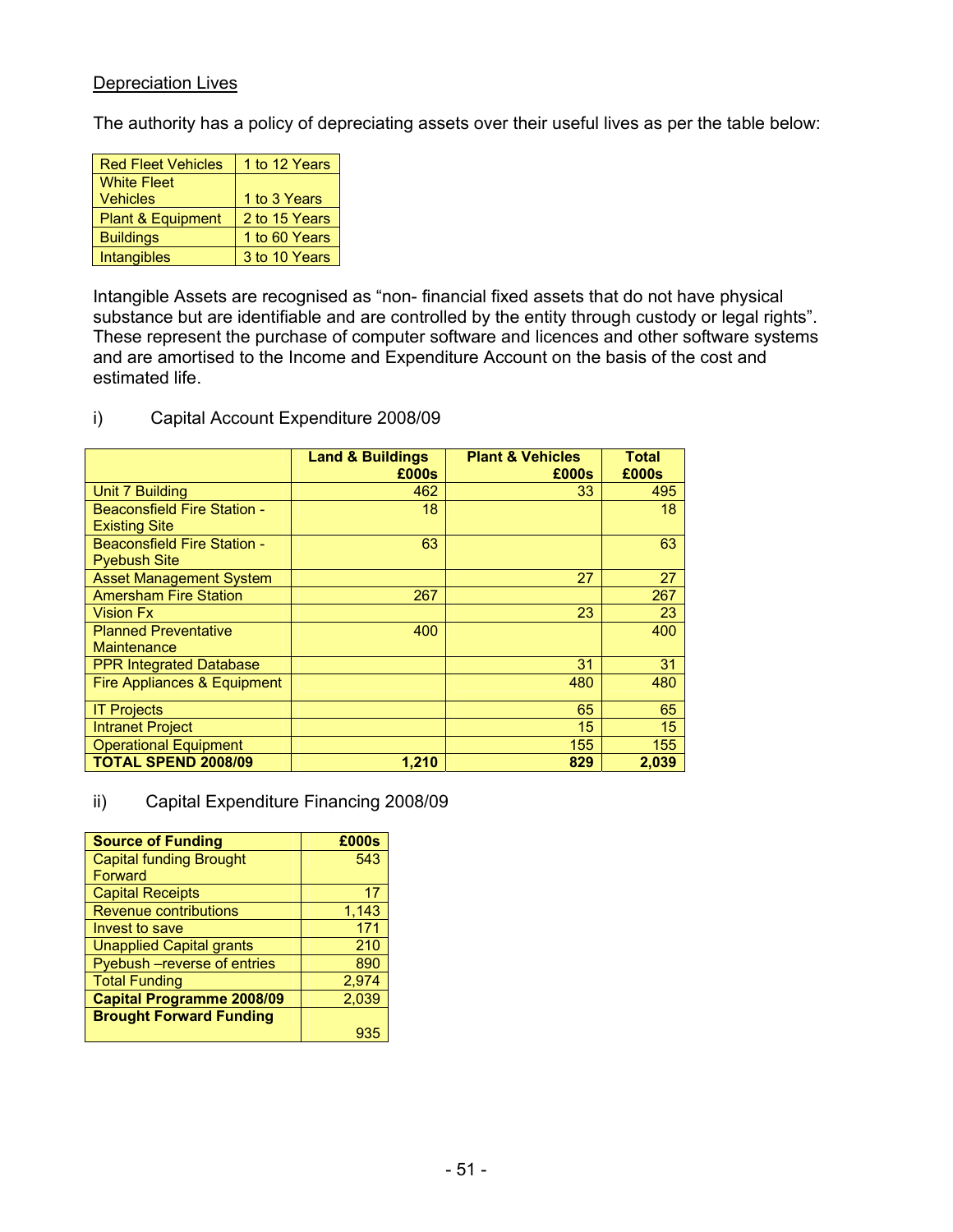#### iii) Statement of Physical Assets Held

| <b>Fire Stations</b>                      | 20 (6 Whole time, 4 Whole time Day-crewed,<br>10 Retained) |
|-------------------------------------------|------------------------------------------------------------|
| HQ Buildings & Vehicle<br><b>Workshop</b> |                                                            |
| <b>Houses</b>                             | ົ                                                          |
| <b>Vehicles</b>                           | 45 (Operational Response Vehicles)                         |

We have independent verification of our Land & Buildings by Ken Oldknow (RICS) of Buckinghamshire County Council and our vehicles are verified by our Group Manager – Transport.

#### iv) Commitments under Capital Contracts

We have only one contract where we have a Capital commitment post 31 March, 2009, this is for the Vision Fx Mobilising project. We have used Invest to Save Reserves to part fund Capital expenditure with the payback agreed over a set number of years. In comparison, for 2007/08 we had the refurbishment of Amersham Fire Station with a commitment of £212,000.

| Project          | Contractor                  | <b>Amount Outstanding</b> |
|------------------|-----------------------------|---------------------------|
| <b>Vision Fx</b> | <b>Fortek Computers Ltd</b> | £143,384                  |

#### Capital Projects Underway:

The refurbishment of Great Missenden is due to be started in 2009/10; although a formal contract has yet to be let, preliminary design work and detailed specifications are under way with a spend of £22k at year end.

#### 14. Stocks and Work in Progress

| 31.03.2008      |                  | 31.03.2009 |
|-----------------|------------------|------------|
| £000s           |                  | £000s      |
| 37              | <b>Workshops</b> | 38         |
| 117             | <b>Stores</b>    | 116        |
| 32 <sub>2</sub> | Fuel             | 32         |
| 186             |                  | 186        |

The level of stocks held has decreased slightly due to changes in the day of delivery of some stick items.

#### 15. Debtors

| 31.03.2008 | Amounts falling due within     | 31.03.2009 |
|------------|--------------------------------|------------|
| £000s      | one year:                      | £000s      |
| 187        | <b>Government Departments</b>  | 240        |
| 141        | <b>Other Local Authorities</b> | 39         |
| 135        | <b>Sundry Debtors</b>          | 171        |
| 10         | Payments in advance            | 154        |
| $-37$      | Provision for doubtful debts   | $-37$      |
| 436        |                                | 567        |

The slight increase in Government debtors relates to the monies owed for more officers on secondment. The significant difference in other Local Authority debtors relates to an improvement in the billing cycle for the supply of services to other authorities within the locality.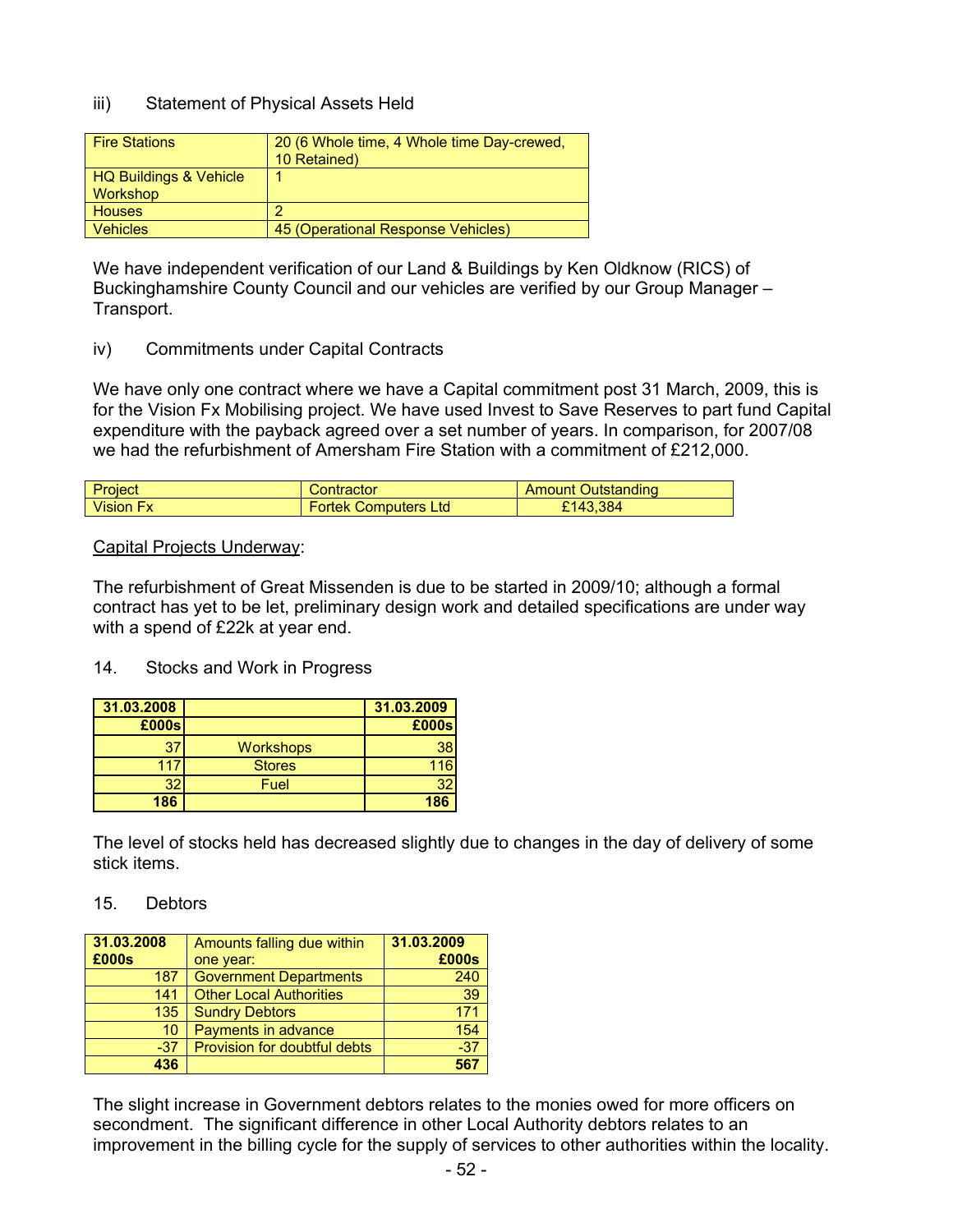Payments in advance has increased due to payments in advance for pensions (£108k).

The provision for bad debt reflects the review of all debtors for recoverability and provides an adequate provision for bad debts that may arise.

#### 16. Temporary Investments

The Treasury Management function is performed by Buckinghamshire County Council on behalf of the Authority and surplus cash is invested on a short term basis in accordance with the CIPFA Code of Practice for Treasury Management in Local Authorities. Investments as at 31<sup>st</sup> March 2009 were £7,211 and as at 31<sup>st</sup> March 2008 were £7,608k. The reduction is principally due to £750k pension paid over to CLG.

#### 17. Creditors

| 31.03.2008<br>£000s |                                      | 31.03.2009<br>£000s |
|---------------------|--------------------------------------|---------------------|
|                     | Short term borrowing                 | 335                 |
| 689                 | <b>Government Departments</b>        | 275                 |
| 231                 | <b>Other Local Authorities</b>       | 200                 |
| 1.236               | Other sundry creditors               | 1,747               |
| 967                 | <b>Receipts in Advance</b>           | 698                 |
| 0                   | <b>Capital Expenditure Creditors</b> |                     |
| 3.123               |                                      | 3.255               |

Government Departments owed money at the end of the year has fallen as central government was owed money on behalf of the pension fund. Other sundry creditors have increased as a result of a payment to the Pension Fund (£340k). Receipts in Advance has fallen due to reduction in the value of the grant carried forward.

### 18. Bank

The cash at the bank as at 31 March 2009 was £336k (and 9k cash in hand as petty cash) at 31 March 2008 it was £319k (and £9k cash in hand as petty cash).The analysis of the change can be seen as part of the cashflow analysis.

- 19. Long Term Borrowing
- i) The Authority undertakes long term borrowing, principally as a means of financing expenditure on fixed assets. The total loans outstanding are unchanged from the prior year. The interest owing represents the PWLB interest accrued to the 31 March 2009 in accordance with SORP regulations.

| <b>Source of Loan</b>                      | Interest rates<br>applicable (as at 31<br><b>March 2009)</b> | <b>Total Outstanding at</b> |                     |
|--------------------------------------------|--------------------------------------------------------------|-----------------------------|---------------------|
|                                            |                                                              | 31.03.2008<br>£000s         | 31.03.2009<br>£000s |
| <b>Public Works Loan</b><br><b>Board</b>   | $3.9\% - 5.75\%$                                             | 6,452                       | 6,117               |
| <b>Interest Owing</b>                      |                                                              | 72                          |                     |
| <b>Total Long Term</b><br><b>Borrowing</b> |                                                              | 6.524                       | 6,117               |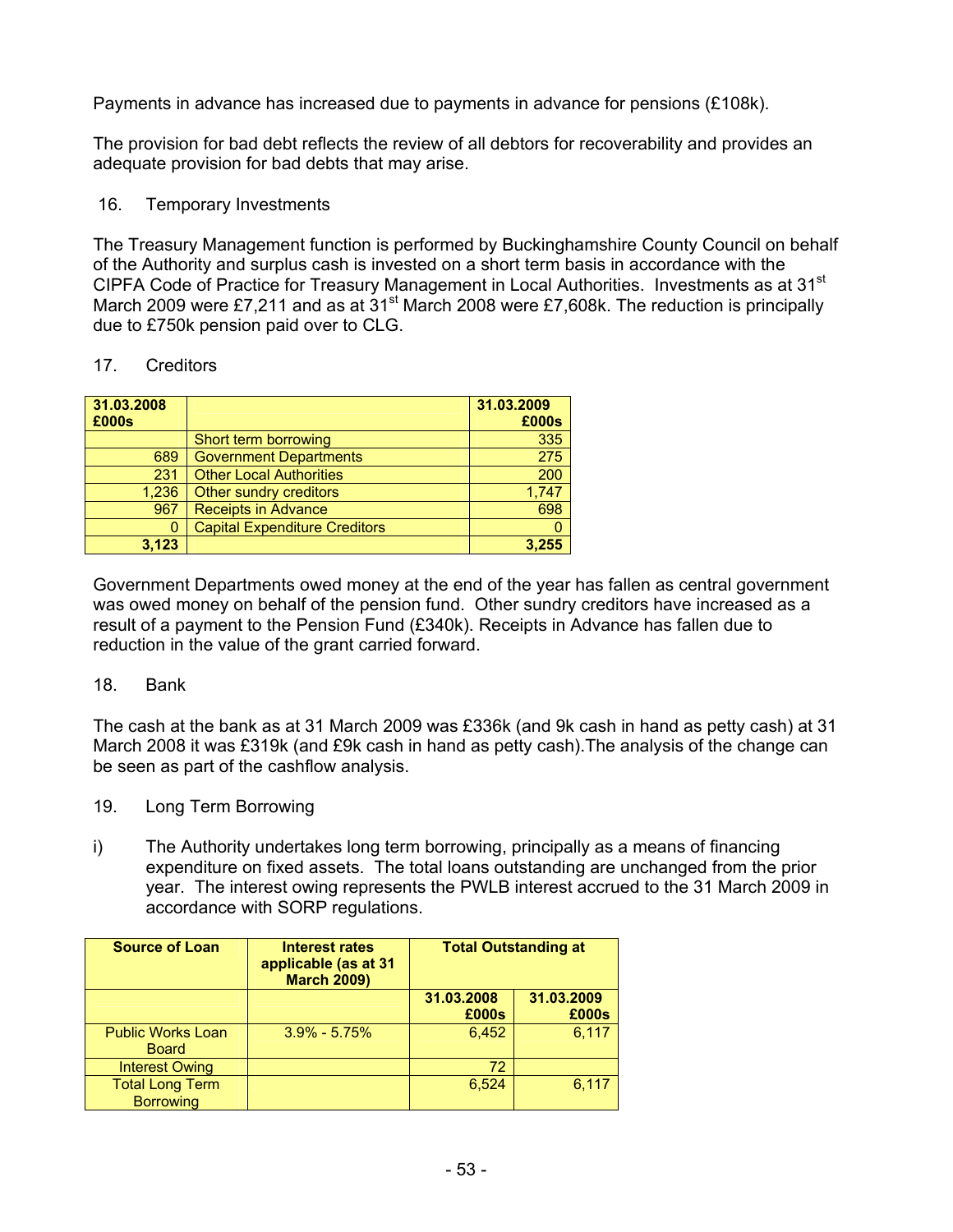ii) Long term external borrowing by repayment dates

|                               | 31.03.2009<br>£000s |
|-------------------------------|---------------------|
| Maturing in less than 5 years | 937                 |
| Maturing in 5-10 years        | 1,468               |
| Maturing in 10-15 years       | 620                 |
| Maturing in 15-20 years       |                     |
| Maturing in 20-25 years       | 626                 |
| Maturing in over 25 years     | 2,801               |
| <b>TOTAL</b>                  | 6.452               |

#### 20. Transitional Funding

To assist with the funding of the 3 stage pay award for the fire fighters, the DCLG have advanced to each Fire Authority a sum of money under the heading of transitional funding. Buckinghamshire Fire & Rescue Service has received £328k. £164k was repaid in 2006-07 (through grant clawback) and £164k was repaid in 2007-08 (also through grant claw back). There is no money to repay in 2008/09.

#### 21. Finance Lease

| 31.03.2008<br>£000s |                            | 31.03.2009<br>£000s |
|---------------------|----------------------------|---------------------|
| 2.202               | <b>Finance Lease</b>       | 2.155               |
| $-47$               | <b>Principal Repayment</b> |                     |
| 2.155               |                            | 2.108               |

In 2003/04 the Authority entered into a sale and leaseback agreement with Opus Housing Association (now London Quadrant) in respect of the Gerrards Cross Houses. The initial cost of the lease is matched by an increase in the value of fixed assets.

The liability of the finance lease will be reduced each year by the principal sum repaid each year. There are 45 years of the lease period outstanding.

#### 22. Capital Adjustment Account

|                                | £000s     |
|--------------------------------|-----------|
| <b>Opening balance</b>         | $-25,480$ |
| <b>Depreciation</b>            | 995       |
| <b>MRP Provision</b>           | $-218$    |
| <b>Impairments</b>             | 1,818     |
| <b>Other Adjustments</b>       | 11        |
| <b>Revenue Contributions</b>   | $-1,313$  |
| <b>Usable Capital Receipts</b> | $-17$     |
| Closing Balance at 31/03/09    |           |

The SORP regulations requires a Capital Adjustment Account (CAA); the balance on this account provides a balancing mechanism between the different rates at which assets are depreciated under the SORP and are financed through the capital controls system. Entries going through the account include Depreciation, MRP, Impairments and any revenue contributions and capital receipts.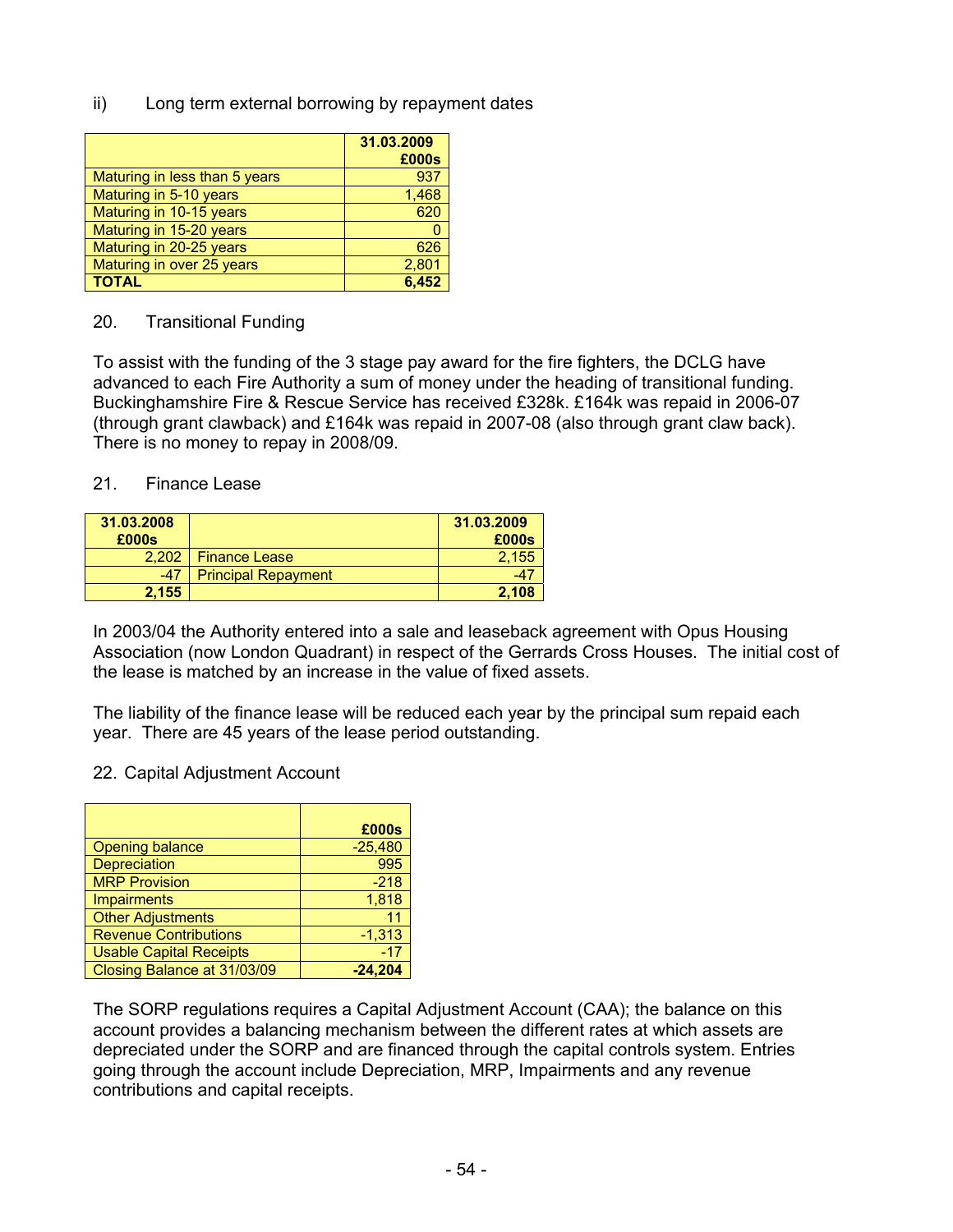#### 23. Government Grants Deferred

In 2005/06 Government Funding was used to purchase a second hand Community Safety Vehicle. This grant is being amortised over the expected life of the vehicle (5 years). We received capital grant for the provision of a USAR (Urban Search and Rescue) training rig and some funding from the Environment Agency for pods for storing critical equipment. These projects are expected to be completed during 2009/10 and following this transfers will take place to the Government Grants Deferred Account.

|                                 | £000s |
|---------------------------------|-------|
| <b>USAR Training Rig</b>        | 189   |
| <b>Environment POD's</b>        | 20    |
| <b>Community Safety Vehicle</b> | 13    |
| Amortisation                    |       |
| <b>Closing Balance</b>          | 218   |

#### 24. Revaluation Reserve

|                                          | 31.03.2009 |
|------------------------------------------|------------|
|                                          | £000s      |
| Opening Balance as at 1 April, 2008      | $-53$      |
| <b>Asset Revaluations</b>                | $-179$     |
| <b>Asset Disposal</b>                    | $+10$      |
| Depreciation diff, between Historic Cost | $-2^{1}$   |
| & Current Value                          |            |
| <b>Other Adjustments</b>                 |            |
| <b>TOTAL</b>                             |            |

The 2007 SORP required the implementation of a Revaluation Reserve at 31 March, 2007. The Revaluation Reserve records unrealised revaluation gains arising from 1 April, 2007 from the holding of fixed assets. This reserve is matched by fixed assets within the balance sheet. They are not resources available to the authority.

#### 25. Usable Capital Receipts Reserve

| 31.03.2008 |                                                                  | 31.03.2009 |
|------------|------------------------------------------------------------------|------------|
| £000s      |                                                                  | £000s      |
|            | Opening Balance at 1 April                                       |            |
| 18         | <b>Capital Receipts in Year</b>                                  |            |
| -18        | Less: Capital receipts used for financing capital<br>expenditure | $-17$      |
|            | ΤΟΤΑL                                                            |            |

We used the full 100% of Capital Receipts within the year on Capital Expenditure, receipts are usually from the sale of vehicles.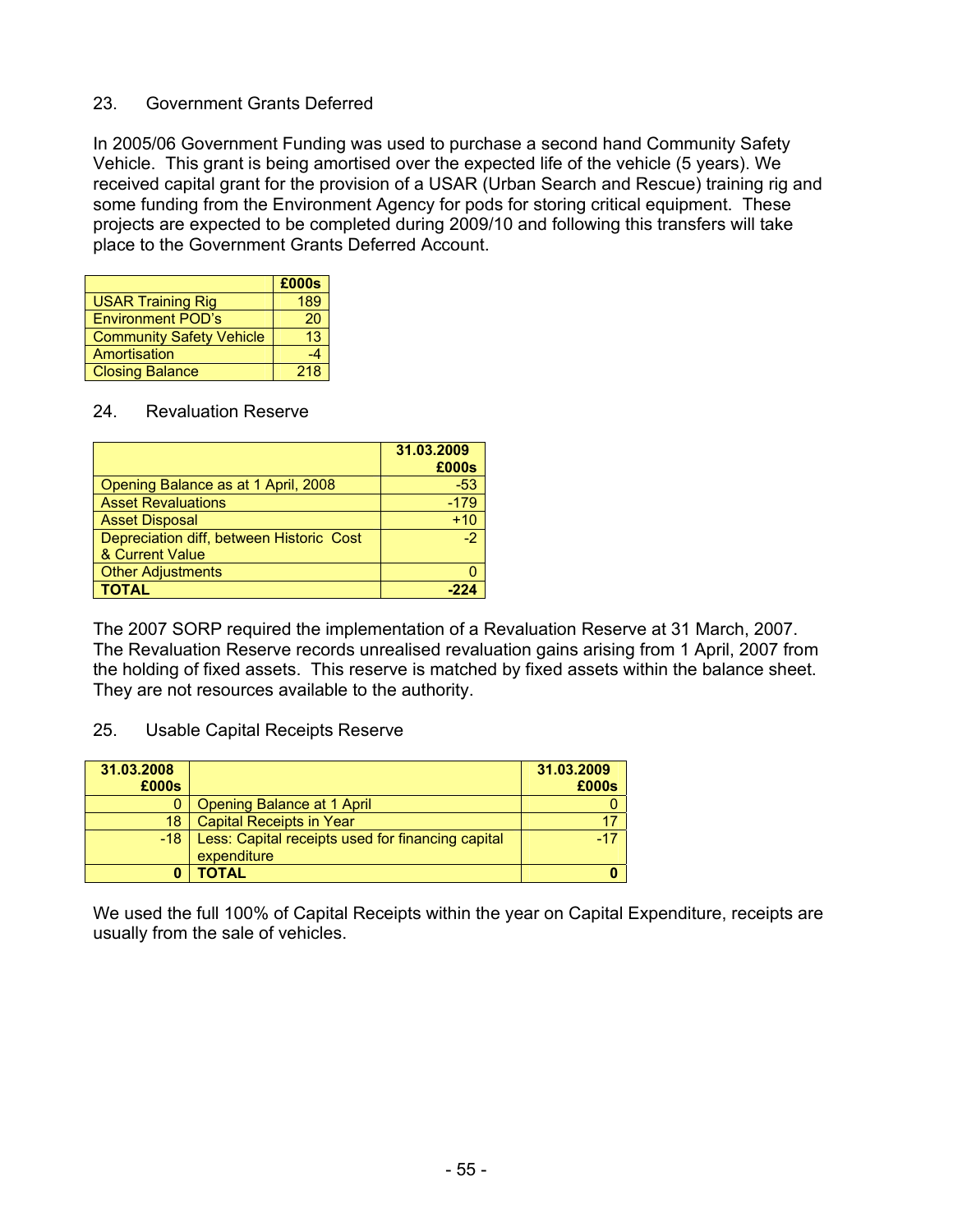#### 26. Revenue Reserves

| 31.03.2008<br>£000s |                                               | 31.03.2009<br>£000s |
|---------------------|-----------------------------------------------|---------------------|
| $-3.919$            | Non-Earmarked Reserves (General Fund Balance) | $-2,515$            |
| $-335$              | <b>Debt Repayment Reserve</b>                 | $-785$              |
| $-50$               | <b>Earmarked Reserve- Unforeseen Events</b>   | $-50$               |
| $-100$              | Earmarked Reserve - Invest to Save            | $-329$              |
| 0                   | <b>Transformation Reserve</b>                 | $-400$              |
| 133.727             | <b>Pensions Reserve</b>                       | 126,061             |
| 129,323             |                                               | 121,982             |

**Non-Earmarked Reserves** are kept at a prudent level to cover unforeseen eventualities and liabilities.

**The Debt Repayment Reserve** was established in 2006-07 to provide reserves to meet debt repayment schedules that the Authority has already committed to.

**An Invest to Save Reserve** has been established to provide one-off funding for initiatives that will help to generate long-term efficiencies within the Authority and repay their loan from this Reserve.

**The Unforeseen Events Reserve** was established with committee approval in 2004/05 to assist with issues relating to Regional Control rooms.

**The Pensions Reserve** is a balancing figure reported by the actuary to allow for the liabilities of both pension schemes to be included to comply with statutory FRS17 requirements.

**The Transformation Reserve** was established with committee approval in 2008/09 to help fund the Pathfinder Support Services procurement phase and current senior management interim arrangements.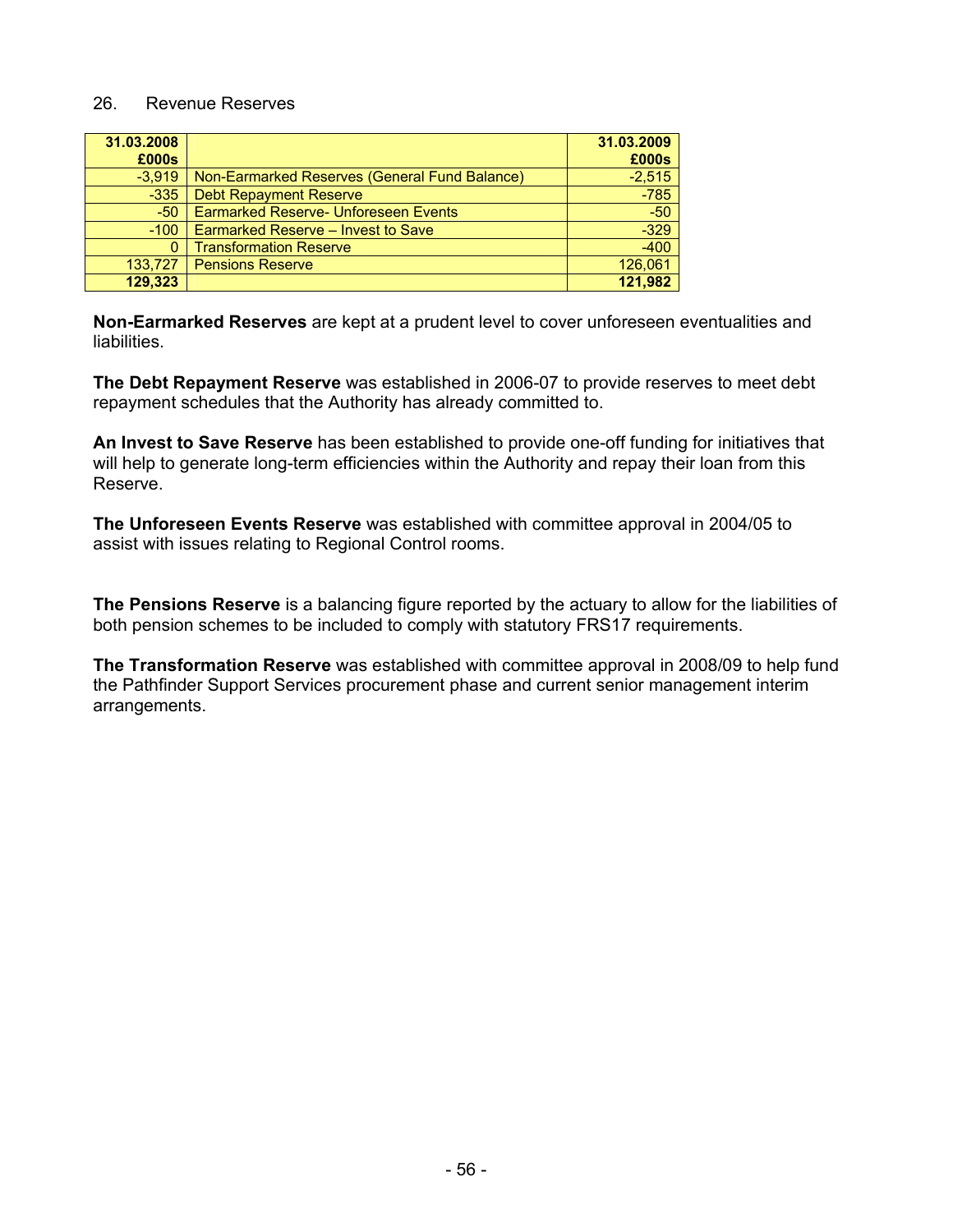# **27 (a-f)**

#### **Movements in Revenue Reserves**

Details of transactions within the year can be found in the following table in Notes 12 (page 49).;

|                                                                 | <b>General</b><br><b>Fund</b><br><b>Balances</b><br><b>(Note 27)</b><br>a) | <b>Debt</b><br><b>Repayment</b><br><b>Reserves</b><br>(note 27 b) | <b>Unforeseen</b><br><b>Events</b><br>(Control<br><b>Room</b><br>Reserve)<br>(Note 27 c) | <b>Invest to</b><br><b>Save</b><br><b>Reserve</b><br><b>(Note 27)</b><br>d) | <b>Pensions</b><br><b>Reserve</b><br>(Note 27<br>e) | <b>Transform</b><br>ation<br><b>Reserve</b><br>(Note 27 f) |
|-----------------------------------------------------------------|----------------------------------------------------------------------------|-------------------------------------------------------------------|------------------------------------------------------------------------------------------|-----------------------------------------------------------------------------|-----------------------------------------------------|------------------------------------------------------------|
|                                                                 | £000s                                                                      | £000s                                                             | £000s                                                                                    | £000s                                                                       | £000s                                               |                                                            |
| Surplus/deficit+<br>for 2008/09                                 | 736                                                                        | $\Omega$                                                          | $\mathbf{0}$                                                                             | 0                                                                           | $\mathbf{0}$                                        | $\Omega$                                                   |
| <b>Appropriations</b><br>$to+$ /from<br>Revenue                 | 268                                                                        | $-450$                                                            | $\Omega$                                                                                 | $\Omega$                                                                    | $+9,738$                                            | $-400$                                                     |
| <b>Actuarial gains</b><br>and losses<br>relating to<br>pensions | $\overline{0}$                                                             | $\overline{0}$                                                    | $\mathbf{0}$                                                                             | $\mathbf{0}$                                                                | $-17,404$                                           | $\Omega$                                                   |
| <b>Movement</b><br>within reserves                              | 400                                                                        | $\mathbf{0}$                                                      | $\Omega$                                                                                 | $-400$<br>$+171$                                                            | $\overline{0}$                                      | $\overline{0}$                                             |
| Total                                                           | 1,404                                                                      | $-450$                                                            | $\Omega$                                                                                 | $-229$                                                                      | $-7,666$                                            | $-400$                                                     |
| Balance b/fwd 1<br>April 2008                                   | $-3.919$                                                                   | $-335$                                                            | $-50$                                                                                    | $-100$                                                                      | 133,727                                             | 0                                                          |
| Balance c/fwd<br>at 31 March<br>2009                            | $-2,515$                                                                   | $-785$                                                            | $-50$                                                                                    | $-329$                                                                      | 126,061                                             | $-400$                                                     |

#### 28. Contingent Assets

Under the contract with Opus Housing Association (now London Quadrant) following the sale of Beaconsfield and Gerrards Cross houses, the Authority has overage rights relating to both sites. If the housing association develops either site, the association shall pay 25% of the market value of the relevant residential units or as the case may be, the enhanced value of the relevant property to the Authority.

If the Association has not developed the site within five years of the agreement date (9th February, 2004), the Authority can invoke an option notice, which permits the Authority to purchase the development site free from encumbrances at the original sale price plus RPI.

#### Buy Back Option at Beaconsfield

The Chief Officers Forum, after considering independent legal advice, decided that there was legal valid option to purchase land not subject to nomination rights and that in the absence of any proposals for land development that there is no merit in pursuing the buy back options at Beaconsfield.

#### 29. Contingent Liabilities

In line with Financial Reporting Standards 12 (FRS12) the only disclosures made are in respect of contingent liabilities that arise as a result of the court case about part time workers and any claims that may arise. The Authority is awaiting detailed guidance to be issued and until that time cannot quantify any impact. On the  $10<sup>th</sup>$  June 2008 the National Joint Council (NJC) for Local Authority Fire and Rescue Services issued a circular on the findings of the court case taken by retained firefighters that has been running for several years and referred back from the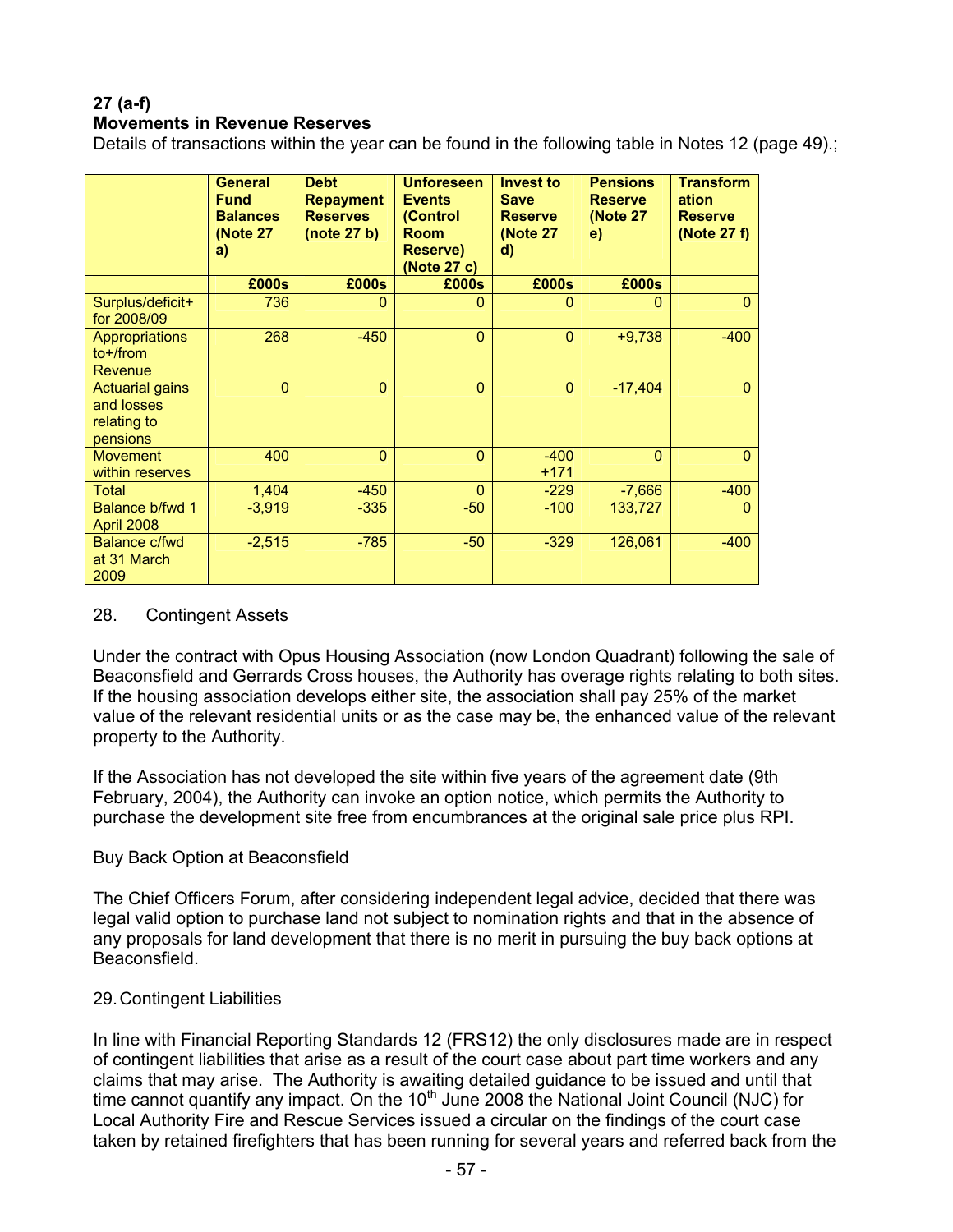House of Lords to the Employment Tribunal that declares broadly in the Claimants favour. The judgement of the tribunal was that the Claimants were engaged in broadly similar work, that Claimants were treated less favourably than their named comparators in respect of access to Pension rights and payment for sickness absence, and that the Respondent's arguments for justification were dismissed.

The Claimant's claim for increased pay for additional responsibilities was adjourned for eight weeks. The Tribunal view was that the Parties should reach a negotiated settlement. In August 2008 all Fire Authorities were asked to submit data to the NJC.

We anticipated during the course of 2008/09 that a settlement would be reached but national negotiations are still progressing. We remain optimistic that a settlement can be reached during 2009/10. An earmarked reserve will be created from the general fund balance (£250k).

### 30. Pension Schemes

As part of the terms and conditions of employment of its officers and other employees, the Authority offers retirement benefits. Although these will not actually be payable until employees retire, the Authority has a commitment to make the payments that needs to be disclosed at the time that employees earn their future entitlement.

The Authority participates in three pension schemes:

- The Local Government Pension Scheme for civilian employees administered locally by Buckinghamshire County Council is a funded defined benefit final salary scheme, administered in accordance with the Local Government Pension Scheme (1997) as amended. The authority and employees pay contributions into a fund, calculated at a level intended to balance the pension liabilities with investment assets. It is contracted out of the State second pension.
- The Fire Fighter Pension Scheme for uniformed fire fighters the Scheme is an unfunded defined benefit statutory scheme, administered by Buckinghamshire County Council in accordance with the Fire Pension Scheme Orders (1992) as amended. It is contracted out of the State second Pension.

There are no investment assets held to back the liabilities of the scheme and cash has to be generated to meet actual pensions payments as they eventually fall due.

- The Fire Fighter Pension Scheme for uniformed fire fighters (retained and new entrants from  $1<sup>st</sup>$  April 2006) - the Scheme is an unfunded defined benefit statutory scheme, administered by Buckinghamshire County Council in accordance with the Fire Pension Scheme Orders (2006) as amended. It is contracted out of the State Second Pension.
- There are no investment assets held to back the liabilities of the scheme and cash has to be generated to meet actual pensions payments as they eventually fall due.
- Under the Firefighters Pension Fund Regulations 2006 if the amounts receivable by the pension fund is less than amounts payable, the fire authority must annually transfer an amount required to meet the deficit to the pension fund. Subject to scrutiny and approval by Parliament and the Secretary of State up to 100% of this cost is met by central government top-grant. If however the pension fund is in surplus for the year, the surplus is required to be transferred from the pension fund to the fire authority which must then repay the amount to central government.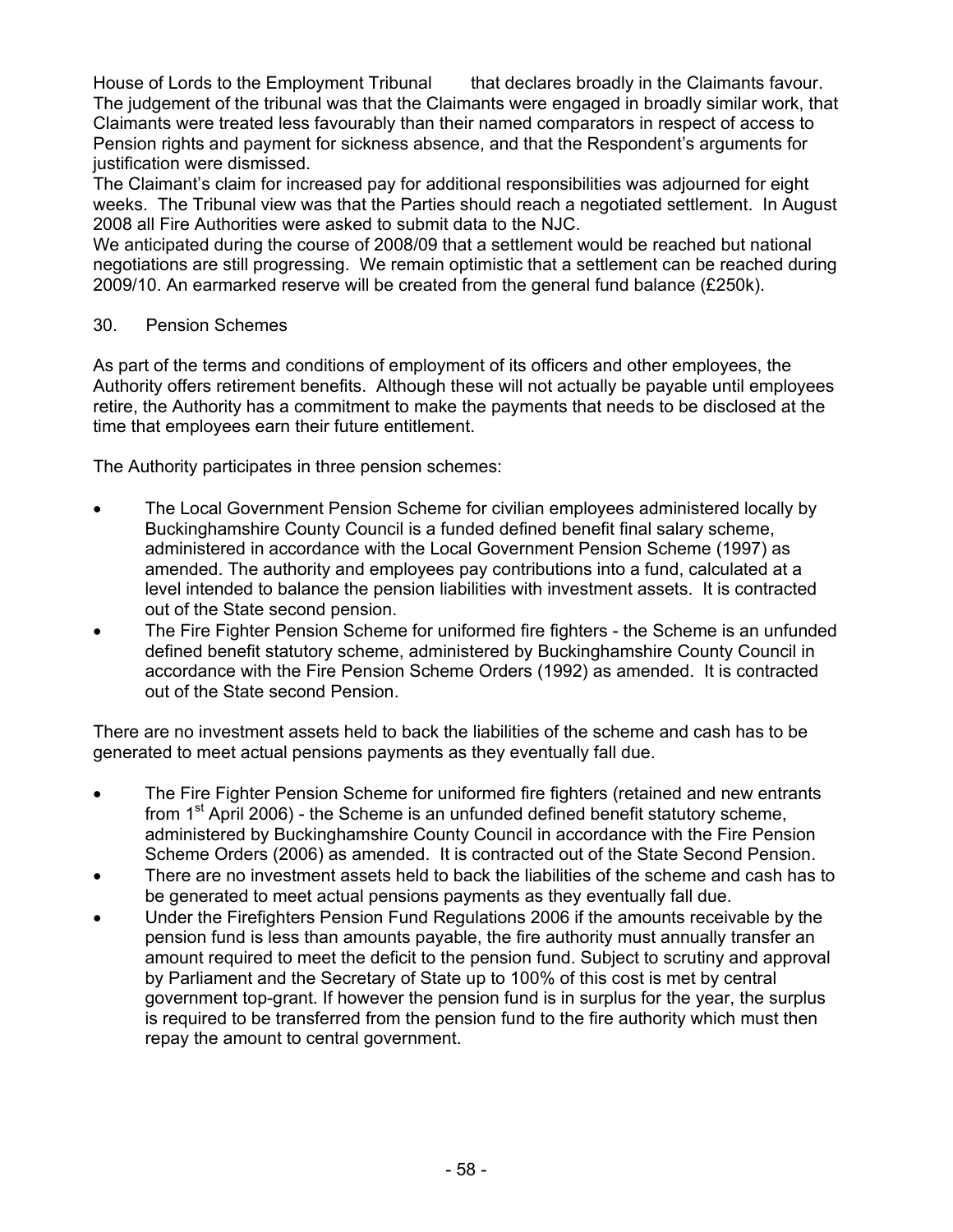## **a) Change of Accounting Policy**

Under the 2008 SORP the authority has adopted the amendment to FRS17, Retirement Benefits. As a result, quoted securities held as assets in the defined benefit pension scheme are now valued at bid price rather then mid-market value.

• The effect of this change is that the value of scheme assets at 31<sup>st</sup> March 2008 has been restated resulting in an increased liability of £133,727k from £133,650k, an increase of £77k. This has resulted in an increase of the pension deficit of £77k. Current and prior year surplus have been unaffected by this change.

### **b) Transactions relating to retirement benefits**

We recognise the cost of retirement benefits in the Net Cost of Services when they are earned by employees, rather than when the benefits are eventually paid as pensions. However, the charge we are required to make against council tax is based on the cash payable in the year, so the real cost of retirement benefits is reversed out in the Statement of Movement in the General Fund Balance. The following transactions have been made in the Income and Expenditure Account and Statement of Movement in the general Fund Balance during the year.

|                                                           |             | <b>SCHEME</b>       |                     |              |
|-----------------------------------------------------------|-------------|---------------------|---------------------|--------------|
|                                                           |             | 1992                | 2006                |              |
|                                                           | <b>LGPS</b> | <b>Firefighters</b> | <b>Firefighters</b> | <b>TOTAL</b> |
|                                                           | £000s       | £000s               | £000s               | £000s        |
| <b>Current Service Cost</b>                               | 151         | 1,290               | 80                  | 1,521        |
| <b>Past Service Costs</b>                                 | 59          |                     |                     | 59           |
| <b>Net Cost of Services Total</b>                         | 210         | 1,290               | 80                  | 1,580        |
| <b>Interest Cost</b>                                      | 835         | 8,474               | 44                  | 9,353        |
| Expected return on scheme assets                          | $-489$      |                     |                     | $-489$       |
| <b>Net Operating Expenditure Total</b>                    | 346         | 8,474               | 44                  | 8,864        |
| <b>Income &amp; Expenditure Grand Total</b>               | 556         | 9,764               | 124                 | 10,444       |
| <b>Statement of Movement on the General Fund Balance:</b> |             |                     |                     |              |
| Reversal of net charges made for retirement benefits      |             |                     |                     |              |
| in accordance with FRS17                                  | $-556$      | $-9,764$            | $-124$              | $-10,444$    |
| Actual amount charged against the General Fund            |             |                     |                     |              |
| Balance for pensions in the year:                         |             |                     |                     |              |
| <b>Employers contribution</b>                             | 579         |                     |                     | 579          |
| Retirement benefit payable to                             |             |                     |                     |              |
| pensioners                                                |             | 2,327               | 168                 | 2,495        |
|                                                           | 579         | 2,327               | 168                 | 3,074        |

In addition to the recognised gains and losses included in the Income and Expenditure Account, actuarial gains and losses of £17,404k were included in the Statement of Total Recognised Gains and Losses. The cumulative amount of actuarial gains and losses recognised in the Statement of Recognised Gains and Losses is £25,135k.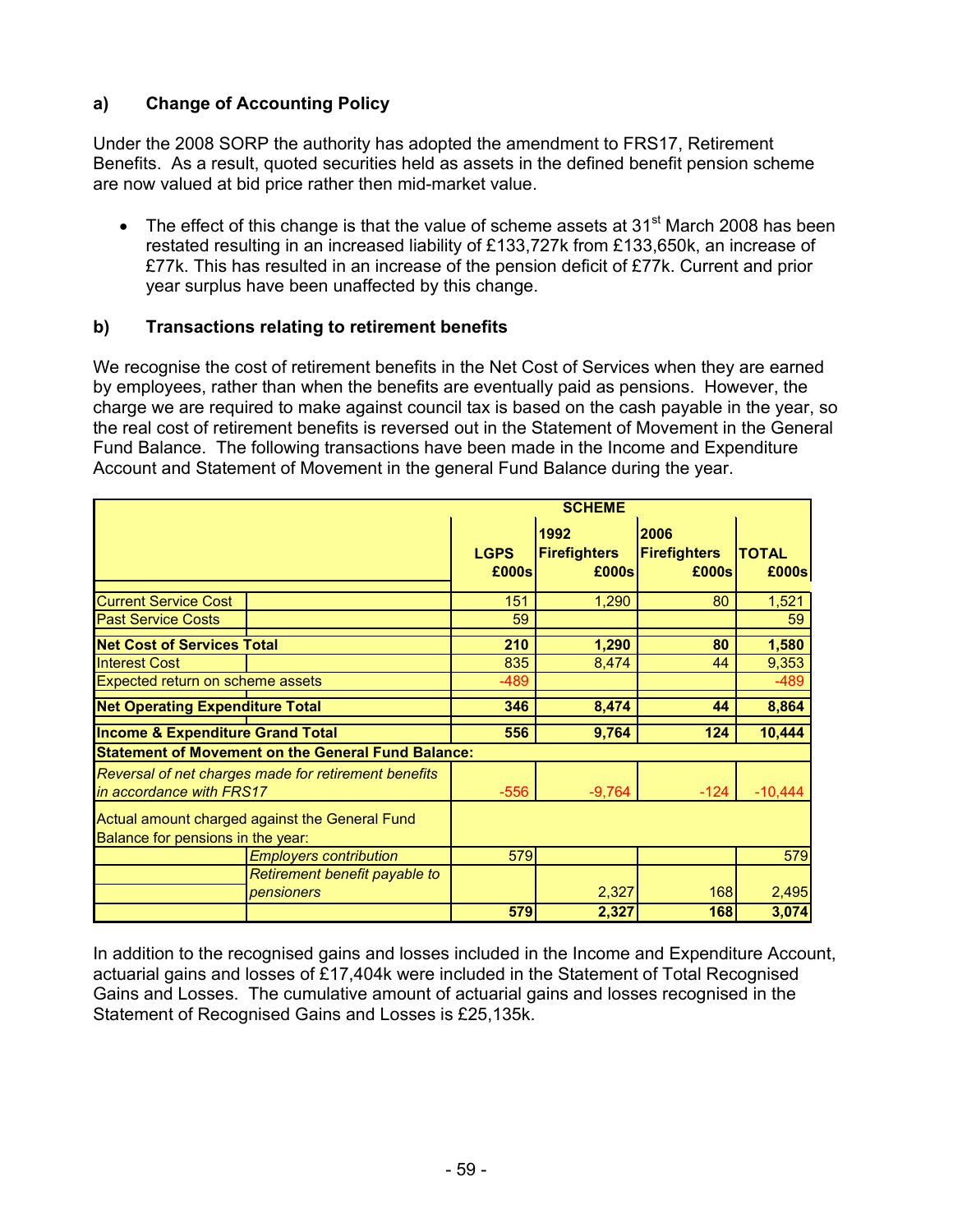# **c) Assets and Liabilities in relation to retirement benefits**

Reconciliation of present value of the scheme liabilities:

|                                                            | <b>SCHEME</b> |           |            |            |         |         |              |              |
|------------------------------------------------------------|---------------|-----------|------------|------------|---------|---------|--------------|--------------|
|                                                            | <b>LGPS</b>   |           | 1992       |            | 2006    |         | 2008/09      | 2007/08      |
|                                                            | 2008/09       | 2007/08   | 2008/09    | 2007/08    | 2008/09 | 2007/08 | <b>TOTAL</b> | <b>TOTAL</b> |
|                                                            | £000s         | £000s     | £000s      | E000s      | £000s   | E000s   | £000s        | £000s        |
| Reconciliation of present value of the scheme liabilities: |               |           |            |            |         |         |              |              |
| 1st April                                                  | $-12.612$     | $-11,912$ | $-128.248$ | $-127,493$ | $-484$  | $-91$   | $-141.344$   | $-139.496$   |
| <b>Current Service Cost</b>                                | $-730$        | $-642$    | $-3,625$   | $-4,359$   | $-248$  | $-463$  | $-4,603$     | $-5,464$     |
| <b>Interest Cost</b>                                       | $-835$        | $-729$    | $-8,474$   | $-6,924$   | $-44$   | $-21$   | $-9,353$     | $-7,674$     |
| Actuarial gain/loss                                        | 2,107         | 825       | 17,014     | 7,643      | 161     | 233     | 19,282       | 8,701        |
| <b>Curtailment</b>                                         |               | $-90$     |            |            |         |         |              | $-90$        |
| Estimated benefits paid (net of transfers in)              | 890           | 136       | 4,535      | 4,076      |         |         | 5,425        | 4,212        |
| <b>Past Service Costs</b>                                  | $-59$         |           |            |            |         |         | $-59$        | $\Omega$     |
| Contribution by Scheme participants                        | $-232$        | $-202$    | $-1,203$   | $-1,190$   | $-128$  | $-141$  | $-1,563$     | $-1,533$     |
| 31st March                                                 | $-11,471$     | $-12,614$ | $-120.001$ | $-128,247$ | $-743$  | $-483$  | $-132,215$   | $-141,344$   |

Reconciliation of fair value of the scheme assets:

|                                                     | <b>SCHEME</b> |         |         |         |         |         |              |              |
|-----------------------------------------------------|---------------|---------|---------|---------|---------|---------|--------------|--------------|
|                                                     | <b>LGPS</b>   |         | 1992    |         | 2006    |         | 2008/09      | 2007/08      |
|                                                     | 2008/09       | 2007/08 | 2008/09 | 2007/08 | 2008/09 | 2007/08 | <b>TOTAL</b> | <b>TOTAL</b> |
|                                                     | £000s         | £000s   | £000s   | E000s   | £000s   | E000s   | £000s        | E000s        |
| Reconciliation of fair value of the scheme assets:  |               |         |         |         |         |         |              |              |
| 1st April                                           | 7.617         | 7,479   |         |         |         |         | 7,617        | 7.479        |
| Expected return on scheme assets                    | 489           | 495     |         |         |         |         | 489          | 495          |
| Actuarial gain/loss                                 | $-1,878$      | $-970$  |         |         |         |         | $-1,878$     | $-970$       |
| <b>Employer Contributions</b>                       | 582           | 548     |         |         |         |         | 582          | 548          |
| Contribution by Scheme participants                 | 232           | 202     |         |         |         |         | 232          | 202          |
| Estimated benefits paid including unfunded benefits | $-891$        | $-137$  |         |         |         |         | $-891$       | $-137$       |
| 31st March                                          | 6,151         | 7,617   |         |         |         |         | 6,151        | 7,617        |

The expected return on scheme assets is determined by considering the expected returns available on the assets underlying the current investment policy. Expected yields on fixed interest investments are based on gross redemption yields at the Balance Sheet date. Expected returns on equity investments reflect the long-term real rates of return experienced in the respective markets.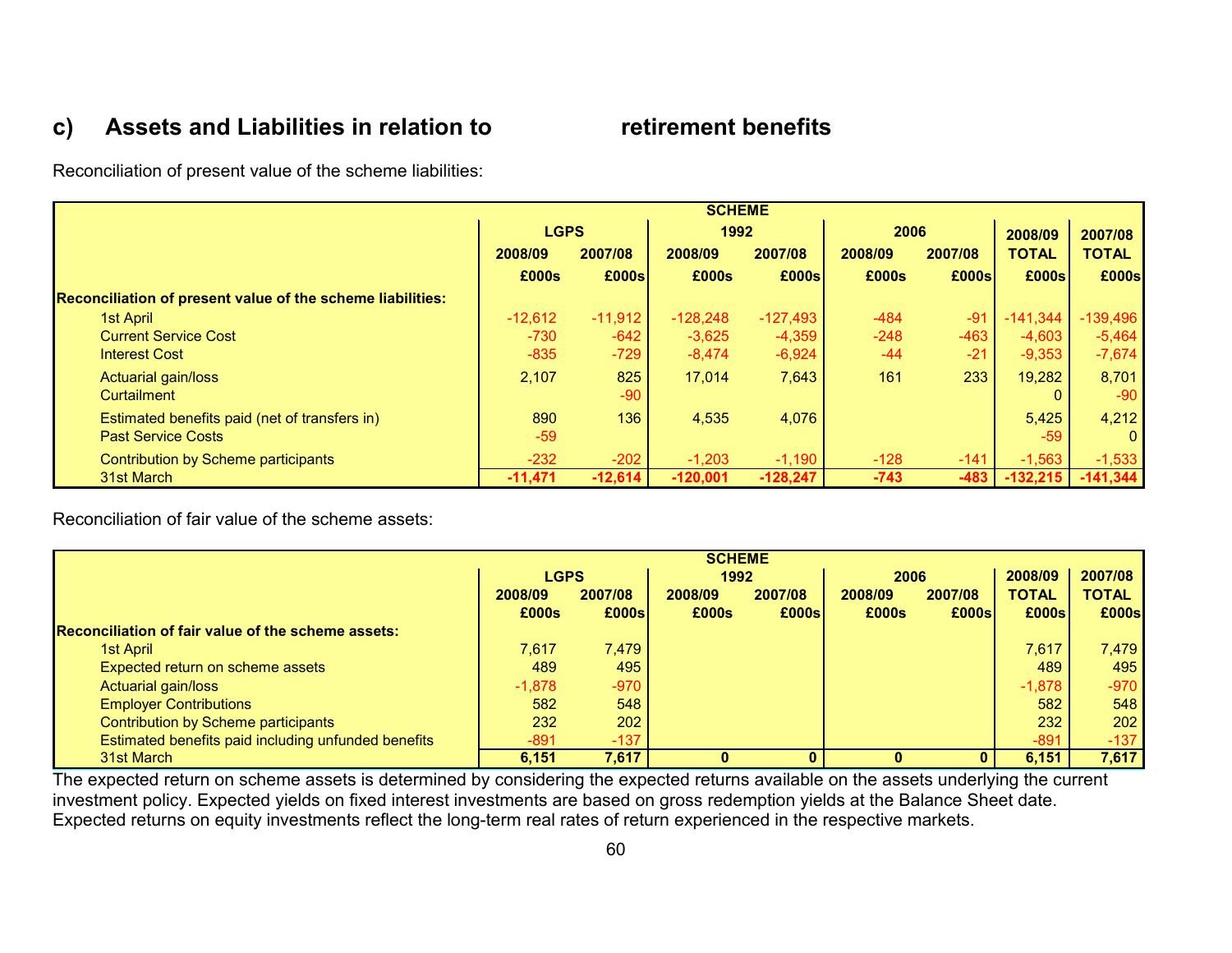# **d) Scheme history**

|                                      | 2004/05*     | 2005/06*   | 2006/07     | 2007/08     | 2008/09    |
|--------------------------------------|--------------|------------|-------------|-------------|------------|
|                                      |              |            | as restated | as restated |            |
|                                      | £ 000's      | £ 000's    | £ 000's     | £ 000's     | £ 000's    |
| <b>Present value of liabilities:</b> |              |            |             |             |            |
| <b>LGPS</b>                          | $-8,937$     | $-11,040$  | $-11,912$   | $-12,612$   | $-11,470$  |
| <b>LGPS Experience</b>               |              |            |             |             |            |
| adjustments on scheme                |              |            |             |             |            |
| <b>liabilities</b>                   | $-522$       |            |             | $-1,234$    |            |
| <b>1992 Firefighters Scheme</b>      | $-114,510$   | $-123,852$ | $-127,493$  | $-128,248$  | $-120,000$ |
| <b>1992 Firefighters Scheme</b>      |              |            |             |             |            |
| Experience adjustments on            |              |            |             |             |            |
| scheme liabilities                   |              |            |             | $-12,904$   |            |
| 2006 Firefighters Scheme             |              |            | $-91$       | $-484$      | $-743$     |
| 2006 Firefighters Scheme             |              |            |             |             |            |
| Experience adjustments on            |              |            |             |             |            |
| scheme liabilities                   |              |            |             | 32          |            |
| <b>TOTAL LIABILITIES</b>             | $-123,969$   | $-134,892$ | $-139,496$  | $-155,450$  | $-132,213$ |
| Fair value of assets in the LGPS     | 4,412        | 6,341      | 7,479       | 7,617       | 6,152      |
| <b>TOTAL ASSETS</b>                  | 4,412        | 6,341      | 7,479       | 7,617       | 6,152      |
| <b>LGPS Experience</b>               |              |            |             |             |            |
| adjustments on scheme                |              |            |             |             |            |
| assets                               | 74           | 1,095      | 104         | $-970$      | $-1,878$   |
| Surplus/(Deficit) in the scheme:     |              |            |             |             |            |
| <b>I GPS</b>                         | $-4,525$     | $-4,699$   | $-4,433$    | $-4,995$    | $-5,318$   |
| 1992 Firefighters Scheme             | $-114,510$   | $-123,852$ | $-127,493$  | $-141,152$  | $-120,000$ |
| 2006 Firefighters Scheme             | $\mathbf{0}$ | $\Omega$   | $-91$       | $-452$      | $-743$     |
| <b>Total</b>                         | $-119,035$   | $-128,551$ | $-132,017$  | $-146,599$  | $-126,061$ |

\*The authority has elected not to restate fair value of scheme assets for 2004/05 and 2005/06 as permitted by FRS17 (as revised).

The liabilities show the underlying commitments that the Authority has in the long run to pay retirement benefits. The total liability of £126,061,000 has a substantial impact on the net worth of the Authority as recorded in the balance sheet, resulting in a negative overall balance of £97,554,000.

However, statutory arrangements for funding the deficit mean that the financial position of the Authority remains healthy:

- the deficit on the Local Government Scheme will be made good by increased contributions over the remaining working life of employees, as assessed by the scheme actuary every three years;
- Finance is only required to be raised to cover firefighter's pensions when the pensions are actually paid.

The total contributions expected to be made to the Local Government Scheme by the authority in the year to 31 March 2010 is £599k. Expected contributions for the Firefighters Pension Scheme in the year to 31 March 2010 is £2,692k.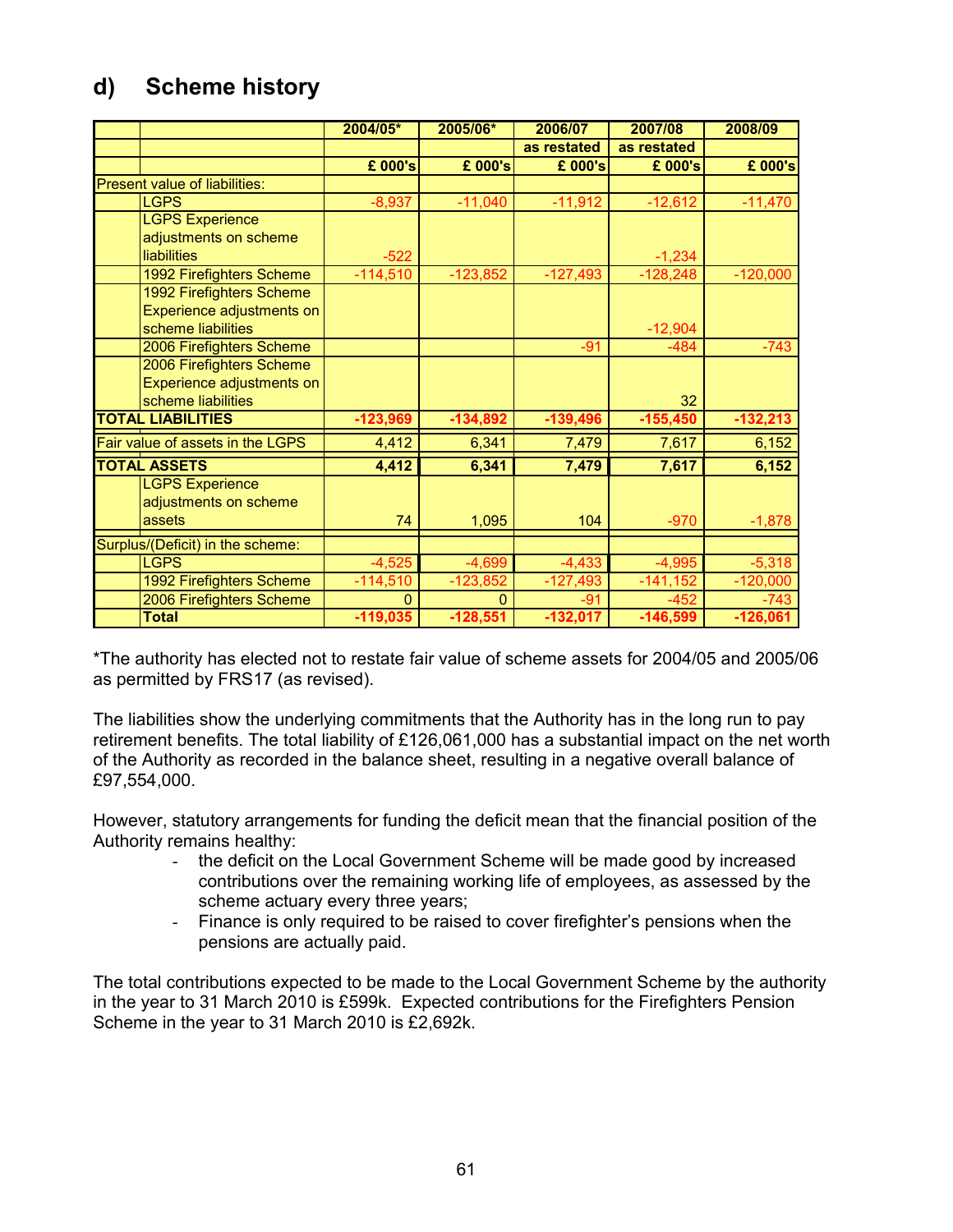#### **e) Basis for estimating assets and liabilities**

Liabilities have been assessed on an actuarial basis using the projected unit method, an estimate of the pensions that will be payable in future years dependent on assumptions about mortality rates, salary levels, etc.

Both the Firefighters and Local Government schemes have been assessed by Barnett Waddingham, an independent firm of actuaries, based on the latest full valuations (31 March 2007 for the local government scheme and the 31 March 2005 for the firefighters scheme). The main assumptions used in their calculations have been:

|                                                                         | <b>SCHEME</b> |         |         |                          |                   |         |
|-------------------------------------------------------------------------|---------------|---------|---------|--------------------------|-------------------|---------|
|                                                                         | <b>LGPS</b>   |         |         | <b>1992 Firefighters</b> | 2006 Firefighters |         |
|                                                                         | 2007/08       | 2008/09 | 2007/08 | 2008/09                  | 2007/08           | 2008/09 |
| Long-term expected rate of return                                       |               |         |         |                          |                   |         |
| on assets in the scheme                                                 |               |         |         |                          |                   |         |
| <b>Equity Investments</b>                                               | 7.10%         | 7.30%   |         |                          |                   |         |
| <b>Gilts</b>                                                            | 4.30%         | 4.00%   |         |                          |                   |         |
| <b>Bonds</b>                                                            | 6.60%         | 6.50%   |         |                          |                   |         |
| Property                                                                | 6.60%         | 6.80%   |         |                          |                   |         |
| Cash                                                                    | 5.00%         | 3.00%   |         |                          |                   |         |
|                                                                         |               |         |         |                          |                   |         |
| <b>Mortality Assumptions:</b>                                           |               |         |         |                          |                   |         |
| Longevity at 65 for current pensioners                                  |               |         |         |                          |                   |         |
| Men                                                                     |               | 22.21   |         | 22.28                    |                   | 22.28   |
| Women                                                                   |               | 25.26   |         | 25.31                    |                   | 25.31   |
| Longevity at 65 for future pensioners                                   |               |         |         |                          |                   |         |
| Men                                                                     |               | 22.96   |         | 21.35                    |                   | 21.35   |
| Women                                                                   |               | 25.99   |         | 24.4                     |                   | 24.4    |
| <b>Financial Assumptions:</b>                                           |               |         |         |                          |                   |         |
| <b>Rate of inflation</b>                                                | 3.70%         | 3.00%   | 3.70%   | 3.00%                    | 3.70%             | 3.00%   |
| Rate of Salary inflation                                                | 5.20%         | 4.50%   | 5.20%   | 4.50%                    | 5.20%             | 4.50%   |
| Rate of pensions inflation                                              | 3.70%         | 3.00%   | 3.70%   | 3.00%                    | 3.70%             | 3.00%   |
| Rate for discounting scheme liabilities                                 | 6.60%         | 6.70%   | 6.60%   | 6.70%                    | 6.60%             | 6.70%   |
| Take-up of option to convert annual<br>pension into retirement lump sum | 50.00%        | 50.00%  | 50.00%  | 50.00%                   | 50.00%            | 50.00%  |

The Firefighters Pension Scheme has no assets to cover its liabilities.

The Local Government Pension Scheme's assets consist of the following categories by proportion of the total assets held.

|                    | <b>31st March 2009</b> |      |           | <b>32nd March 2008</b> |
|--------------------|------------------------|------|-----------|------------------------|
|                    | £000's                 | %    | £000's    | %                      |
| <b>Equities</b>    | 606,314                | 61%  | 771,814   | 64%                    |
| <b>Gilts</b>       | 199,558                | 20%  | 206,414   | 17%                    |
| <b>Other Bonds</b> | 74,628                 | 8%   | 85,082    | 7%                     |
| Property           | 58,792                 | 6%   | 83,295    | 7%                     |
| Cash               | 52,313                 | 5%   | 58,235    | 5%                     |
|                    | 991,605                | 100% | 1,204,840 | 100%                   |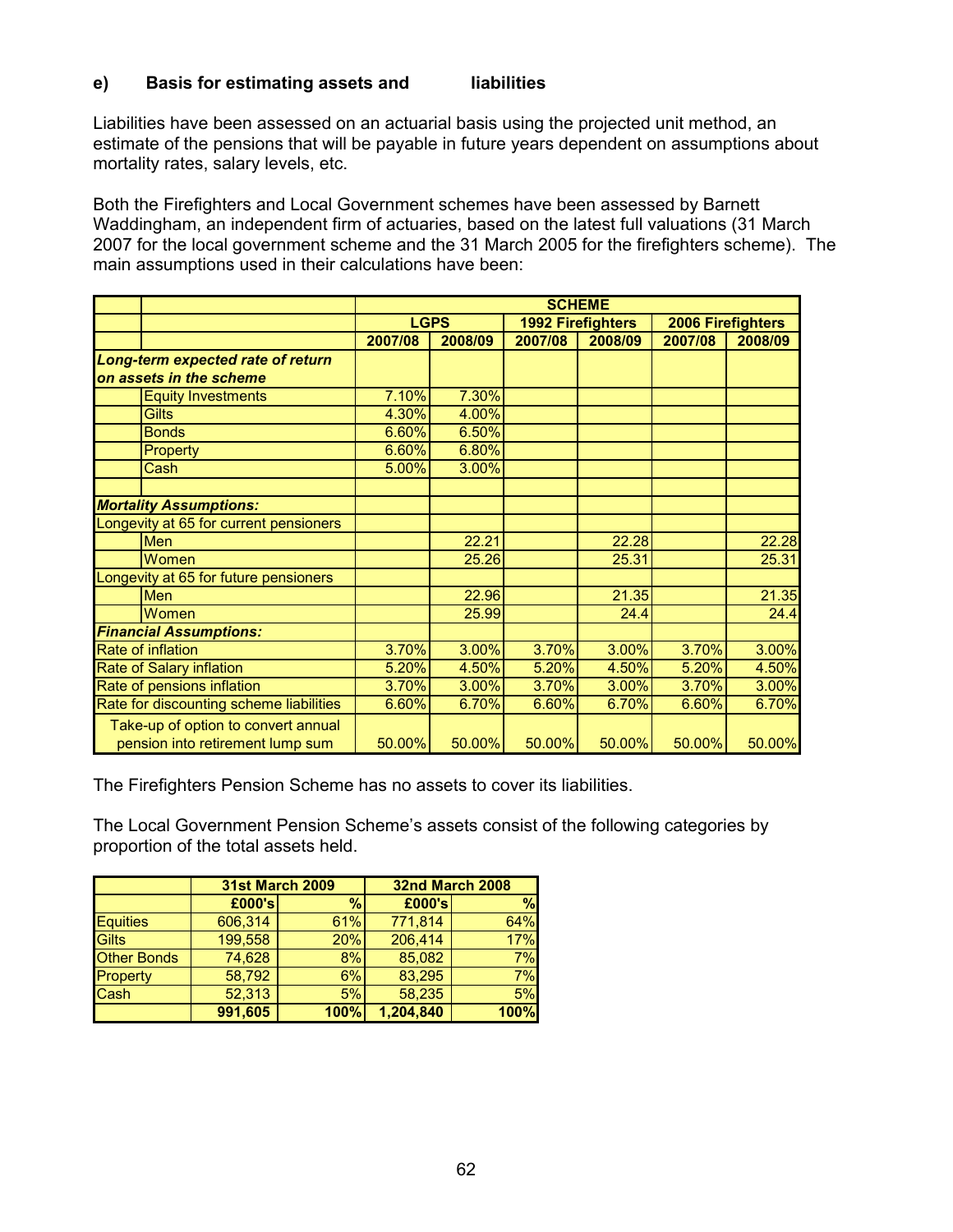## **f) Experience adjustments arising in scheme liabilities and assets**

| <b>Scheme/BRD</b>     | 2004/05 | 2005/06 | 2006/07 | 2007/08 | 2008/09 |
|-----------------------|---------|---------|---------|---------|---------|
| <b>Liability LGPS</b> |         |         |         |         |         |
|                       | 5.8%    |         |         | 9.8%    |         |
| 1992 Scheme           |         |         |         |         |         |
|                       |         |         |         | 10.0%   |         |
| 2006 Scheme           |         |         |         |         |         |
|                       |         |         |         | 6.6%    |         |
| <b>Scheme/BRD</b>     |         |         |         |         |         |
| <b>Assets</b>         |         |         |         |         |         |
| <b>LGPS</b>           | 1.7%    | 17.3%   | 1.4%    | 12.7%   | 30.0%   |
|                       |         |         |         |         |         |

Actual return of scheme assets:

| <b>LGPS</b> | 2007/08 | 2008/09  |
|-------------|---------|----------|
|             | £000s   | £000s    |
|             | $-159$  | $-1,389$ |

31. Disclosure of Financial Assets and Liabilities

Ai) Financial Instruments Balances

The borrowings and investments disclosed in the Balance Sheet are made up of the following categories of financial instruments.

|                                                       |          | <b>Long Term</b> |          | <b>Current</b> |
|-------------------------------------------------------|----------|------------------|----------|----------------|
|                                                       | 31.03.08 | 31.03.09         | 31.03.08 | 31.03.09       |
|                                                       | £000s    | £000s            | £000s    | £000s          |
|                                                       |          |                  |          |                |
| <b>Financial liabilities at amortised cost - PWLB</b> | 6,452    | 6,452            | 6,452    | 6,452          |
| <b>Interest Accrual</b>                               | 72       | 71               | 72       | 71             |
| <b>Creditors</b>                                      |          |                  | 3,123    | 2,849          |
| <b>TOTAL BORROWINGS</b>                               | 6,524    | 6,523            | 9,647    | 9,372          |
|                                                       |          |                  |          |                |
| Loans and receivables                                 |          |                  | 7,608    | 7,211          |
| Debtors (trade)                                       |          |                  | 436      | 567            |
| <b>Cash balances</b>                                  |          |                  | 328      | 345            |
| <b>TOTAL INVESTMENTS</b>                              |          |                  | 8,372    | 8,123          |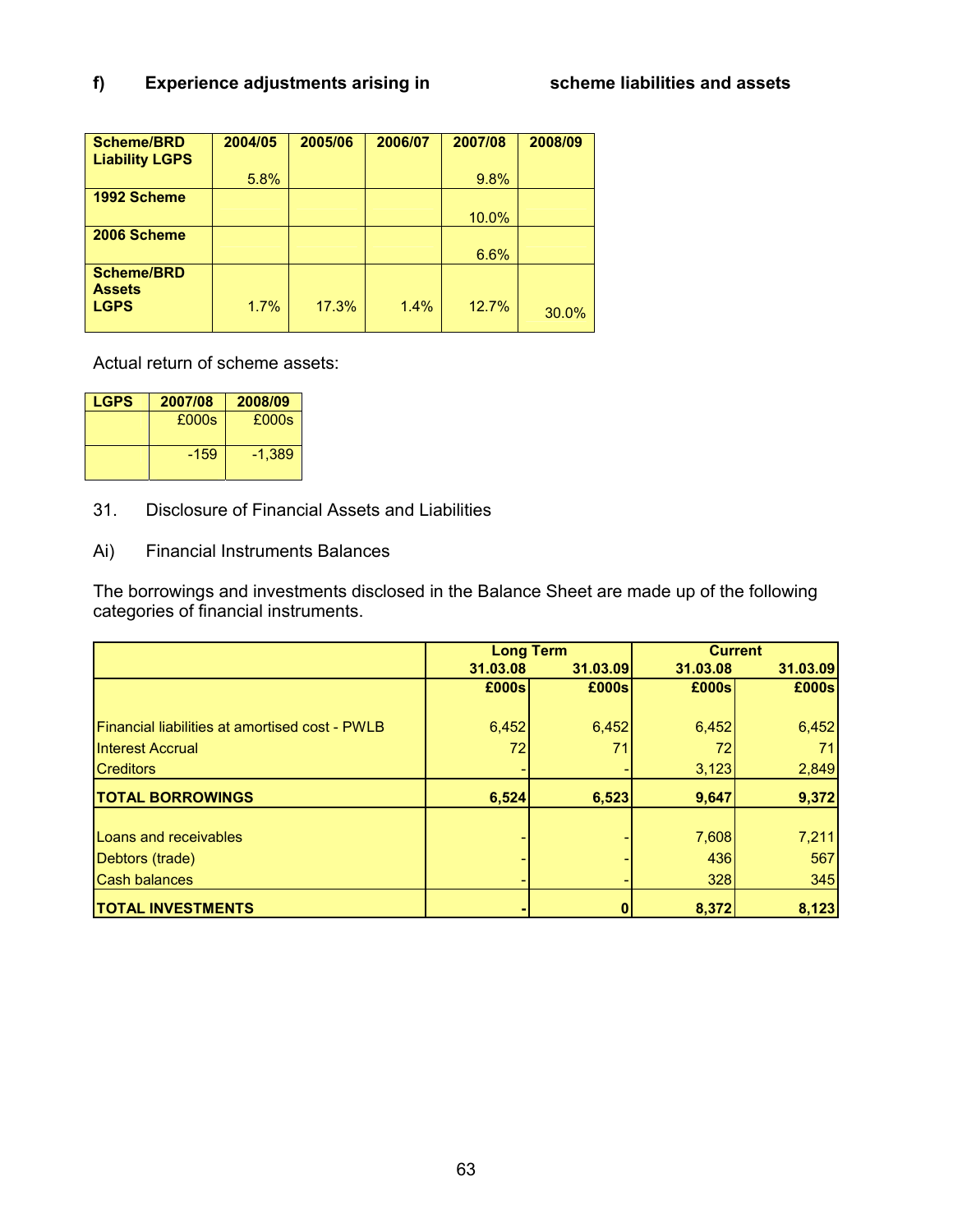## Aii) Financial Instruments Gains / Losses

The gains and losses recognised in the Income and Expenditure Account and STRGL in relation to financial instruments are made up as follows.

|                                                                             | <b>Financial</b><br><b>Liabilities</b>                    | <b>Financial Assets</b>         |                                                |                                         |              |
|-----------------------------------------------------------------------------|-----------------------------------------------------------|---------------------------------|------------------------------------------------|-----------------------------------------|--------------|
|                                                                             | <b>Liabilities</b><br>measured<br>at<br>amortised<br>cost | <b>Loans and</b><br>receivables | <b>Available-</b><br>for-sale<br><b>assets</b> | <b>Fair value</b><br>through<br>the I&E | <b>Total</b> |
|                                                                             | £000s                                                     | £000s                           | E000s(1)                                       | £000s(2)                                | £000s        |
| <b>Interest</b><br>expense                                                  | $-292$                                                    |                                 |                                                |                                         | $-292$       |
| Losses on<br>derecognition                                                  |                                                           |                                 |                                                |                                         |              |
| Impairment<br>losses                                                        |                                                           |                                 |                                                |                                         |              |
| Interest payable<br>and similar<br>charges                                  | $-292$                                                    |                                 |                                                |                                         | $-292$       |
| Interest income                                                             |                                                           |                                 |                                                |                                         |              |
| Gains on<br>derecognition                                                   |                                                           |                                 |                                                |                                         |              |
| Interest and<br>investment<br>income                                        |                                                           | 310                             |                                                |                                         | 310          |
| Gains on<br>revaluation                                                     |                                                           |                                 |                                                |                                         |              |
| Losses on<br>revaluation                                                    |                                                           |                                 |                                                |                                         |              |
| <b>Amounts</b><br>recycled to the<br><b>I+E Account</b><br>after impairment |                                                           |                                 |                                                |                                         |              |
| <b>Surplus arising</b><br>on revaluation<br>of financial<br>assets          |                                                           |                                 |                                                |                                         |              |
| Net gain/(loss)<br>for the year                                             | $-292$                                                    | 310                             |                                                |                                         | 18           |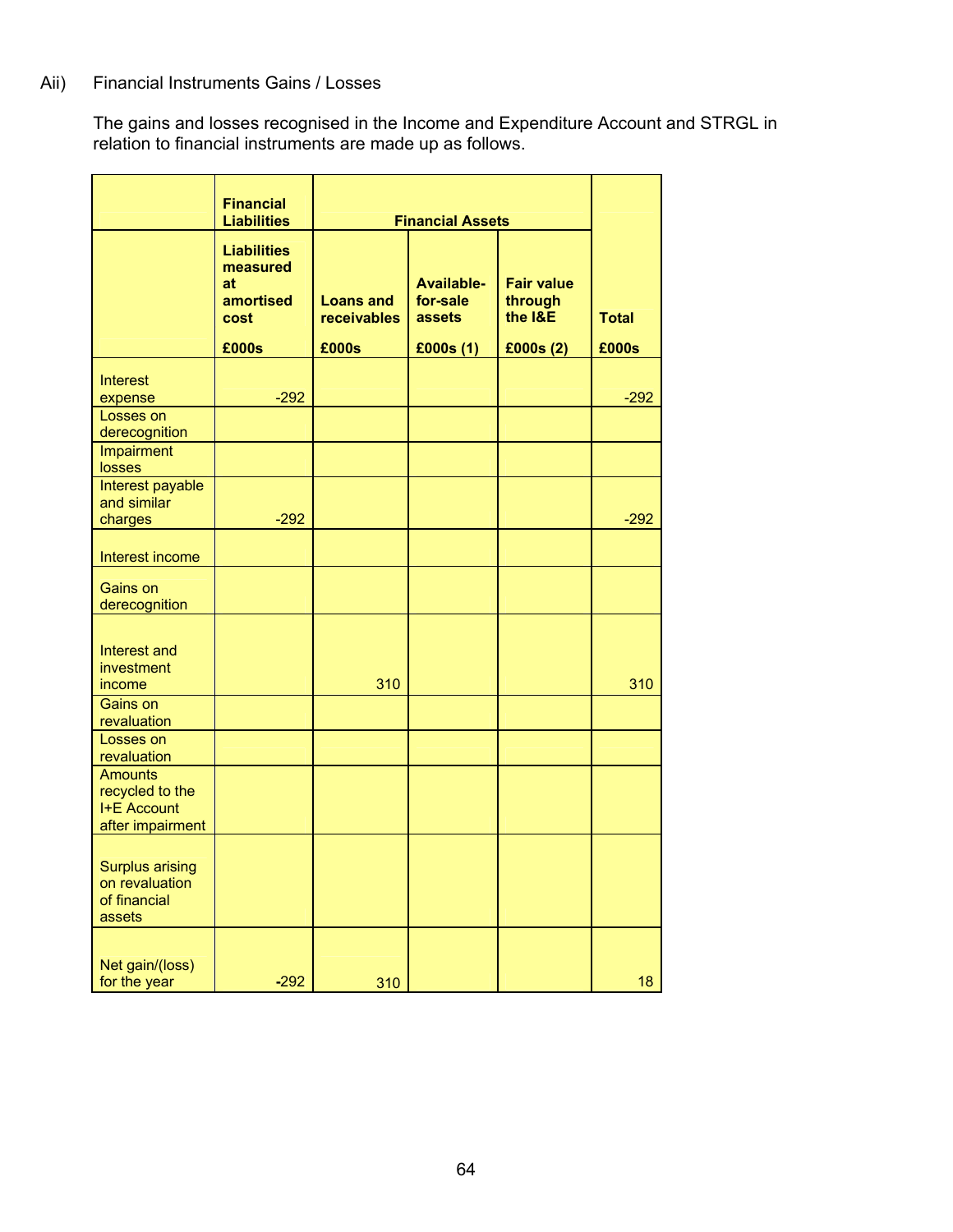A reconciliation of the net gain on Loans and Receivables to Investment Income as shown in the Income and Expenditure Account is given below.

|                                          | £000s |
|------------------------------------------|-------|
| Financial instruments gain               |       |
| Rental income from investment properties |       |
| Current account interest                 |       |
| Investment income received in I&E        |       |

#### Aiii) Fair value of Assets and Liabilities carried at Amortised Cost

Financial liabilities and financial assets represented by loans and receivables are carried on the Balance Sheet at amortised cost. Their fair value can be assessed by calculating the present value of the cash flows that take place over the remaining life of the instruments, using the following assumptions:

- The fair values for financial liabilities have been determined by reference to the Public Works Loans Board (PWLB) redemption rules and prevailing PWLB redemption rates as at each balance sheet date, and include accrued interest. It should be noted that the redemption rules applying to PWLB debt changed on 1 November 2007, and are less favourable than the previous procedures. As a result the fair value figures for 31 March 2009 are relatively higher (more costly to redeem) than the 31 March 2008 comparators;
- No early repayment or impairment is recognised;
- Where an instrument will mature in the next 12 months, the carrying amount is assumed to be approximate to fair value;
- The fair value of trade and other receivables is taken to be invoiced or billed amounts.

The fair values calculated are as follows:

|                                               |                                  | <b>31 March 2008</b> |                                       | <b>31 March 2009</b>       |
|-----------------------------------------------|----------------------------------|----------------------|---------------------------------------|----------------------------|
| All values fair value = Amortised except PWLB | <b>Carrying</b><br>amount £000sl | <b>Fair value</b>    | <b>Carrying</b><br>£000s amount £000s | <b>Fair value</b><br>£000s |
| <b>PWLB debt - Amortised Cost</b>             | 6,452                            | 6,711                | 6,452                                 | 6,930                      |
| Interest accrual                              | 72                               | 72                   | 71                                    | 71                         |
| <b>Creditors</b>                              | 3,123                            | 3,123                | 2,849                                 | 2,849                      |
| <b>Total Financial Liabilities</b>            | 9,647                            | 9.906                | 9,372                                 | 9,850                      |
| Loans & Receivables                           | 7,608                            | 7,608                | 7,211                                 | 7,211                      |
| <b>Cash Balances</b>                          | 328                              | 328                  | 345                                   | 345                        |
| <b>Debtors</b>                                | 436                              | 436                  | 567                                   | 567                        |
|                                               |                                  |                      |                                       |                            |
| <b>Total loans and receivables</b>            | 8,372                            | 8,372                | 8,123                                 | 8,123                      |

The differences between the carrying amount and the fair value of PWLB debt are due to the fixed rate of interest on the loans being different from the prevailing rate at 31 March. All trade creditors and other payables are due to be paid in less than one year.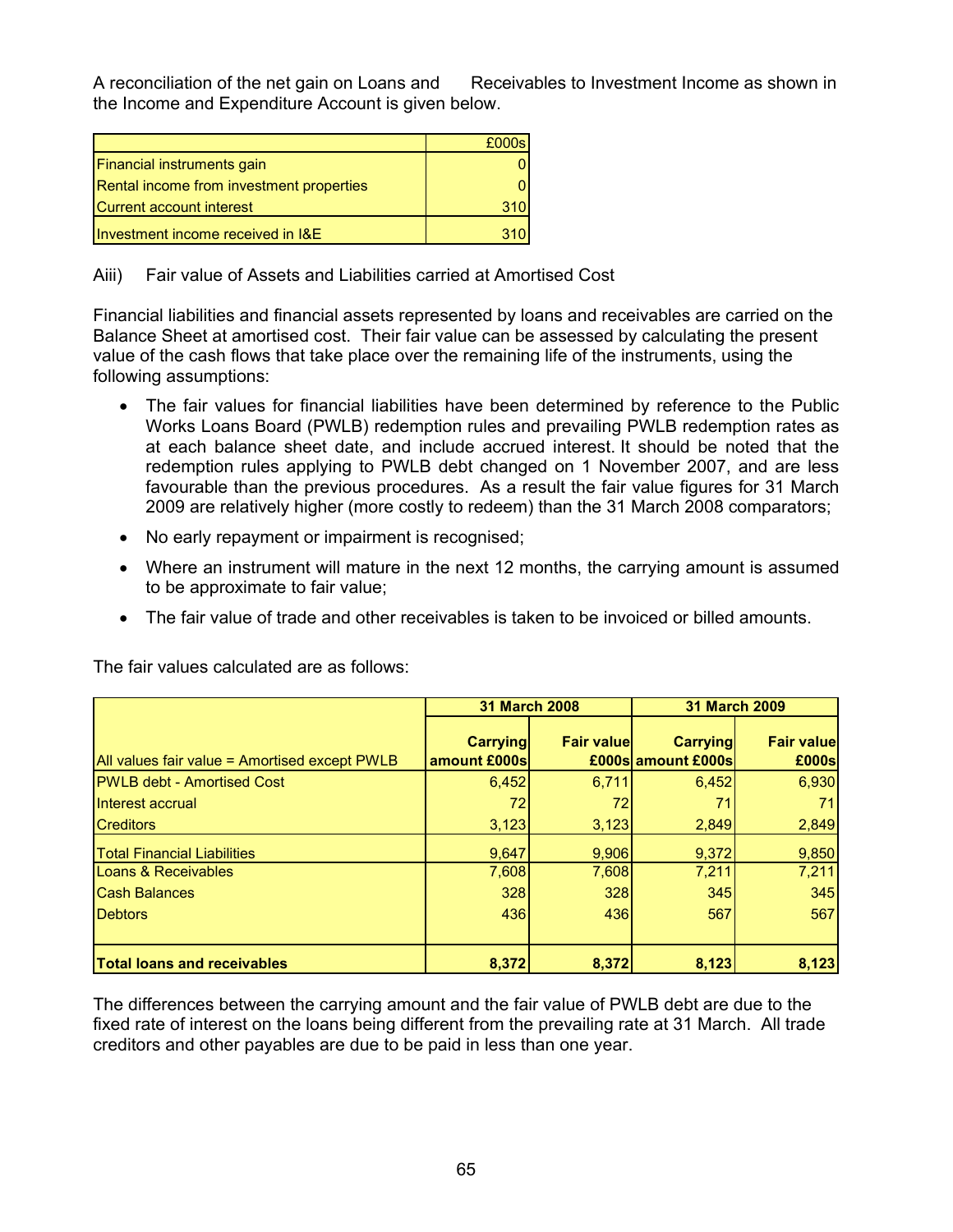Aiv) Nature and extent of risk arising from financial instruments

The Authority's activities expose it to a variety of financial risks, the key risks are:

- Credit risk the possibility that other parties might fail to pay amounts due to the Authority;
- Liquidity risk the possibility that the Authority might not have funds available to meet its commitments to make payments;
- Re-financing risk the possibility that the Authority might be requiring to renew a financial instrument on maturity at disadvantageous interest rates or terms.
- Market risk the possibility that financial loss might arise for the Authority as a result of changes in such measures as interest rates movements.
- Av) Overall Procedures for Managing Risk

The Authority's overall risk management procedures focus on the unpredictability of financial markets, and implementing restrictions to minimise these risks. The procedures for risk management are set out through a legal framework set out in the *Local Government Act 2003* and the associated regulations. These require the Authority to comply with the CIPFA Prudential Code, the CIPFA Treasury Management in the Public Services Code of Practice and Investment Guidance issued through the Act. Overall these procedures require the Authority to manage risk in the following ways:

- by formally adopting the requirements of the Code of Practice;
- by approving annually in advance prudential indicators for the following three years limiting:
	- the Authority's overall borrowing
	- its maximum and minimum exposures to fixed and variable rates
- by approving an investment strategy for the forthcoming year setting out its criteria for investing and compliance with the Government Guidance.

These are required to be reported and approved at or before the Authority's annual Council Tax setting budget. These items are reported with the annual Treasury Management Strategy which outlines the detailed approach to managing risk.

Actual performance is also reported annually to Members.

The Authority maintains written principles for overall risk management as well as the investment of surplus cash through Treasury Management Policy approved by the authority.

Avi) Credit risk

Credit risk arises from deposits with banks and financial institutions, as well as credit exposures to the Authority's customers. No deposits are made directly with banks and financial institutions except using a Service level Agreement (SLA) with Buckinghamshire County Council where they must meet minimum requirements of their investment criteria. Cash surpluses are combined with balances from Buckinghamshire County Council to obtain higher aggregate returns.

There are NO risks to BMKFA of the funds being lost as Bucks County Council assumes all the risk of the investments made and interest is paid to BMKFA as earned.

No breaches of Buckinghamshire County Councils counterparty criteria were reported to the Fire Authority during the reporting period and the Authority does not expect any losses from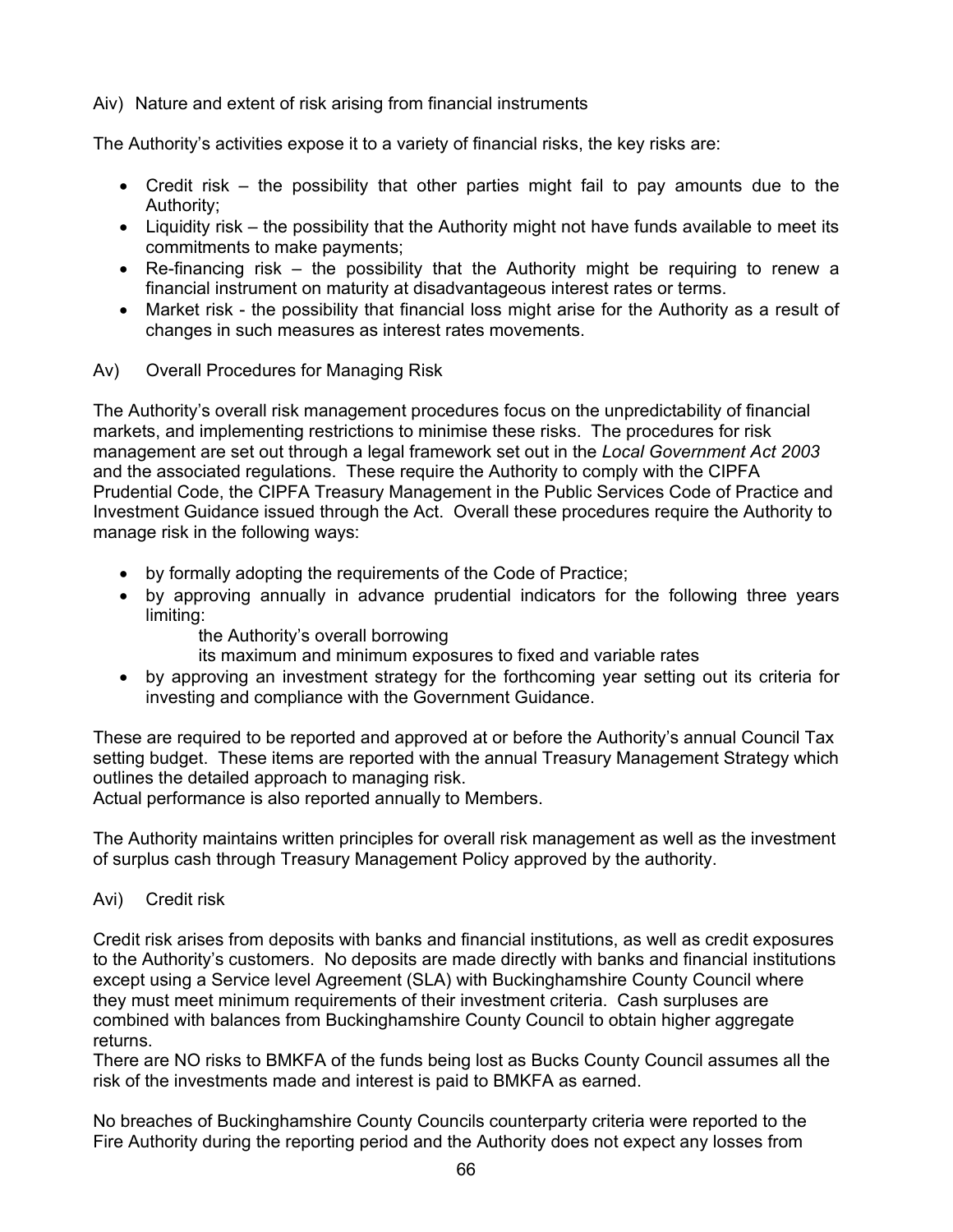non-performance by any of its counterparties in relation to deposits and bonds.

We therefore contend that whilst this is a case of derecognition, in view of the party involved and the fact that BMKFA has the condition in writing that there is no risk of funds being lost and no financial adjustment is required.

There are no cases of impairment either for individual assets or groups of similar assets.

#### A vii) Liquidity risk

The Authority invests any surplus cash using a Service Level Agreement (SLA) with Buckinghamshire County Council for which it obtains the 7 day LIBID rate and uses the PWLB for all long term funds essentially to meet capital expenditure. The funds from Bucks CC are available for repayment on demand and are therefore considered "cash", immediately available for investment by us with no possibility of loss. The Authority is also required to provide a balanced budget through the Local Government Finance Act 1992, which ensures sufficient monies are raised to cover annual expenditure. There is therefore no significant risk that it will be unable to raise finance to meet its commitments under financial instruments.

The Authority manages its liquidity position through the risk management procedures above, (the setting and approval of prudential indicators and the approval of the treasury and investment strategy reports), as well as through cash flow management procedures required by the Code of Practice.

A viii) Refinancing and Maturity Risk

The Authority maintains a significant debt and investment portfolio. Whilst the cash flow procedures above are considered against the refinancing risk procedures, longer term risk to the Authority relates to managing the exposure to replacing PWLB Loans as they mature. It is possible that provisions will be made available to meet all PWLB Loans without the direct need to replace loans as they mature, therefore no risk/impairment or other adjustment is required. A Fair value calculation of £6,930,766 has been provided by the PWLB on our behalf.

The maturity analysis of financial liabilities is as follows:

|                                | Financial<br><b>Liabilities</b><br>at 31.3.09<br>£000s | <b>Financial</b><br><b>Liabilities</b><br>at 31.3.08<br>£000s |
|--------------------------------|--------------------------------------------------------|---------------------------------------------------------------|
| Maturing less than 1 year      | <b>335</b>                                             |                                                               |
| Maturing within 1-2 years      | 0                                                      | 335                                                           |
| Maturing within 2-5 years      | 602                                                    | 300                                                           |
| Maturing within 5-10 years     | 1468                                                   | 1185                                                          |
| Maturing in more than 10 years | 4,047                                                  | 4,632                                                         |
| TOTAL                          | 6,452                                                  | 6,452                                                         |

A PWLB Loan is due to mature in July 2009 and we already have a Debt Repayment Reserve to cover this amount.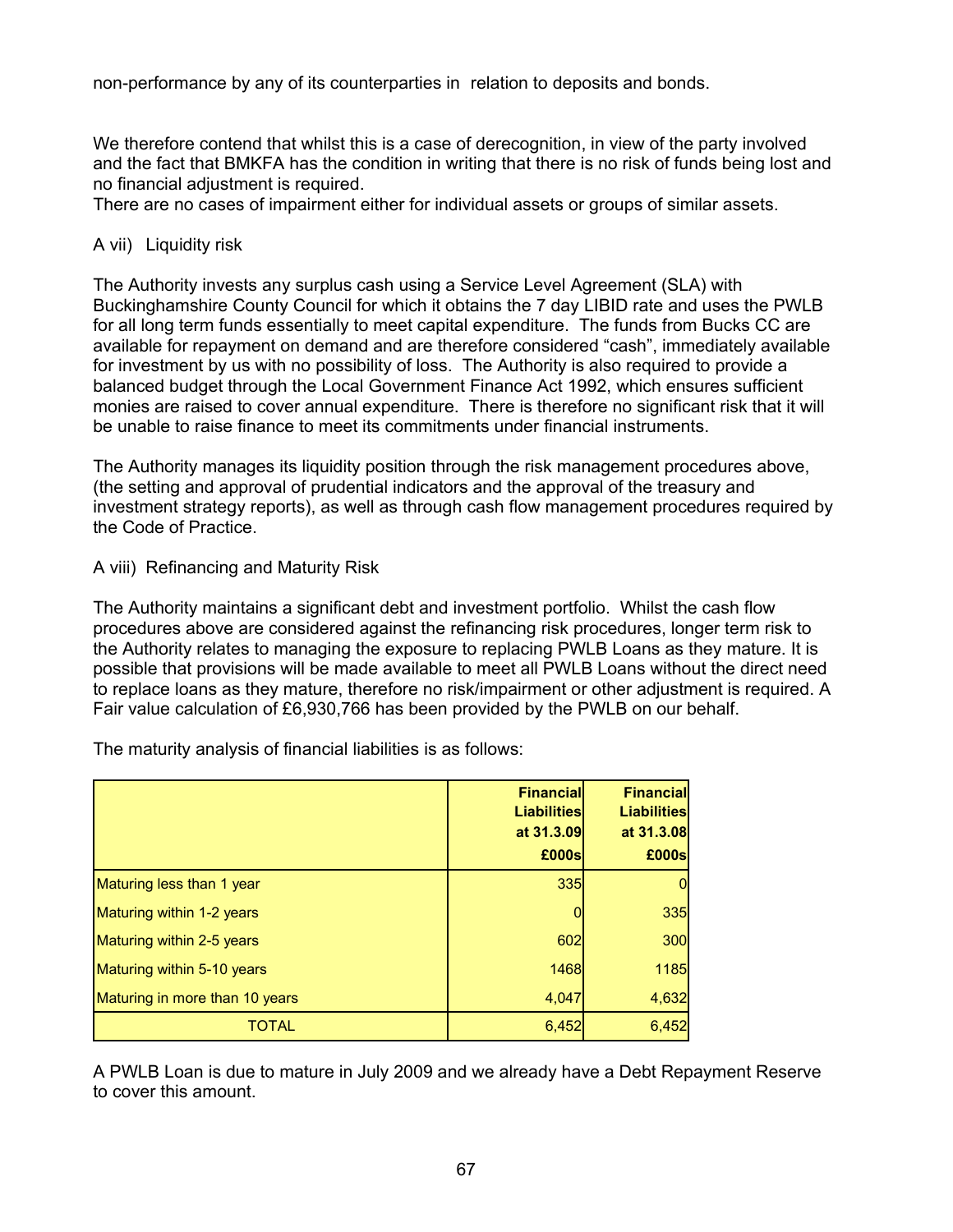#### B) Market Risk

#### Bi) Interest rate risk

The Authority is exposed to interest rate movements on its borrowings and investments. Movements in interest rates have a complex impact on the Authority, depending on how variable and fixed interest rates move across differing financial instrument periods. For instance, a rise in variable and fixed interest rates would have the following effects:

- borrowings at fixed rates the fair value of the borrowing liability will fall;
- investments at variable rates the interest income credited to the Income and Expenditure Account will rise.

Borrowings are not carried at fair value on the balance sheet, so nominal gains and losses on fixed rate borrowings would not impact on the Income and Expenditure Account or STRGL. However, changes in interest payable and receivable on variable rate borrowings and investments will be posted to the Income and Expenditure Account and affect the General Fund Balance. Movements in the fair value of any fixed rate investments will be reflected in the STRGL, unless the investments have been designated as Fair Value through the Income and Expenditure Account.

The Authority has a number of strategies for managing interest rate risk. The Annual Treasury Management Strategy draws together the Authority's prudential indicators and its expected treasury operations. From this Strategy a prudential indicator is set which provides maximum and minimum limits for fixed and variable interest rate exposure.

If all interest rates had been 1% higher with all other variables held constant the financial effect would be:

|                                                                                                                      | E000s |
|----------------------------------------------------------------------------------------------------------------------|-------|
| Increase in interest payable on variable rate borrowings                                                             |       |
| Increase in interest receivable on variable rate investments                                                         | 128   |
| Increase in Government grant receivable for financing costs                                                          |       |
| Impact on Income and Expenditure Account                                                                             | 128   |
| Decrease in fair value of fixed rate investment assets (impact<br>on STRGL)                                          |       |
| Decrease in fair value of fixed rate borrowing liabilities (no<br>impact on Income and Expenditure Account or STRGL) |       |

The approximate impact of a 1% fall in interest rates would be as above but with the movements being reversed.

The volatility of rates during the year is illustrated by the fact that we were receiving over 5% in the early months of the year with nearly £40k per month interest received; towards the end of the period rates had reduced to 0.5% with resultant reductions in interest received to about £3k per month. This impact in interest rate reduction has had a dramatic affect on the amount received on cash balances from over £500k in 2007/08 to £310k in 2008/09 and if the present rates continue throughout the year a likely figure of £40k will be received for 2009/10. This "healthy" cash position has been used in previous years as a counterweight to areas of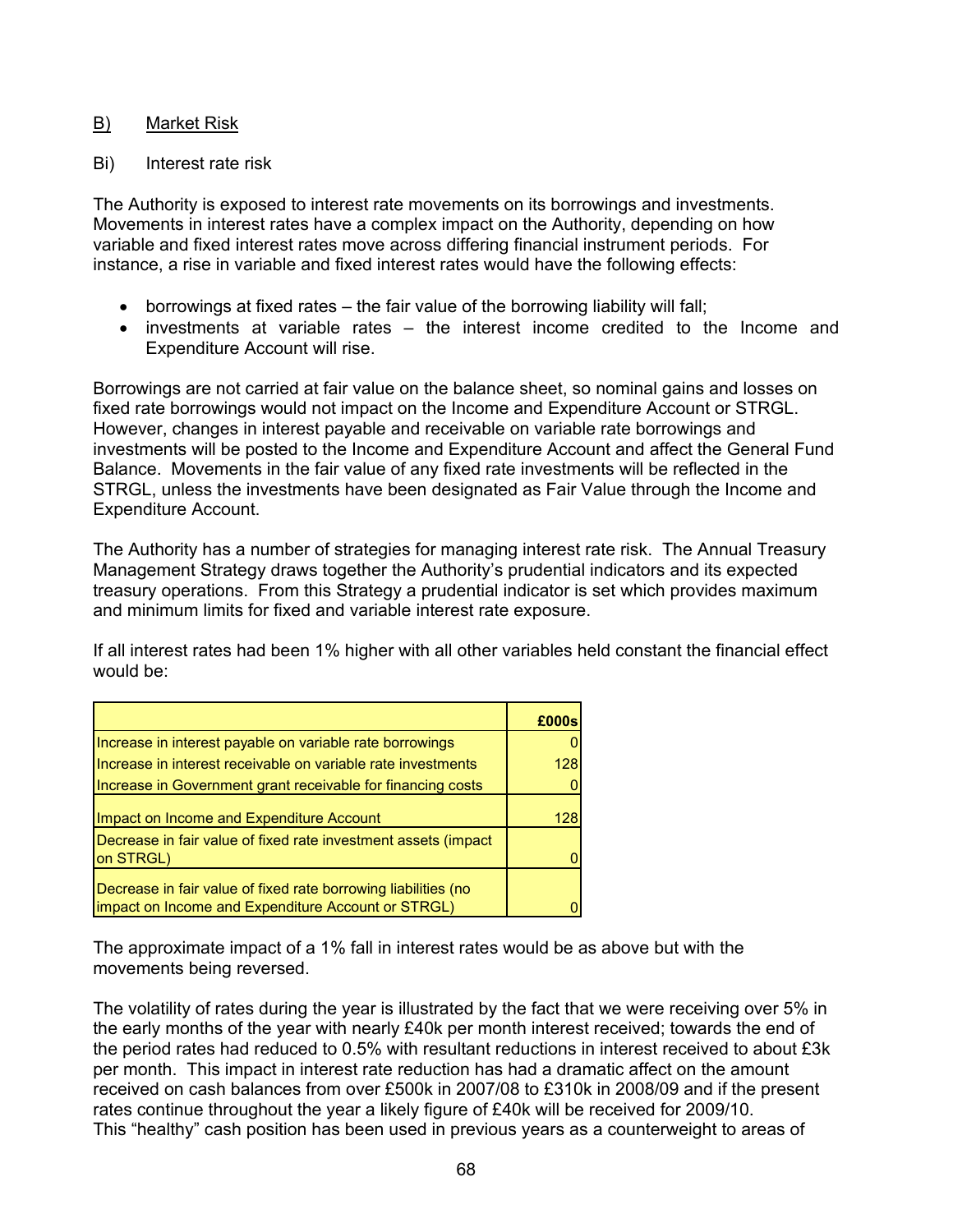#### Bii) Price risk

The Authority, excluding its share of assets in the Local Government Pension Scheme does not invest in equity shares.

Biii) Foreign exchange risk

The Authority has no financial assets or liabilities denominated in foreign currencies. It therefore has no exposure to loss arising from movements in exchange rates.

32. Events after the Balance Sheet Date

Post balance sheet events occur between the balance sheet date and the date the accounts are signed by the Treasurer. Events which have a material affect on the accounts must be disclosed in a note to the accounts.

There have been no post balance sheet events to disclose.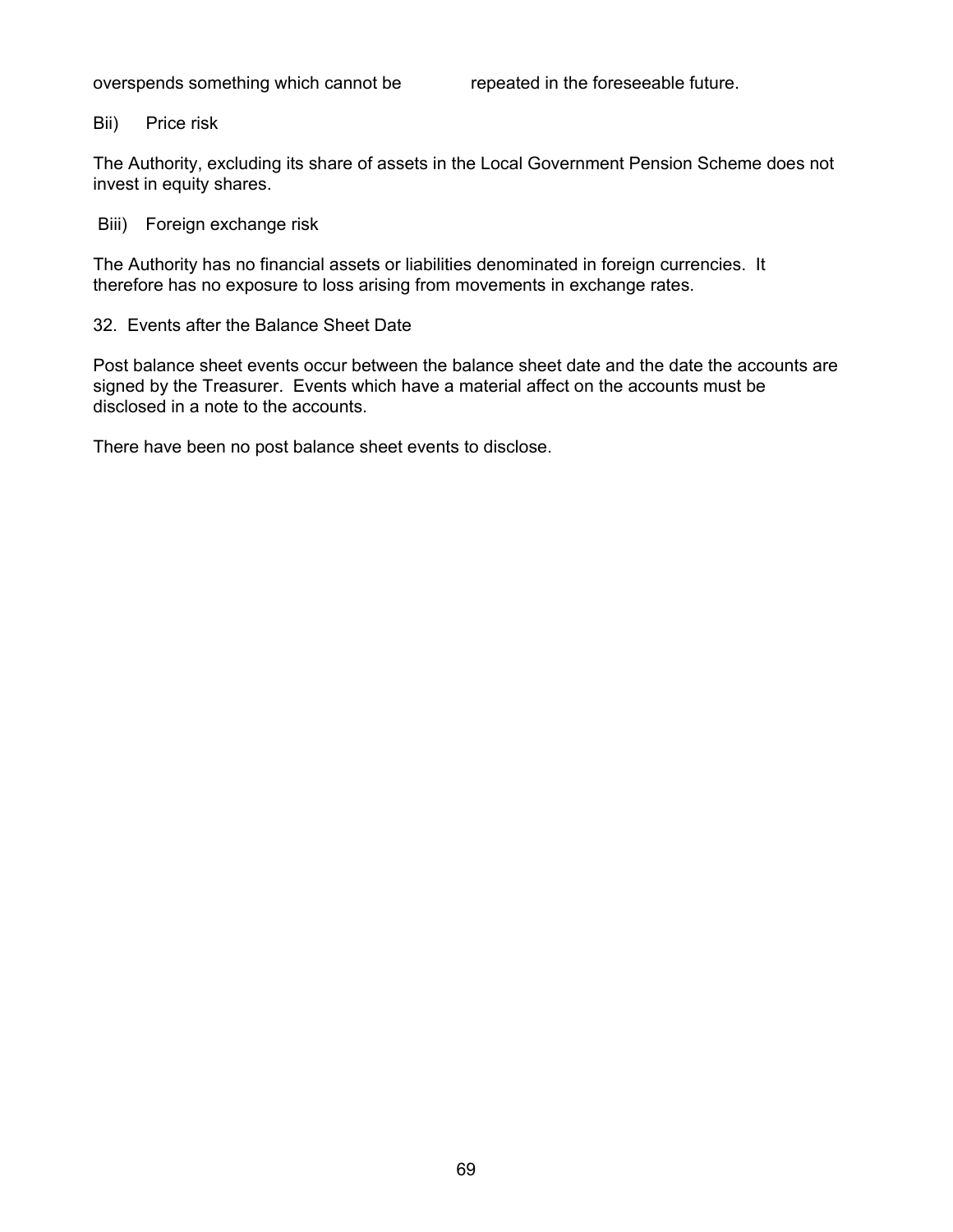## 33. Notes To The Cash Flow Statement

| Reconciliation of revenue cash movements to the Income and Expenditure Account |  |
|--------------------------------------------------------------------------------|--|
|--------------------------------------------------------------------------------|--|

| 31.03.2008 |                                                                     | 31.03.2009     |        |
|------------|---------------------------------------------------------------------|----------------|--------|
| £000s      |                                                                     | £000s          | £000s  |
| $-297$     | Deficit /Surplus - on Revenue<br><b>Account</b>                     | 736            |        |
|            |                                                                     |                |        |
|            | <b>Non Cash Transactions</b>                                        |                |        |
|            |                                                                     |                |        |
| 273        | Movement on Earmarked Reserves                                      | $-1,079$       |        |
| 25         | Movement on Bad Debt Provision                                      | 0              |        |
| $-160$     | <b>Minimum Revenue Provision</b>                                    | $-218$         |        |
| 192        | <b>Revenue Contributions to Capital</b>                             | 1,143          |        |
| 4,901      | <b>Other Non Cash Items</b>                                         | 1,396          |        |
| 5,232      |                                                                     |                | 1,978  |
|            | Items on an accruals basis                                          |                |        |
|            |                                                                     |                |        |
| $-1,391$   | Increase - / Decrease in debtors                                    | $-132$         |        |
| $-1,453$   | Increase / Decrease - in creditors<br>(excluding DCLG top up grant) | $-274$         |        |
| 13         | Decrease / Increase - in stocks                                     | $\overline{0}$ | $-406$ |
| $-2,831$   |                                                                     |                | 1,572  |
|            |                                                                     |                |        |
| 257        | <b>Servicing of Finance</b>                                         |                | 18     |
|            |                                                                     |                |        |
| 2,360      | <b>Net Cash Outflow - /Inflow from</b><br><b>Revenue Activities</b> |                | 1,590  |

# ii) Reconciliation of the Movement in Cash

|                               | 31.03.2008<br>£000s | 31.03.2009<br>£000s | <b>Movement</b><br>£000s |
|-------------------------------|---------------------|---------------------|--------------------------|
| l Cash in Hand                | 9                   | 9                   |                          |
| Cash overdrawn/at bank        | 319                 | 336                 |                          |
| Increase - / Decrease in cash | 328                 | 345                 |                          |

## iii) Reconciliation of items under the Financing and Management of Liquid Resources

|                                      | As at<br>31.03.2008<br>£000s | As at<br>31.03.2009<br>£000s | <b>Movement</b><br>for cash flow<br>£000s |
|--------------------------------------|------------------------------|------------------------------|-------------------------------------------|
| <b>Short Term</b><br><b>Deposits</b> | 7.608                        | 7.211                        | 397                                       |
| <b>New Loans</b><br>Raised           | $-6.452$                     | $-6.452$                     |                                           |
| <b>TOTAL</b>                         | 1,156                        | 759                          | 397                                       |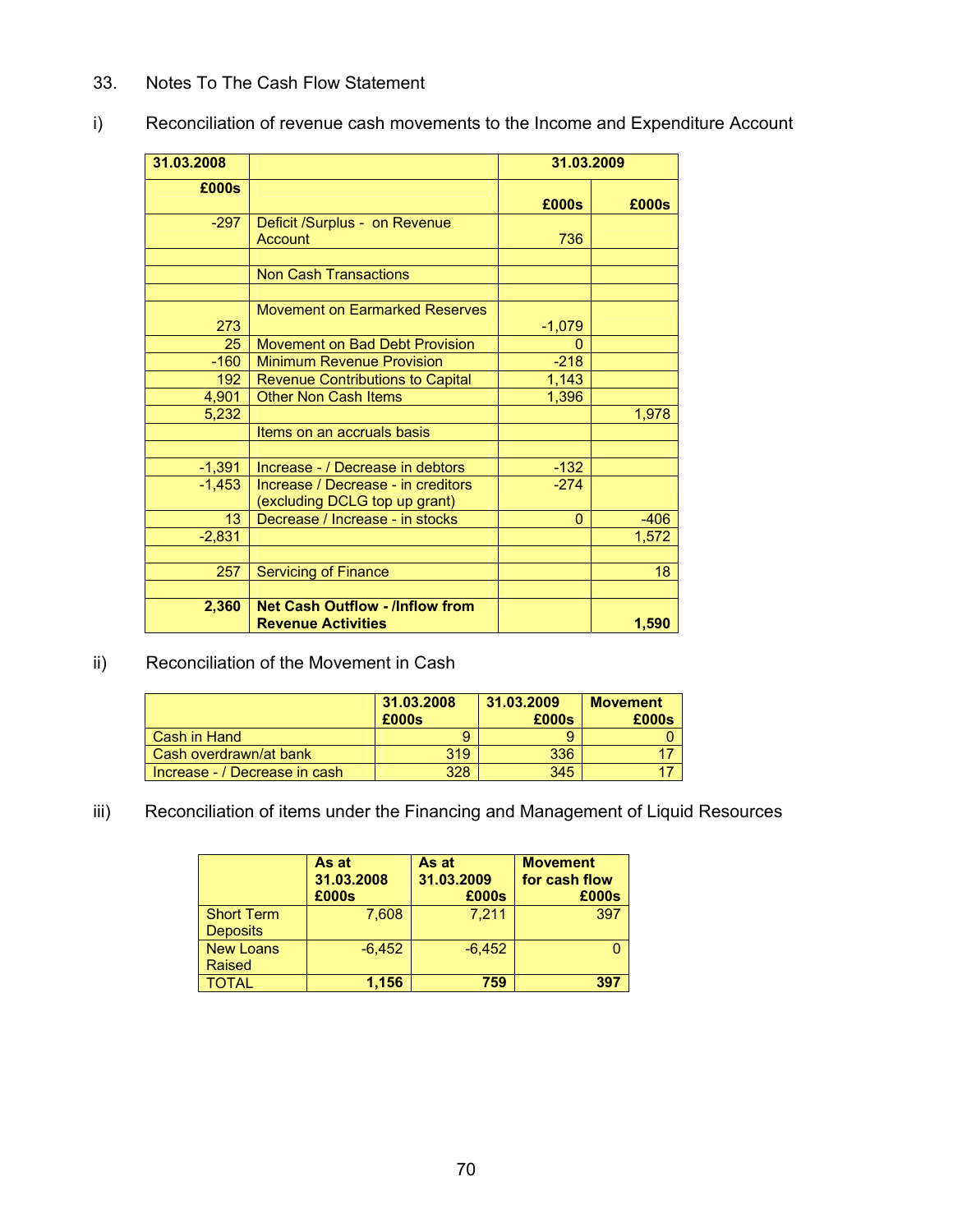iv) Reconciliation of movement in cash to movement in net debt

|                                          | As at<br>31.03.2009<br>£000s |
|------------------------------------------|------------------------------|
| Increase/decrease in cash                |                              |
| Less Cash Inflow from Net Debt           | $-253$                       |
| Add Cash outflow from redemption of debt | 47                           |
| <b>Change in Debt</b>                    | $-189$                       |
| Net Debt at start of year                | $-733$                       |
| Net Debt at end of year                  | $-922$                       |

v) Analysis of Specific grant income as a cash inflow

| <b>Revenue Grants</b> |                                  | 2008/09<br>£000s |
|-----------------------|----------------------------------|------------------|
|                       |                                  |                  |
| <b>DCLG</b>           | <b>Urban Search &amp; Rescue</b> | $-915$           |
| <b>DCLG</b>           | <b>New Burdens</b>               | $-130$           |
| <b>DCLG</b>           | <b>Community Safety</b>          |                  |
|                       | <b>Capacity Building and</b>     |                  |
| <b>DCLG</b>           | <b>Council Tax Leaflet</b>       | $-2$             |
| <b>Total Revenue</b>  |                                  |                  |
| <b>Grants</b>         |                                  | -1,047           |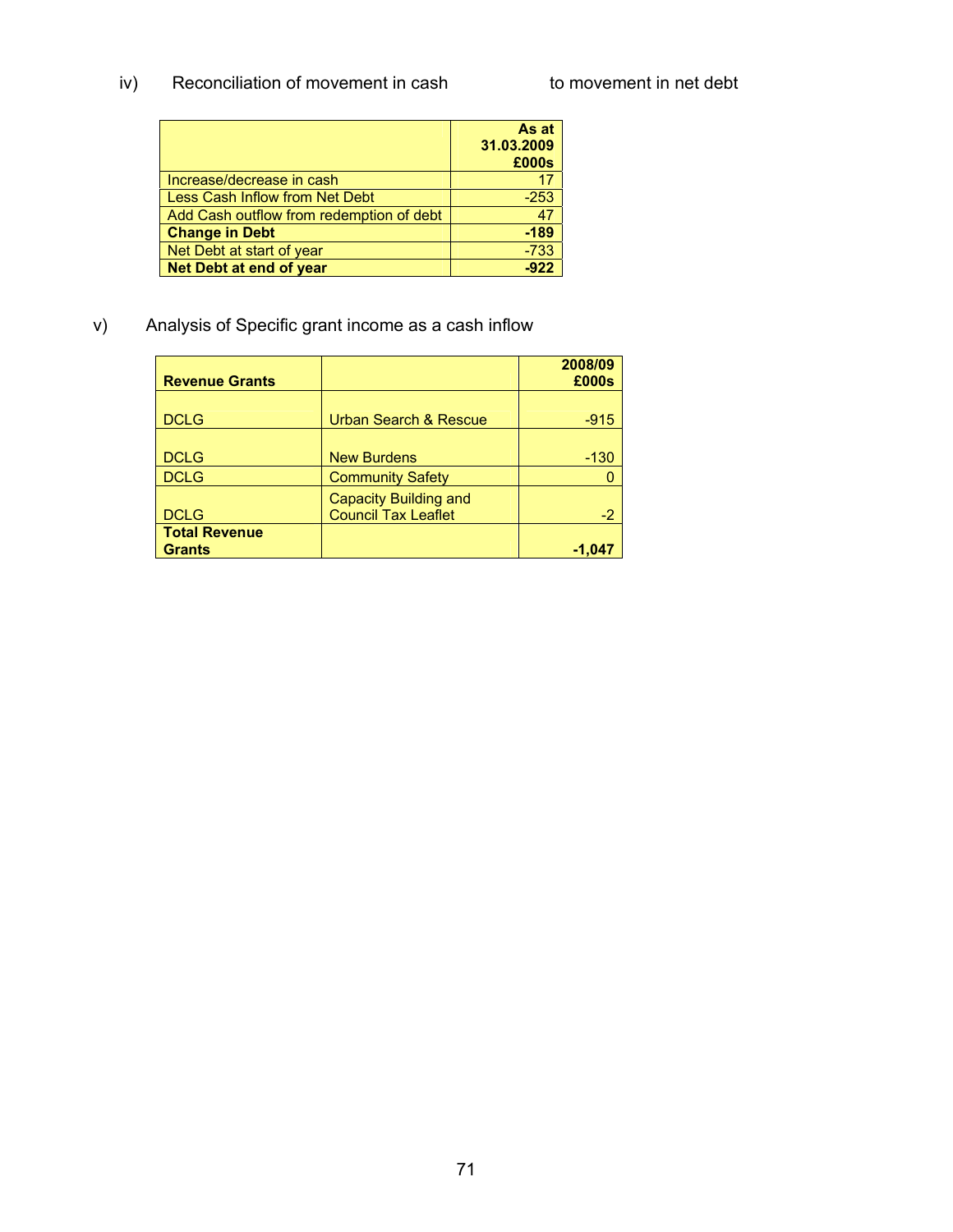**Firefighters' Pension Fund Account** 

# **Firefighters' Pension Fund**

| 2007/08                          | <b>Fund account</b>                                           | 2008/09     |                  |
|----------------------------------|---------------------------------------------------------------|-------------|------------------|
| £ 000's                          |                                                               | £ 000's     |                  |
|                                  | Income to the fund                                            |             |                  |
|                                  | Contributions receivable (funds due to us during the          |             |                  |
|                                  | year):                                                        |             |                  |
|                                  | - from employer                                               |             |                  |
| (2,466)                          | - normal contributions                                        | (2, 495)    | note 1           |
| 0                                | - early retirements                                           | 0           | note 1           |
| 0                                | - other contributions                                         | (5)         | note 1           |
|                                  | $(1,330)$ - from members                                      | (1, 332)    | note 1           |
|                                  | Transfers in:                                                 |             |                  |
|                                  | $(198)$ - individual transfers in from other schemes          | (17)        | note 1           |
|                                  | $0$ - other transfers in                                      | 0           | note 1           |
|                                  | (3,993) Income to the fund                                    | (3, 849)    |                  |
|                                  |                                                               |             |                  |
|                                  | Spending by the fund                                          |             |                  |
|                                  | <b>Benefits payable:</b>                                      |             |                  |
| 3,205                            | - Pension payments                                            | 3,764       | note 1           |
|                                  |                                                               |             |                  |
| 610                              | - Commutation of pensions and lump-sum retirement<br>benefits |             |                  |
|                                  | - Lump-sum death benefits                                     | 742         | note 1<br>note 1 |
| $\overline{0}$<br>$\overline{0}$ | - other benefits payable                                      | 0<br>0      | note 1           |
|                                  | 0 Payments to and on behalf of leavers                        | 0           |                  |
|                                  |                                                               |             |                  |
| $\overline{0}$                   | - Refunds of contributions to people who leave the<br>scheme  | $\mathbf 0$ | note 1           |
| 174                              | - Individual transfers out of the scheme                      | 48          | note 1           |
| 273                              | - other payments                                              | $\Omega$    | note 1           |
|                                  | 4,263 Spending by the fund                                    | 4,555       |                  |
|                                  |                                                               |             |                  |
|                                  | Net amount payable/receivable for the year before top         |             |                  |
|                                  | up grant receivable/amount payable to sponsoring              | 706         |                  |
|                                  | department                                                    |             |                  |
|                                  |                                                               |             |                  |
|                                  | Top-up grant receivable/amount payable to sponsoring          |             |                  |
|                                  | $(269)$ department                                            | (706)       |                  |
|                                  |                                                               |             |                  |
|                                  | Net amount (payable)/receivable for the year                  | (0)         |                  |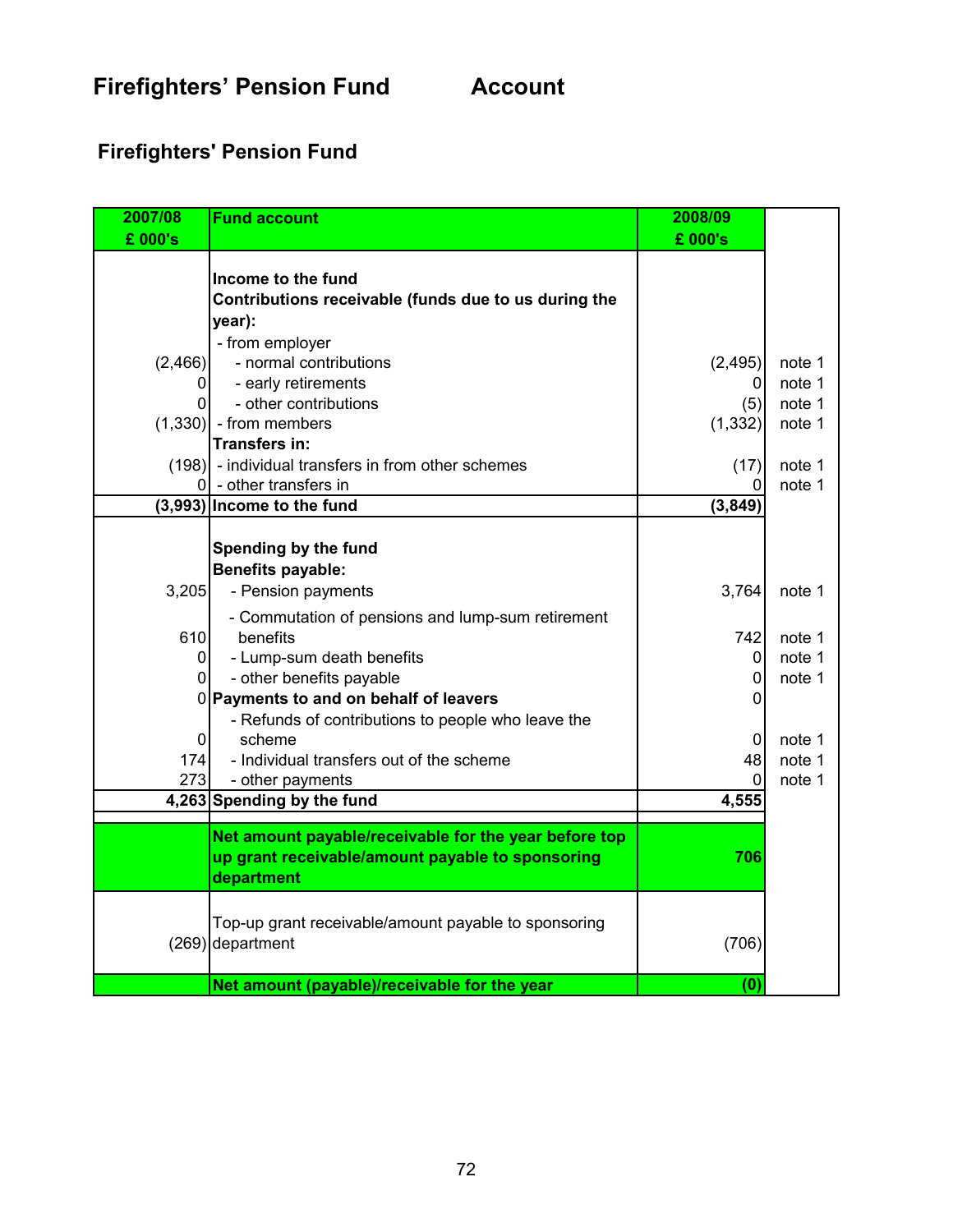# **Firefighters' Pension Fund Net Assets Statement**

| 2007/08<br>£000's | <b>Firefighters' Pension fund net assets statement</b>                                              | 2008/09 £000's |        |
|-------------------|-----------------------------------------------------------------------------------------------------|----------------|--------|
|                   | <b>Net current assets and liabilities:</b>                                                          |                |        |
|                   | - contributions due from employer                                                                   | $\Omega$       | note 1 |
|                   | pensions top up grant receivable from sponsoring<br>department                                      | 332            | note 1 |
|                   | - unpaid pension benefits                                                                           | $\Omega$       | note 1 |
|                   | $(1,098)$ - amount due to sponsoring department                                                     | $\Omega$       | note 1 |
| 1,098             | - other current assets and liabilities (other than liabilities<br>and other benefits in the future) | (332)          | note 1 |
|                   | Net assets at the end of the year                                                                   |                |        |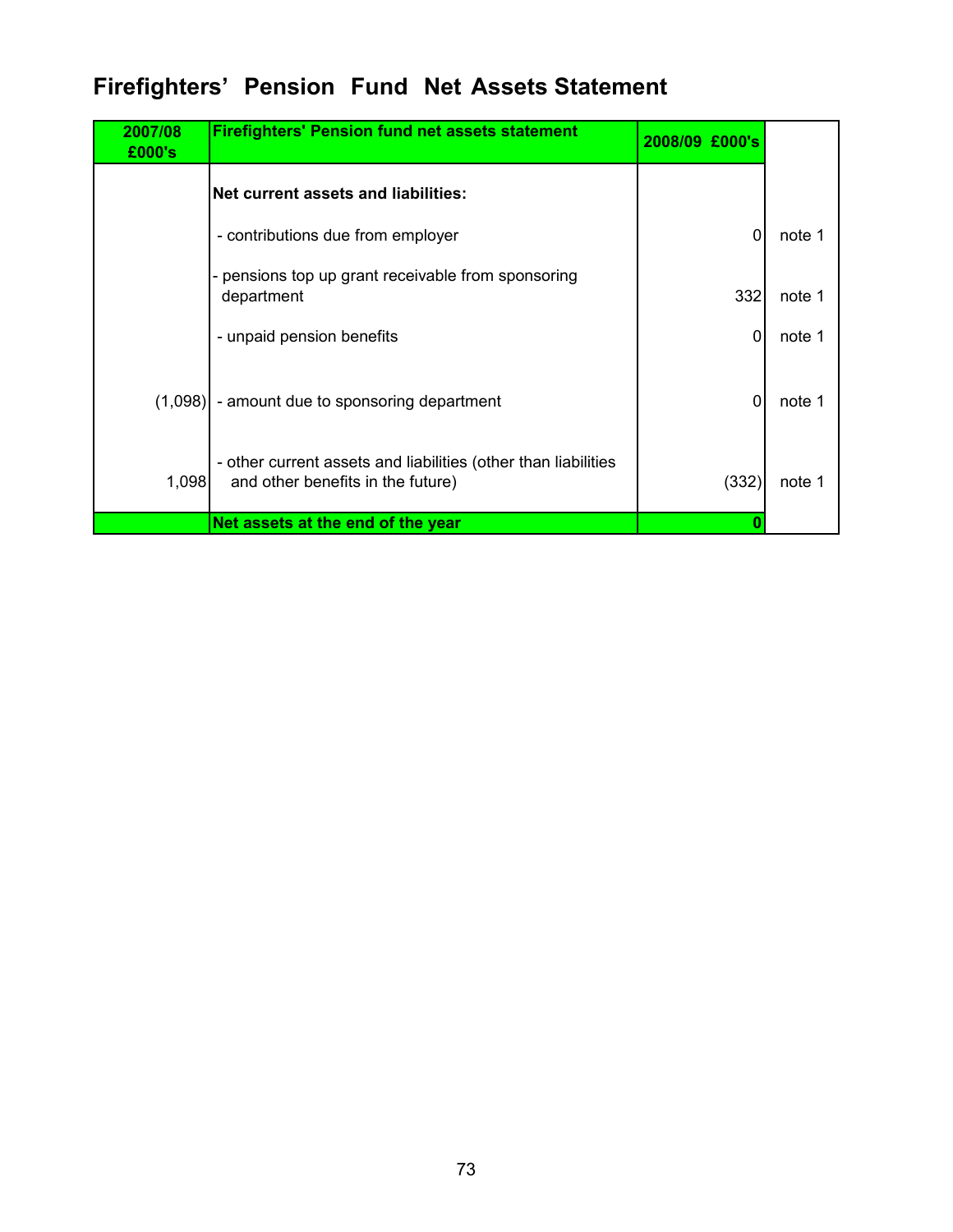# **Notes to the Firefighters' Pension Fund Accounts**

#### NOTE1

(a) Before 1 April 2006 the Firefighters pension scheme did not have a percentage of pensionable pay contribution from employers: rather the FRS was responsible for paying the pensions of its own former employees on a pay-as-you-go basis. Under the new funding arrangements the scheme remains unfunded but will no longer be on a pay-as-you-go basis as far as the Fire Authority is concerned. The Authority will no longer meet the pension outgo directly: instead they will pay an employer's pension contribution based on a percentage of pay into the Pension Fund. The Authority is required by legislation to operate a Pension Fund and the amounts that must be paid into and paid out of the Pension Fund are specified by regulation. Benefits payable are funded by contributions from employers and employees Employers contribution levels are based on percentages of pensionable pay set nationally by the DCLG and subject to triennial revaluation by the Government Actuary's Dept

Subject to scrutiny and approval by the Secretary of State and Parliament, under the new arrangements the Pension Fund will be balanced to nil at the end of the year by either paying over to the sponsoring department (DCLG) the amount by which the amounts receivable by the Fund for the year exceeded the amounts payable, or by receiving cash in the form of pension top-up grant from the sponsoring department equal to the amount by which the amount payable from the pension fund for the year exceeded the amount receivable.

(b) The accounting policies followed are the same as for the main accounts of the Authority.

(c) If the Pension Fund Account is not balanced to nil by pension top-up grant receivable or by the amount payable to the sponsoring department the Pension Fund should be balanced to nil by a supplementary contribution from the authority to the Pension Fund or by the Pension Fund returning contribution to the authority.

The Net Assets Statement does not include liabilities to pay pensions and other benefits after the Balance Sheet Date.

(d) As the Scheme is unfunded there are no investment assets.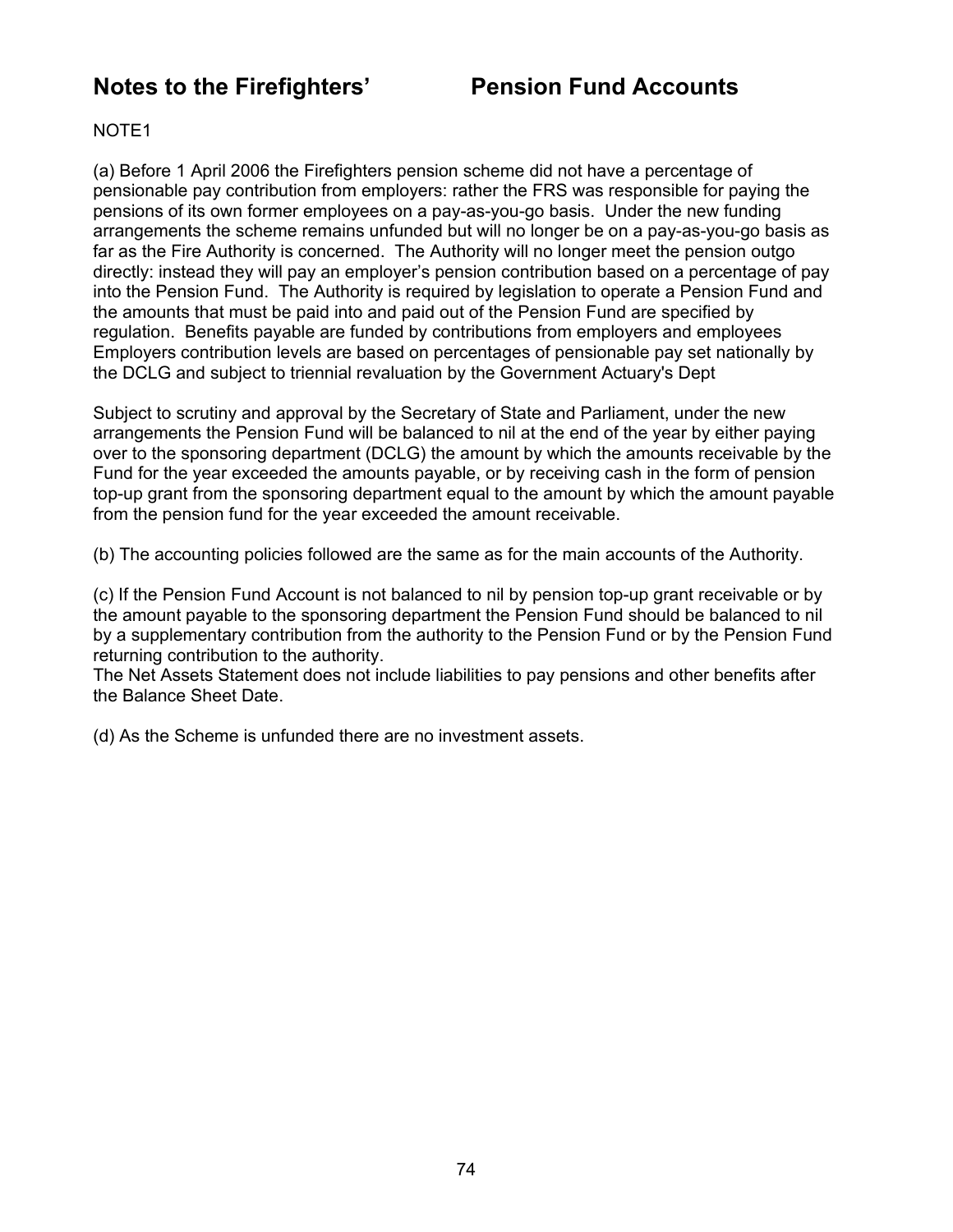# **Glossary of Terms**

### ACCOUNTING STANDARDS

Financial Reporting Standards (FRS) and Statements of Standard Accounting Practice (SSAP) refer to the accounting practice that must be adopted in the preparation of accounts.

#### AMORTISATION/AMORTISE

The equivalent of depreciation for intangible assets.

#### BUDGET

A statement for the Authority's expected level of service delivery plans expressed in monetary terms and spending over a set period, usually one year.

#### BVACOP

Best Value Accounting Code of Practice produced by CIPFA, published in 2001, to establish a reporting protocol to demonstrate best value in the provision of services to the community.

CAPITAL ADJUSTMENT ACCOUNT Provides a balancing mechanism between the different rates at which assets are depreciated under the SORP and are financed through the capital controls system.

### CAPITAL RECEIPTS

Proceeds from the sale of capital assets. They may be used to finance new capital expenditure, receipts available to finance capital expenditure in future years are held in a Usable Capital Receipts Account.

#### CIPFA

Chartered Institute of Public Finance and Accountancy.

CPFA Chartered Public Finance Accountant.

#### **CREDITORS**

Amounts owed by the Authority at the Balance Sheet date for goods received or work done.

#### DCLG

Formerly the ODPM (Office of the Deputy Prime Minister), now the Department of Communities and Local Government.

#### **DEBTORS**

Amounts due to the Authority but unpaid at the Balance Sheet date.

#### DEFERRED CHARGES

An item in the Balance Sheet where there is no tangible asset.

#### **DEPRECIATION**

The loss of value of assets due to wear and tear, age or obsolescence

#### FINANCIAL REPORTING STANDARDS (FRS)

Accounting standards are applicable to financial statements of a reporting entity that are intended to give a true and fair view of its state of affairs at the balance sheet date and of its profit or loss (or income and expenditure) for the financial period ending on that date. FRSs are based on the Statement of Principles for Financial Reporting, currently in issue, which addresses the concepts underlying the information presented in financial statements.

#### FRS17

Financial Reporting Standard 17 Retirement Benefits. The guidance for accounting for the benefits and liabilities relating to Pension schemes.

#### GENERAL FUND

The balance held by the Authority against which the council tax is raised. The balance sheet shows the accumulated surplus from previous years.

#### **HMRC**

HM Revenue & Customs (HMRC) was formed on the 18 April 2005, following the merger of Inland Revenue and HM Customs and Excise Departments.